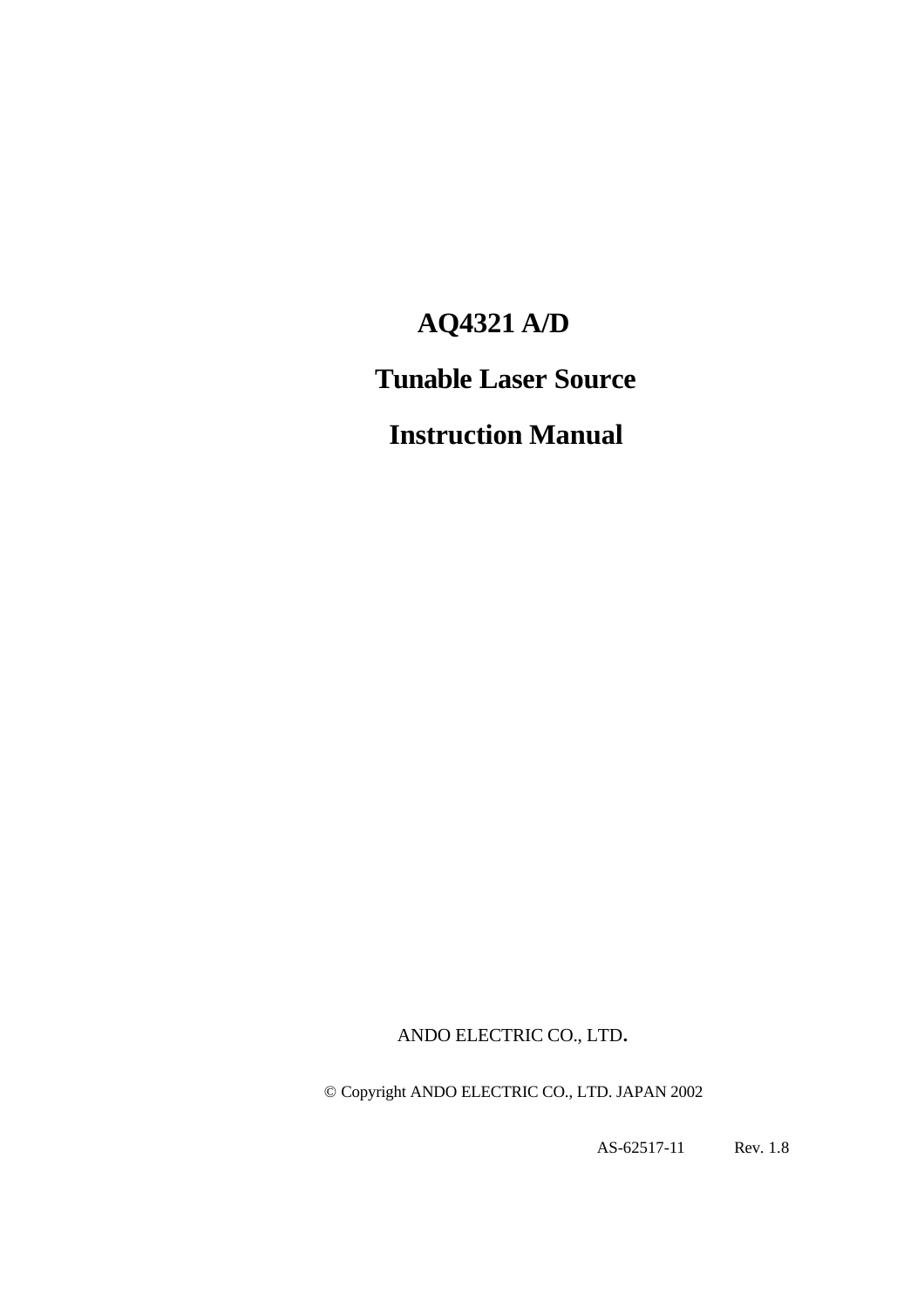#### **WARRANTY**

All Ando Electric's products have been inspected with our severe quality assurance standards. However, if any defect or trouble occurring during transportation is found, contact to our service agency.

Do not repair a defective ANDO's product by yourself in order to avoid any physical damage. A repair of defective ANDO's product must be performed by a service engineer approved by ANDO ELECTRIC CO.,LTD.

Ando Electric will replace, at no charge, the defective product(s) that occur within one year of the original date of product delivery.

However, the defects due to an operation error, modification or retrofit by the customer, or those caused by the natural disasters are serviced with charge.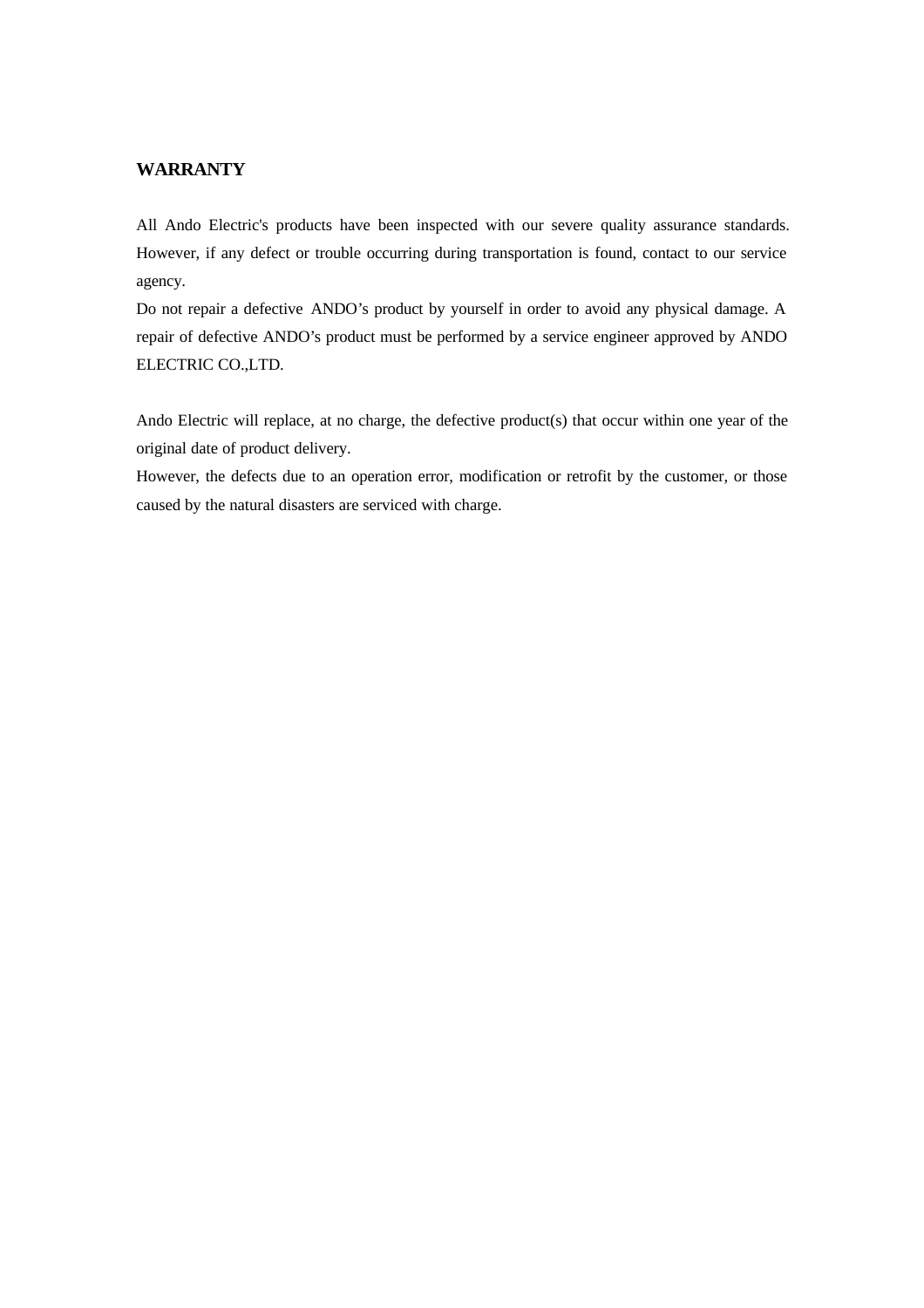#### **Hazard Identification**

This manual uses the following hazard identification markings that the operators and service personnel must be aware of all hazards associated with this system.

1. Dangers, Warnings, Cautions, and Notes

(1) Priority of hazard information

 The priority of hazard information is as follows: Dangers > Warnings > Cautions > Notes

(2) Meanings of hazard information

- **Danger:** Identifies immediate hazards that will result in death or severe personal injury. This is the highest priority hazard identification marking.
- **Warning:** Identifies hazards or unsafe practices that can result in severe personal injury.
- **Caution:** Identifies hazards or unsafe practices that can result in damage to system units or can "interrupt" system operations.
- Note: Identifies an auxiliary information about exceptional rules, corrections, and restrictions.

2. Reference Pages

The page or pages that you should refer to are shown. An example of "See Page 2-1".

3. Pictorials of Operation Keys

This manual shows the system operation keys as follows:

- [ ] : Indicates a panel switch.
- < > : Indicates a soft key.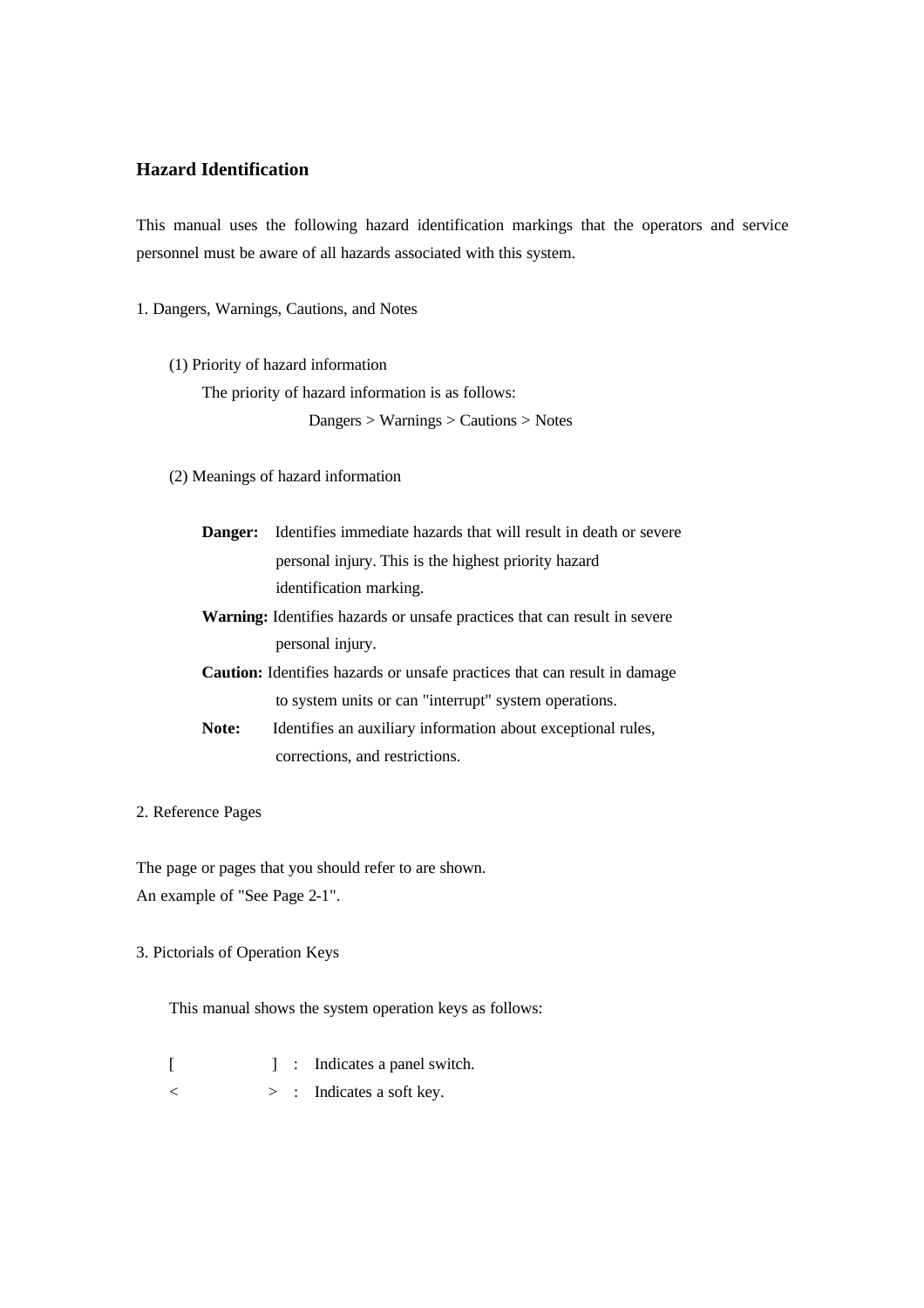Read this manual and the precautions for safety in it carefully before using the device.

Maintain this manual at a location easy to access.

#### **Precautions for Safety**

This manual employs the following safety alert symbols to provide basic safety rules and precautions. They are intended to ensure correct use of the product and thus to prevent personal injury that could occur to your or other persons and physical damage. The meaning of the safety alert symbols are as follow.

Please take the time to familialize yourself with this section before going to other sections of this manual.

Safety precautions and rules to be observed are identified with the following safety alert symbols:



This symbol represents safety precautions or rules (including Warning and Danger notices) that require users' attention.

(Actual "Signal Word" is entered inside the symbol.)



/ : \

This symbol represents safety precautions or rules users must observe. (Actual "Signal Word" is entered inside the symbol.)

This symbol represents banned user actions.

Sample safety alert symbols

| <b>WARNING</b> | This symbol identifies hazards which can result in death or serious<br>personal injury if this warning is unheeded and the system is<br>improperly handled or operated. |  |
|----------------|-------------------------------------------------------------------------------------------------------------------------------------------------------------------------|--|
|                |                                                                                                                                                                         |  |
| <b>CAUTION</b> | This symbol identifies hazards which can result in personal injury<br>or physical damage if this caution is unheeded and the system is                                  |  |

improperly handled or operated.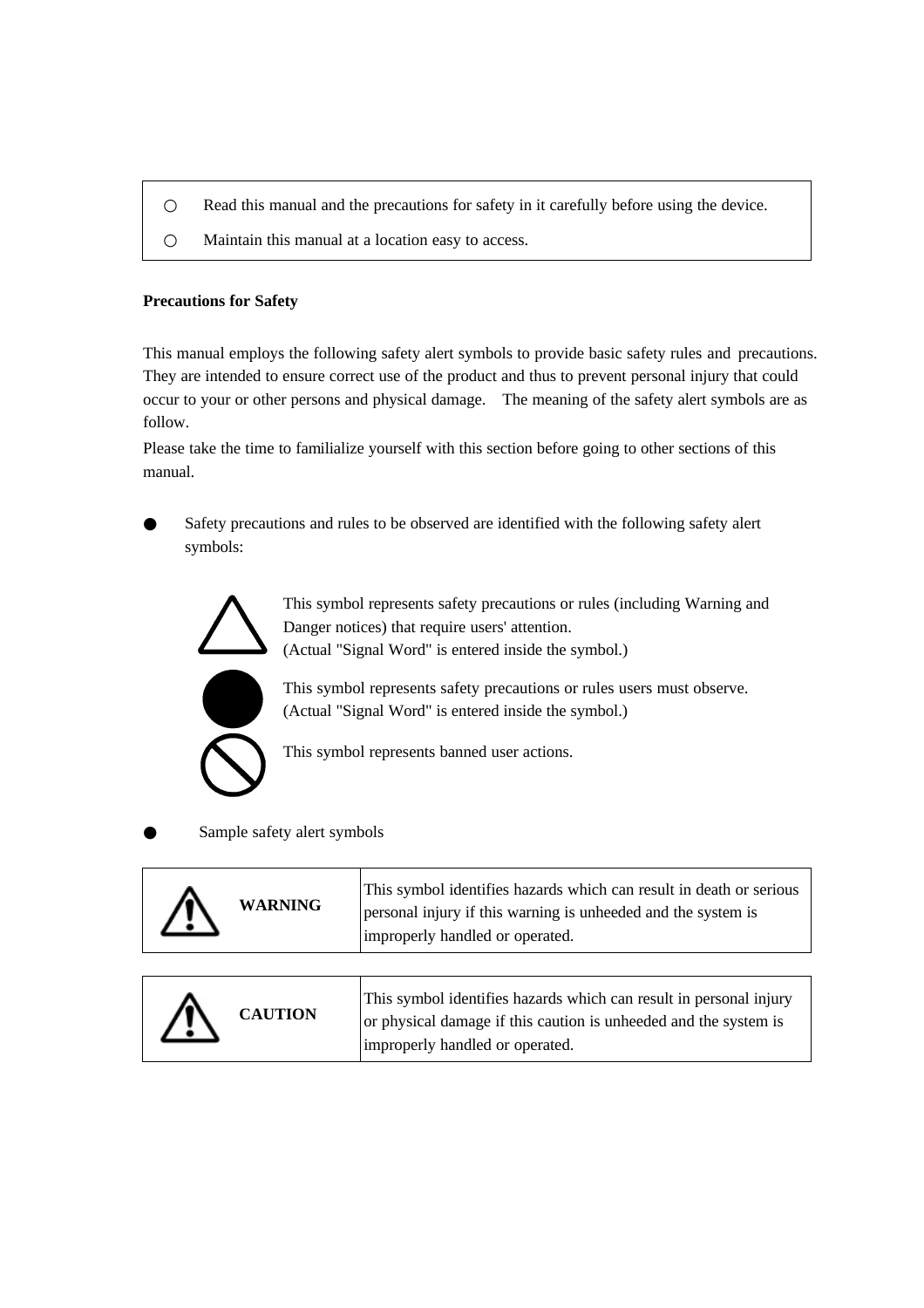| This symbol identifies hazards which can result in fuming or fire hazard if this caution<br>or safety rule is unheeded and they system is improperly handled or operated. |
|---------------------------------------------------------------------------------------------------------------------------------------------------------------------------|
| This symbol identifies hazards which can result in electric shock if this precaution or<br>safety rule is unheeded and the system is improperly handled or operated.      |
| This symbol identifies hazards which can result in bodily hurt if this precaution or<br>safety rule is unheeded and the system is improperly handled or operated.         |
| This symbol instructs to remove the power plug from the plug outlet to ensure work<br>safety.                                                                             |
| This symbol identifies general safety rules to be observed by users.                                                                                                      |

### 1. Restrictions on the Operating Environment



Take care so that water may not flow into the system or the system may not be exposed to water, otherwise fire hazard, electric shock or system failure can result.

Connect the system to the ground before starting it up, otherwise electric shock or system damage can result.

### 2. Restrictions on the Operating Conditions



Don't operate the system at any other voltages than the specified, otherwise fire hazard, electric shock or system failure can result.

When this system is operated on the supply mains, it must be directly connected to the dedicated plug outlet.

Don't use an extension cord since it can cause overheat and thus fire hazard.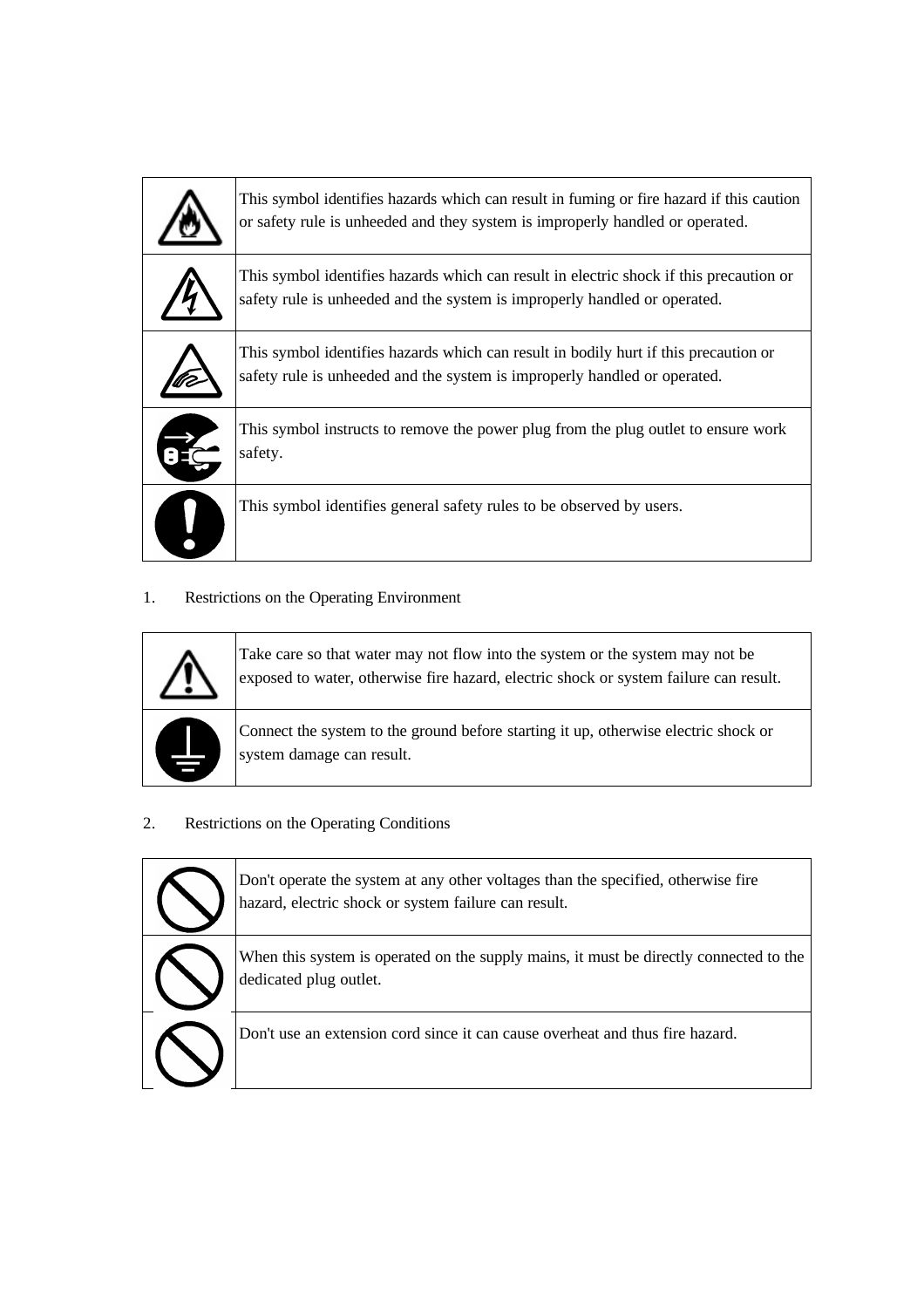- 3. Setup and Installation Work
- 3.1 Precautions intended for setup and installation personnel

|        | Avoid disorderly, complex wiring from the power supply, otherwise cable overheating<br>or fire hazard can result.                                 |
|--------|---------------------------------------------------------------------------------------------------------------------------------------------------|
| $\eta$ | Insert the power plug securely to the plug outlet, otherwise fire hazard or electric<br>shock can result if a metal piece touches the power plug. |

3.2 Restrictions and bans on the installation environment and conditions

| Don't install the system into a highly humid or dusty place, otherwise electric shock or<br>system failure can result.                                                                                       |
|--------------------------------------------------------------------------------------------------------------------------------------------------------------------------------------------------------------|
| Don't install the system on an unstable base or inclined place, otherwise personal<br>injury can result when it falls or tumbles down.                                                                       |
| Don't install the system in a place exposed to severe vibrations or shocks, otherwise<br>personal injury can result when it falls or tumbles down.                                                           |
| Don't insert or drop a metal bar from the system openings, otherwise fire hazard,<br>electric shock or other personal injury can result.                                                                     |
| Keep the power cord away from the heating units, otherwise fire hazard or electric<br>shock can result from the damaged coating.                                                                             |
| Hold the plug portion when pulling the power cord out of the outlet, otherwise fire<br>hazard or electric shock can result from the damaged cord.                                                            |
| Don't handle the power cord with wet hands, otherwise electric shock can result.                                                                                                                             |
| Don't place the system in a high temperature environment such as a place exposed to<br>direct sunlight or inside of a vehicle, otherwise system failure can result from<br>overheating of inside the system. |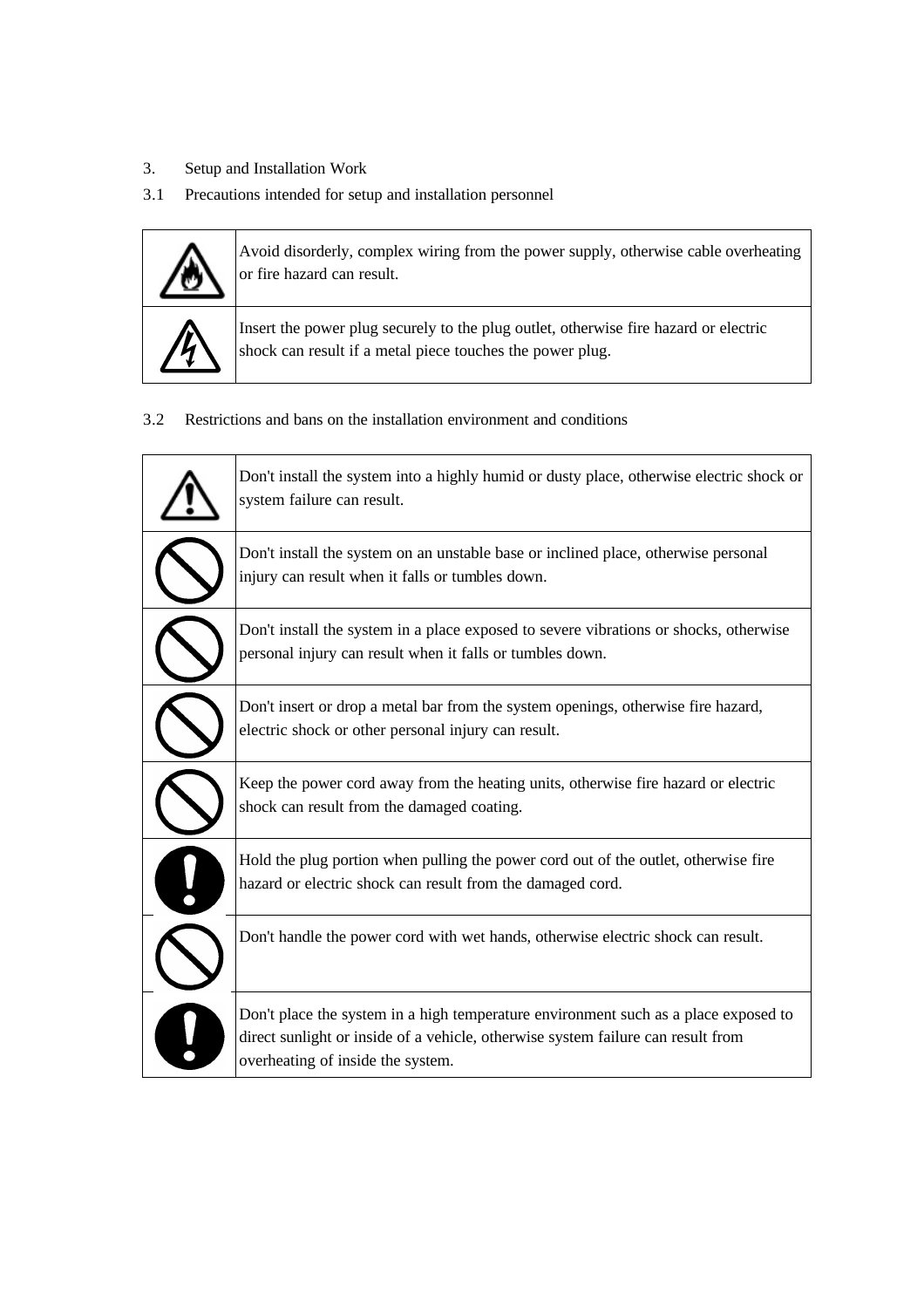#### 3.3 Banned actions in the system installation

| Don't try to move the system without making sure that the power plug has been<br>removed from the plug outlet and external connection cables have been disconnected.                            |
|-------------------------------------------------------------------------------------------------------------------------------------------------------------------------------------------------|
| Don't block the system ventilation hole, otherwise fire hazard can result from the<br>entrapped heated air inside the system.                                                                   |
| Don't damage or rework the power cord, otherwise fire hazard or electric shock can<br>result from the cord damaged by heavy substance placed on it, excessive heat or<br>tension applied to it. |

4. Precautions Before Starting the System Please read this instruction manual carefully and familiarize yourself with the information provided in it.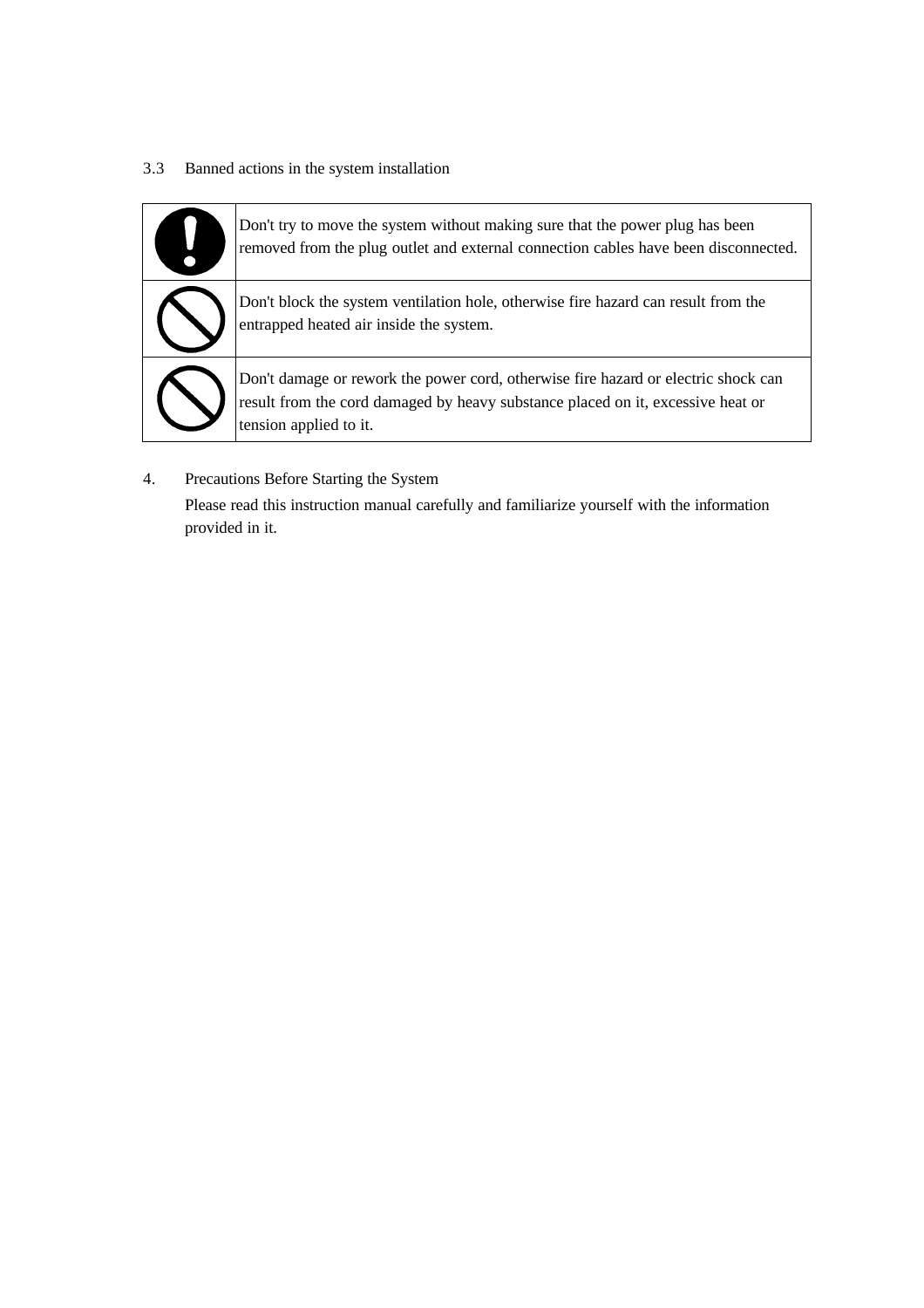### 5. Usage

| Operate the system in accordance with the procedure provided in the instruction<br>manual.                                                                                                                         |
|--------------------------------------------------------------------------------------------------------------------------------------------------------------------------------------------------------------------|
| When a safety alert symbol (Warning, Danger or Caution mark) is provided, operation<br>instructions provided in the manual must be heeded.                                                                         |
| Area surrounding the system must be free of a water filled container or metal pieces,<br>otherwise fire hazard, electric shock or system failure can result from the spilt water or<br>dropped metal piece.        |
| Don't rework the power cord nor forcibly bend, twist or pull it, otherwise fire hazard or<br>electric shock can result.                                                                                            |
| Don't try to disassemble or retrofit the system, otherwise fire hazard, electric shock or<br>bodily injury can result.                                                                                             |
| When the system is not to be used for a long period of time, remove the power plug<br>from the plug outlet to ensure safety, otherwise fire hazard, electric shock or system<br>failure car result from lightning. |
| Use caution when opening or closing doors on the system so that your fingers may not<br>be pinched.                                                                                                                |
| The power plug must be removed from the plug outlet whenever a fuse replacement<br>takes place, otherwise electric shock or the system damage due to shorting can result.                                          |
| Don't use any fuse other than one having the specified rating and property, use of a<br>short bar can aggravate should an accident happened. It can also cause fire hazard.                                        |

6. Maintenance and Inspection

Periodic system maintenance and inspection is recommended.

When you have any question on the maintenance or inspection, contact us at the list attached to the end of this manual.



Dusts settled inside the system for a long period can cause fire hazard or system failure.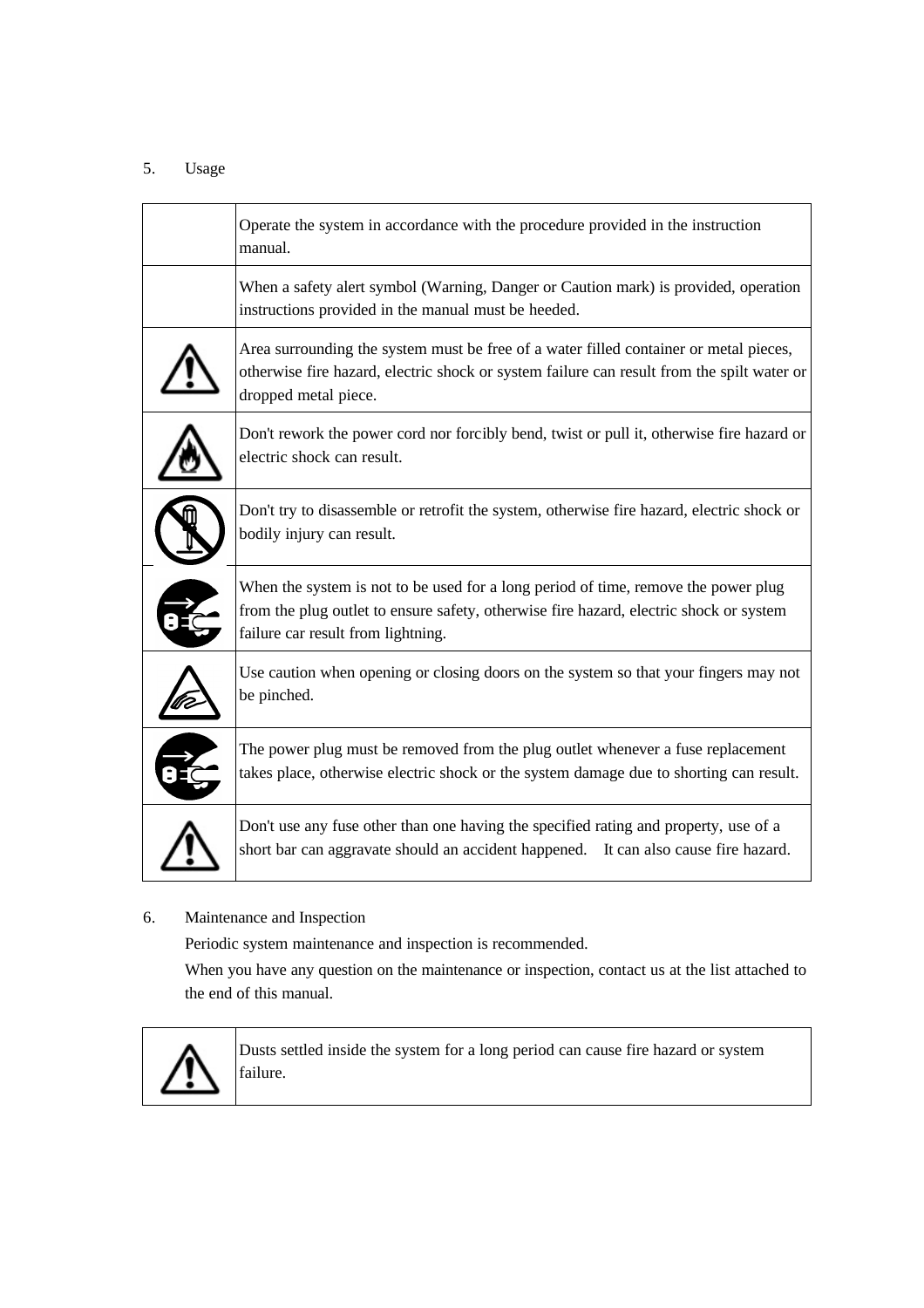### 7. Actions Required for a System Failure

| If the power cord is damaged, contact us for its replacement.<br>Continued use of such cord can cause fire hazard or electric shock.                                                                                                                                                                                                                                                                                                                                      |
|---------------------------------------------------------------------------------------------------------------------------------------------------------------------------------------------------------------------------------------------------------------------------------------------------------------------------------------------------------------------------------------------------------------------------------------------------------------------------|
| Should a foreign substance dropped into the system, turn the system power off first,<br>then remove the power cord from the plug outlet and contact us. Fire hazard, electric<br>shock or system failure can result from continued use of the system in such state.                                                                                                                                                                                                       |
| Should an abnormal state such as fume, smoke or offensive odor is detected on the<br>system, turn the system power switch off immediately, then remove the power plug<br>from the plug outlet. Making sure that fume or smoke is not present any more,<br>contact us for repair. Continued use of the system in such state can result in fire<br>hazard, electric shock or system failure.<br>Never try to fix the trouble on your own. It is an extremely dangerous try. |
| Should the system is dropped or damaged, turn the system power off, remove the<br>power plug from the plug outlet, then contact us.<br>Continued use of the system in such state can result in fire hazard, electric shock or<br>system failure.                                                                                                                                                                                                                          |
| Should the sy stem failed, customers strongly advised not to try fix the failure,<br>otherwise electric shock or personal injury can result.<br>Our warranty is not applicable to the system repaired without previous notice to and<br>consent from us.                                                                                                                                                                                                                  |

### 8. Precautions on Disposal

Don't place the system in fire for its disposal, otherwise fire hazard or bum can result if it exploded.

The TFT color LCD panel of AQ4321 contains cold cathode fluorescent lamps. Please follow local ordinances or regulations for its disposal.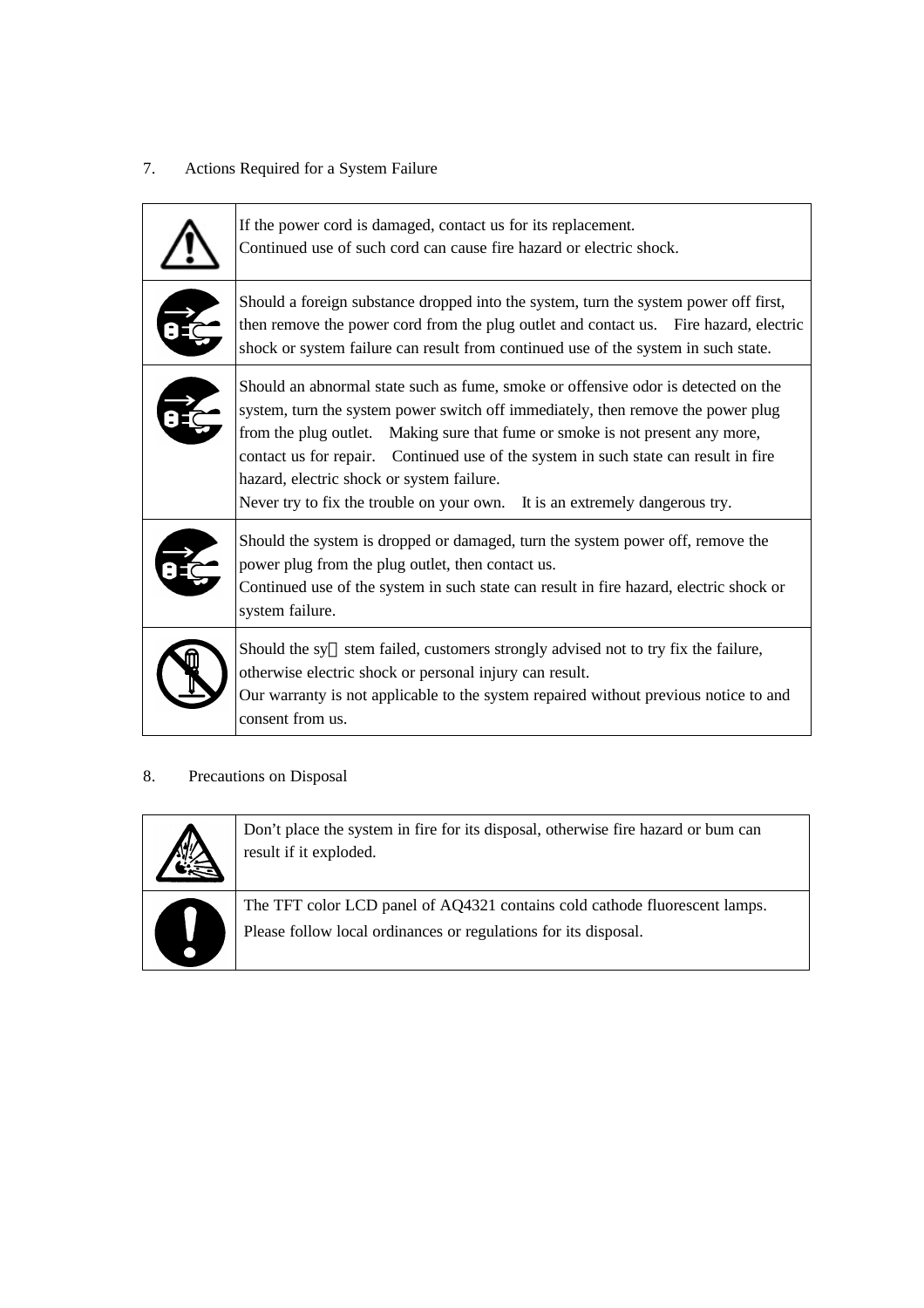#### **Initial Safety Information for Laser Source**

The Specifications are as follows:

| AQ4321A               | AQ4321D               |
|-----------------------|-----------------------|
| $EC\text{-Laser}(*1)$ | $EC\text{-Laser}(*1)$ |
| InGaAsP               | InGaAsP               |
| A                     | A                     |
| 3A                    | 3A                    |
| $+10$ dBm(typcal)     | $+7dBm(typcal)$       |
| $10u$ m               | $10\mu$ m             |
| 0.1                   | 0 <sub>1</sub>        |
| 1480 to 1580 nm       | 1520 to 1620 nm       |
|                       |                       |

(\*1) As for EC-Laser , External Cavity Laser is abbreviated.

Note

Check that the wavelength and light emission written on the attached safety caution seal (the same as the one in the center on the above) satisfy the above specifications.

You MUST return instruments with malfunctioning laser boxes to Service Center for repair and calibration.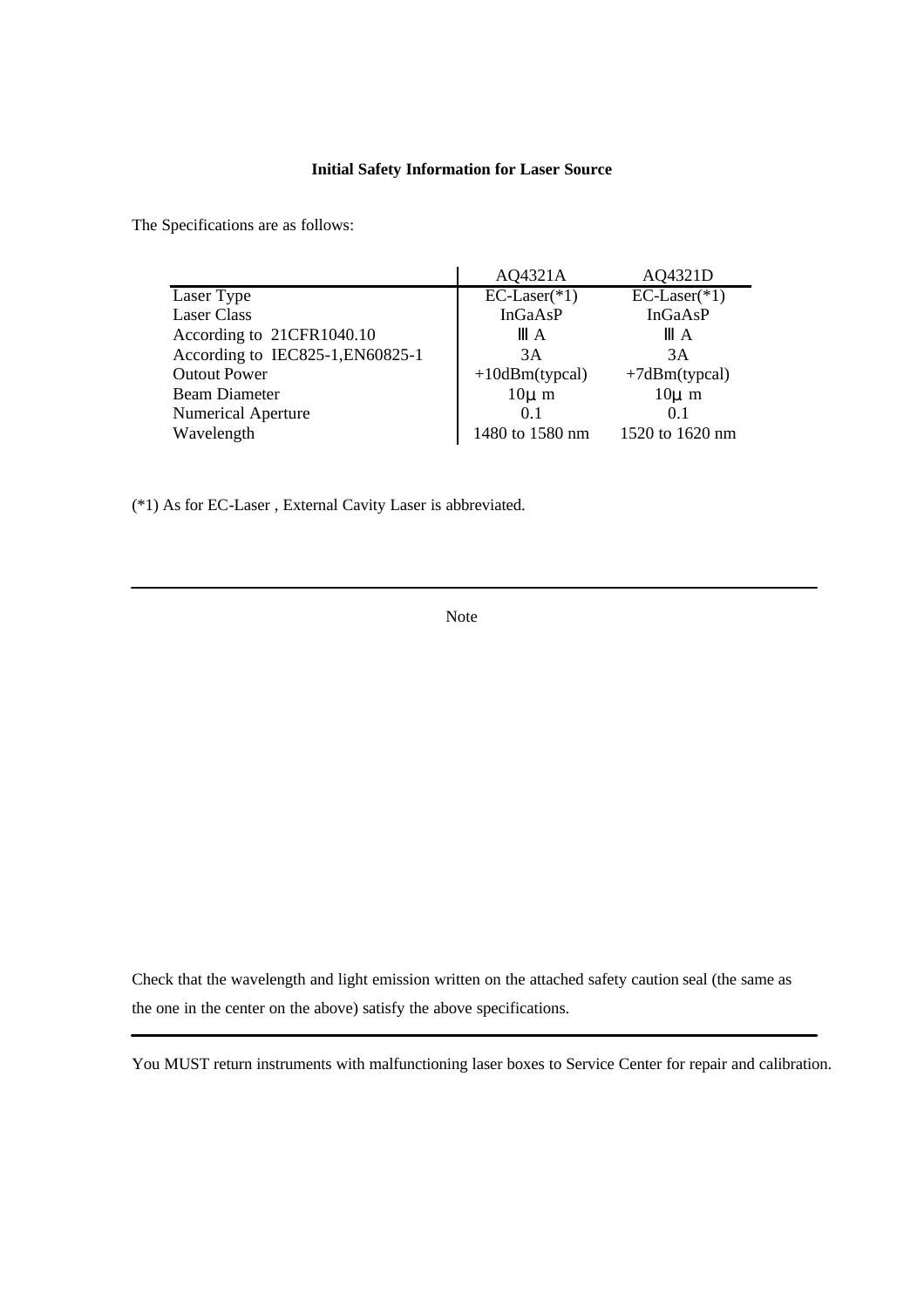#### WARNING

Use of controls or adjustments or performance of procedures other than those specified for the laser source may result in hazardous radiation exposure.

#### WARNING

Refer Servicing only to qualified and authorized personnel

#### WARNING

Do not emit a laser light when an optical fiber is not connected on the optical output connector.

The optical output connector is located on the front panel.

The laser light is emitted when "LD ON/OFF" button is pressed.

"LD ON/OFF" button is located on the front panel ,just left side of the optical output connector.

green LED on the front panel goes on while a laser light is emitted.

#### WARNING

Under no circumstances look into the end of an optical cable attached to the optical output when the device is operational.

The laser radiations not visible to the human eye, but it can seriously damage your eyesight.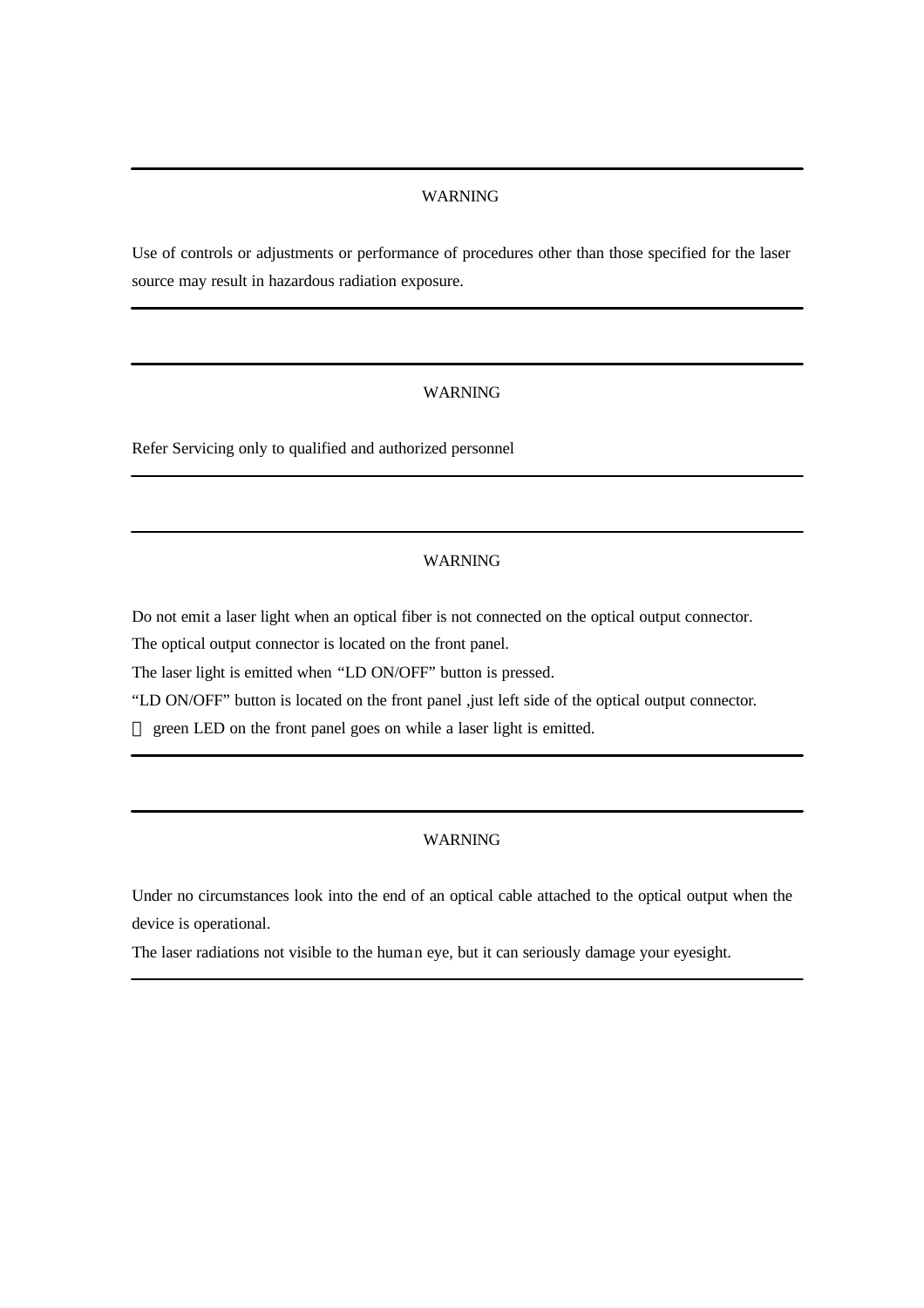## Table of Contents

| Chapter 1 Outline <b>Chapter 1</b> Outline <b>Chapter</b> 1 -1                                                                                                                                                                       |         |
|--------------------------------------------------------------------------------------------------------------------------------------------------------------------------------------------------------------------------------------|---------|
| 1.1 System Outline manuscrime and an according to the 1-1                                                                                                                                                                            |         |
| 1.2 Specifications <b>Constant Construction</b> and the set of the set of the set of the set of the set of the set of the set of the set of the set of the set of the set of the set of the set of the set of the set of the set of  |         |
| 1.3 Configuration manuscrime and the contract of the 1-5                                                                                                                                                                             |         |
|                                                                                                                                                                                                                                      |         |
| Chapter 2 Before Use manufactured and the contract of the 2-1                                                                                                                                                                        |         |
| 2.1 Unpacking and Acceptance Inspection manufactured and 2-1                                                                                                                                                                         |         |
| 2.1.1 Acceptance inspection manufactured and acceptance in 2-1                                                                                                                                                                       |         |
| 2.1.2 Operation checkout manufactured and the contract of the 2-1                                                                                                                                                                    |         |
| 2.2 If a Damage or a Problem is found <b>Constanting Constanting Constanting Constanting Constanting Constanting Constanting Constanting Constanting Constanting Constanting Constanting Constanting Constanting Constanting Con</b> |         |
|                                                                                                                                                                                                                                      |         |
| 2.4 Safety Precautions of Electrical System manufactured and the contract of 2-3                                                                                                                                                     |         |
| 2.4.1 Polarity of power cord manufactured contact the 2-3                                                                                                                                                                            |         |
| 2.4.2 Protection by grounding manufactured and anti-                                                                                                                                                                                 |         |
| 2.4.3 Replacing the fuses www.communically.communications.communications.communications.com                                                                                                                                          |         |
| 2.4.4 Exchange of built-in battery manufactured and all the contract of the 2-6                                                                                                                                                      |         |
|                                                                                                                                                                                                                                      |         |
| Chapter 3 PRECAUTIONS ON OPERATION <b>CONSUMING THE CONSUMING THE CONSUMING TERM</b> 3-1                                                                                                                                             |         |
| 3.1 Operating Temperature Range manufacture manufacture of 3-1                                                                                                                                                                       |         |
| 3.2 Environmental Conditions <b>Conditions Conditions Conditions Conditions Conditions Conditions Conditions Conditions Conditions Conditions Conditions Conditions Conditions Conditions Conditions</b>                             |         |
| 3.3 Precautions on Handling <b>Construction</b> and the construction of the construction of the construction of the construction of the construction of the construction of the construction of the construction of the constructio  |         |
| 3.4 Precautions for Using Optical Parts <b>Constant Constructed Strategies</b> 3-3                                                                                                                                                   |         |
| 3.5 Precautions for Outputting Stable Light manufactured and the Stable 1 3-4                                                                                                                                                        |         |
|                                                                                                                                                                                                                                      |         |
| $-$<br>4.1 Operation Unit                                                                                                                                                                                                            |         |
| 4.2 Display Screen (LCD) manufactured and contract the contract of the contract of the contract of the contract of the contract of the contract of the contract of the contract of the contract of the contract of the contrac       | $4 - 4$ |
|                                                                                                                                                                                                                                      |         |
| 4.2.2 LCD Setting Screen manufacturers and the setting 4-7                                                                                                                                                                           |         |
| 4.3 Keyboard operation manufactured and the contract of the 4-9                                                                                                                                                                      |         |
| Chapter 5                                                                                                                                                                                                                            |         |
| 5.1 Before Operation manufactured and the state of the S-1                                                                                                                                                                           |         |
|                                                                                                                                                                                                                                      |         |
|                                                                                                                                                                                                                                      |         |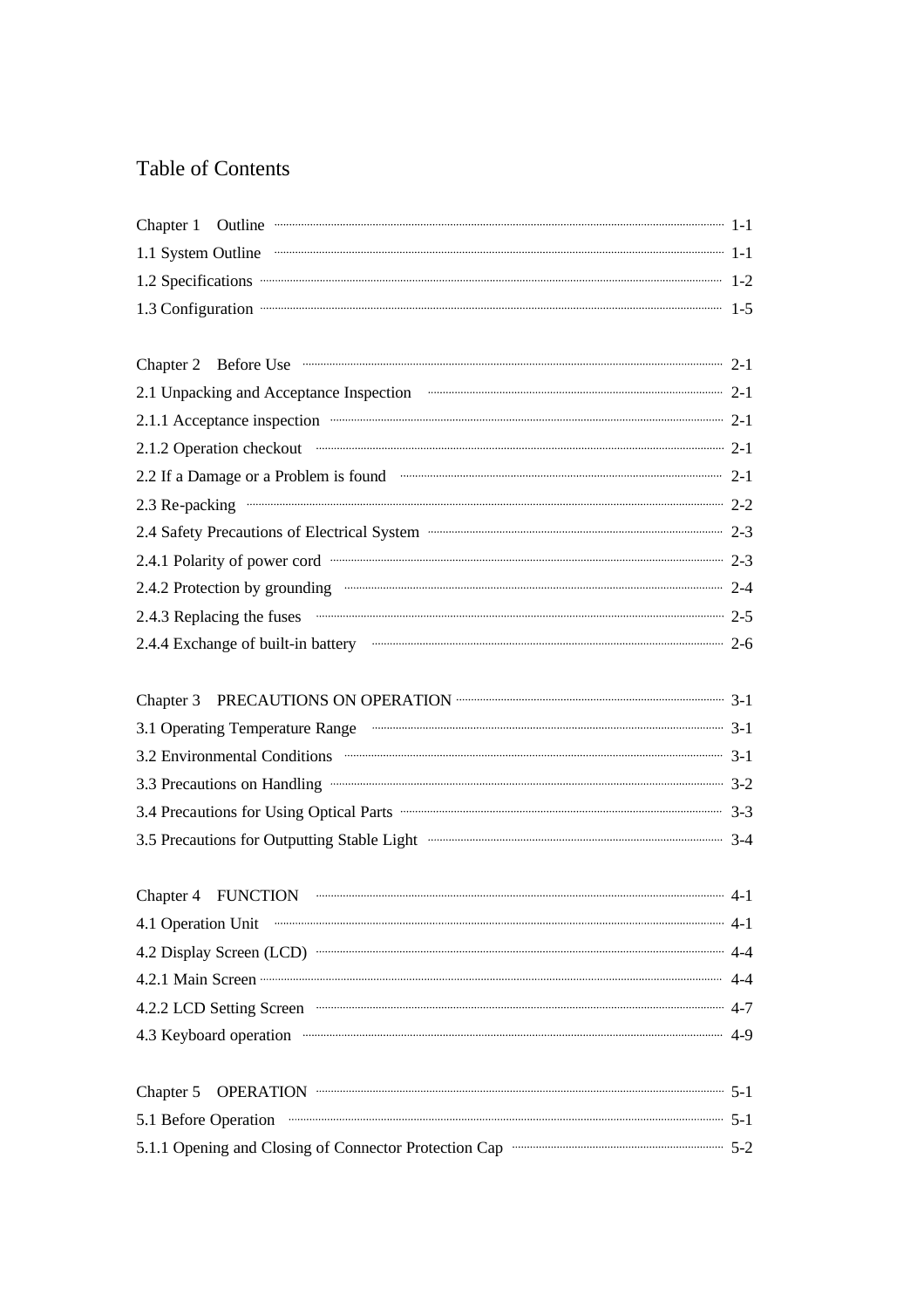| 5-2 Connecting and Removing of Connector Adapter Financial Entry Section 4.5 and Section 4.5 and Section 4.5 and Section 4.5 and Section 4.5 and Section 4.5 and Section 4.5 and Section 4.5 and Section 4.5 and Section 4.5 a                         |  |
|--------------------------------------------------------------------------------------------------------------------------------------------------------------------------------------------------------------------------------------------------------|--|
| 5-3 Cleaning of Light Output Part Theorem and Table 1 and Table 1 and Table 1 and Table 1 and Table 1 and Table                                                                                                                                        |  |
|                                                                                                                                                                                                                                                        |  |
|                                                                                                                                                                                                                                                        |  |
| 5-7 How to Operate manufactured and the state of the state of the state of the state of the state of the state of the state of the state of the state of the state of the state of the state of the state of the state of the                          |  |
| 5-1 Common Operating Method manuscritics and the community of the SA.1 Common Operating Method                                                                                                                                                         |  |
| 5.4.2 Software Key Main Menu manufacture and the contract of the S-9                                                                                                                                                                                   |  |
| 5.4.3 SWEEP MENU minimum minimum minimum minimum minimum minimum minimum minimum 5-11                                                                                                                                                                  |  |
|                                                                                                                                                                                                                                                        |  |
| 5.18 SET 3.1. SET 5.18 SET 5.18 SET 5.18 SET 5.18 SET 5.18 SET 5.18 SET 5.18 SET 5.18 SET 5.18 SET 5.18 SET 5.18                                                                                                                                       |  |
|                                                                                                                                                                                                                                                        |  |
| 5.3 metabolismus seita 1975. STSTEM merinteerinen metabolismus metabolismus seita 1975. STSTEM metabolismus s                                                                                                                                          |  |
|                                                                                                                                                                                                                                                        |  |
|                                                                                                                                                                                                                                                        |  |
| Chapter 6 Remote Control <b>The Control Chapter 6</b> -1                                                                                                                                                                                               |  |
| 6.1 GPIB control measurements are control of 5.1                                                                                                                                                                                                       |  |
| 6.1.1 Interface functions manufactured and the contract of the first of the first of the first of the first of the first of the first of the first of the first of the first of the first of the first of the first of the fir                         |  |
| 6-2 6.1.2 Explanation of basic system functions manufactured and state of the file of the file of the file of the file of the file of the file of the file of the file of the file of the file of the file of the file of the                          |  |
| 6.1.3 GPIB and RS-232C interface commands manufactured and RS-232C interface commands                                                                                                                                                                  |  |
|                                                                                                                                                                                                                                                        |  |
| 6-20 contract to CFORM2 continuum contract to the contract of the contract of the contract of the contract of the contract of the contract of the contract of the contract of the contract of the contract of the contract of                          |  |
| 6.2 RS-232C Interface Control manufactured control (6-23                                                                                                                                                                                               |  |
| 6.2.1 RS-232C interface commands manufactured and continuum contract of the community of the community of the community of the community of the community of the community of the community of the community of the community                          |  |
| 6.2.2 Explanation of basic functions manufactured and the contract of 6-23                                                                                                                                                                             |  |
| 6.3 Sample Programs manufactured and the contract of the Sample Programs manufactured and the Sample Programs                                                                                                                                          |  |
|                                                                                                                                                                                                                                                        |  |
| System Circuits and Structure <b>Constant Construction</b> and Structure <b>Constant Constant Constant Constant Constant Constant Constant Constant Constant Constant Constant Constant Constant Constant Constant Constant Constant </b><br>Chapter 7 |  |
| 7.1 System Circuits <b>Executes Text 7.1</b>                                                                                                                                                                                                           |  |
|                                                                                                                                                                                                                                                        |  |
|                                                                                                                                                                                                                                                        |  |
| Operation Principle <b>Construction</b> 8-1<br>Chapter 8                                                                                                                                                                                               |  |
| 8.1 Variable Wavelength Measurement <b>Construction Construction</b> 8-1                                                                                                                                                                               |  |
|                                                                                                                                                                                                                                                        |  |
| 8.3 About the optical output control of AQ4321 manufactured with the state of 8-3                                                                                                                                                                      |  |
|                                                                                                                                                                                                                                                        |  |
| Chapter 9<br><b>Troubleshooting Guide</b>                                                                                                                                                                                                              |  |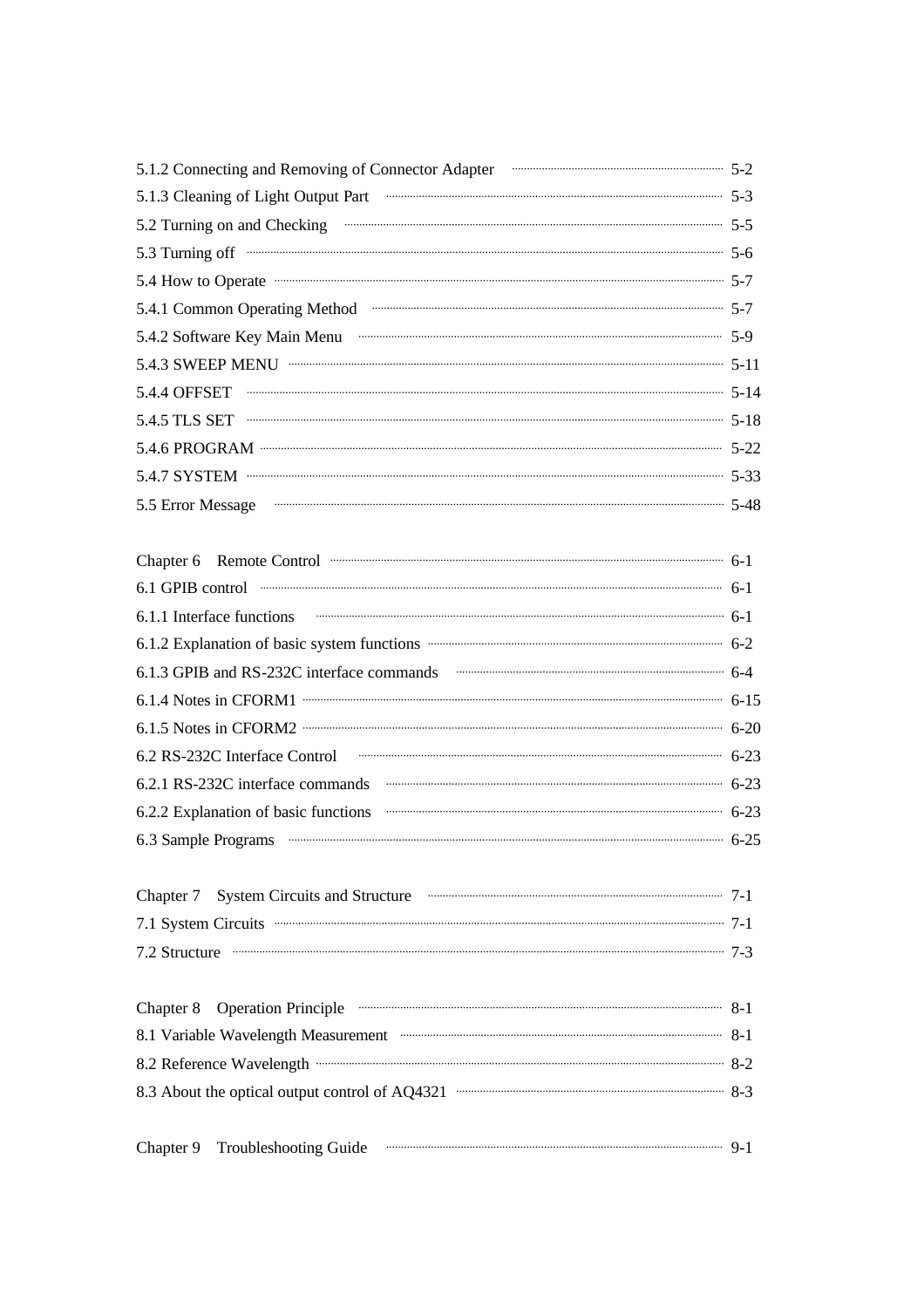| Chapter 10 Maintenance manufactured and all the 10-1                                                                                                                                                                           |  |
|--------------------------------------------------------------------------------------------------------------------------------------------------------------------------------------------------------------------------------|--|
| 10.1 Instruments and Tools required with the contract of the contract of the 10-1                                                                                                                                              |  |
| 10.2 Periodical Inspection manufacturers and the set of the set of the set of the set of the set of the set of the set of the set of the set of the set of the set of the set of the set of the set of the set of the set of t |  |
|                                                                                                                                                                                                                                |  |

# Figure and Table contents

| Fig. 2-1: Three-pole power cord manufactured and the 2-3                                                                                                                                                                       |  |
|--------------------------------------------------------------------------------------------------------------------------------------------------------------------------------------------------------------------------------|--|
| Fig. 2-2: Replacing the power fuses with the contract of the power fuses and the power fuses with the contract of the contract of the contract of the contract of the contract of the contract of the contract of the contract |  |
|                                                                                                                                                                                                                                |  |
| Fig. 4-1: Operation unit arrangement manuscrime contract and the distribution of 4-1                                                                                                                                           |  |
| Fig. 4-2: Main screen status where all LCDs come on manufactured with the 4-4                                                                                                                                                  |  |
| Fig. 4-3: LCD screen color setting screen manufactured and the state of 4-7                                                                                                                                                    |  |
|                                                                                                                                                                                                                                |  |
| Fig. 5-1: How to open/close connector protection cap manufactured and context of 5-2                                                                                                                                           |  |
| $\cdots$<br>Fig. 5-2: How to connect/remove connector adapter                                                                                                                                                                  |  |
| Fig. 5-3: How to clean optical connector connection manufactured and 5-3                                                                                                                                                       |  |
| Fig. 5-4: How to clean light output part www.www.www.www.www.www.www.www.com 5-3                                                                                                                                               |  |
| Fig. 5-5: Password entry screen manufactured and the state of 5-5                                                                                                                                                              |  |
| Fig. 5-6: Initial screen manufactured contains a strategy of 5-6                                                                                                                                                               |  |
| Fig. 5-7: Program select screen manufactured and the state of the state of 5-23                                                                                                                                                |  |
| Fig. 5-8: Program execution screen manufactured and stream 5-24                                                                                                                                                                |  |
| Fig. 5-9: EDIT screen                                                                                                                                                                                                          |  |
| Fig. 5-10: Command select screen manufactured and select screen 5-27                                                                                                                                                           |  |
|                                                                                                                                                                                                                                |  |
| Fig. 5-12: File name entry screen manufactured and the state of the state of 5-39                                                                                                                                              |  |
| Fig. 5-13: Drive change screen manufactured and contact the state of the state of the state of the state of the                                                                                                                |  |
| Fig. 5-14: Directory name entry screen manufactured and supplying the state of 5-42                                                                                                                                            |  |
|                                                                                                                                                                                                                                |  |
| Fig. 7-1: shows the AQ4321 system block diagram manufactured and the AQ4321 system block diagram                                                                                                                               |  |
|                                                                                                                                                                                                                                |  |
| Fig. 8-1: External resonator structure                                                                                                                                                                                         |  |
| Fig. 8-2: Vertical mode signals of external resonator manufactured and service 8-2                                                                                                                                             |  |
|                                                                                                                                                                                                                                |  |
| Table 1-1: AQ4321 specifications                                                                                                                                                                                               |  |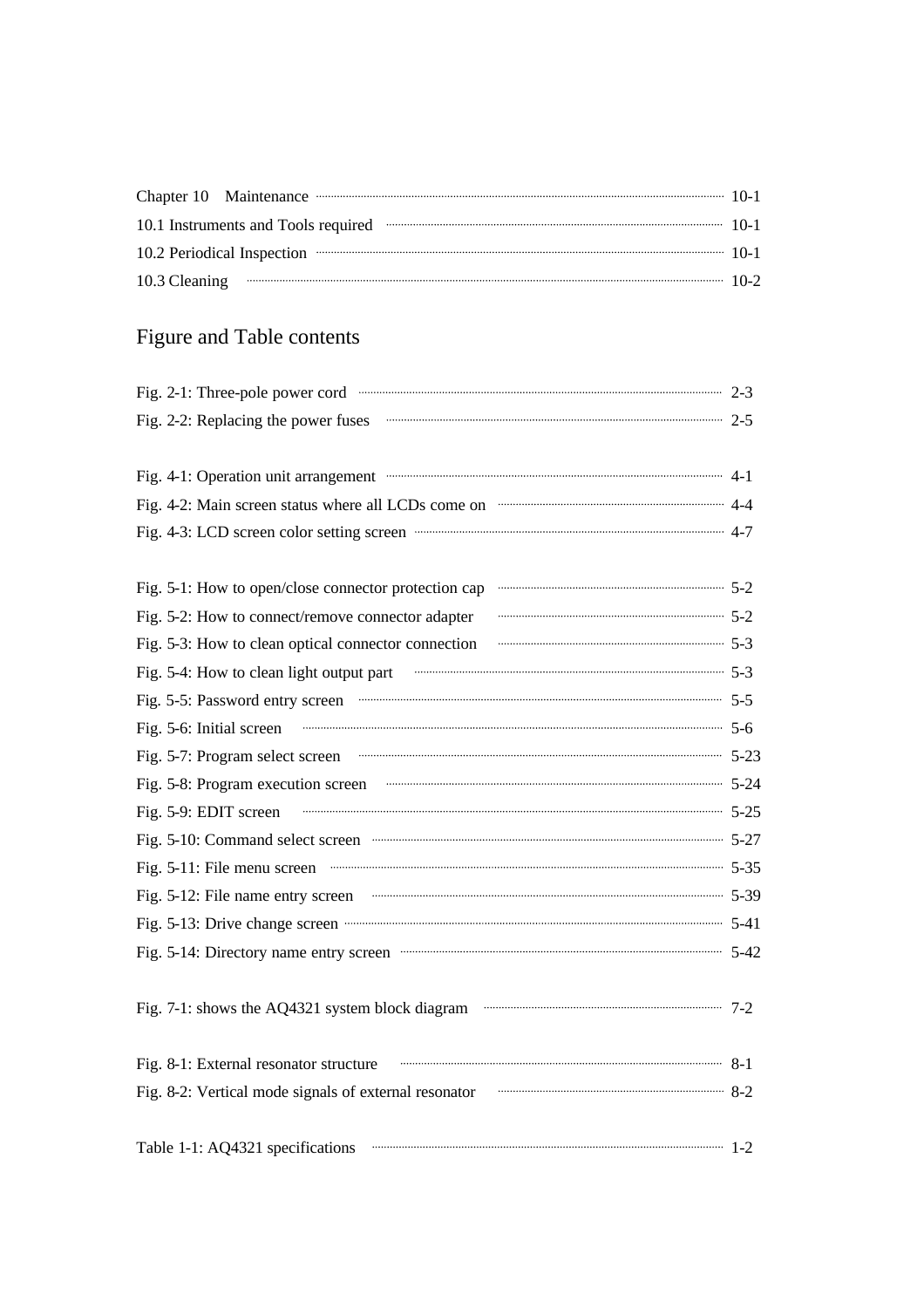| Table 1.2: List of AQ4321 accessories                                           |  |
|---------------------------------------------------------------------------------|--|
| Table 2-1: Power fuse                                                           |  |
| Table 4-1: Operation unit name and function                                     |  |
| Table 4-2: Contents of main screen display manufactured and the state and 4-5   |  |
| $\cdots$ $4-8$<br>Table 4-3: Setting and contents of LCD screen color           |  |
| Table 4-4: Screen color adjusting item                                          |  |
| Table 4-5: Correspondence table of AQ4321 operation part and keyboard operation |  |
|                                                                                 |  |

| Table 5-3: Typical programs manufactured and the state of 5-32                                                                                                                                                                 |  |
|--------------------------------------------------------------------------------------------------------------------------------------------------------------------------------------------------------------------------------|--|
| Table 5-4: Error code list municipality and the contract of the state of the state of the state of the state of the state of the state of the state of the state of the state of the state of the state of the state of the st |  |

| Table 6-1: GPIB interface functions manufactured and the contract of the film of the film of the film of the film of the film of the film of the film of the film of the film of the film of the film of the film of the film |  |
|-------------------------------------------------------------------------------------------------------------------------------------------------------------------------------------------------------------------------------|--|
| Table 6-2: SRQ status byte manufactured and all the status of 6-3                                                                                                                                                             |  |
|                                                                                                                                                                                                                               |  |
| Table 6-4: GPIB and RS-232C interface commands                                                                                                                                                                                |  |
|                                                                                                                                                                                                                               |  |
| Table 6-5: Command that is not supported by CFORM1 in AQ4321 manufacture manufacture 6-18                                                                                                                                     |  |
| Table 6-4: GPIB and RS-232C interface commands                                                                                                                                                                                |  |
| (Comparison with competitor's commands CFORM2) manufacturers and the 6-21                                                                                                                                                     |  |
| Table 6-5: Command that is not supported by CFORM2 in AQ4321 manufacture manufacture 6-22                                                                                                                                     |  |
| Table 6-6: Initial values for RS-232C interface communication manufacture manufacture 6-23                                                                                                                                    |  |
| Table 6-7: RS-232C interface response manufactured and all the contract of -24                                                                                                                                                |  |
|                                                                                                                                                                                                                               |  |

| Table 10-1: List of test instruments |  | 10. |
|--------------------------------------|--|-----|
|--------------------------------------|--|-----|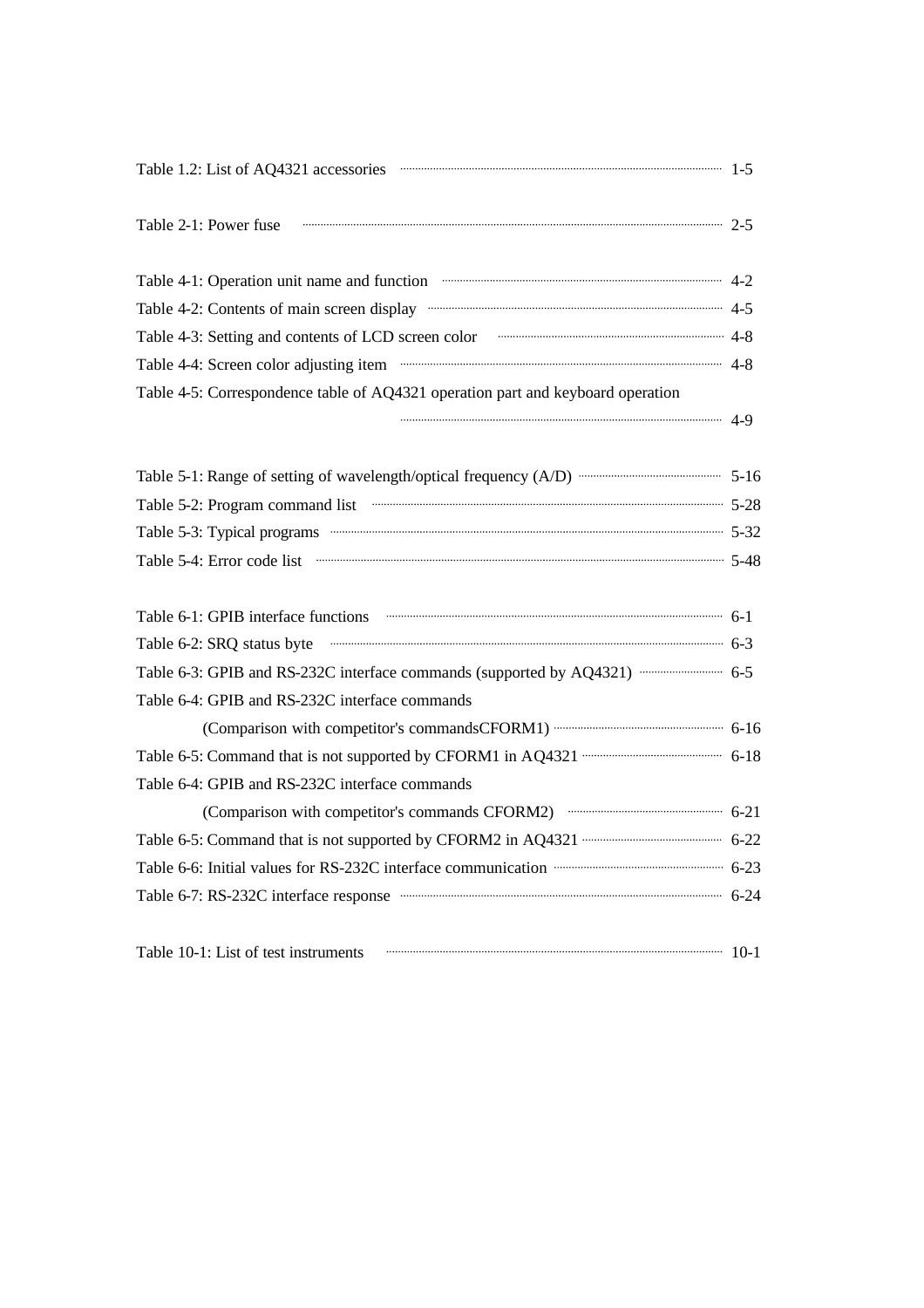## Attached diagram table

Applying Figure 1: AQ4321 screen menu system chart

| Outside view of AQ4321A Tunable Laser Source         | $ASD-62517-11-1/3$ |
|------------------------------------------------------|--------------------|
| Outside view of AQ4321A Tunable Laser Source (Front) | 2/3                |
| Outside view of AQ4321A Tunable Laser Source (Rear)  | 3/3                |

#### Note

The externals chart attached to this manual is only AQ4321A. It is common in all models excluding the model name. Read in a different way and use the model name.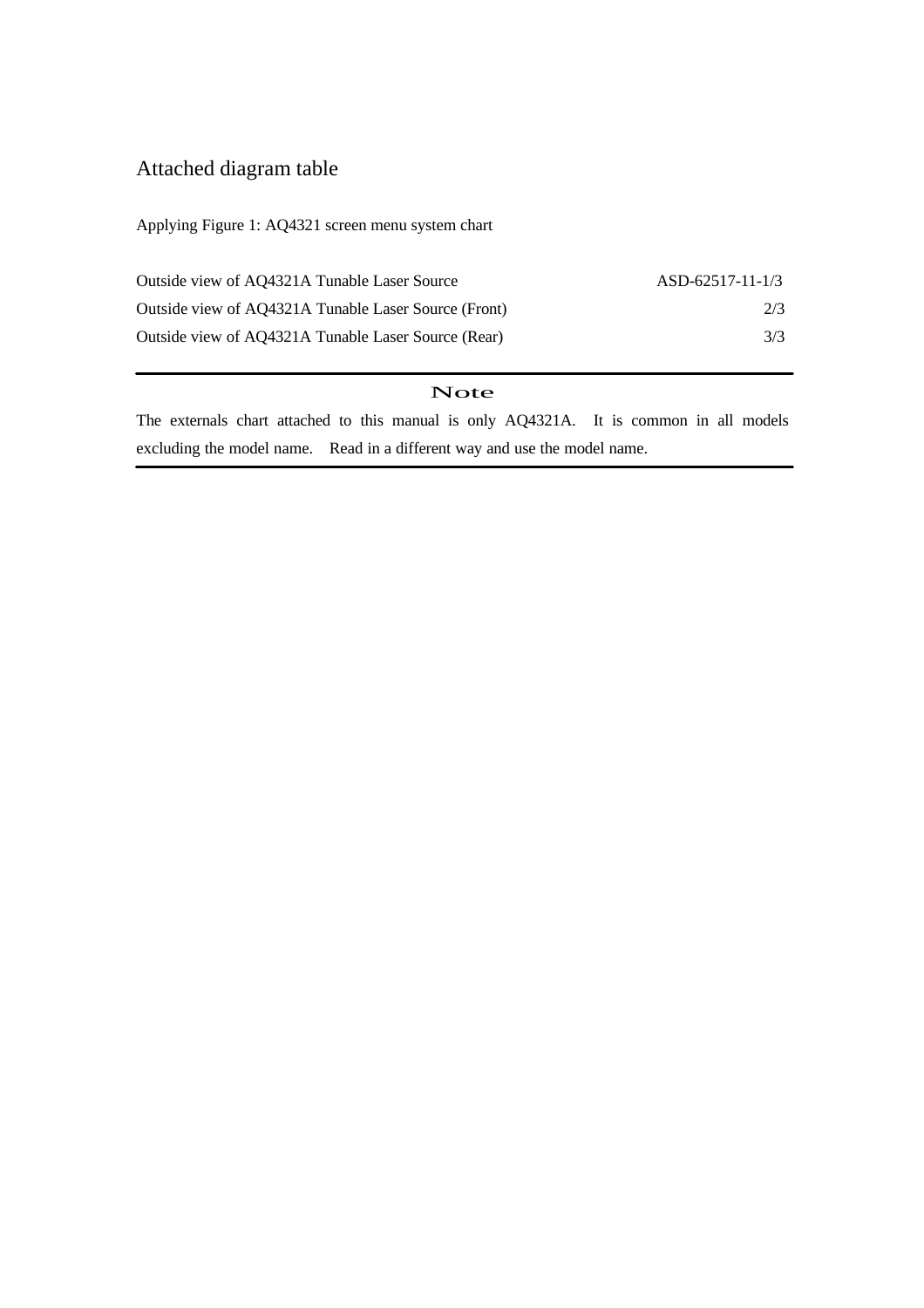## Chapter 1 Outline

This publication explains how to use the AQ4321A/D variable wavelength optical source (called the "AQ4321 system").

## 1.1 System Outline

The AQ4321 system is the highly reliable optical source whose emission wavelength can be adjusted highly accurately. Its variable wavelength covers the WDM communication bandwidth in the 1480 to 1580-nm (AQ4321A) or 1520 to 1620-nm (AQ4321D) range.

The AQ4321 system is appropriate to optical amp measurement as its optical output is not interrupted even when its wavelength or optical output is changed. The system has the excellent basic performance such as high-speed sweep, stability, high SMSR and narrow linewidth. Its various wavelength sweep and optical output modulation are available. Also, fully remote control via GPIB or RS-232C interface is available.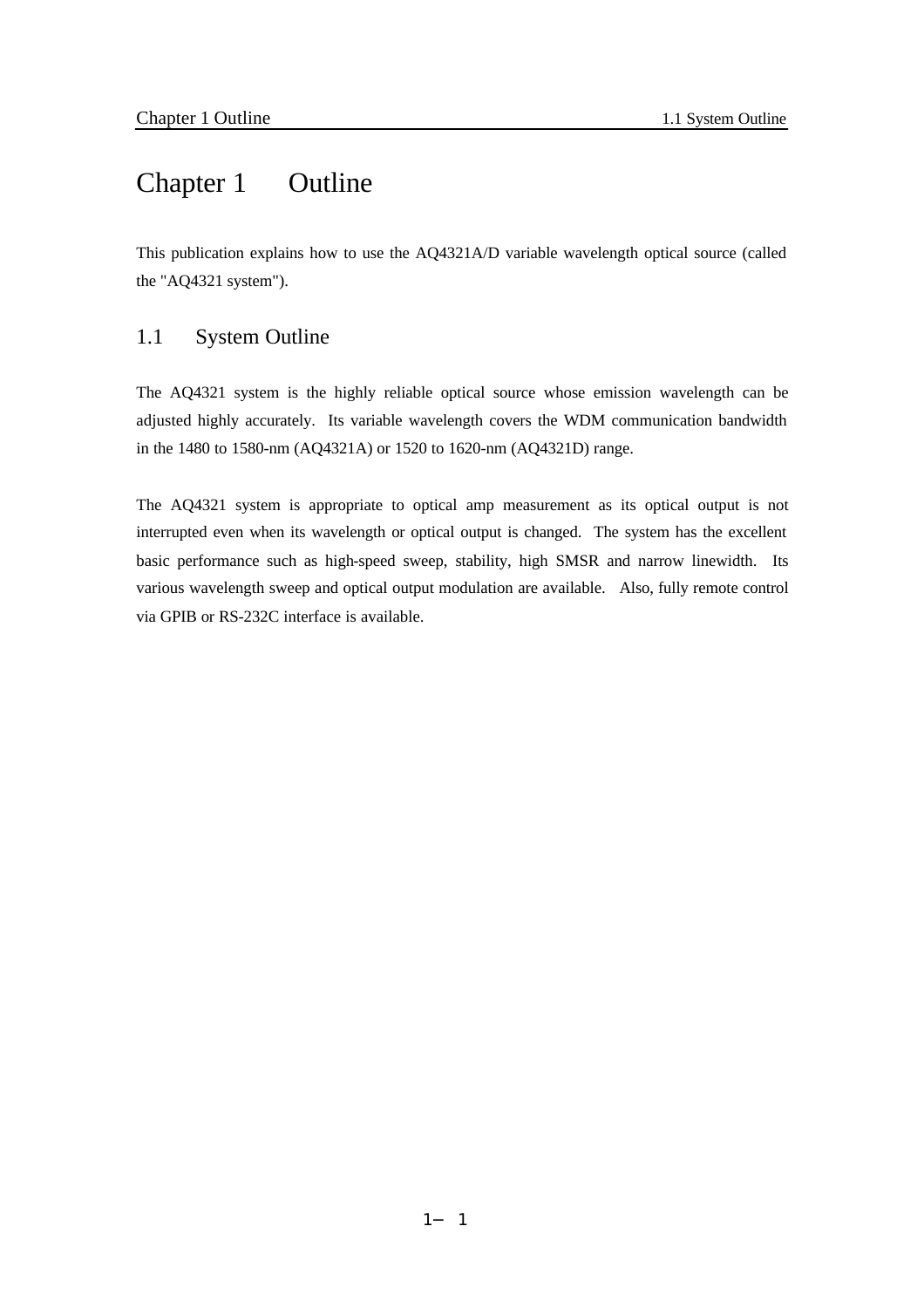#### 1.2 Specifications

Table 1-1 lists the AQ4321 system specifications.

| Model                        |                                         | AQ4321A                                                                                                      | Note                                    |
|------------------------------|-----------------------------------------|--------------------------------------------------------------------------------------------------------------|-----------------------------------------|
| Wavelength changeable width  |                                         | 1480 to 1580nm                                                                                               |                                         |
|                              | Wavelength resolution                   | $0.001$ nm                                                                                                   |                                         |
|                              |                                         | $\pm 0.015$ nm, $\pm 0.01$ nm[typ]                                                                           | Note 1, Note 2, Note 3                  |
| Absolute wavelength accuracy |                                         | $\pm 0.01$ nm                                                                                                | Note 2, Note 3, Note 4                  |
| Relative wavelength accuracy |                                         | $\pm 0.01$ nm[typ]                                                                                           | Note 1, Note 2, Note 3                  |
|                              | Wavelength stability                    | $\pm 100$ MHz/h ( $\pm 0.8$ pm/h)[typ]                                                                       | Note 3                                  |
| Width of spectrum line       | When NARROW is set                      | 200MHz[typ]( 1MHz)                                                                                           | Note 2                                  |
|                              | When WIDE is set                        | 100MHz,200MHz[typ]                                                                                           |                                         |
|                              | <b>SMSR</b>                             | 50dB                                                                                                         | Note 5                                  |
|                              | Maximum power wavelength                | $+10$ dBm[typ]                                                                                               |                                         |
| Optical output               | 1520 to 1570nm                          | $+7dBm$                                                                                                      | Note 2                                  |
|                              | 1500 to 1580nm                          | $+5dBm$                                                                                                      |                                         |
|                              | 1480 to 1580nm                          | $+3dBm$                                                                                                      |                                         |
|                              | Optical changeable attenuation function | 20dB                                                                                                         | Note 6                                  |
|                              | For five minutes                        | $\pm 0.01$ dB                                                                                                | Note 2, Note 9                          |
| Optical output stability     | For one hour                            | $\pm 0.05$ dB                                                                                                | Note 2, Note 7, Note 9                  |
|                              | For eight hours                         | $\pm 0.3$ dB                                                                                                 | Note 2, Note 8, Note 9                  |
|                              |                                         |                                                                                                              | Note 2, Note 3, Note 9                  |
|                              | Optical output accuracy                 | ±1dB                                                                                                         |                                         |
|                              | Optical output repeatability            | $\pm 0.04$ dB                                                                                                | Note 2, Note 3, Note 7, Note 9, Note 10 |
|                              | Optical output flatness                 | $\pm 0.1$ dB                                                                                                 | Note 2, Note 3, Note 9, Note 11         |
|                              | <b>RIN</b>                              | $-145dB/Hz[typ]$                                                                                             |                                         |
| Internal modulation (CHOP)   | Set frequency                           | 0.2kHz to 300kHz                                                                                             |                                         |
|                              | Set resolution                          | 10Hz, 100Hz, 1kHz, 10kHz, 100kHz                                                                             | Note 12                                 |
| External modulation (CHOP)   | Set frequency                           | 0.2kHz to 300kHz                                                                                             |                                         |
|                              | Set resolution                          |                                                                                                              |                                         |
| Direct modulation            | Modulation degree                       | Maximum 5%                                                                                                   | Note 13                                 |
|                              | Wavelength sweep speed                  | 100nm/sec (maximum)                                                                                          |                                         |
|                              | Applicablle fiber                       | SMF $(10/125\mu$                                                                                             |                                         |
|                              | Applicablle optical connector           | FC/PC, Amount of optical reflection                                                                          | Note 14                                 |
|                              |                                         | attenuation 50dBm                                                                                            |                                         |
|                              | Dimensions                              | Approx.177(H)×425(W)×450(D) mm                                                                               |                                         |
|                              | Weight                                  | Approx.20                                                                                                    |                                         |
|                              | Range of operation temperature          | $+10$ to $+35$                                                                                               |                                         |
| Range of storage temperature |                                         | $-10$ to $+50$                                                                                               |                                         |
|                              | Humidity condition                      | 80%                                                                                                          | Note 15                                 |
|                              | Range of voltage                        | 100 to 120VAC or 200 to 240VAC                                                                               |                                         |
| Power supply                 | Frequency                               | 50/60Hz                                                                                                      |                                         |
|                              | Consumption electric power              | Approx.150VA                                                                                                 |                                         |
| Attached goods               |                                         | Instruction manual: 1 Power cord: 1 Floppy disks: 2<br>AQ9441(FC)connector adapter : 1 50-ohm terminator : 1 |                                         |

|  | Table 1-1: AQ4321 specifications (1 of 4) |
|--|-------------------------------------------|
|--|-------------------------------------------|

Note 1 : 23 fixed temperature, 2 (Within one hour after wavelength calibration succeeds), Line width NARROW, SWEEP FINE, OPT ATT CONT1

Note 2 : CW light output, Measured at the output end of 2 m-long, When one hour or more has passed since power supply was turned on

Note 3 : Optical output +3dBm

Note 4 : Immediately after wavelength calibration 1520nm, Line width NARROW, SWEEP FINE, OPT ATT CONT1

Note 5 : Optical output=+7dBm (1550nm)

Note 6 : Step 0.1dB, Maximum power wavelength, OPT ATT CONT1

Note 7 : Within  $\pm 1$  of 10 to 35

Note 8 : 10 to 35

Note 9 : Line width WIDE

Note 10 : Optical output level fixation

Note 11: Wavelengtah 1500 to 1580nm

Note 12 : Duty=50±5%

Note 13 : Modulation frequency=100kHz to 300MHz, Set input Modulation level 0dBm.

Note 14 : Consult us for other connectors

Note 15 : No do be dewy

Ta=23 , CW light output, Measured at the output end of 2 m-long, When one hour or more has passed since power supply was turned on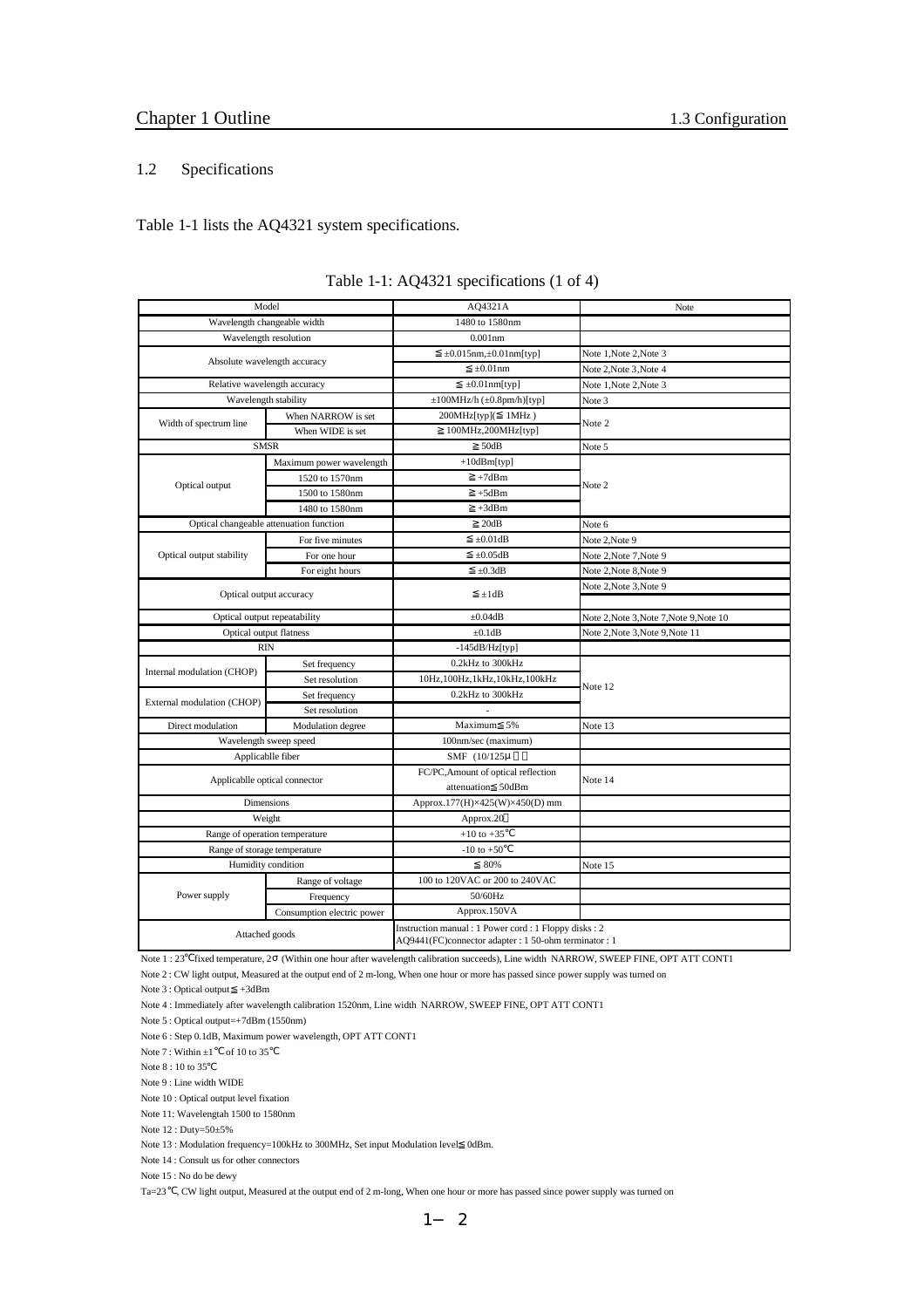| Model                       |                                         | AQ4321D                                                                                                         | Note                                    |
|-----------------------------|-----------------------------------------|-----------------------------------------------------------------------------------------------------------------|-----------------------------------------|
| Wavelength changeable width |                                         | 1520 to 1620nm                                                                                                  |                                         |
|                             | Wavelength resolution                   | $0.001$ nm                                                                                                      |                                         |
|                             |                                         | $\pm 0.015$ nm, $\pm 0.01$ nm[typ]                                                                              | Note 1, Note 2, Note 3                  |
|                             | Absolute wavelength accuracy            | $\pm 0.01$ nm                                                                                                   | Note 2, Note 3, Note 4                  |
|                             | Relative wavelength accuracy            | $\pm 0.01$ nm[typ]                                                                                              | Note 1, Note 2, Note 3                  |
|                             | Wavelength stability                    | $\pm 100$ MHz/h $(\pm 0.8$ pm/h)[typ]                                                                           | Note 3                                  |
| Width of spectrum line      | When NARROW is set                      | 200MHz[typ]( 1MHz)                                                                                              | Note 2                                  |
|                             | When WIDE is set                        | 100MHz,200MHz[typ]                                                                                              |                                         |
|                             | <b>SMSR</b>                             | 50dB                                                                                                            | Note 5                                  |
|                             | Maximum power wavelength                | +7dBm[typ]                                                                                                      |                                         |
|                             | 1560 to 1600nm                          | $+6dBm$                                                                                                         | Note 2                                  |
| Optical output              | 1540 to 1620nm                          | $+5dBm$                                                                                                         |                                         |
|                             | 1520 to 1620nm                          | $+3dBm$                                                                                                         |                                         |
|                             | Optical changeable attenuation function | 20dB                                                                                                            | Note 6                                  |
|                             | For five minutes                        | $\pm 0.01$ dB                                                                                                   | Note 2.Note 9                           |
| Optical output stability    | For one hour                            | $\pm 0.05$ dB                                                                                                   | Note 2, Note 7, Note 9                  |
|                             | For eight hours                         | $\pm 0.3$ dB                                                                                                    | Note 2, Note 8, Note 9                  |
| Optical output accuracy     |                                         | ±1dB                                                                                                            | Note 2, Note 3, Note 9                  |
|                             | Optical output repeatability            | $\pm 0.04$ dB                                                                                                   | Note 2, Note 3, Note 7, Note 9, Note 10 |
| Optical output flatness     |                                         | $\pm 0.1$ dB                                                                                                    | Note 2, Note 3, Note 9, Note 11         |
|                             | <b>RIN</b>                              | $-145dB/Hz[typ]$                                                                                                |                                         |
|                             | Set frequency                           | 0.2kHz to 300kHz                                                                                                |                                         |
| Internal modulation (CHOP)  | Set resolution                          | 10Hz, 100Hz, 1kHz, 10kHz, 100kHz                                                                                |                                         |
|                             | Set frequency                           | 0.2kHz to 300kHz                                                                                                | Note $12:$ Duty= $50\pm5\%$             |
| External modulation (CHOP)  | Set resolution                          |                                                                                                                 |                                         |
| Direct modulation           | Modulation degree                       | Maximum 5%                                                                                                      | Note 13                                 |
|                             | Wavelength sweep speed                  | 100nm/sec (maximum)                                                                                             |                                         |
|                             | Applicablle fiber                       | SMF (10/125µ                                                                                                    |                                         |
|                             |                                         | FC/PC, Amount of optical reflection                                                                             |                                         |
|                             | Applicablle optical connector           | attenuation 50dBm                                                                                               | Note 14                                 |
|                             | <b>Dimensions</b>                       | Approx.177(H)×425(W)×450(D) mm                                                                                  |                                         |
|                             | Weight                                  | Approx.20                                                                                                       |                                         |
|                             | Range of operation temperature          | $+10$ to $+35$                                                                                                  |                                         |
|                             | Range of storage temperature            | $-10$ to $+50$                                                                                                  |                                         |
| Humidity condition          |                                         | 80%                                                                                                             | Note 15                                 |
|                             | Range of voltage                        | 100 to 120VAC or 200 to 240VAC                                                                                  |                                         |
| Power supply                | Frequency                               | 50/60Hz                                                                                                         |                                         |
|                             | Consumption electric power              | Approx.150VA                                                                                                    |                                         |
|                             | Attached goods                          | Instruction manual : 1 Power cord : 1 Floppy disks : 2<br>AQ9441(FC)connector adapter : 1 50-ohm terminator : 1 |                                         |

|  | Table 1-1: AQ4321 specifications (2 of 4) |
|--|-------------------------------------------|
|--|-------------------------------------------|

Note 1 : 23 fixed temperature, 2 (Within one hour after wavelength calibration succeeds), Line width NARROW, SWEEP FINE, OPT ATT CONT1 Note 2 : CW light output, Measured at the output end of 2 m-long, When one hour or more has passed since power supply was turned on

Note 3 : Optical output +3dBm

Note 4 : Immediately after wavelength calibration 1520nm, Line width NARROW, SWEEP FINE, OPT ATT CONT1

Note 5 : Optical output=+6dBm (1590nm)

Note 6 : Step 0.1dB, Maximum power wavelength, OPT ATT CONT1

Note 7 : Within  $\pm 1$  of 10 to 35

Note 8 : 10 to 35

Note 9 : Line width WIDE

Note 10 : Optical output level fixation

Note 11: Wavelengtah 1500 to 1580nm

Note 12 : Duty=50±5%

Note 13 : Modulation frequency=100kHz to 300MHz, Set input Modulation level 0dBm

Note 14 : Consult us for other connectors

Note 15 : No do be dewy

Ta=23 , CW light output, Measured at the output end of 2 m-long, When one hour or more has passed since power supply was turned on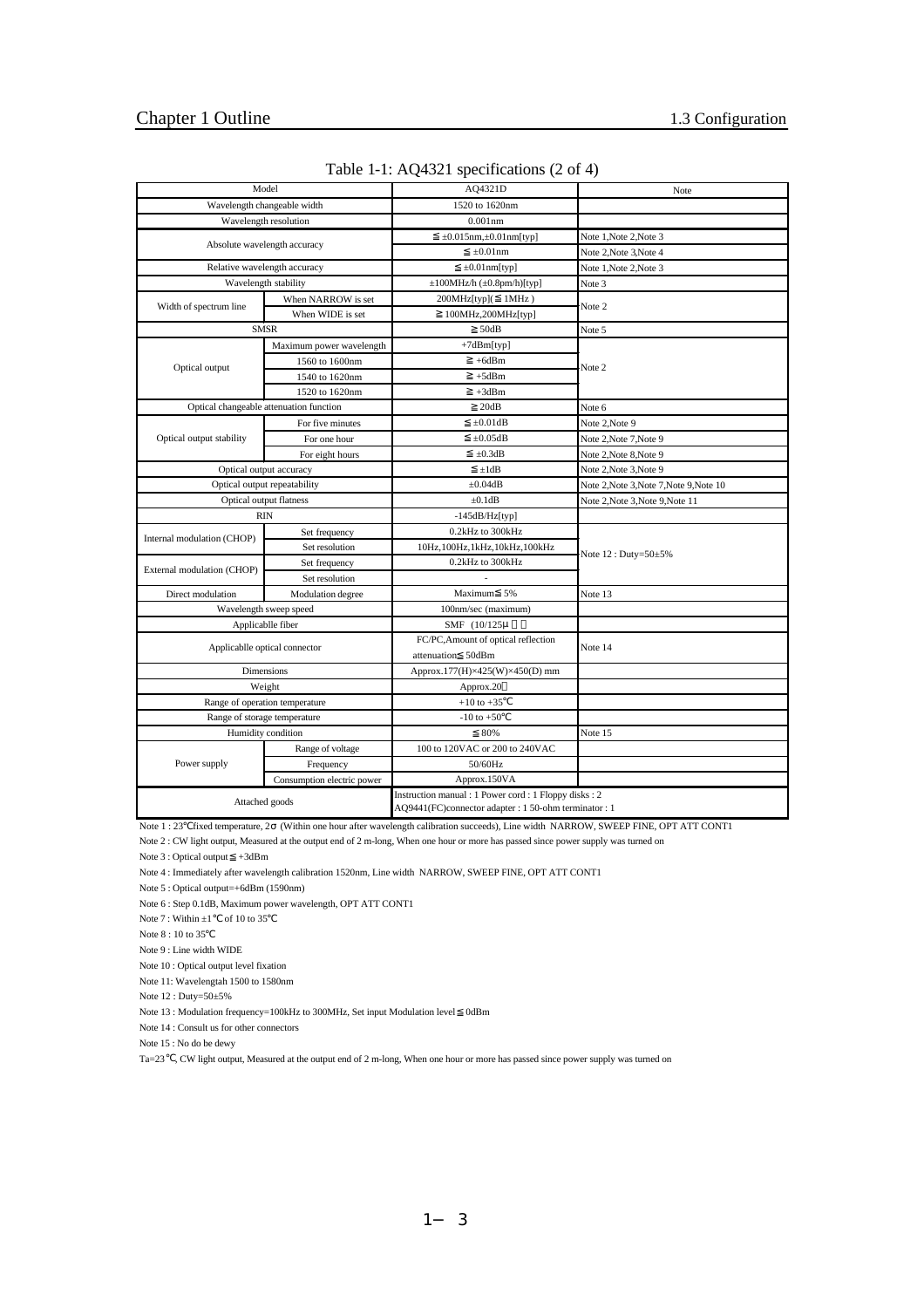## Table 1-1: AQ4320 specifications (3 of 4)

Option : AQ9441(SC) Connector adaptor

AQ9441(ST) Connector adaptor

| Model                                       | <b>Note</b>                                                                               |
|---------------------------------------------|-------------------------------------------------------------------------------------------|
| <b>Display</b>                              | 6.5" color LCD panel                                                                      |
| $GP$ - $IB$                                 | IEEE488.1 satisfied                                                                       |
| <b>RC-232C</b>                              | Cross cable supported                                                                     |
| <b>KEY BOARD input</b>                      | IBM compatible                                                                            |
| <b>DISPLAY</b> output                       | A VGA color display with 16-color or more color display is<br>supported.                  |
| <b>PRINTER</b> output                       | NEC's PC-PR201, Epson's ESC/P, Canon's LIPS II, and<br>Postscript printers are satisfied. |
| CHOP signal output (CHOP OUT)               | BNC connector, positive logic, TTL output                                                 |
| External CHOP signal input<br>(EXT CHOP IN) | BNC connector, positive logic, TTL input, and 5V MAX                                      |
| TLS analog modulation input                 | <b>SMA</b> connector                                                                      |
| (TLS ANALOG MODULATION)                     | Input impedance 50                                                                        |
|                                             | Modulation ratio: Maximum 5% when the modulation                                          |
|                                             | Frequency 10MHz, Modulation power 0dBm,                                                   |
|                                             | Maximum optical power at 1550nm.                                                          |
|                                             | Maximum modulation power level is +0dBm.                                                  |
| Analog Out (wavelength)                     | BNC connector, 1.5k or less of output impedance,                                          |
|                                             | approximately $0$ to $2$ V at $10k$ terminal from sweep start                             |
|                                             | wavelength (optical signal frequency) to sweep end                                        |
|                                             | wavelength (optical signal frequency)                                                     |

|  |  |  | Table 1-1: AQ4320 specifications (4 of 4) |  |  |  |
|--|--|--|-------------------------------------------|--|--|--|
|--|--|--|-------------------------------------------|--|--|--|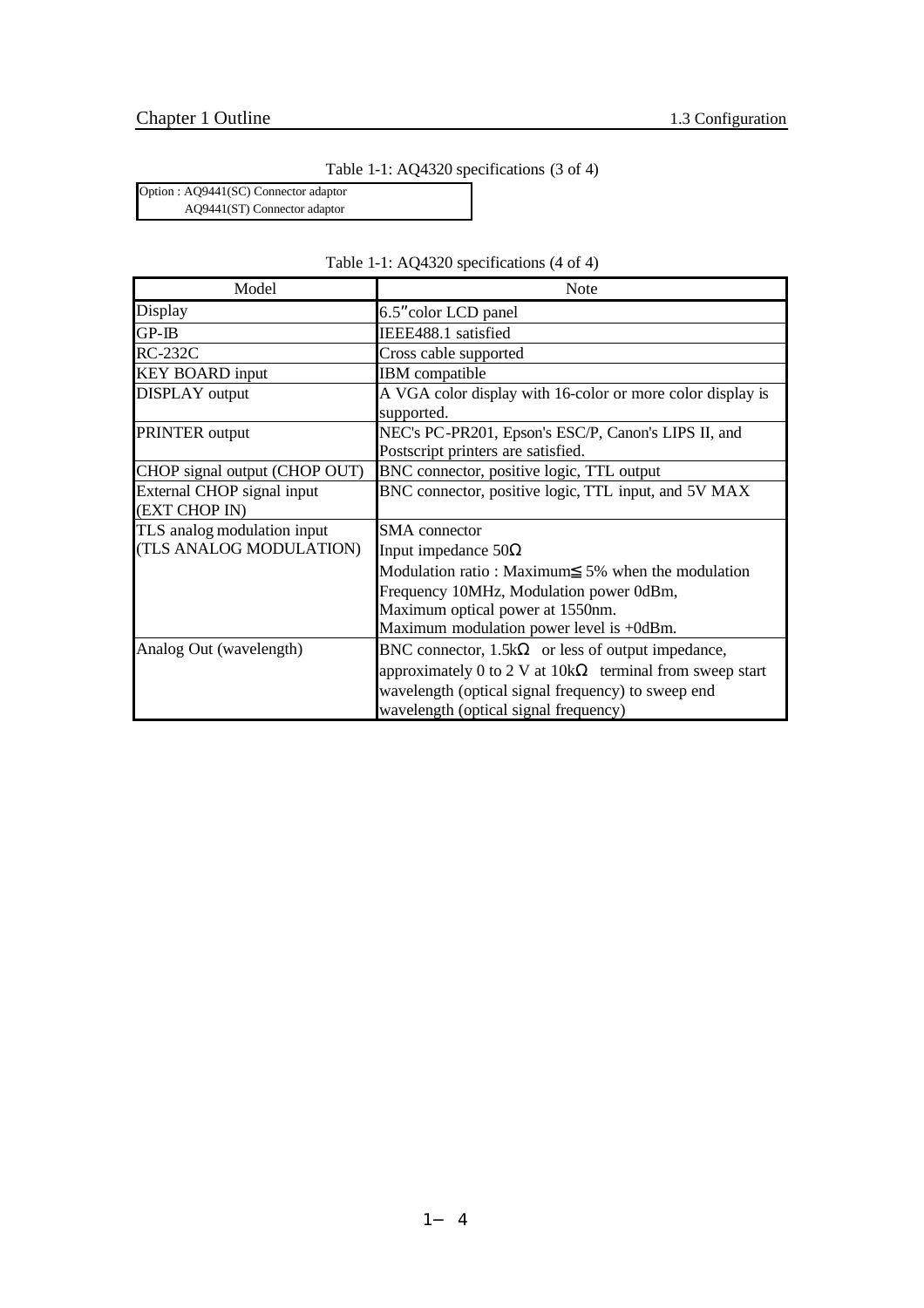## 1.3 Configuration

The AQ4321 consists of the following standard and optional accessories.

| No. | Accessory name                                               | Qty | Description                                                                                |  |  |  |  |
|-----|--------------------------------------------------------------|-----|--------------------------------------------------------------------------------------------|--|--|--|--|
|     | Instruction manual                                           |     |                                                                                            |  |  |  |  |
|     | 2 Floppy disks                                               |     |                                                                                            |  |  |  |  |
|     | 3 FC connector adapter                                       |     | 1 Mounted on the [OPT OUT] section (Fig. 4-1)<br>of the<br>(8)<br>front panel.             |  |  |  |  |
|     | 4 Power cord                                                 |     | 1 Terminated with a three-pole power plug.                                                 |  |  |  |  |
|     | 5.50-ohm terminator                                          |     | 1 Mounted on the [REMOTE SW CONNECTOR] section<br>$(Fig.4-1)$<br>of the rear panel.<br>(1) |  |  |  |  |
|     | 6 Dust cover (for TLS ANALOG<br><b>MODULATION</b> connector) |     | [Mounted on the [TLS ANALOG MODULATION] section<br>$(12)$ ) of rear panel.<br>$(Fig.4-1)$  |  |  |  |  |
|     | 7 Dust cover (for display panel)                             |     | 1 Mounted on the [DISPLAY] section (Fig.4-1)<br>$\alpha$ of rear<br>49<br>panel.           |  |  |  |  |
|     | 8 Dust cover (for printer)                                   |     | 1 Mounted on the [PRINTER] section (Fig.4-1)<br>Q0<br>) of rear<br>panel.                  |  |  |  |  |
|     | 9 Dust cover (for EXT I/O terminals)                         |     | 1 Mounted on the [EXT I/O] section (Fig.4-1)<br>of rear<br>panel.                          |  |  |  |  |
|     | 10 Dust cover (for " $ 0 0 $ " section)                      |     | 2<br>Mounted on the $[000]$ section (Fig.4-1)<br>of rear panel.                            |  |  |  |  |
|     | 11 Dust cover (for GPIB interface)                           |     | 1 Mounted on the [GP-IB] section (Fig.4-1)<br>) of rear<br>panel.                          |  |  |  |  |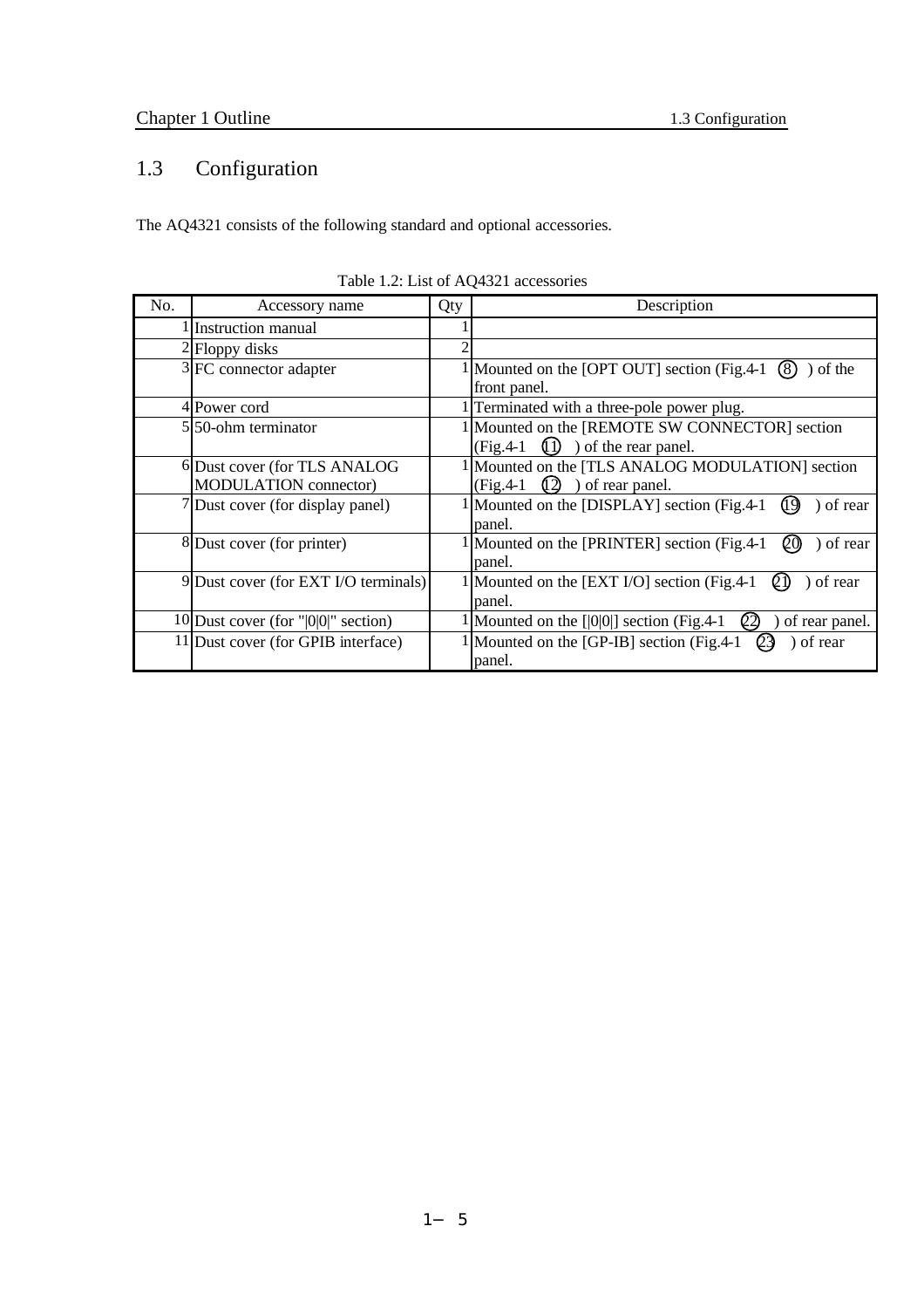## Chapter 2 Before Use

This chapter explains the unpacking and re-packing procedures, acceptance inspection, and general notes you must use. Follow these instructions before using your AQ4321 system.

### 2.1 Unpacking and Acceptance Inspection

All of AQ4321 components have been tested mechanically and electrically and their normal operations are assured at factory. When delivered, you must unpack and check for AQ4321 components for a shortage and a damage occurring during transportation. Take care not to damage wooden containers, cushion materials and fiberboard containers so that you can reuse them when transporting the AQ4321 in future.

#### 2.1.1 Acceptance inspection

Check the appearance, switch operations, and controls of AQ4321 for any damage or malfunction occurring during transportation. Also, check the inventory of accessories using the packing list.

#### 2.1.2 Operation checkout

After inventory checkout, check the basic system operations.

## 2.2 If a Damage or a Problem is found

If you have found a damage of AQ4321 system or any difference from specifications during acceptance inspection, contact to our agency immediately.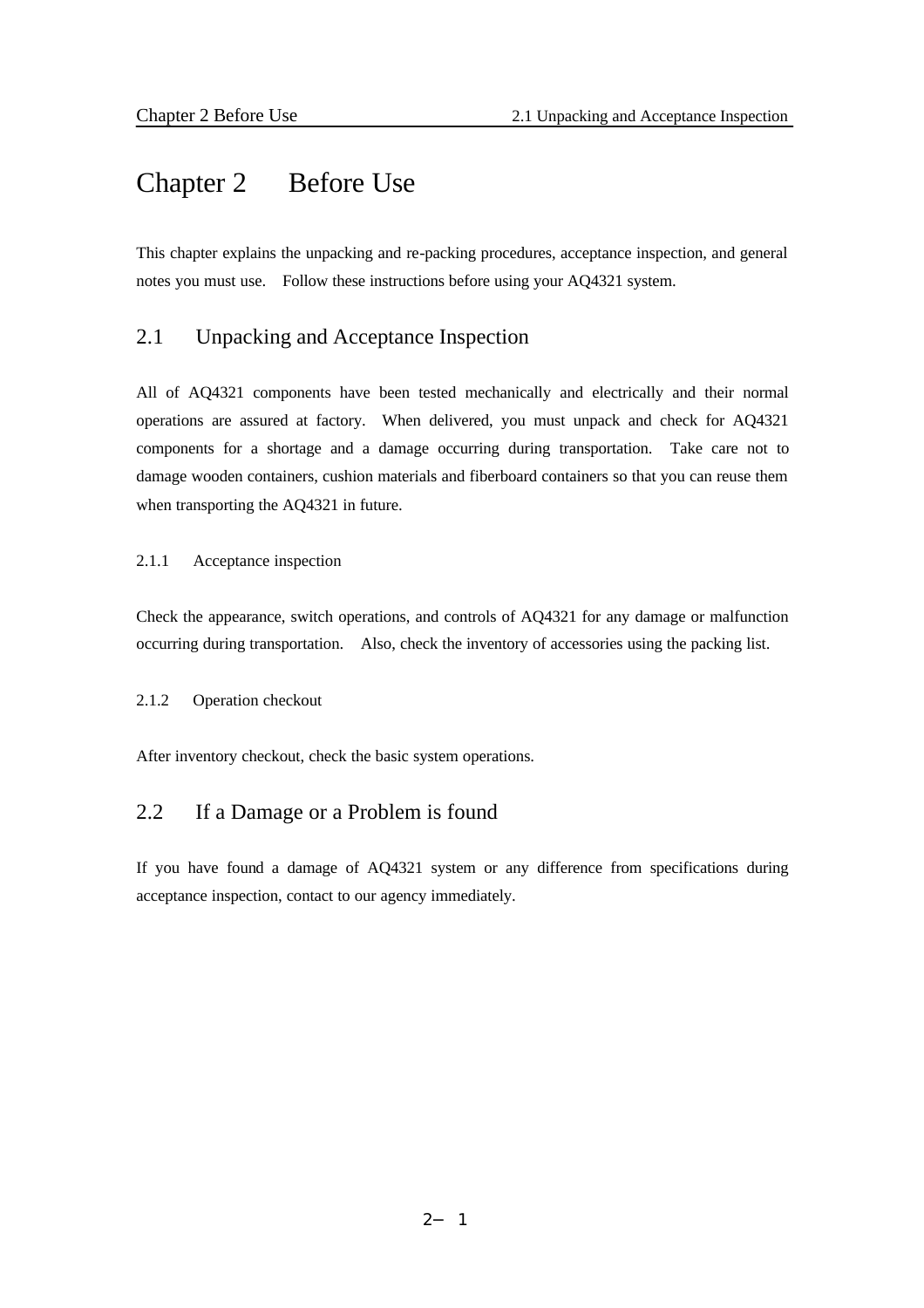## 2.3 Re-packing

If you transport your AQ4321 again, reuse its containers you keep in your place. If you have lost them or if these containers are damaged, use the following re-packing procedure.

(1) Wrap all of AQ4321 components using the heavy-duty paper sheets or polyethylene sheets. Protect each corner of components using cushion materials.

(2) Place all AQ4321 components in appropriate wooden or fiberboard containers. There should be a space approximately 5 to 10 cm between the each component and container wall.

(3) Use enough amounts of polyurethane forms and other cushion materials to protect the AQ4321 components in each container. The components may be damaged due to mechanical shock and vibration if not protected securely.

(4) If you have placed the AQ4321 components in wooden containers, seal the containers using steel bands. If you use the fiberboard containers, seal them using adhesive tapes or others.

(5) Attach a label showing the following names to each container for easy identification.

| Contents                     |
|------------------------------|
| Destination address and name |
| Consignor                    |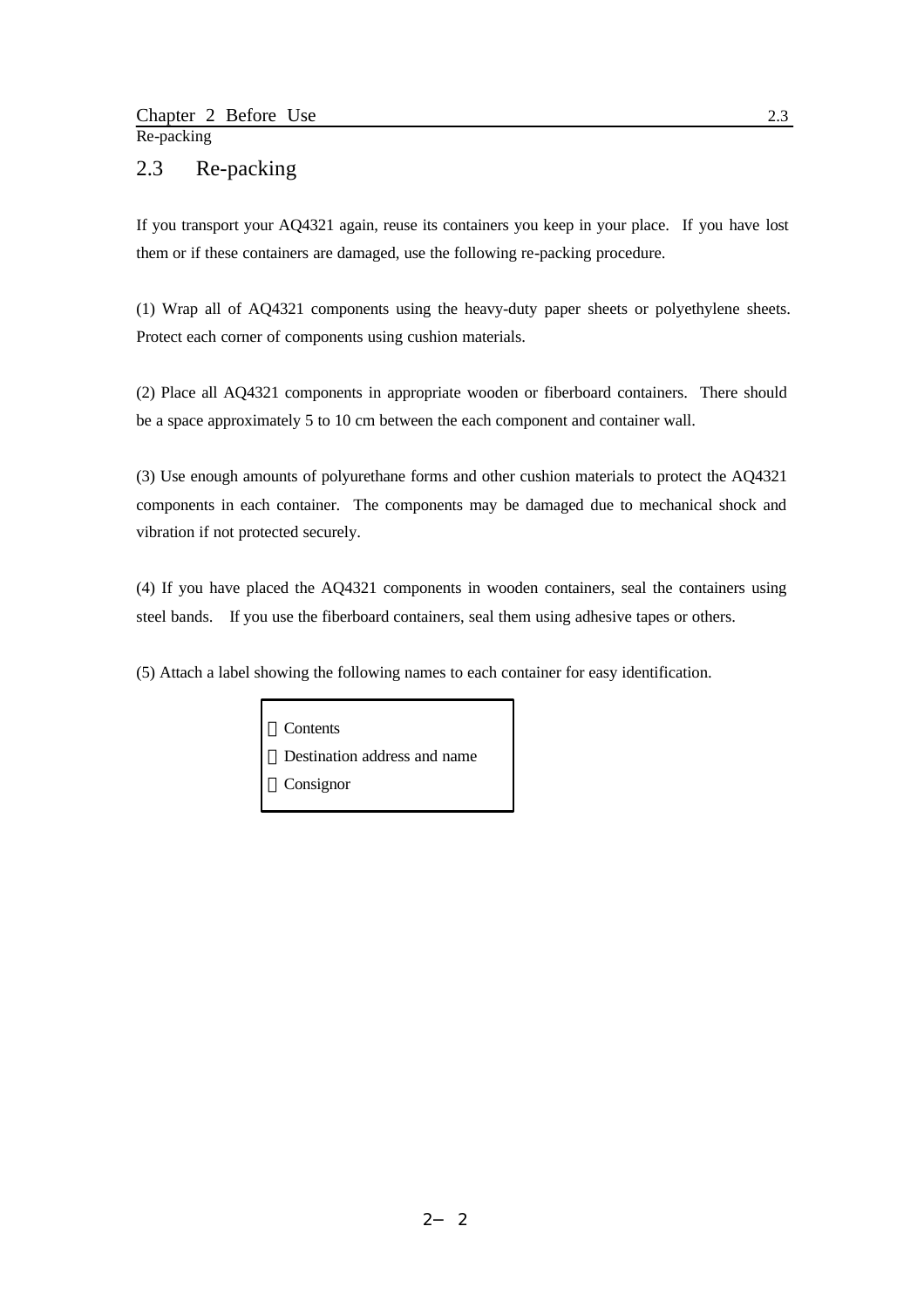## 2.4 Safety Precautions of Electrical System

The AQ4321 system operates normally when connected to the 100 to 120VAC or 200 to 240VAC (50/60Hz) power source. Use the following safety instructions to avoid the listed problems.

Possible problems:

 Electrical shock Component damage due to abnormal voltage Other problems due to ground current.

2.4.1 Polarity of power cord

Plug the AQ4321 power cord into the three-pole receptacle. As Fig. 2-1 shows, the power cord has the "L" (Live line), "N" (Neutral line), and Ground rod (for grounding). You can match the power polarities by plugging the power cord into receptacle.



Fig. 2-1: Three-pole power cord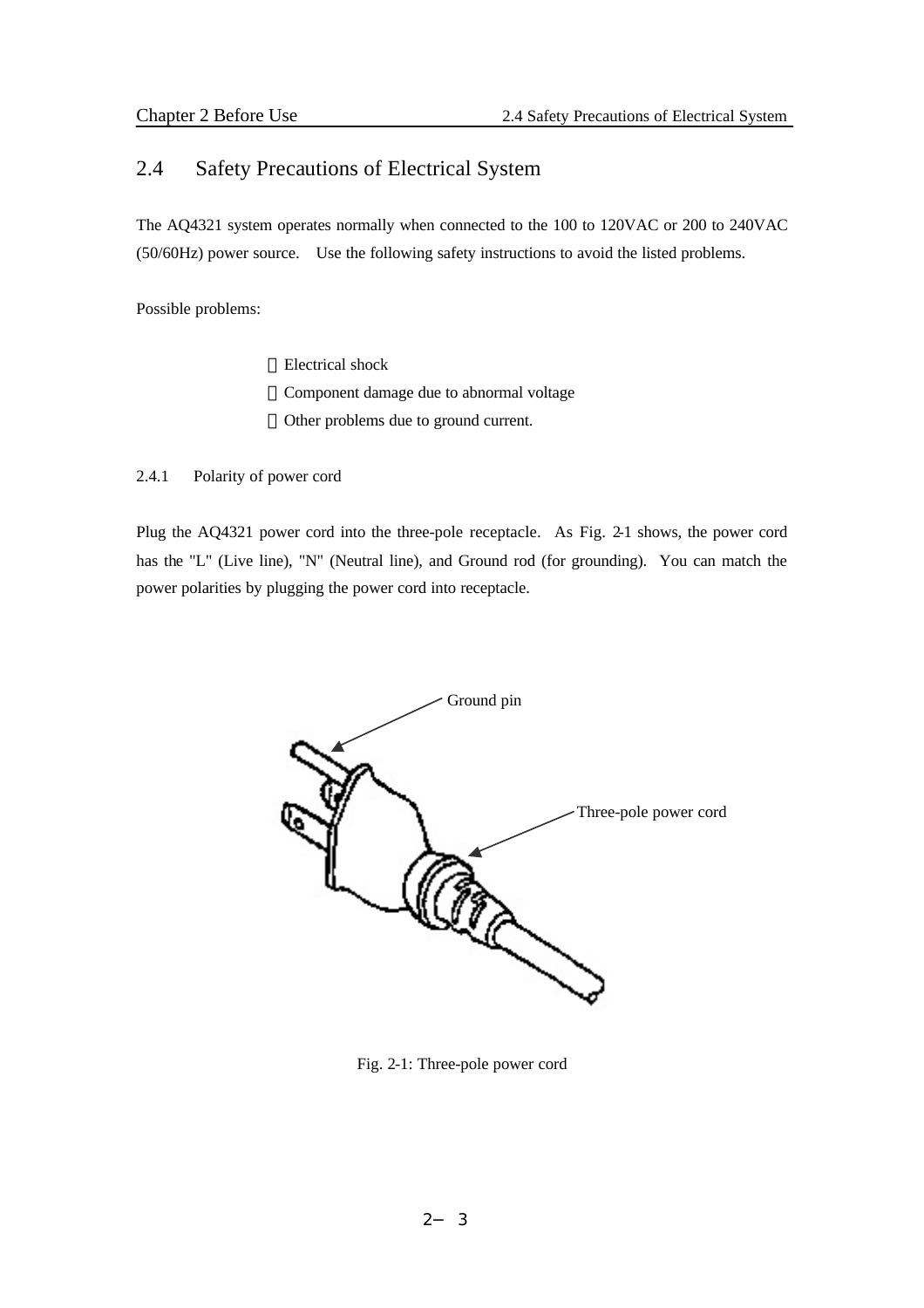2.4.2 Protection by grounding

(1) Grounding by three-pole power cord

If the three-pole receptacle is available, you can match the polarities of power cord by just plugging the power cord into the receptacle. The AQ4321 cabinet is grounded.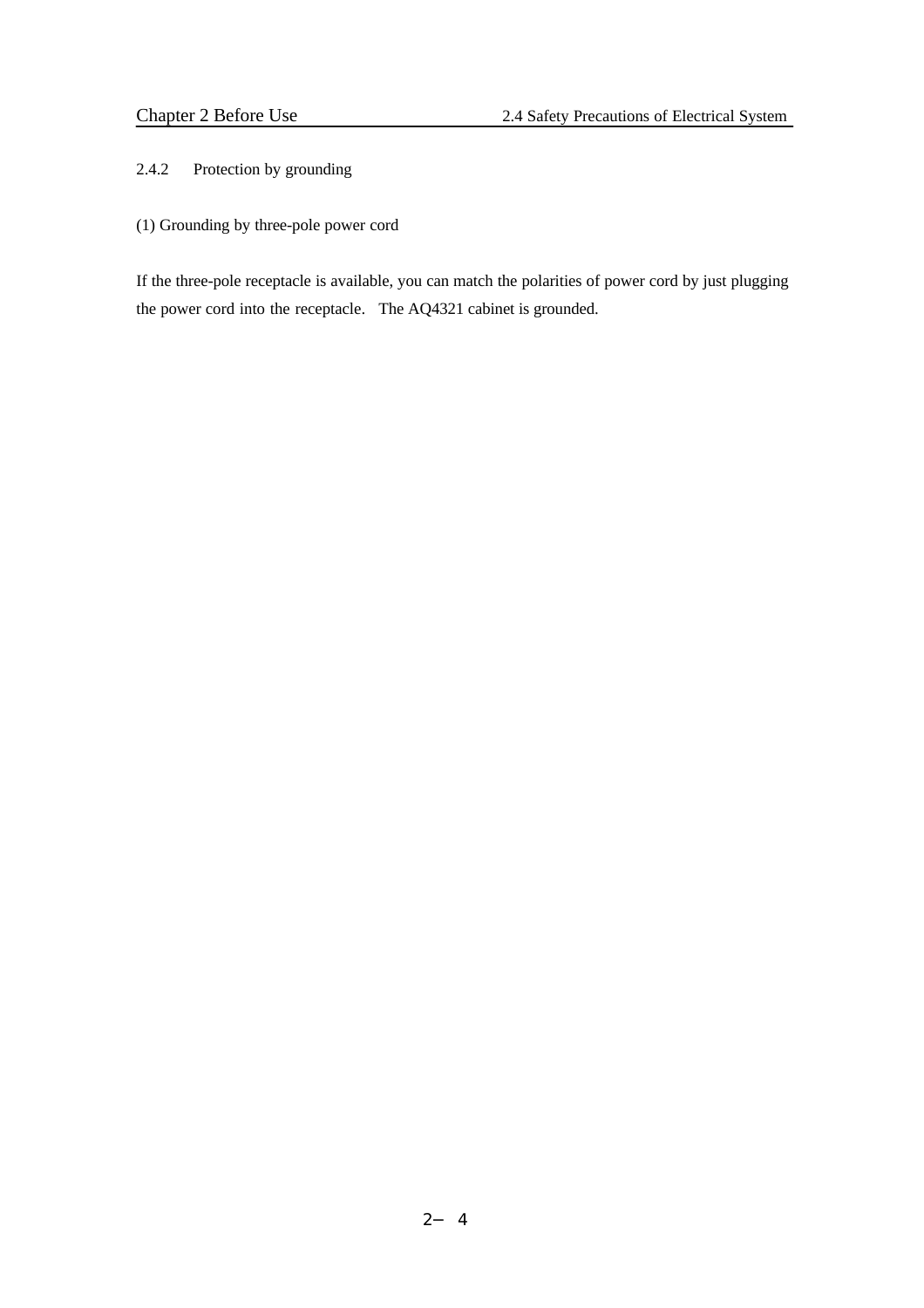#### 2.4.3 Replacing the fuses

The power fuses are mounted in the AC LINE connector module of the AQ4321 rear panel. Table 2-1 gives the fuse specifications, and Fig. 2-2 gives the fuse replacement procedure.

| $14010 \, \text{2}^{-1}$ . I OWCI 1990 |            |                                                              |  |  |  |
|----------------------------------------|------------|--------------------------------------------------------------|--|--|--|
| Power voltage                          | Power fuse | <b>Remarks</b>                                               |  |  |  |
| 100 to 120VAC F 3.15A, 250V            |            | Glass tube fuses (5.2mm dia by 20mm long), quick action type |  |  |  |
| 200 to 240VAC                          |            |                                                              |  |  |  |

Table  $2-1$ : Power fuse





Fig. 2-2: Replacing the power fuses

 Pull out the fuse holder. The AQ4321 rear panel has the AC LINE connector module as shown. The power fuses are mounted in the fuse holder of the AC LINE connector module. Replace the blown fuses in the following steps.

- (1) Turn the AQ4321 power switch OFF first, then unplug the power cord.
- AC LINE connector module (2) Pull out the fuse holder.
	- (3) Replace two fuses simultaneously. If only one fuse blows, the other fuse is also damaged. You must replace both of them simultaneously.
	- (4) Push and mount the fuse holder securely, and plug the power cord into receptacle.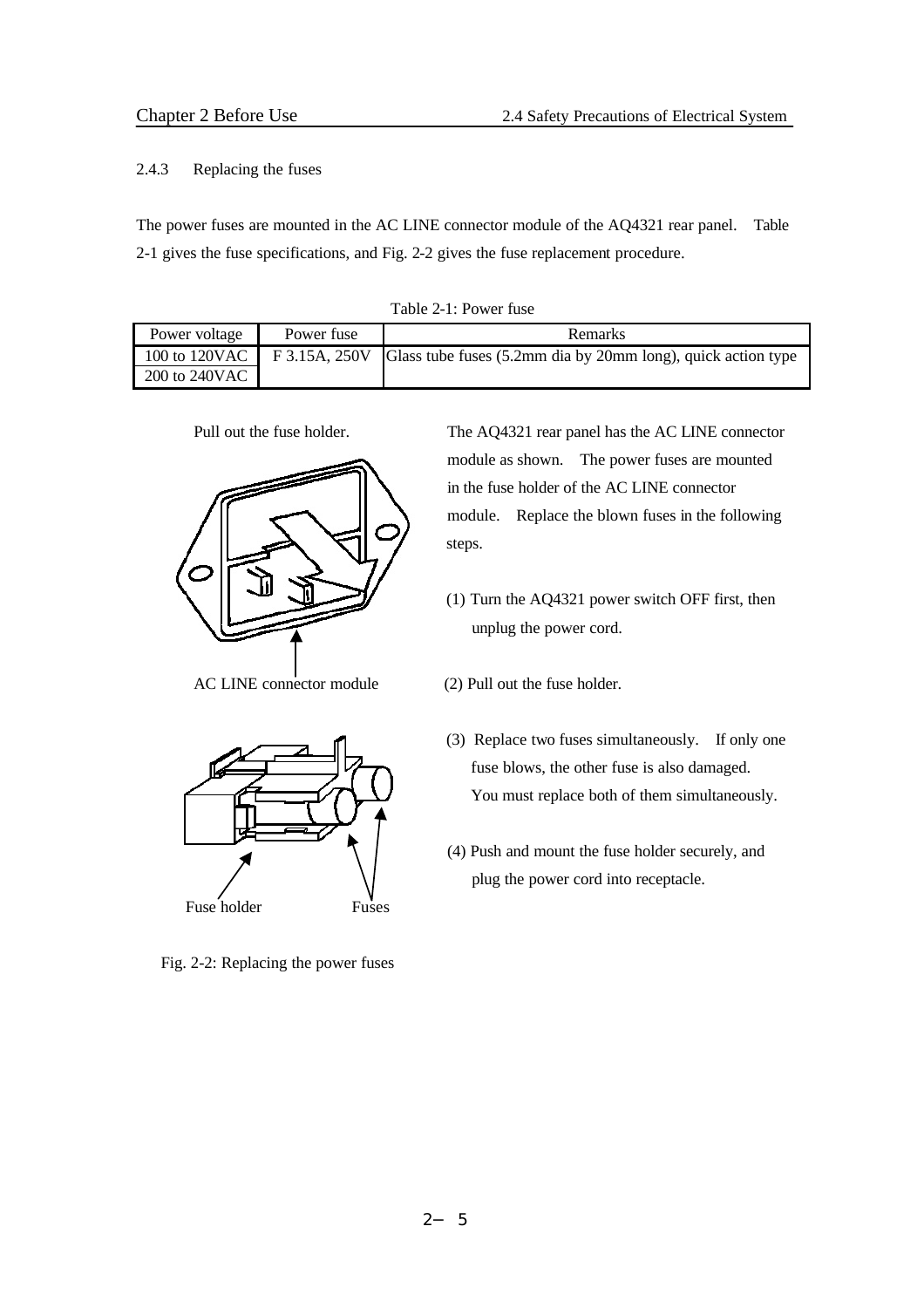## A Warning

Before replacing the power fuses, turn the AQ4321 power switch OFF first, then unplug the power cord from the receptacle.

You may be shocked if the AQ4321 is powered.

After fuse replacement, check the system grounding and the AC power voltage. Then, turn the AQ4321 power switch ON. If not grounded, you may be shocked again.

If the AC source voltage is abnormal, the AQ4321 internal components may be damaged.

2.4.4 Exchange of built-in battery

Inquire of the nearest office or agency when a built-in battery is consumed.

Our company service man exchanges a built-in battery.

## $\bigwedge$  Note

When a built-in battery is consumed, the system does not start. The longevity of a built-in battery is about five years.

Life might shorten according to the use state.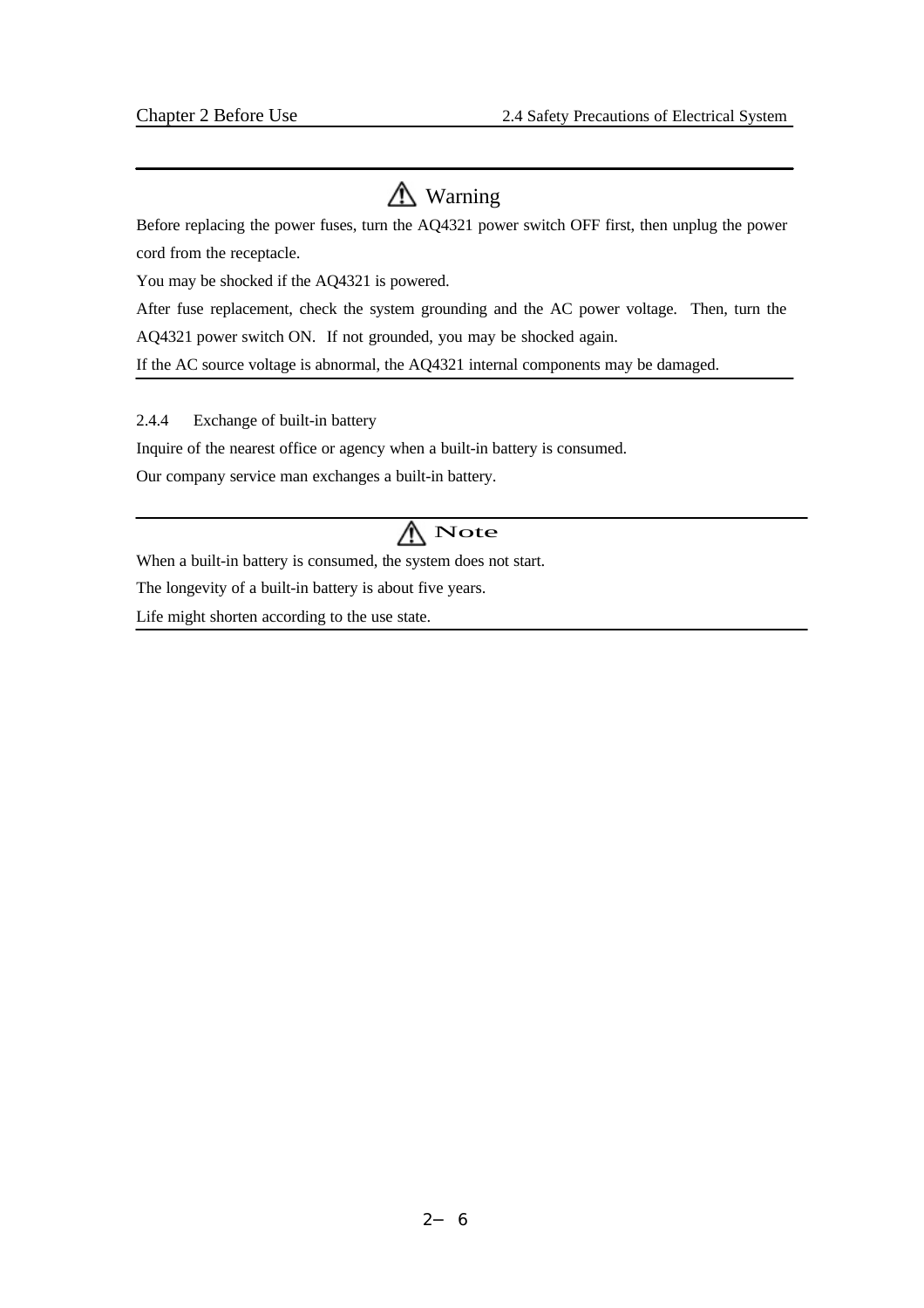## Chapter 3 PRECAUTIONS ON OPERATION

This chapter explains precautions on operation.

### 3.1 Operating Temperature Range

The guaranteed operating temperature range is  $+10$  to  $+35$ .

### 3.2 Environmental Conditions

Since this system has a super-high-precision built-in light module, sufficient care is required for temperature, shock and vibration during storage or transportation.

The performance may not recover, in particular, once the following environmental conditions are exceeded.

Environmental conditions

(1) Storing temperature range: -10 to 50

(2) Vibration

 Vibration equivalent to Frequency: 10Hz Double amplitude:  $2\pm 0.5$ mm Direction of vibration: Vertical, horizontal and back and forth Vibrating time: 10min each (in each direction)

(3) Shock: Shock equivalent to the one applied to the system when one side of the bottom surface is naturally dropped from 25mm above a solid, wooden floor.

(4) Installation: The precision of the built-in light module deteriorates if the system has been installed in the vertical or opposite position for a long time. Keep it in the horizontal position even during transportation and storage.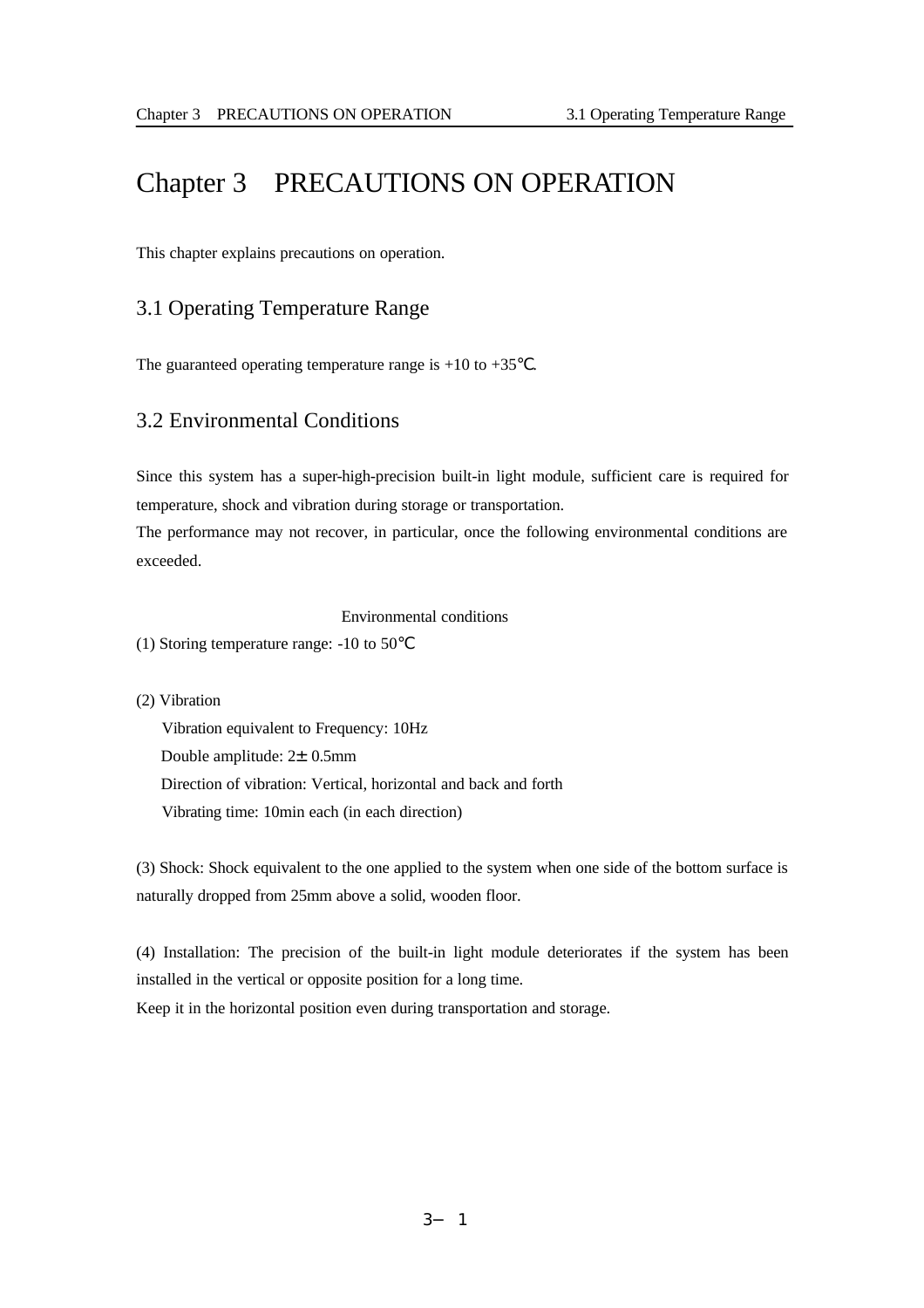### 3.3 Precautions on Handling

1) This system applies to laser class .

2) Do not apply excessive shock to the system. Otherwise, the display unit, in particular, may break since it is made of glass although covered with plastic.

3) Do not leave the system under a hot or humid environment for a long time.

4) Do not allow an object which radiates strong radio wave or magnetic field near the system. Otherwise, it may malfunction.

5) Do not block the air hole on the side of the system. Otherwise, it may break due to abnormal temperature rise.

6) This system is equipped with a built-in fuse as a protection against over current. If this fuse is burnt out, remove the power supply cord and replace the AC voltage input socket fuse.

7) This system is equipped with a built-in temperature fuse as a protection against abnormal temperature rise. If the power supply cannot be turned on even after the measure in 6) above is taken, the temperature fuse may be burnt out. In this case, contact us.

8) Only service personnel is allowed to remove the system cover.

9) Please make this container the horizontal when transporting or setting up.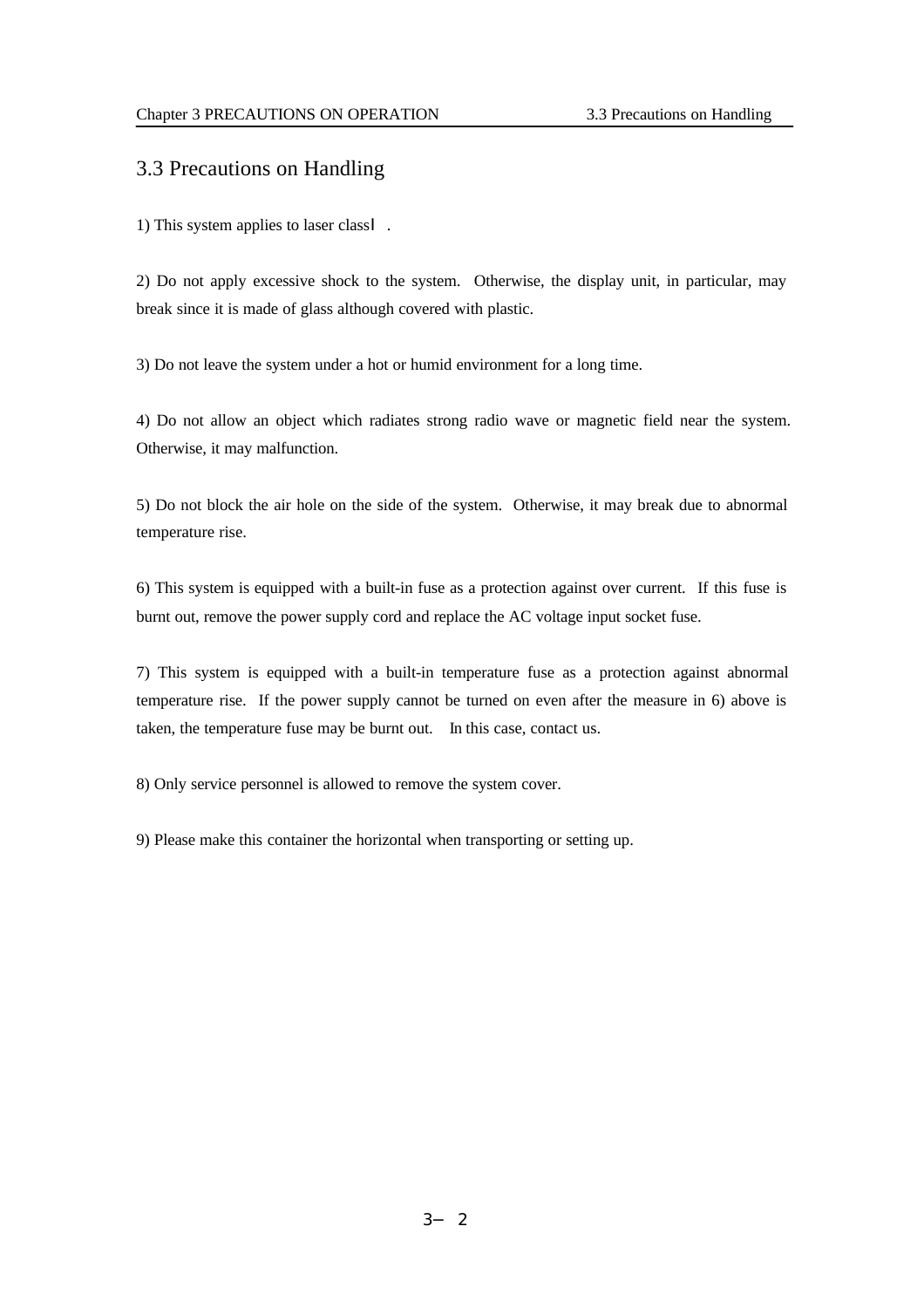### 3.4 Precautions for Using Optical Parts

Fully observe the following precautions since the stability of the system may deteriorate if the optical connector is damaged.

1) Do not use the system at a dusty place.

2) Connect an optical fiber free from a flaw on the edge to the system.

3) Before connecting an optical fiber, clean the edge to be connected to the optical connector of the system with alcohol, etc.

4) Before connecting an optical fiber to the system, check that the fiber edge is free from a flaw or dust using a microscope, etc. (in this case, check that no light is output from the fiber).

5) Do not connect an optical fiber to the system using a bare fiber adapter, etc.

6) Protect the system from dust or dirt by putting the cap on the connector when it is not in use.

#### Warning Л

The light output from the system is invisible since it is infrared. Pay enough attention during operation since your eyes may be damaged if you directly look at the output light.

#### Warning **N**

Note that damage to your eye may increase if an optical equipment is used for this system.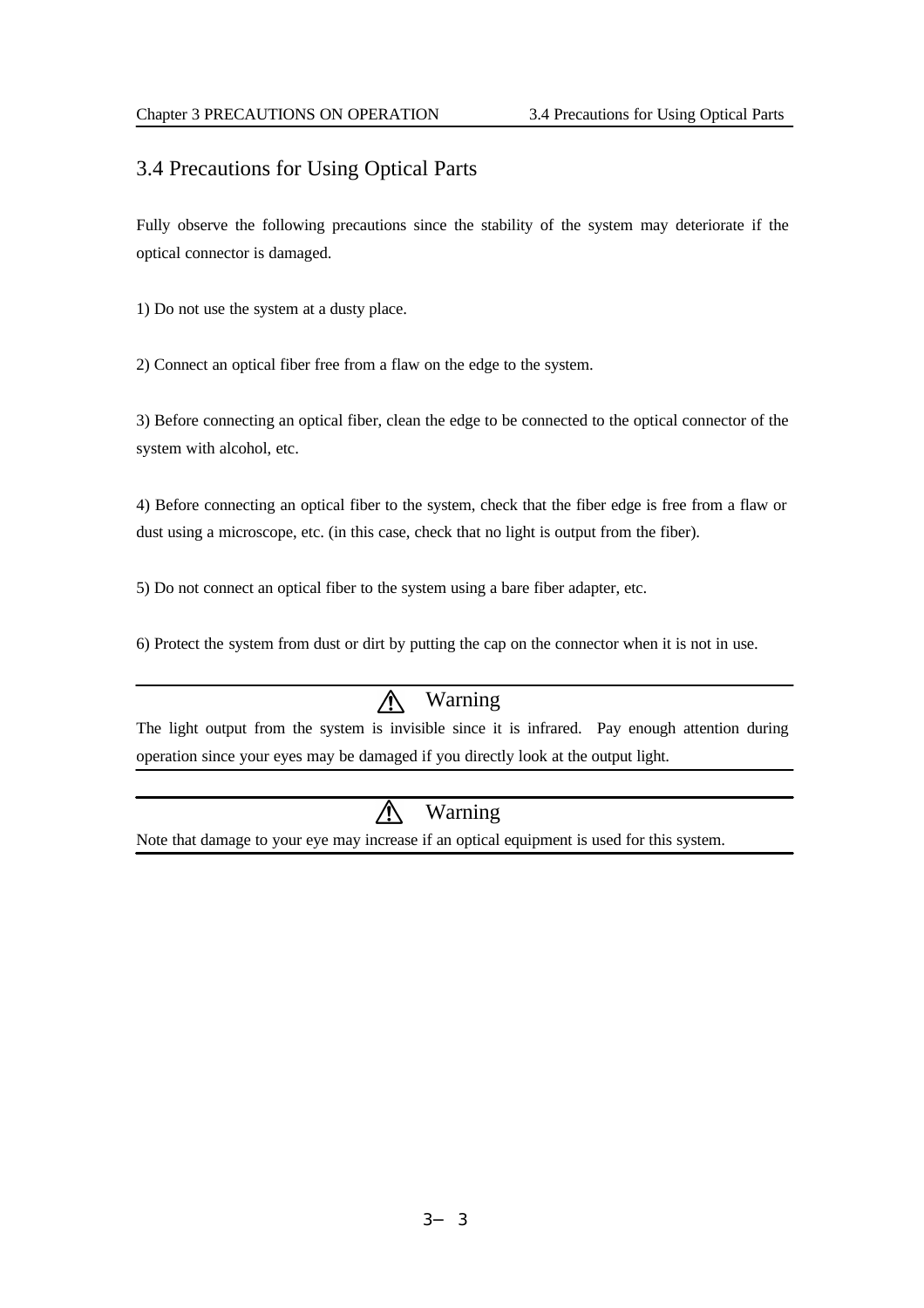### 3.5 Precautions for Outputting Stable Light

This system may fail to output stable light after optical connector return loss is increased due to flaws or stains on the connector.

Be sure to follow the precautions below during operation.

1. Connect an optical connector of ultra-PC or higher (return loss of 50dB min.) to this system.

2. Before connecting an optical connector to the system, check that the edge is free from a flaw or a stain using a microscope, etc.

## Caution

Before observing the optical connector edge using a microscope, etc., check that no light is output from it.

3. Clean the optical connector as follows:

(1) Slightly wipe it with a cleaning paper (which does not produce fiber powder) wet with alcohol.

(2) Wipe it again with a dry cleaning paper.

(3) If you have optical fiber edge cleaning equipment, use it to clean the connector again.

4. The optical connector edge may be damaged after the connector has been plugged in and out repeatedly. In order to prevent it, it is recommended to connect a short optical fiber to the system and the open edge of the fiber to an object to be measured using a connector adapter  $(J/J)$ , etc. In this case, using an APC (angled PC) optical connector for the object enables more stable measurement.

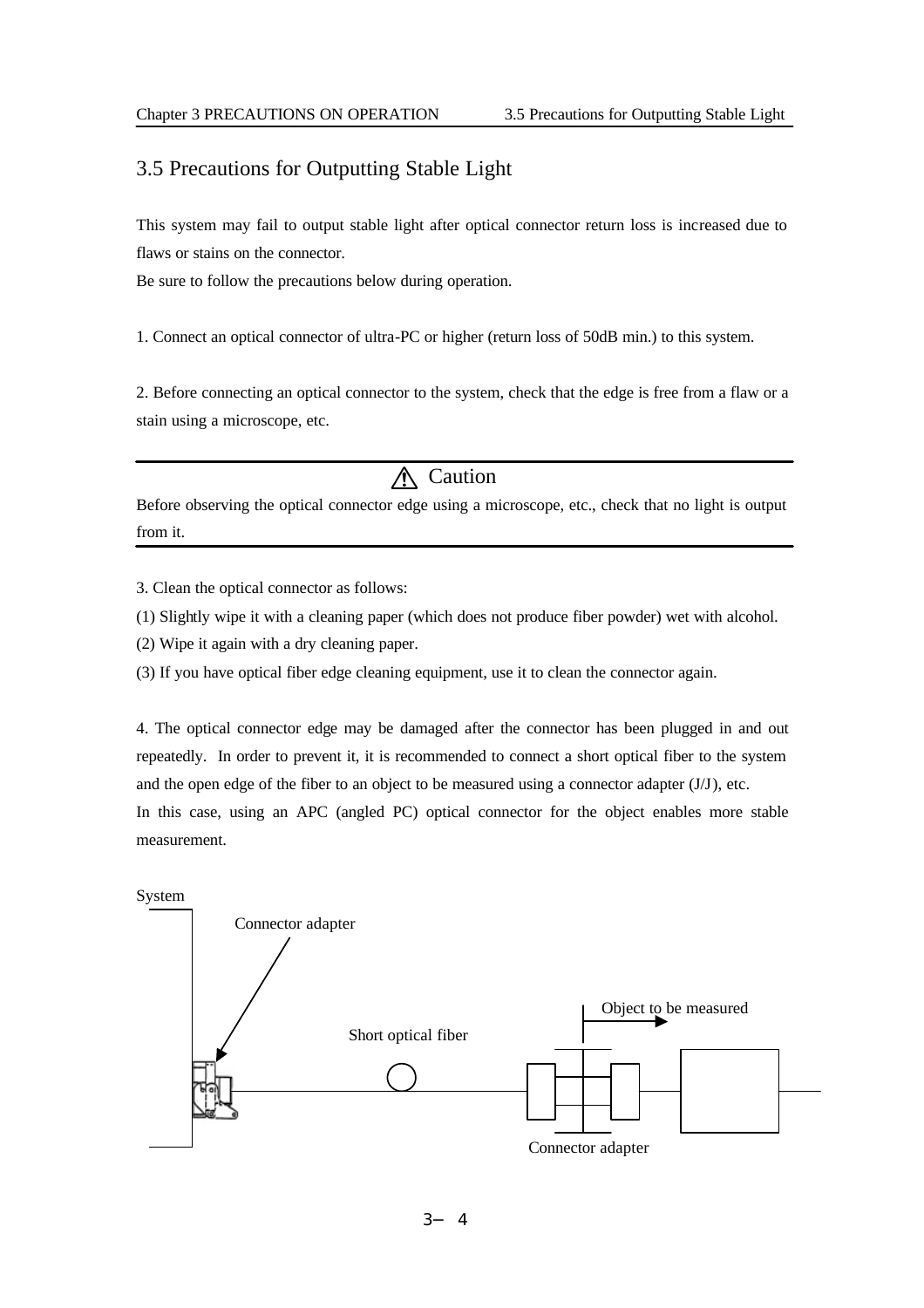5. Avoid using it at a dusty place.

6. Do not connect an optical fiber to the system using a bare fiber adapter, or the connector may be damaged.

7. Protect the system from dust or dirt by putting the cap on the connector when it is not in use.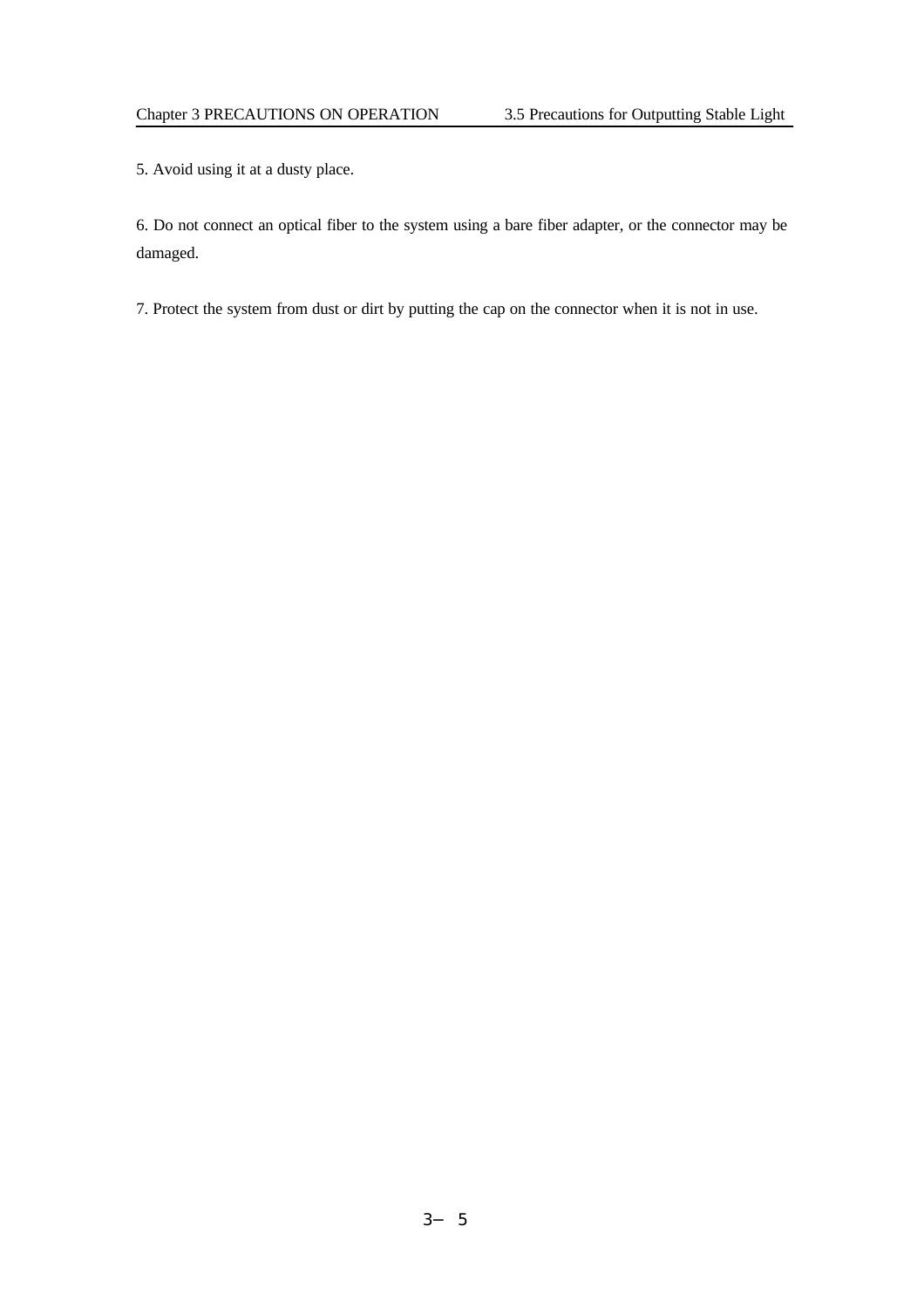## Chapter 4 FUNCTION

This chapter explains the functions of the operation and display units.

## 4.1 Operation Unit

Fig. 4-1 shows the operation unit arrangement and Table 4-1 shows the names and functions corresponding to the numbers in the figure.







4 1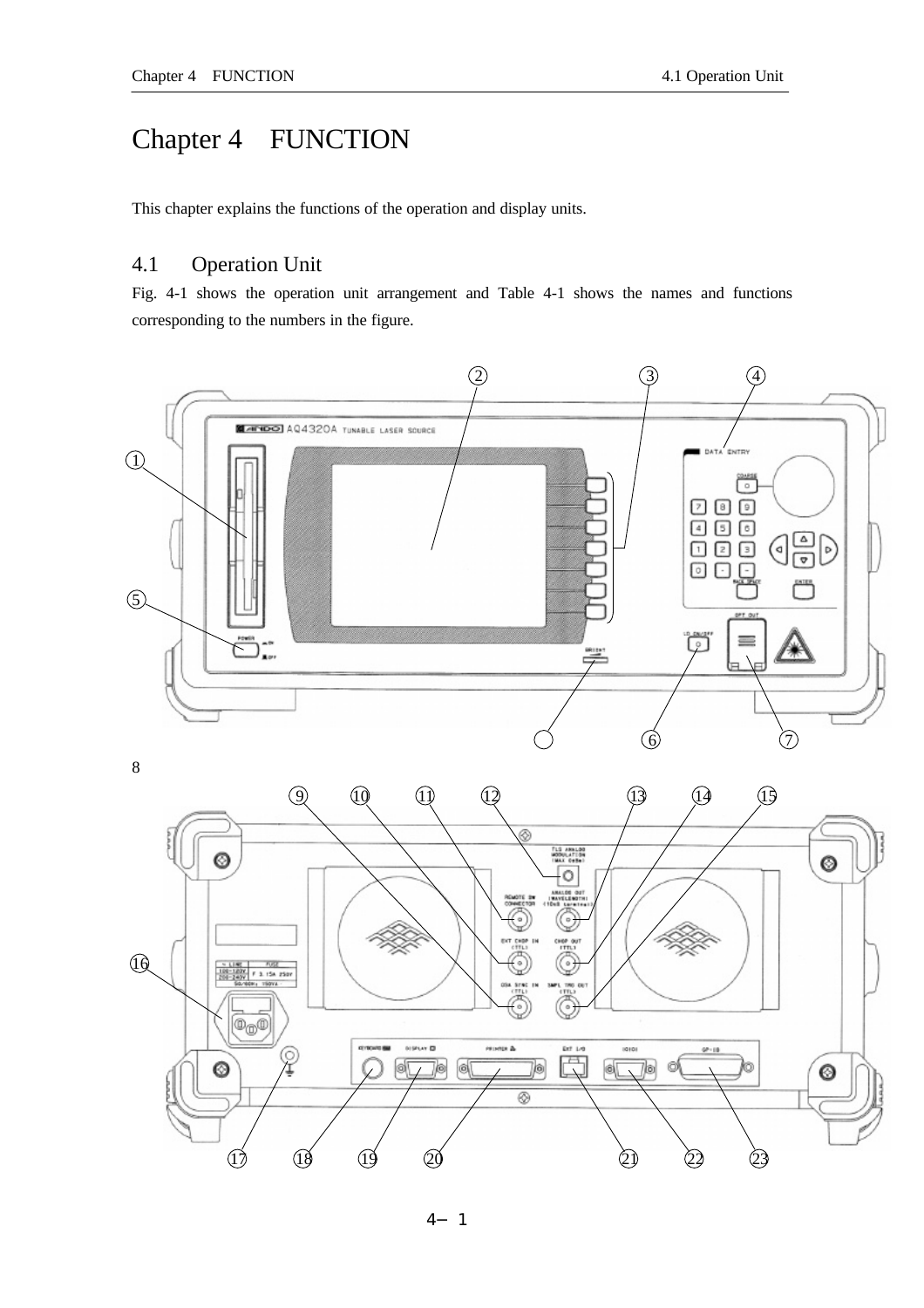|  | Fig. 4-1: Operation unit arrangement |
|--|--------------------------------------|
|  |                                      |

| Table 4-1: Operation unit name and function $(1/2)$ |  |  |  |  |  |  |
|-----------------------------------------------------|--|--|--|--|--|--|
|-----------------------------------------------------|--|--|--|--|--|--|

| No.                | Name                                 | Indication on system | Function                                            |
|--------------------|--------------------------------------|----------------------|-----------------------------------------------------|
| $\left( 1\right)$  | Floppy disk drive                    |                      | Used for saving and reading the program files       |
|                    | (FDD)                                |                      | (refer to $5.4.6$ ).                                |
| ②                  | Liquid crystal display               |                      | Displays the light emitting wavelength and          |
|                    | (LCD)                                |                      | conditions of the light source.                     |
| ③                  | Software key switch                  |                      | Used for setting the light emitting conditions      |
|                    |                                      |                      | (e.g. wavelength and light power level).            |
| 4                  | [DATA ENTRY] section                 | <b>DATA ENTRY</b>    | Used for entering light emitting condition          |
|                    |                                      |                      | parameters for the light source.                    |
|                    |                                      |                      | For details, refer to 5.4.                          |
| O)                 | Power supply switch                  | <b>POWER</b>         | Power supply switch for turning the power to        |
|                    |                                      |                      | "ON" and "OFF".                                     |
| 6                  | <b>Bright</b>                        | <b>BRIGHT</b>        | Encoder for adjusting the LCD brightness.           |
|                    |                                      |                      | Turn it right to increase the brightness or left to |
|                    |                                      |                      | decrease the brightness.                            |
| (7)                | Light source ON/OFF switch LD ON/OFF |                      | Switch for turning the light power on and off.      |
|                    |                                      |                      | (Note 1)                                            |
| (8)                | Light connector                      | OPT OUT              | Light power unit of the system.                     |
| 9)                 | <b>OSA SYNC IN connector</b>         | OSA SYNC IN          | Connector to AQ6317 (Optical spectrum               |
|                    |                                      |                      | analyzer) for synchronized sweeping input.          |
|                    |                                      |                      | Connects with the terminal TLS SYNC OUT of          |
|                    |                                      |                      | AQ6317 by the coaxial cable. (refer to the          |
|                    |                                      |                      | instruction manual for AQ6317 for detail).          |
| $\left( 0 \right)$ | <b>EXT CHOP IN connector</b>         | <b>EXT CHOP IN</b>   | Connector for inputting the CHOP signal             |
|                    |                                      |                      | synchronized with the output light from an          |
|                    |                                      |                      | external source.                                    |
| ⊕                  | <b>REMOTE SW connector</b>           | <b>REMOTE SW</b>     | Connector for turning the light power off.          |
|                    |                                      | <b>CONNECTOR</b>     | For operation, connect an external switch to it.    |
|                    |                                      |                      | It is a connector for emergency shutdown            |
|                    |                                      |                      | An 50-ohm terminal is mounted on this               |
|                    |                                      |                      | connector when delivered.                           |
| $\Omega$           | <b>TLS ANALOG</b>                    | <b>TLS ANALOG</b>    | Input connector for fine-modulating the light       |
|                    | <b>MODULATION</b> connector          | <b>MODULATION</b>    | source.                                             |
| ①                  | <b>ANALOG OUT</b>                    | <b>ANALOG OUT</b>    | Connector for outputting electric signals           |
|                    | (WAVELENGTH)                         | (WAVELENGTH)         | proportional to the wavelength.                     |
|                    | connector                            |                      | Output is approximately 0 to 2V in the range        |
|                    |                                      |                      | between the sweeping start wavelength (light        |
|                    |                                      |                      | frequency) and the sweeping stop wavelength         |
|                    |                                      |                      | (light frequency).                                  |
| (14)               | CHOP OUT connector                   | <b>CHOP OUT</b>      | Connector for outputting the CHOP signal            |
|                    |                                      |                      | synchronized with the output light.                 |
| ଊ                  | <b>SMPL TRG OUT connector</b>        | SMPL TRG OUT         | Output connector for synchronizing with             |
|                    |                                      |                      | AQ6317 and sweeping.                                |
|                    |                                      |                      | Connects with the terminal SMPL TRG IN of           |
|                    |                                      |                      | AQ6317 by the coaxial cable. (refer to the          |
|                    |                                      |                      | instruction manual for AQ6317 for detail).          |
| (16)               | Power supply plug socket             |                      | Socket with a built-in fuse for inserting the       |
|                    |                                      |                      | power supply plug.                                  |
| (17)               | Ground terminal                      |                      | Terminal for grounding.                             |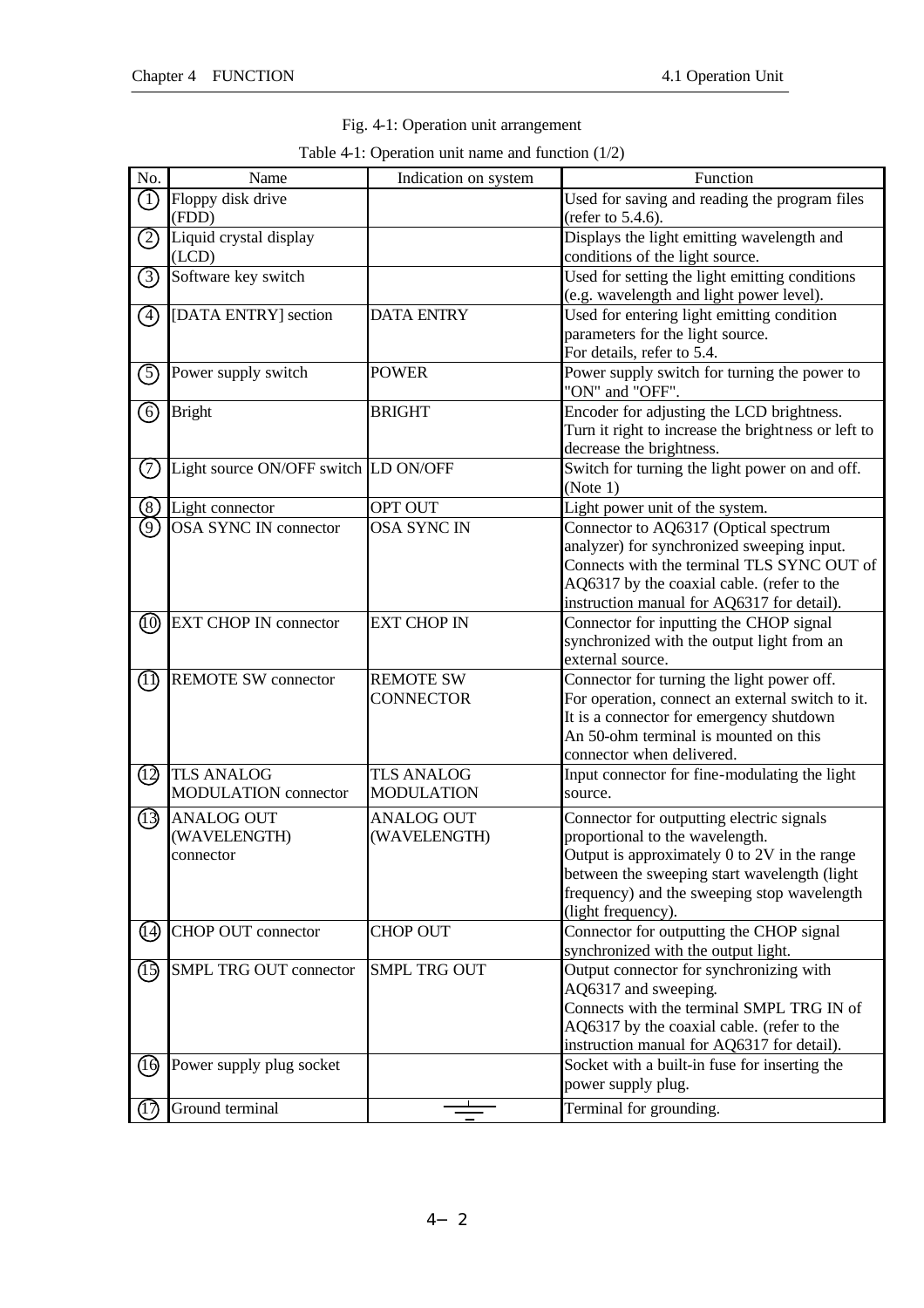| No.  | Name                       | Indication on system | Function                                                                                                                                                |  |  |
|------|----------------------------|----------------------|---------------------------------------------------------------------------------------------------------------------------------------------------------|--|--|
| (18) | <b>KEYBOARD</b> connector  | <b>KEYBOARD</b>      | Connector for the keyboard.                                                                                                                             |  |  |
| (19) | <b>DISPLAY</b> connector   | <b>DISPLAY</b>       | IBM-compatible keyboard can be used.<br>Connector for the external display.<br>VGA color display capable of displaying in 16<br>colors can be used.     |  |  |
| (20) | Printer connector          | <b>PRINTER</b>       | Connector for the printer.<br>Manufacturer<br>code type<br>(POSTSCRIPT)<br><b>POSTSCRIPT</b>                                                            |  |  |
| (21) | <b>Extension connector</b> | EXT I/O              | It is a connector which connects this container.<br>with an external equipment for AQ4321.<br>It is not compatible for AQ2140 (optical power<br>meter). |  |  |
| (22) | RS-232C connector          | 10101                | Connector for the RS-232C (15 poles) interface.<br>Use an RS-232C cross cable.                                                                          |  |  |
| (23) | GP-IB connector            | $GP$ - $IB$          | Connector for the GP-IB interface.                                                                                                                      |  |  |

| Table 4-1: Operation unit name and function $(2/2)$ |  |  |  |  |  |
|-----------------------------------------------------|--|--|--|--|--|
|-----------------------------------------------------|--|--|--|--|--|

(Note 1) When LD is turned on, it takes the time of about ten seconds.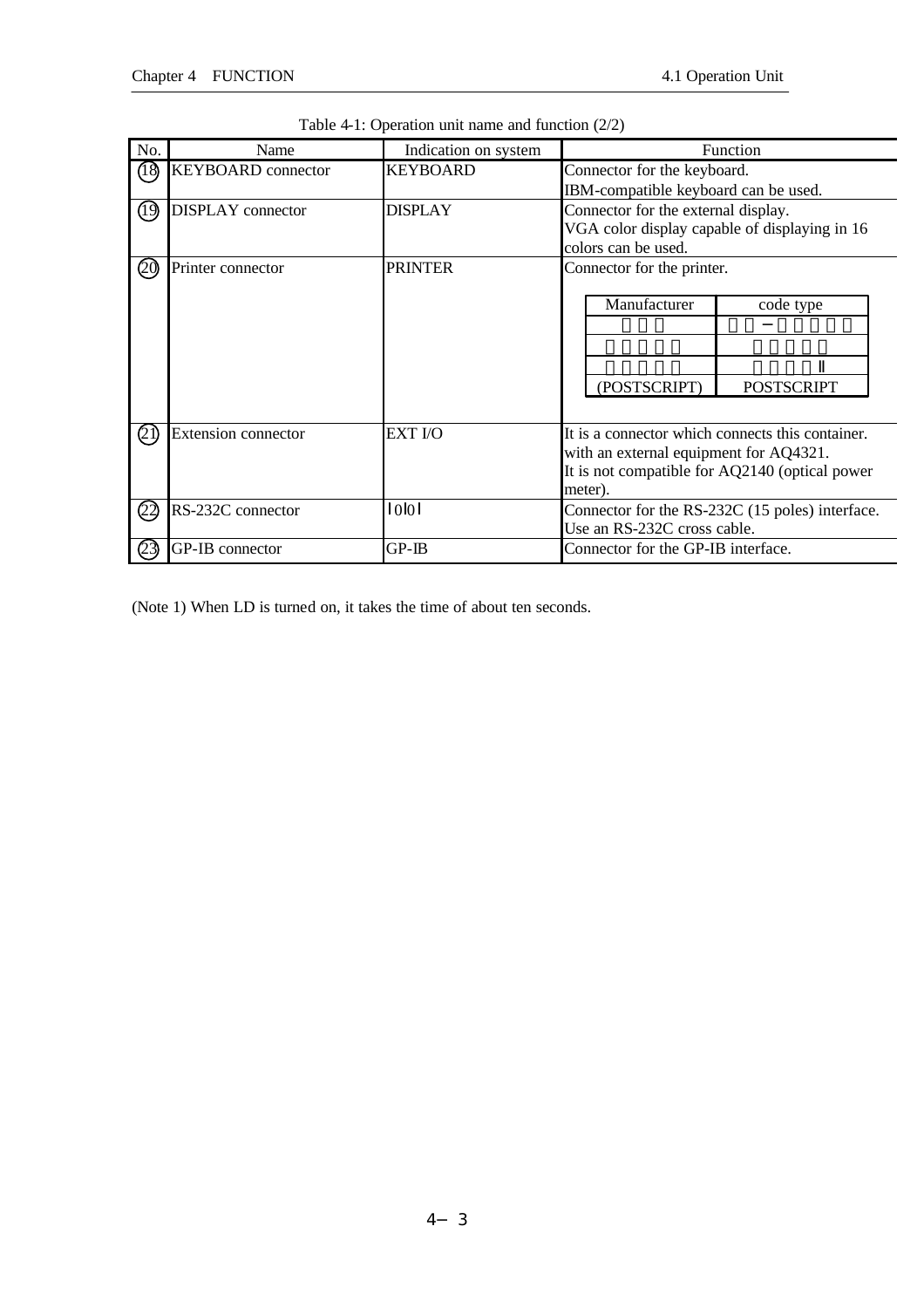## 4.2 Display Screen (LCD)

#### 4.2.1 Main Screen

Fig. 4-2 shows the status where all LCDs come on and Table 4-2 shows the contents of the display.



Fig. 4-2: Main screen status where all LCDs come on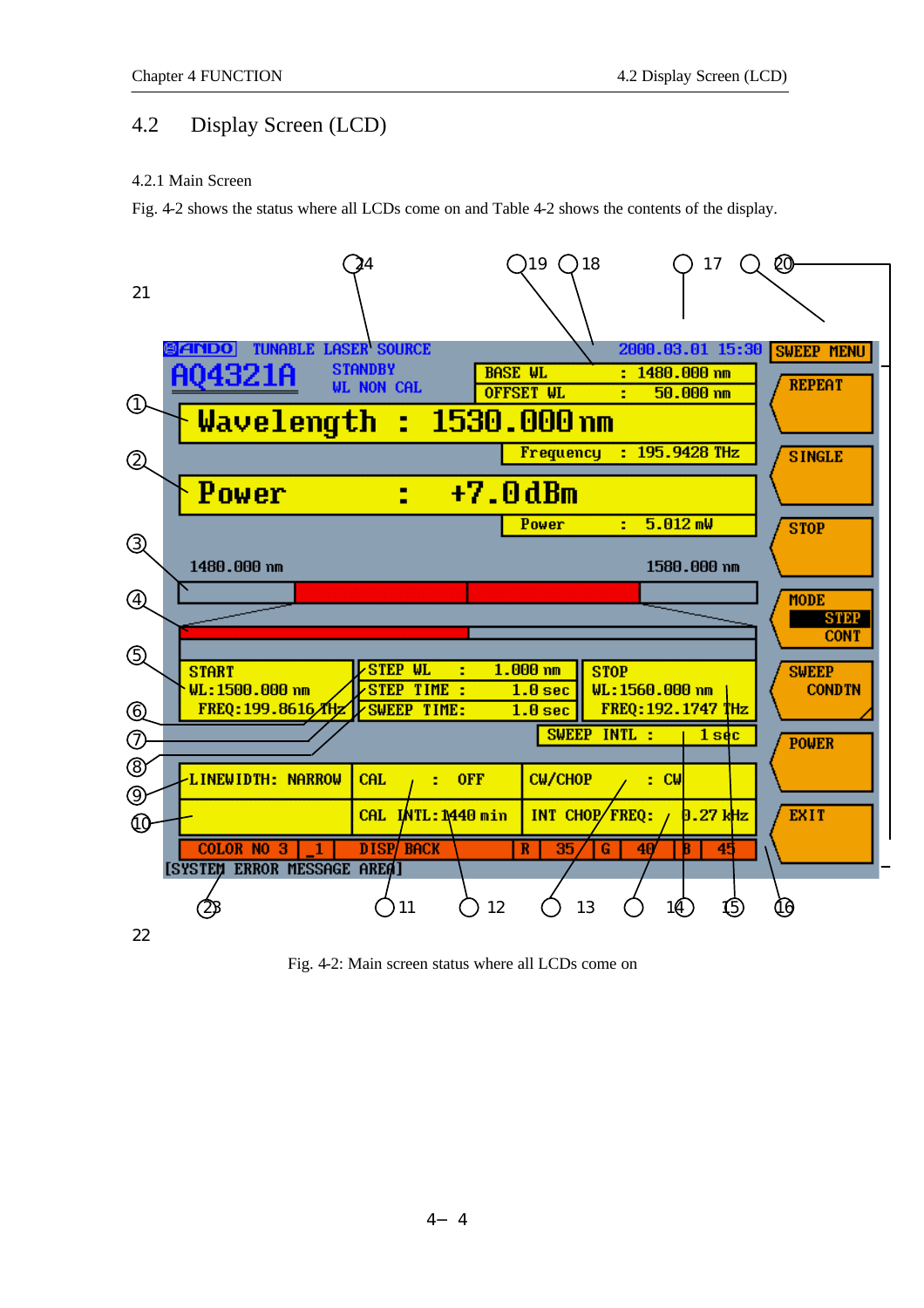| No.                            | Name                                         | Indication on system | Contents                                                                                  |
|--------------------------------|----------------------------------------------|----------------------|-------------------------------------------------------------------------------------------|
| $\textcircled{\scriptsize{1}}$ | Light emitting                               | Wavelength           | Displays the wavelength/light frequency for                                               |
|                                | Wavelength                                   |                      | emitting light.                                                                           |
|                                | /frequency                                   |                      |                                                                                           |
|                                | Light power level                            | Power                | Displays the light power level setting.                                                   |
| $\overline{\mathbb{S}}$        | Sweeping wavelength                          |                      | Displays the sweeping range                                                               |
|                                | /light frequency range                       |                      |                                                                                           |
|                                |                                              |                      |                                                                                           |
|                                |                                              |                      |                                                                                           |
|                                |                                              |                      |                                                                                           |
|                                |                                              |                      | (e)<br>(b)<br>(c)<br>(d)<br>(a)                                                           |
|                                |                                              |                      | (a) Minimum wavelength/light frequency                                                    |
|                                |                                              |                      | (b) Sweep start wavelength/light frequency                                                |
|                                |                                              |                      | (c) Setting or present luminescence wavelength<br>light frequency                         |
|                                |                                              |                      | (d) Sweep stop wavelength/light frequency                                                 |
|                                |                                              |                      | (e) Maximum wavelength/light frequency                                                    |
|                                |                                              |                      |                                                                                           |
| $\bigcirc$                     | Enhanced figure of                           |                      |                                                                                           |
|                                | sweeping wavelength<br>light frequency range |                      |                                                                                           |
|                                |                                              |                      |                                                                                           |
|                                |                                              |                      |                                                                                           |
|                                |                                              |                      |                                                                                           |
|                                |                                              |                      | (h)<br>(f)                                                                                |
|                                |                                              |                      | (f) Sweep start wavelength/light frequency                                                |
|                                |                                              |                      | (g)Current light emitting wavelength                                                      |
|                                |                                              |                      | light frequency                                                                           |
|                                |                                              |                      | (h)Sweep stop wavelength/light frequency                                                  |
| (5)                            | Sweep start wavelength START WL FREQ         |                      | Displays the sweep start wavelength/light frequency                                       |
|                                | light frequency                              |                      | setting.                                                                                  |
| ⑥                              | Step wavelength                              | STEP WL or STEP      | Displays the wavelength/light frequency setting for                                       |
|                                | light frequency                              | <b>FREQ</b>          | each step during step sweep.                                                              |
| $\oslash$                      | Step time                                    | <b>STEP TIME</b>     | Displays the time setting for each step during step                                       |
|                                |                                              |                      | sweep.                                                                                    |
| $^\circledR$                   | Sweep time                                   | <b>SWEEP TIME</b>    | Displays the time setting for each step during the<br>wavelength is continuously changed. |
| 0                              | Linewidth                                    | <b>LINEWIDTH</b>     | Displays the linewidth setting.                                                           |
| 10                             | Remote information                           |                      | Displays the GP-IB command format (ANDO,                                                  |
|                                |                                              |                      | CFORM1 or CFORM2).                                                                        |
| ⅏                              | Calibration                                  | CAL                  | Displays whether the wavelength is calibrated at a                                        |
|                                |                                              |                      | regular interval (ON) or not (OFF).                                                       |
| (12)                           | Calibration interval                         | <b>CAL INTL</b>      | Displays the wavelength calibration interval setting.                                     |
| (13)                           | Light power mode                             | <b>CW/CHOP</b>       | Displays the light power mode (CW, INT CHOP or                                            |
|                                |                                              |                      | EXT CHOP).                                                                                |
| ⑭                              | <b>Internal CHOP</b>                         | <b>INT CHOP FREQ</b> | Displays the CHOP frequency setting to be                                                 |
|                                | frequency                                    |                      | modulated inside the system.                                                              |
|                                | Sweeping interval                            | <b>SWEEP INTL</b>    | Displays the sweeping interval setting during                                             |
|                                |                                              |                      | repeated sweep.                                                                           |

Table 4-2: Contents of main screen display (1/2)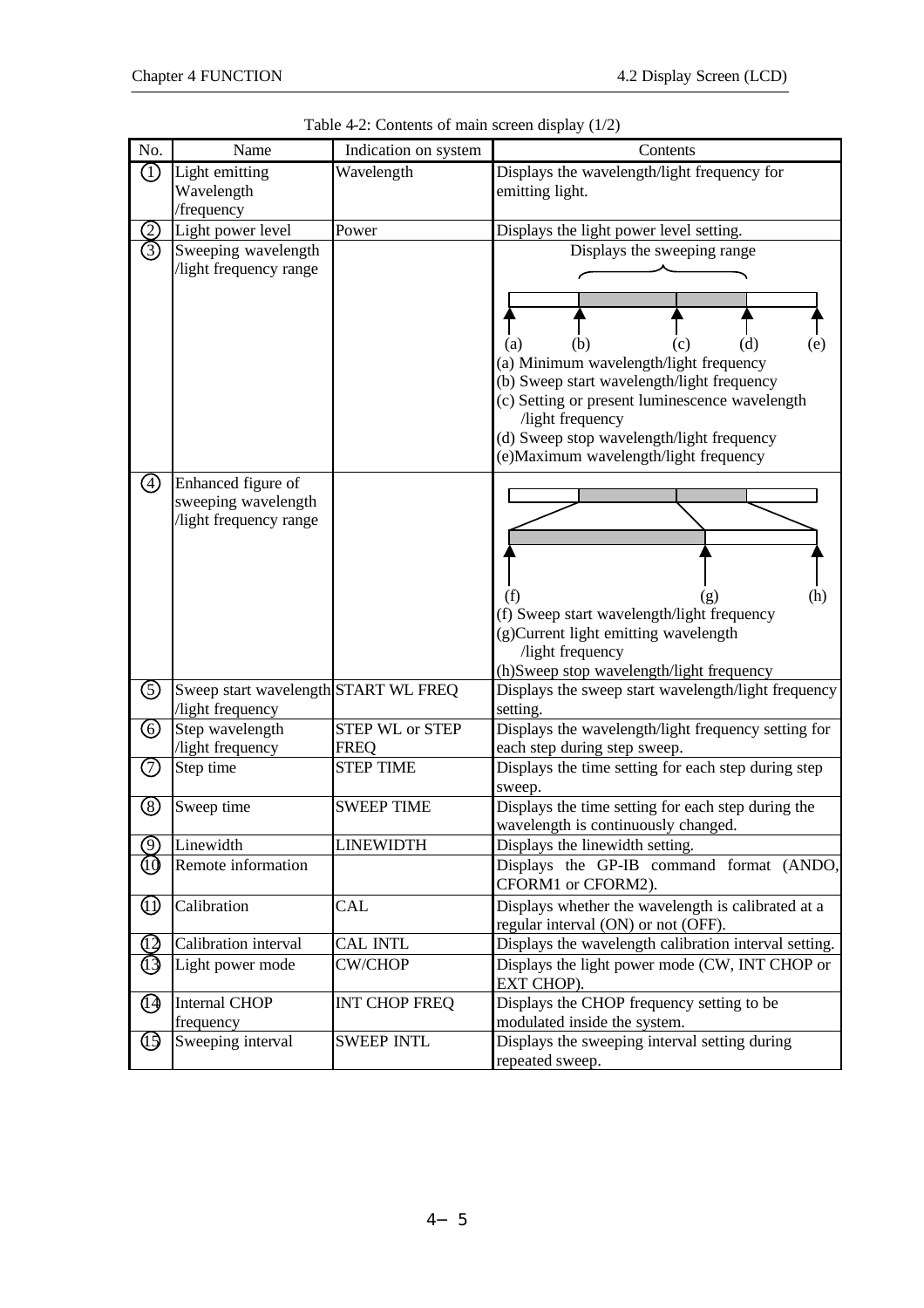| No.                           | Name                               | Indication on system   | Contents                                             |
|-------------------------------|------------------------------------|------------------------|------------------------------------------------------|
| $\theta$                      | Sweep stop wavelength STOP WL FREQ |                        | Displays the sweep stop wavelength                   |
|                               | light frequency                    |                        | light frequency.                                     |
| $\left( \overline{0} \right)$ | Year, month, day and               | YMD, MDY or DMY        | Displays year, month, day and time.                  |
|                               | time                               | and time               |                                                      |
| (18)                          | Base wavelength                    | <b>BASE WL or BASE</b> | Displays the base wavelength/light frequency.        |
|                               | light frequency                    | <b>FREQ</b>            |                                                      |
| (19)                          | Offset wavelength                  | OFFSET WL or           | Displays the offset wavelength/light frequency.      |
|                               | /light frequency                   | <b>OFFSET FREQ</b>     |                                                      |
| $\overline{Q}0$               | Software key hierarchy             |                        | Displays the currently displayed software hierarchy. |
| QD                            | Software key                       |                        | Displays the software key menus.                     |
| Ø)                            | Screen color                       |                        | Displays the screen color settings.                  |
|                               |                                    |                        | For the items to be set, refer to 4.2.2.             |
| 23                            | Error message                      |                        | Displays error messages.                             |
| Q4                            | System status                      | STANDBY WL NON         | Displays the system status.                          |
|                               |                                    | CAL                    |                                                      |

Table 4-2: Contents of main screen display (2/2)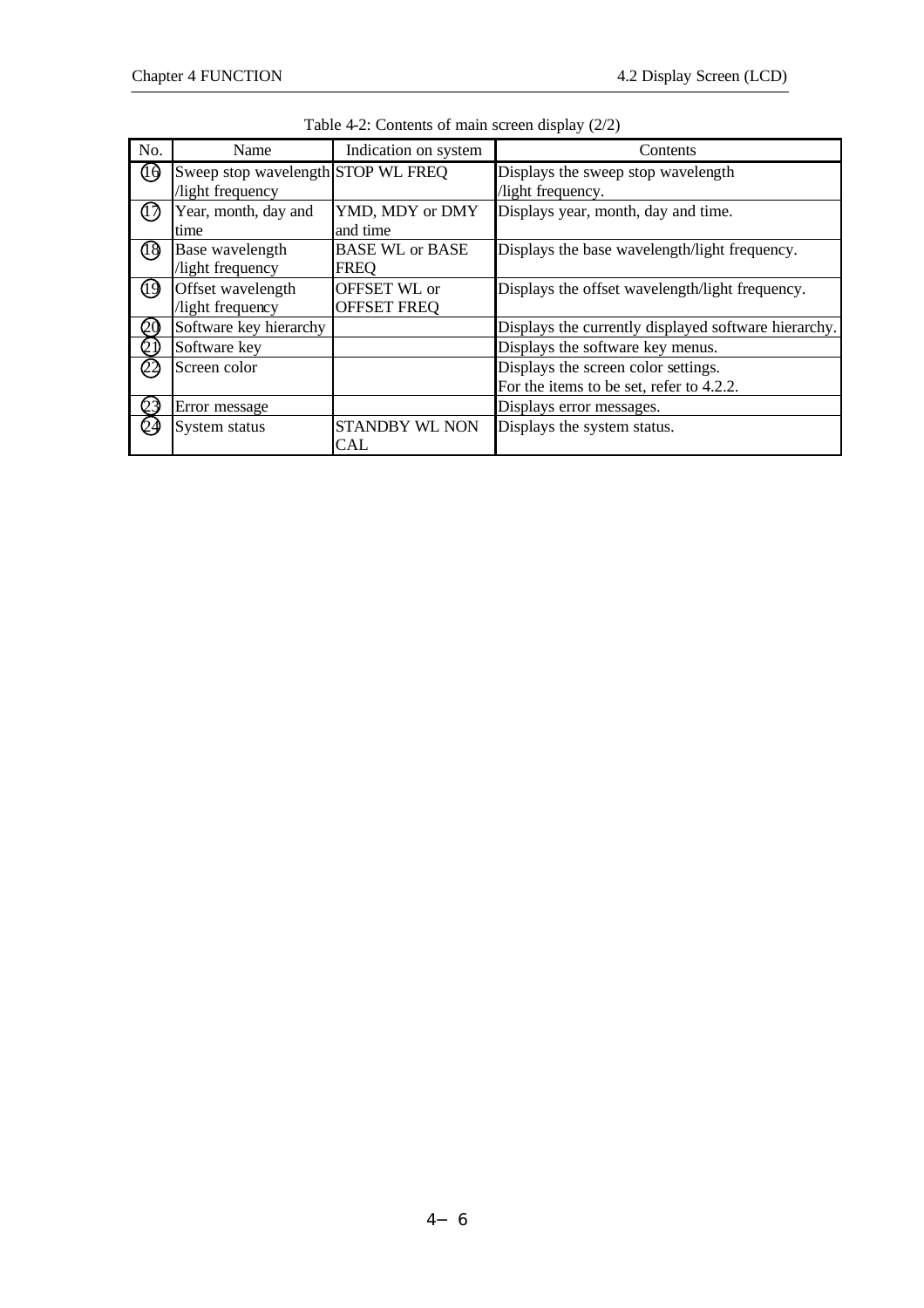#### 4.2.2 LCD Setting Screen

This section explains the items to be set relating to the screen color and their contents.

Select <SYSTEM>, <MISC> and <COLOR> in this order on the software menu. Then press the <LOAD COLOR> key to enter the load number (numeric values) and press the [ENTER] key to display the columns for entering the screen color settings ((a) to (f) in Fig. 4-3) on the lowest part of the LCD screen. Table 4-3 shows the items to be set and their contents.

Screen color can be changed by changing the values of R, G and B.

Change the screen color to Table 4-4 to confirm each described adjustment item on the screen clearly.

To save the changed color, select <SAVE COLOR>. To cancel the changed color, select <CANCEL>.





4 7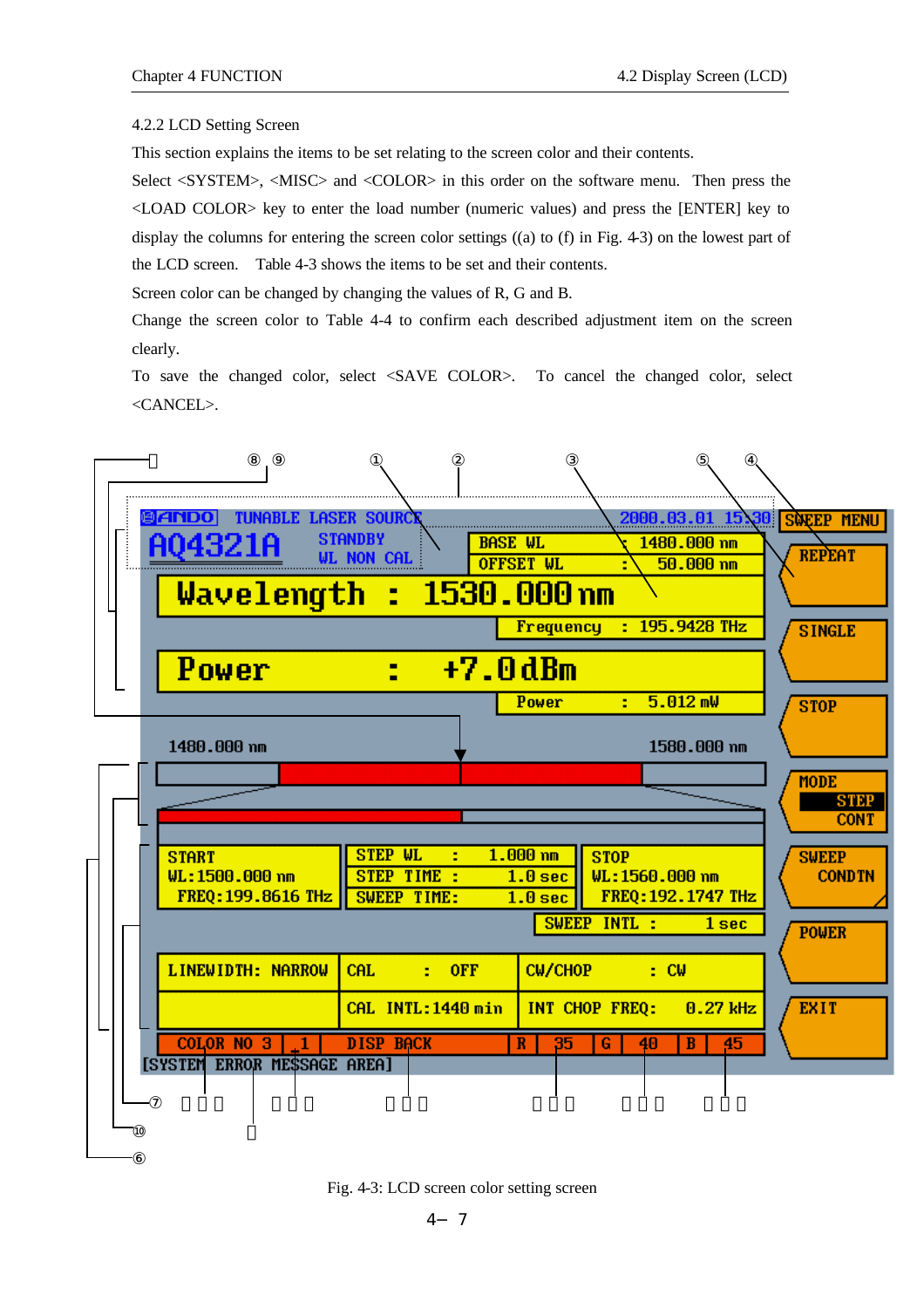| No. | Item           | Contents                                           |
|-----|----------------|----------------------------------------------------|
| (a) | Pattern No.    | Displays the screen color pattern No.              |
|     |                | The number is set in the range of $0$ to $9$ .     |
| (b) |                | Adjusting item No. Displays the adjusting item No. |
|     |                | For details, refer to Table 4-4.                   |
| (c) | Adjusting item | Displays the adjusting item.                       |
|     |                | For details, refer to Table 4-4.                   |
| (d) | Red(R)         | Displays the density of red $(R)$ .                |
|     |                | (in the range 0 to $63$ ).                         |
| (e) | Green (G)      | Displays the density of green (G).                 |
|     |                | (in the range $0$ to 63).                          |
| (f) | Blue (B)       | Displays the density of blue (B).                  |
|     |                | (in the range $0$ to 63).                          |

| Table 4-3: Setting and contents of LCD screen color |
|-----------------------------------------------------|
|-----------------------------------------------------|

Table 4-4: Screen color adjusting item

| Adjusting item   | Adjusting item         | Adjusting position (Nos. in Fig. 4-3)                       |
|------------------|------------------------|-------------------------------------------------------------|
| No.              |                        |                                                             |
|                  | <b>DISP BACK</b>       | (1) Background of screen.                                   |
| 2                | TITLE TEXT             | 2) Screen title and date.                                   |
| 3                | <b>DATA FRAME</b>      | (3) Frame of each item, software key display, etc.          |
| 4                | <b>FUNCTION TEXT</b>   | Characters in software key $(4)$                            |
| 5                | <b>FUNCTION BACK</b>   | Background of software key<br>(5)                           |
| $\overline{6}$   | <b>DATA TEXT</b>       | Characters in $\overline{6}$ (excluding software key).      |
|                  | <b>DATA BACK</b>       | Background within the range of $(7)$ .                      |
|                  |                        | (excluding software key).                                   |
| $\left[8\right]$ | <b>MAIN DATA TEXT</b>  | Characters in $\langle 8 \rangle$ (excluding software key). |
| 9                | <b>MAIN DATA BACK</b>  | Background within the range of $(9)$ .                      |
|                  |                        | (excluding software key).                                   |
|                  | <b>MAIN SWEEP BAR</b>  | Sweep bar in                                                |
|                  | <b>WAVE MARKER</b>     | (1) Wavelength marker.                                      |
|                  | <b>INPUT DATA TEXT</b> | Characters in the selected range on all screens.            |
|                  | <b>INPUT DATA BACK</b> | Inside the frame in the selected range on all.              |
|                  |                        | background.                                                 |
| 14)              | <b>SYSTEM ERROR</b>    | (14) Characters of error indication.                        |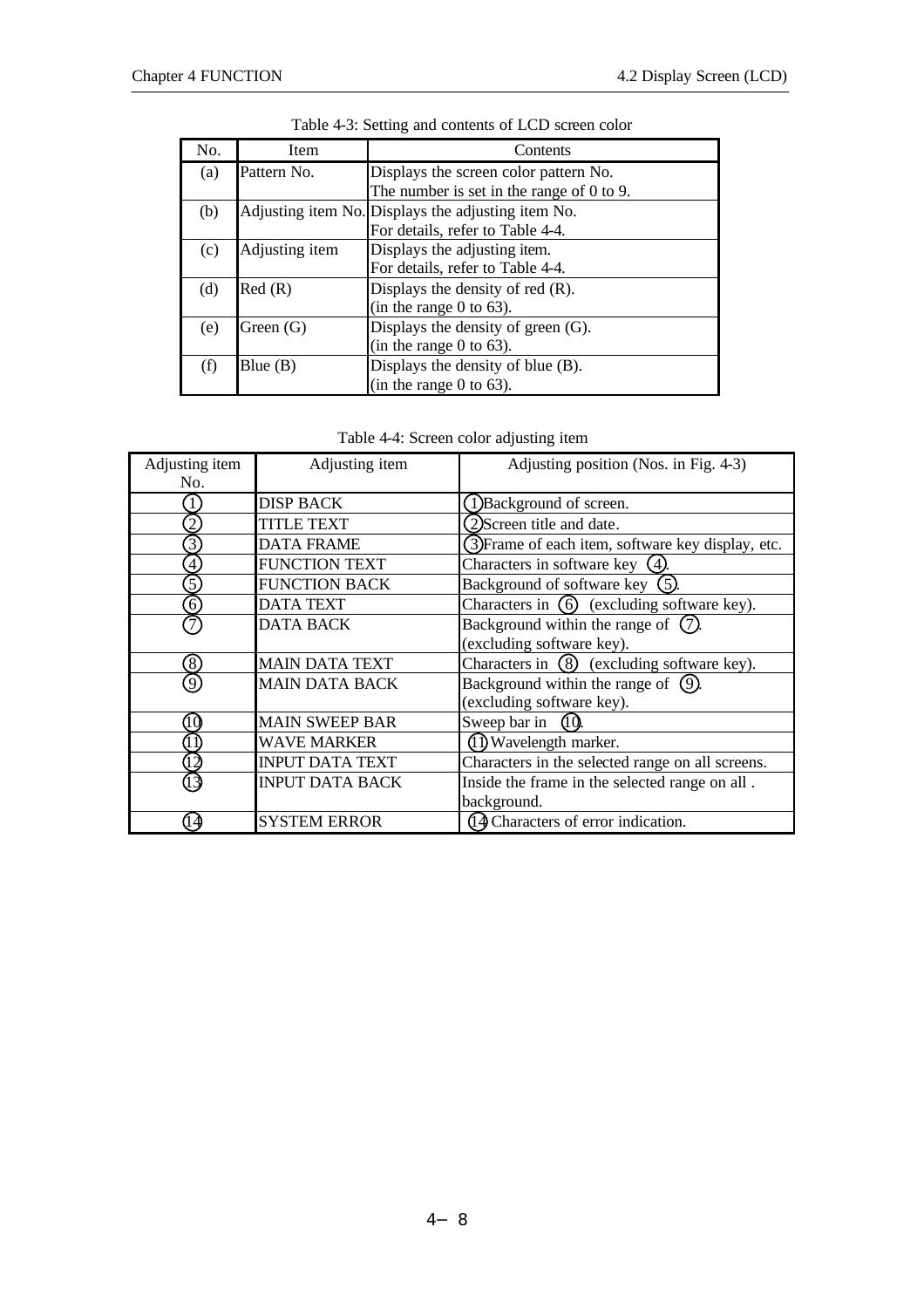## 4.3 Keyboard operation

The AQ4321 has the standard KEYBOARD connector to the back. When you attach a IBM-compatible keyboard, you can set up and modify each AQ4321 parameter and send and receive data.

**A**Caution Always turn OFF the POWER switch (" OFF") before connecting or disconnecting the Keyboard cable to/from the AQ4321.

Table 4-5 shows the correspondence table of the AQ4321 operation part and the keyboard operation.

| Name                            | Indication on system | Correspondence key for keyboard operation      |
|---------------------------------|----------------------|------------------------------------------------|
| Softkey switch                  | Softkey1             | [F1]                                           |
|                                 | Softkey2             | [F2]                                           |
|                                 | Softkey3             | [F3]                                           |
|                                 | Softkey4             | [F4]                                           |
|                                 | Softkey5             | [F5]                                           |
|                                 | Softkey6             | [F6]                                           |
|                                 | Softkey7             | $[$ F7 $]$                                     |
| Light source ON/OFF switch      | LD ON/OFF            | $[Ctrl]+[F2]$                                  |
| [DATA ENTRY] section            | <b>DATA ENTRY</b>    |                                                |
| <b>COARSE</b> key               | <b>COARSE</b>        | [Alt]                                          |
| Ten-key (numeric key)           | 0                    | [0]                                            |
|                                 |                      | $[1]$                                          |
|                                 |                      | $[2]$                                          |
|                                 | $\frac{2}{3}$        | $[3]$                                          |
|                                 | 4                    | $[4]$                                          |
|                                 | 5                    | $[5]$                                          |
|                                 | 6                    | [6]                                            |
|                                 | 7                    | $[7]$                                          |
|                                 | 8                    | [8]                                            |
|                                 | 9                    | $[9]$                                          |
|                                 |                      | [.]                                            |
|                                 |                      | $\lceil - \rceil$                              |
| <b>BACK SPACE key</b>           | <b>BACK SPACE</b>    | [BACK SPACE]                                   |
| Rotary encoder                  |                      |                                                |
| (increased by clockwise)        |                      | [Page Up]                                      |
| (decreased by counterclockwise) |                      | [Page Down]                                    |
| Cursor key                      |                      | $\mathcal{H}$<br>$\mathcal{I}$<br>$\mathbf{I}$ |
| <b>ENTER</b> key                | <b>ENTER</b>         | [ENTER]                                        |

Table 4-5 :Correspondence table of AQ4321 operation part and keyboard operation

\* The input of the alphabet can be input from the keyboard operation.

\* The input of the sign can be input from the keyboard operation.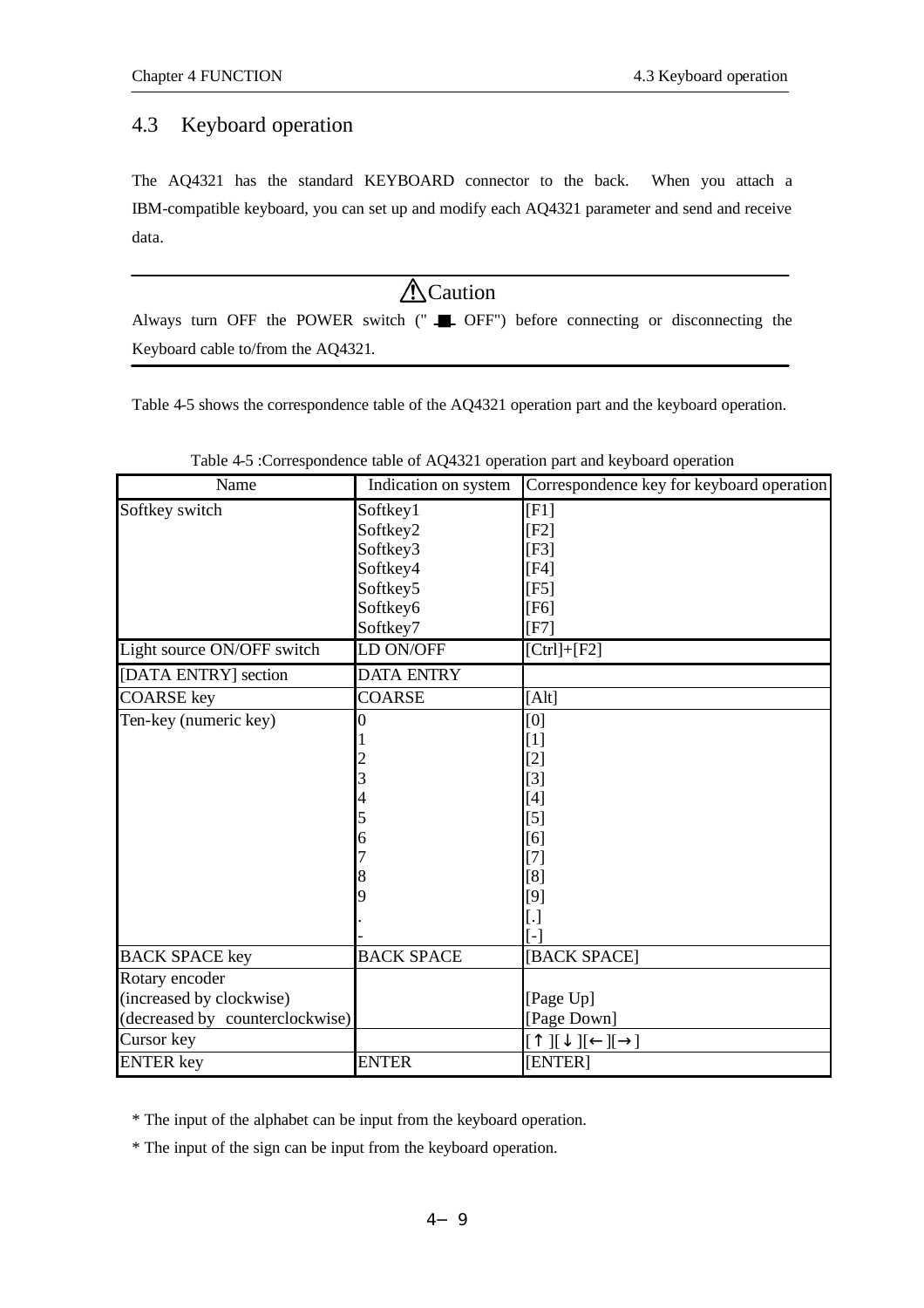## Chapter 5 OPERATION

This chapter explains how to use this system and its various units.

## 5.1 Before Operation

1) Check that the [POWER] switch is set at  $[$   $\blacksquare$  OFF].

2) Check that the fuse in the power supply plug socket has the specified capacity.

3) Check that the power supply voltage is applicable to the input voltage of this system.

4) Connect the power supply cord of the attachment to the specified commercial power supply of this system. If the commercial power supply socket is the 2-polar type, use the attached adapter and ground the earth terminal.

5) Check that the operating environment is applicable to this system.

Do not use the system at a dusty place.

6) Set up this system horizontally in a place which is steady and flat site. During installation, check that the air holes are not blocked (especially for the air holes on the side and rear surfaces, clearances of 15 cm or more shall be obtained between the hole and the wall.

7) Connection with other equipment

Before connecting the external controller, keyboard, signal generator, etc. to this system, be sure to turn the power supply off.

Otherwise, the system may break.

## Note

After the power supply is turned on, this container can usually be measured in about 30 minutes. Before performing high-accuracy measurement, perform 3-hour heating-up operation after powering-on.

# Warning

When source of LD ON/OFF switch is turned on, it takes about ten seconds until the level and the wavelength of an optical output are steady. An optical output of the high level might temporarily be output from the set value until the optical output level is steady. The wavelength might change into the whole area within the changeable range until the wavelength is steady. Please connect the element after turning on source of LD ON/OFF switch when optical incidence power of the element is lower than the maximum, optical output of AQ4321A/D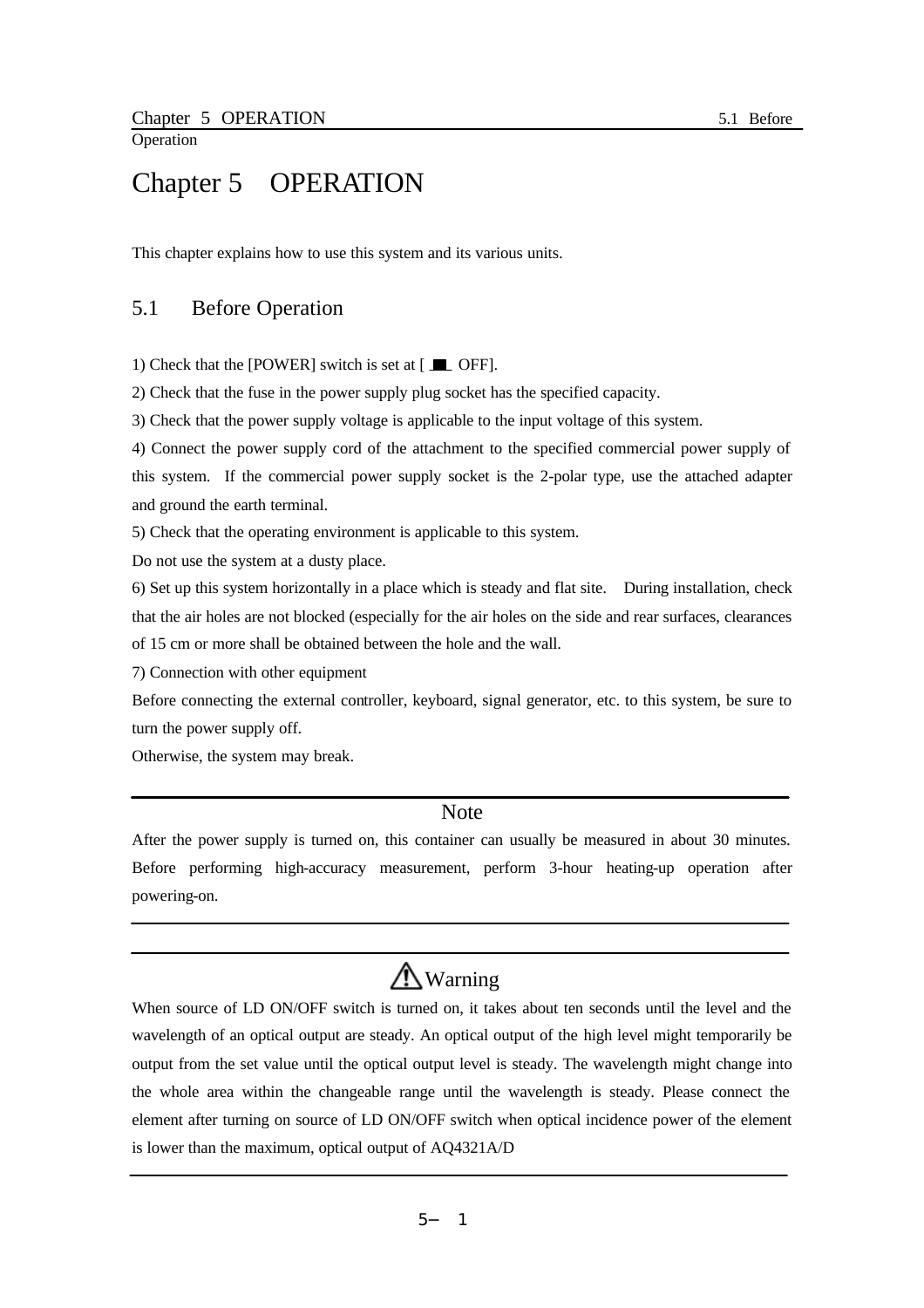## Chapter 5 OPERATION 5.1 Before

## **Operation**

5.1.1 Opening and Closing of Connector Protection Cap

The system is equipped with a connector protection cap in order to protect the light output part from dust or dirt. Be sure to close this cap when the system is not in used.

Fig. 5-1 shows how to open and close the cap.



Fig. 5-1: How to open/close connector protection cap

5.1.2 Connecting and Removing of Connector Adapter

The connector adapter can be connected simply by lowering the lock lever after inserting the adapter to the light output part.

In order to remove it, raise the lever to release the lock (refer to Fig. 5-2).



Fig. 5-2: How to connect/remove connector adapter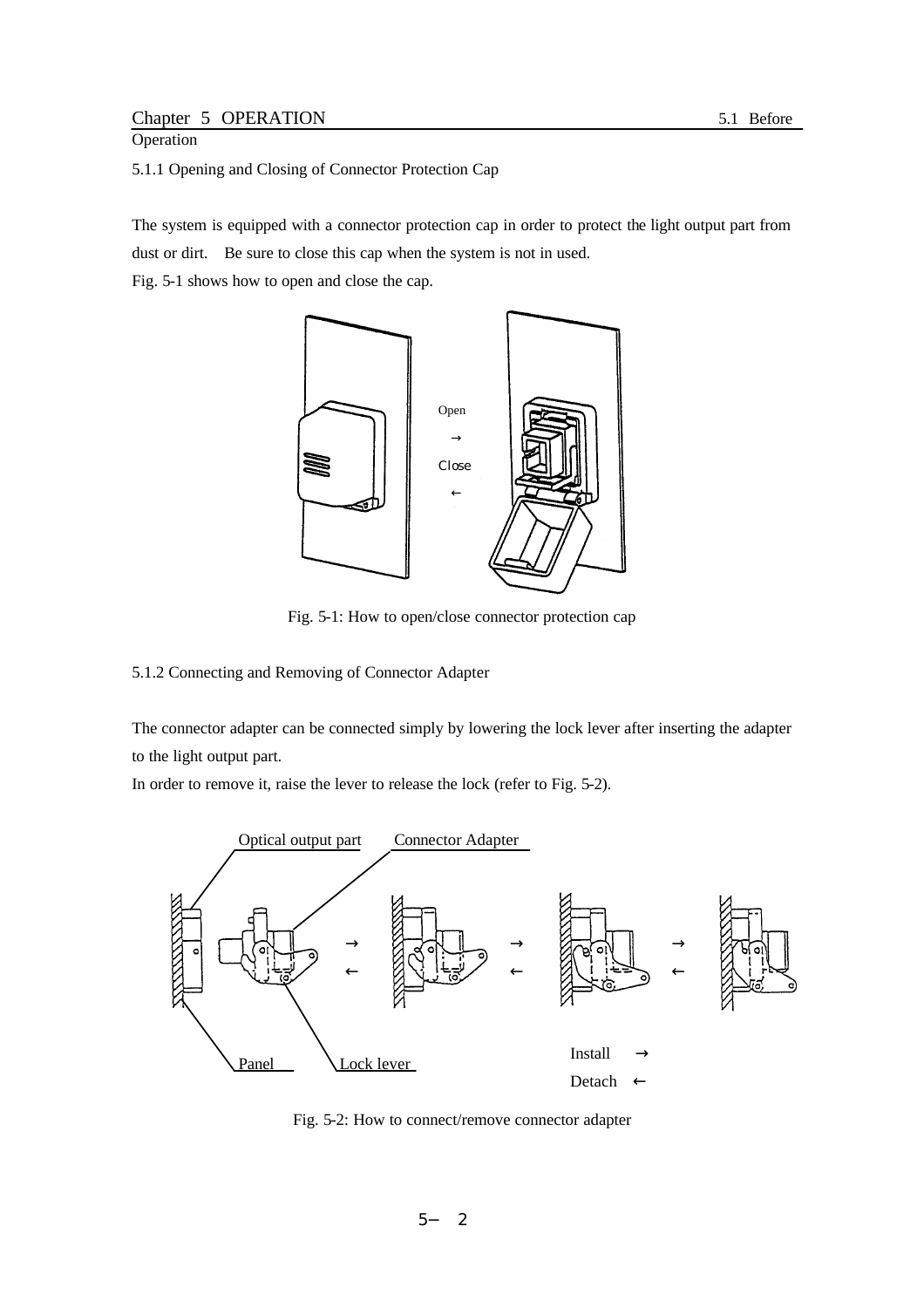Operation

5.1.3 Cleaning of Light Output Part

Before connecting an optical connector (e.g. optical fiber cord) to the connector adapter, be sure to clean the connector connection and light output part. Otherwise, the connector and the optical parts of the system may be damaged by dust or dirt.

1) Cleaning of connector adapter connection

When cleaning the connector adapter connection, it is recommended to use "CreTop Stick Type"of NTT-ME.

Fig. 5-3 shows how to clean the connection.



Fig. 5-3: How to clean optical connector connection

2) Cleaning of light output part

After removing the connector adapter, clean the light output part ferrule using a cotton on a stick slightly wet with absolute alcohol. Always use a new cotton (see Fig. 5-4).



Fig. 5-4: How to clean light output part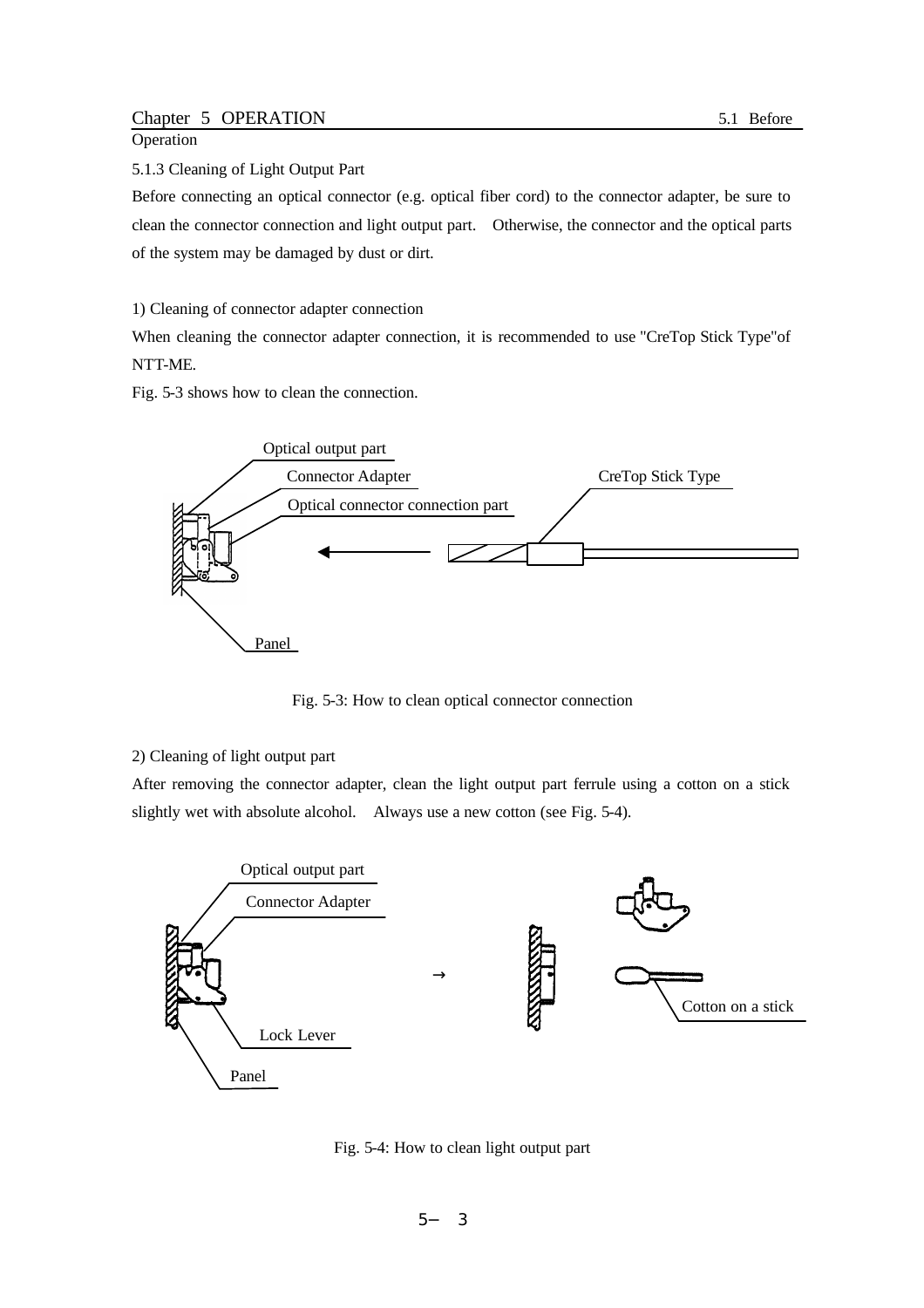## Chapter 5 OPERATION 5.1 Before

**Operation** 

3) Cleaning of optical connector to be connected

Wipe off stains on the optical fiber connector ferrule and edge to be connected using a cleaning paper slightly wet with absolute alcohol (always use a new cleaning paper).

## Note

Since stains may remain after cleaning using absolute alcohol depending on wiping methods, it is recommended to check the connector edge using a microscope, etc.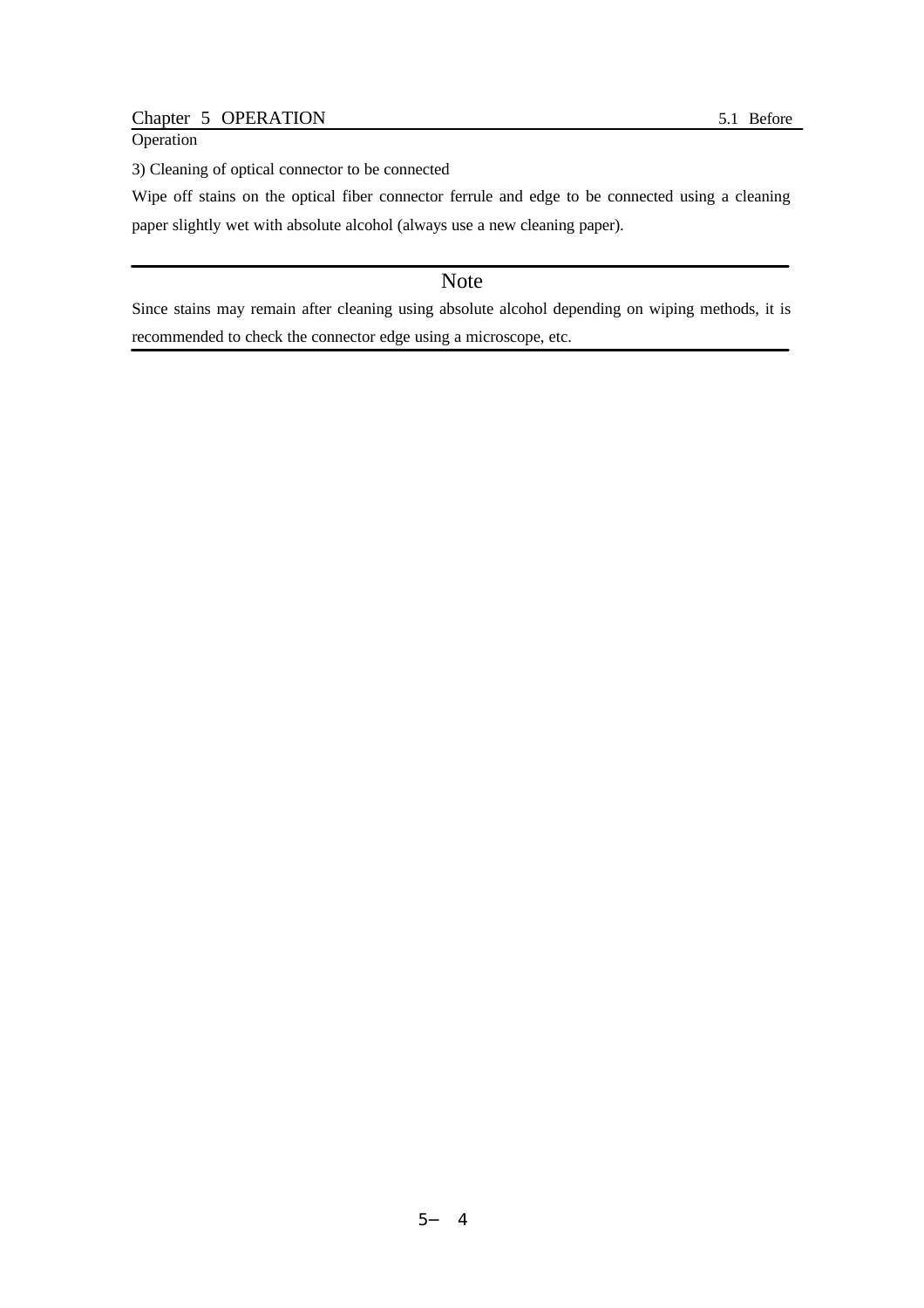## 5.2 Turning on and Checking

After checking the power supply and connection by referring to 5.1, turn this system on as follows: 1) Turn the [POWER] switch to  $[\_\_$  ON].

2) Since the control software inside this system is designed using MS-DOS, call the MS-DOS start-up screen first and then initialize the system. The password entry screen as shown in Fig. 5-5 is automatically displayed if no error is detected. If an error occurs during initialization, an error message appears, stopping operation. Refer to 5.5 for error messages and take appropriate actions. The environmental conditions and the temperature of the instrument affect warm up (about few minutes). It takes time to warm up at the low temperature or the high temperature for about 10-20 minutes.

The password must be of 4 numerical characters (3 or less numerical characters are not acceptable). The factory setting of the password is "4320". Re-register a new password by referring to the item 2-4 in 5.4.7. On the password entry screen, the version number of AQ4321, serial number, system clock and current status are displayed.

VERSION NO. HOST: 0A. \*\*.\*\*.\*\* (AQ4321A) SUB : 0A. \*\*.\*\*.\*\* (AQ4321A)  $LD : 0A. **.**.*(AO4321A)$ 0D. \*\*.\*\*.\*\* (AQ4321D)

Indicates software version.

SERIAL NO.: \*\*\*\*\*\*\*\*

Indicates serial number.

```
SYSTEM CLOCK: ***************
```
Indicate year, month, day and time.



Fig. 5-5: Password entry screen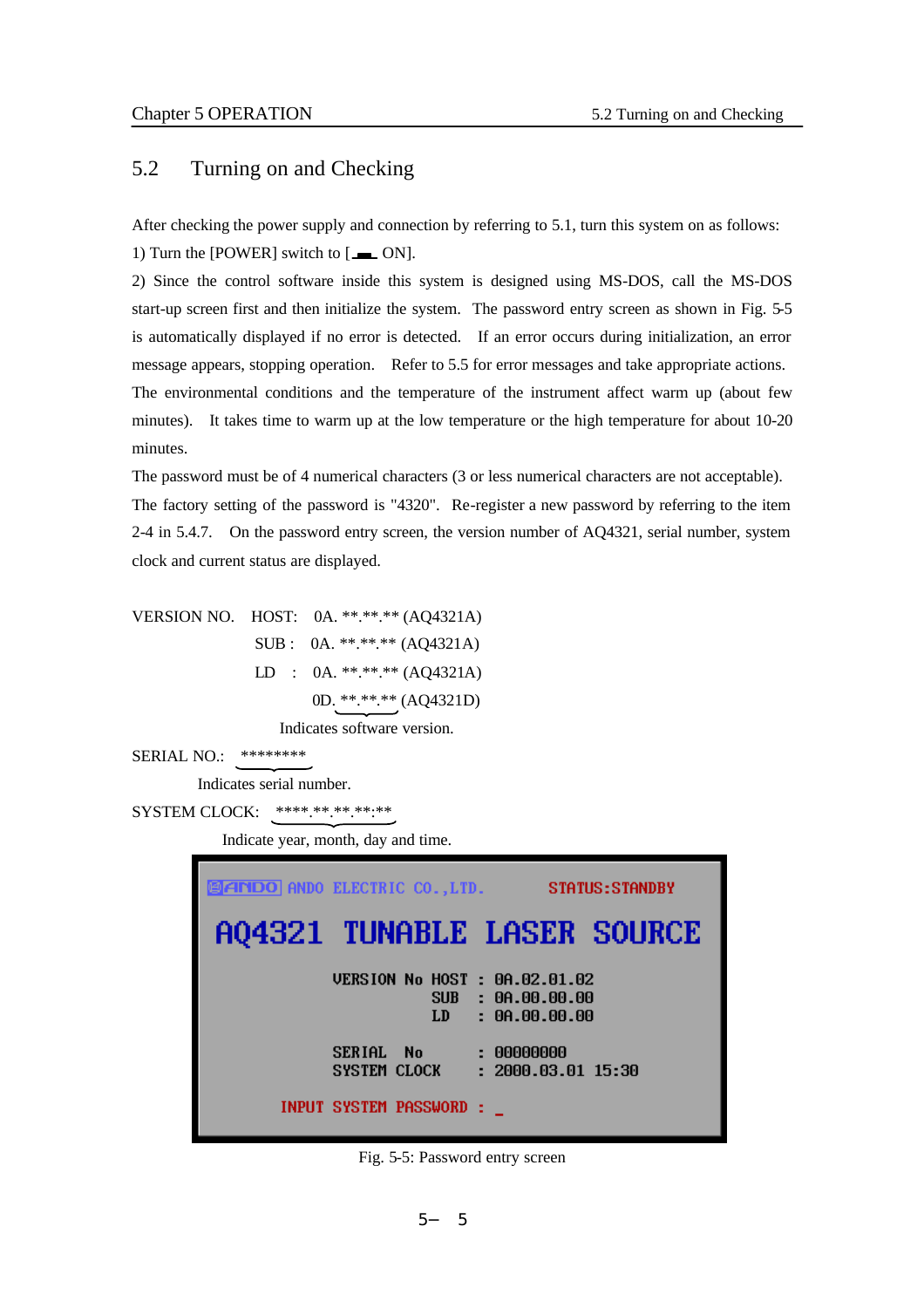3) STATUS indicates the current status of the system.

NORMAL: Heating-up operation has been completed and the system is ready for normal operation. The state confirmation on the start-up screen is necessary.

STANDBY: Heating-up operation is being performed.

Even when the system is in STANDBY status, the password can be accepted and the system can be operated. However, in this case, the system specifications may not be satisfied completely.

If the system is operated while in STANDBY status, calibrate the wavelength after the system is brought in NORMAL status. The state of NORMAL is in the state, that display (STAUS:STANDBY) of upper right at the display of Figure 5-5 changes into NORMAL.

It is a state that display (STANDBY) on the left at the display of Figure 5-6 goes out.

The wavelength is automatically proofread when entering the state of NORMAL in no sweep of the wavelength it while remotely controlling if software key < AUTO CAL ON/OFF >(5-33 references) is set in turning on.

4) Unless a wrong password is entered, wavelength is automatically calibrated (when POWER ON CAL is set at ON), and the initial screen shown in Fig. 5-6 will be displayed.

The values on the actual initial screen may differ from the ones shown in Fig. 5-6.

| gandu<br>- TUNHBLE LHSEK SUUKCE |                                     |                  |                | 2000.03.01 15:30         |            |                |
|---------------------------------|-------------------------------------|------------------|----------------|--------------------------|------------|----------------|
| AQ4321A                         | <b>STANDBY</b><br><b>WL NON CAL</b> |                  |                |                          |            | IJГ.           |
| Wavelength : 1530.000 nm        |                                     |                  |                |                          |            | <b>POWER</b>   |
|                                 |                                     |                  |                | Frequency : 195.9428 THz |            | <b>SWEEP</b>   |
| Power                           | -2                                  |                  | $+7.0dBm$      |                          |            | <b>MENU</b>    |
|                                 |                                     |                  | Power          | 5.012 mW<br>÷            |            | <b>OFFSET</b>  |
| 1480.000 nm                     |                                     |                  |                | 1580.000 nm              |            |                |
|                                 |                                     |                  |                |                          |            | <b>TLS SET</b> |
|                                 |                                     |                  |                |                          |            |                |
|                                 |                                     |                  |                |                          |            | <b>PROGRAM</b> |
|                                 |                                     |                  |                |                          |            |                |
|                                 |                                     |                  |                |                          |            | <b>SYSTEM</b>  |
| LINEWIDTH: NARROW               | <b>CAL</b>                          | <b>OFF</b><br>a. | <b>CW/CHOP</b> | i de c⊎                  |            |                |
|                                 | CAL INTL:                           | 10min            | INT CHOP FREQ: |                          | $0.27$ kHz |                |
|                                 |                                     |                  |                |                          |            |                |
|                                 |                                     |                  |                |                          |            |                |

Fig. 5-6: Initial screen

## 5.3 Turning off

Turn the  $[POWER]$  switch to  $[□$  OFF].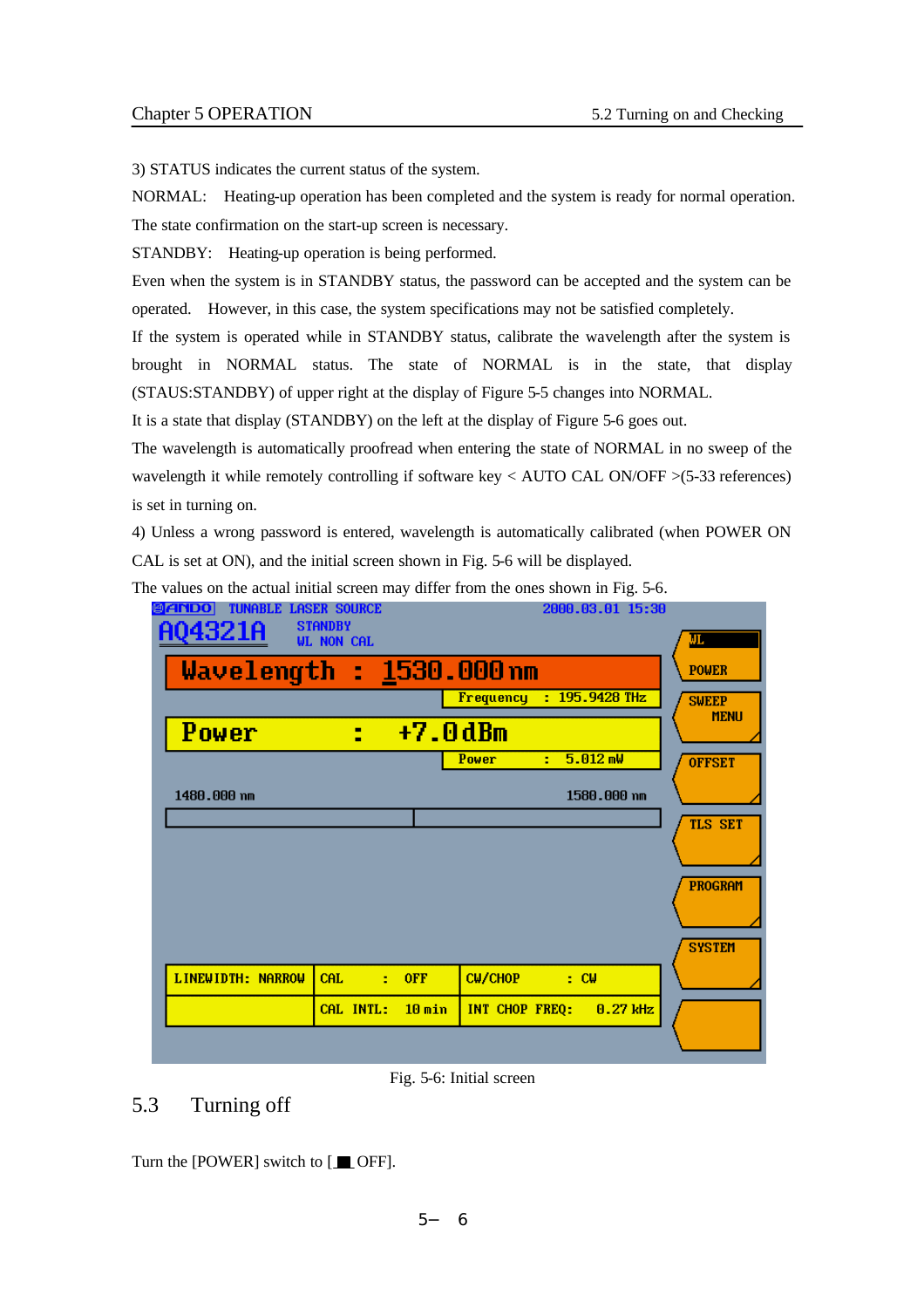## 5.4 How to Operate

This section explains how to operate this system.

#### 5.4.1 Common Operating Method

(1) How to input parameter

a) Pressing the software key when entering a parameter changes the color of the part displaying the numeric value to be entered on the screen. This color can be changed. Refer to 4.2.2 for how to change it.

b) Parameters can be entered in three ways, namely using numeric keys, the rotary encoder and the cursor keys.



The digit of the parameter to be entered can also be selected by pressing the  $\lceil \cdot \rceil$  or  $\lceil \cdot \rceil$  key in addition to using numeric keys, the rotary encoder or the cursor keys. The selected digit can be moved to left by pressing the  $\lceil \quad \rceil$  key or right by the  $\lceil \quad \rceil$  key.

When the parameter is input with numeric keys, the software key on the lowest portion turns to <CANCEL>.

Pressing this <CANCEL> key cancels the entry.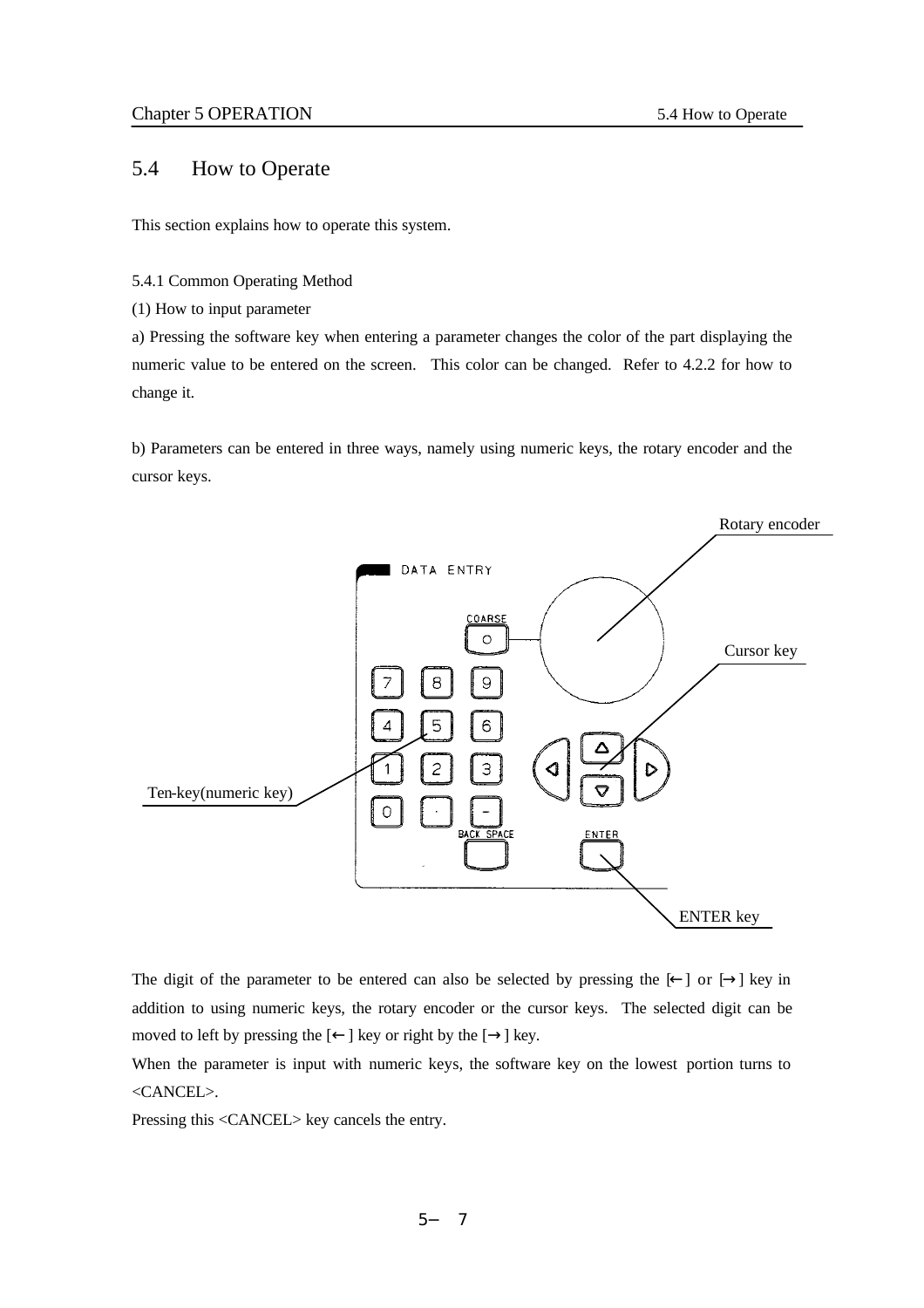#### c) Using numeric keys

Numeric values can be entered by inputting them using numeric keys and pressing the [ENTER] key. If you press a wrong numeric key, the entered value can be cleared by pressing the [BACK SPACE] key.

If the decimal places of the parameter to be entered are omitted, "0" is automatically entered there.

#### d) Using rotary encoder

Numeric values can be increased by turning the rotary encoder clockwise or decreased by turning it counterclockwise.

During the [COARSE] key is turned on (the lamp lights up), the step for increasing or decreasing numeric values becomes wider. The [COARSE] key does not function when the <CONFIG> key is used for setting.

#### e) Using cursor key

Pressing the  $\lceil \ \rceil$  key functions in the same way as when turning the rotary encoder clockwise and pressing the [ ] key as when turning it counterclockwise.

(2) The software key menu is hierarchically structured and pressing the software key shaped proceeds to the next hierarchy, displaying the related software key menus. In order to return to the previous hierarchy, press the <EXIT> key on the lowest part of the menu.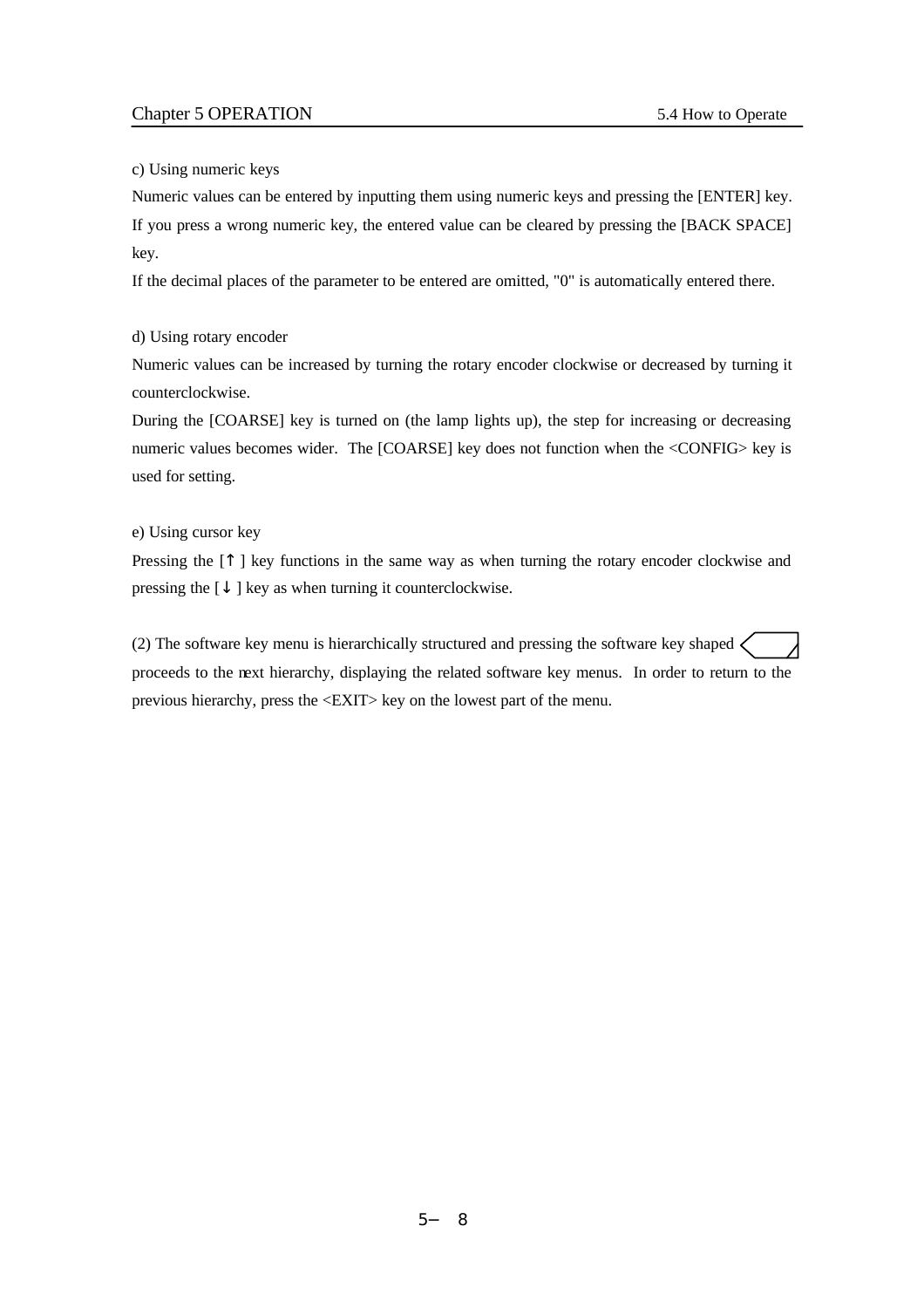## 5.4.2 Software Key Main Menu

The software keys on the initial screen are displayed as shown below after turning this system on. The numbers on the right of the keys (e.g. 1-1 and 1-2) indicate the sections where description on each key is provided.

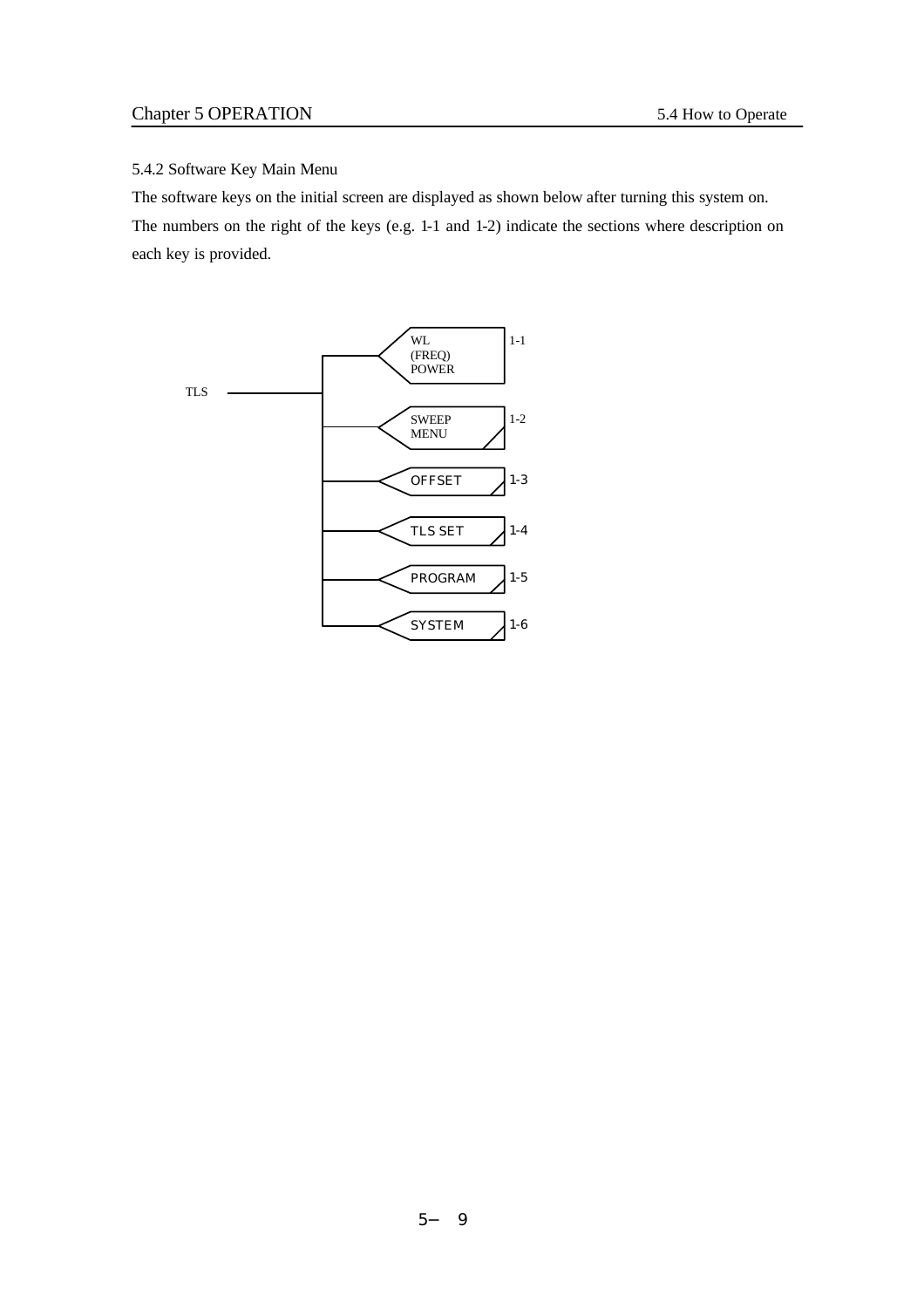#### 1-1 <WL/FREQ/POWER> key

This key is used for setting the light emitting wavelength (or light frequency) and the light power. The object to be set is switched alternatively between the wavelength or the light frequency (WL or FREQ) and the light power (POWER) every time the software key is pressed, highlighting the selected key characters.

Please refer to the wavelength/the optical frequency range setting and the optical output range setting in Table 5-1 for details of a set item.

#### 1-2 <SWEEP MENU> key

This key is used for opening the SWEEP MENU mode menu (see 5.4.3).

The menu is used for starting and stopping sweeping the wavelength/light frequency and setting the sweeping conditions.

#### 1-3 <OFFSET> key

This key is used for opening the OFFSET mode menu (see 5.4.4).

The menu is used for setting the light emitting wavelength (light frequency) using the offset amount of the base wavelengths (light frequencies).

#### 1-4 <TLS SET> key

This key is used for opening the TLS SET mode menu (see 5.4.5).

The menu is used for setting the light power mode for CW, CHOP, etc., the screen display unit and so forth.

#### 1-5 <PROGRAM> key

This key is used for opening the PROGRAM mode menu (see 5.4.6).

The menu is used for programming light emitting conditions and sweeping procedures. The program shall be stored in the built-in hard disk of the system and also can be stored in the built-in floppy disk.

#### 1-6 <SYSTEM> key

This key is used for opening the SYSTEM mode menu (see 5.4.7).

The menu is used for setting the screen display, printer, remote equipment and wavelength calibration conditions as well as the password. It also enables the wavelength to be calibrated.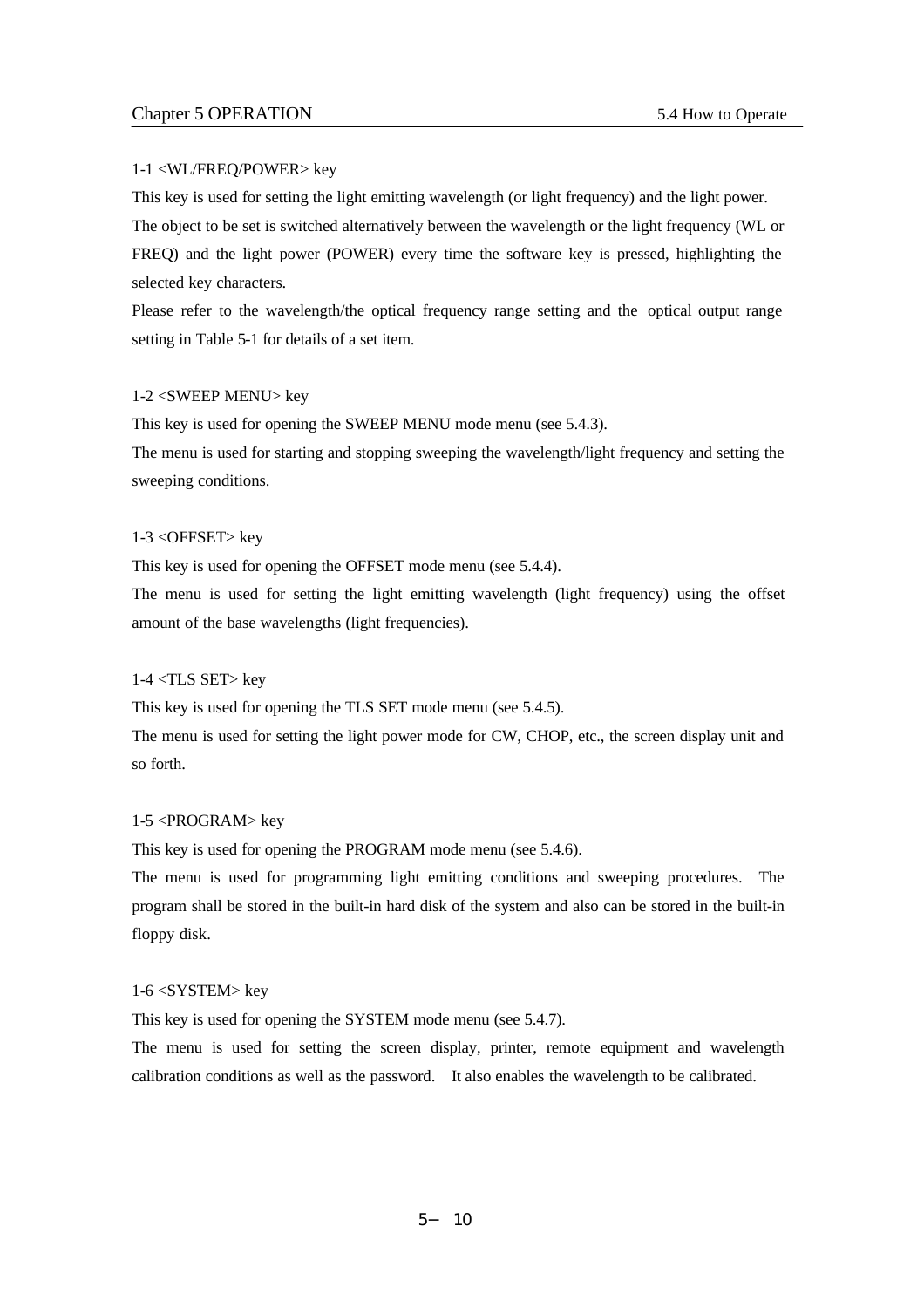## 5.4.3 SWEEP MENU

This menu is used for starting and stopping sweeping the wavelength/light frequency and setting the sweeping conditions.

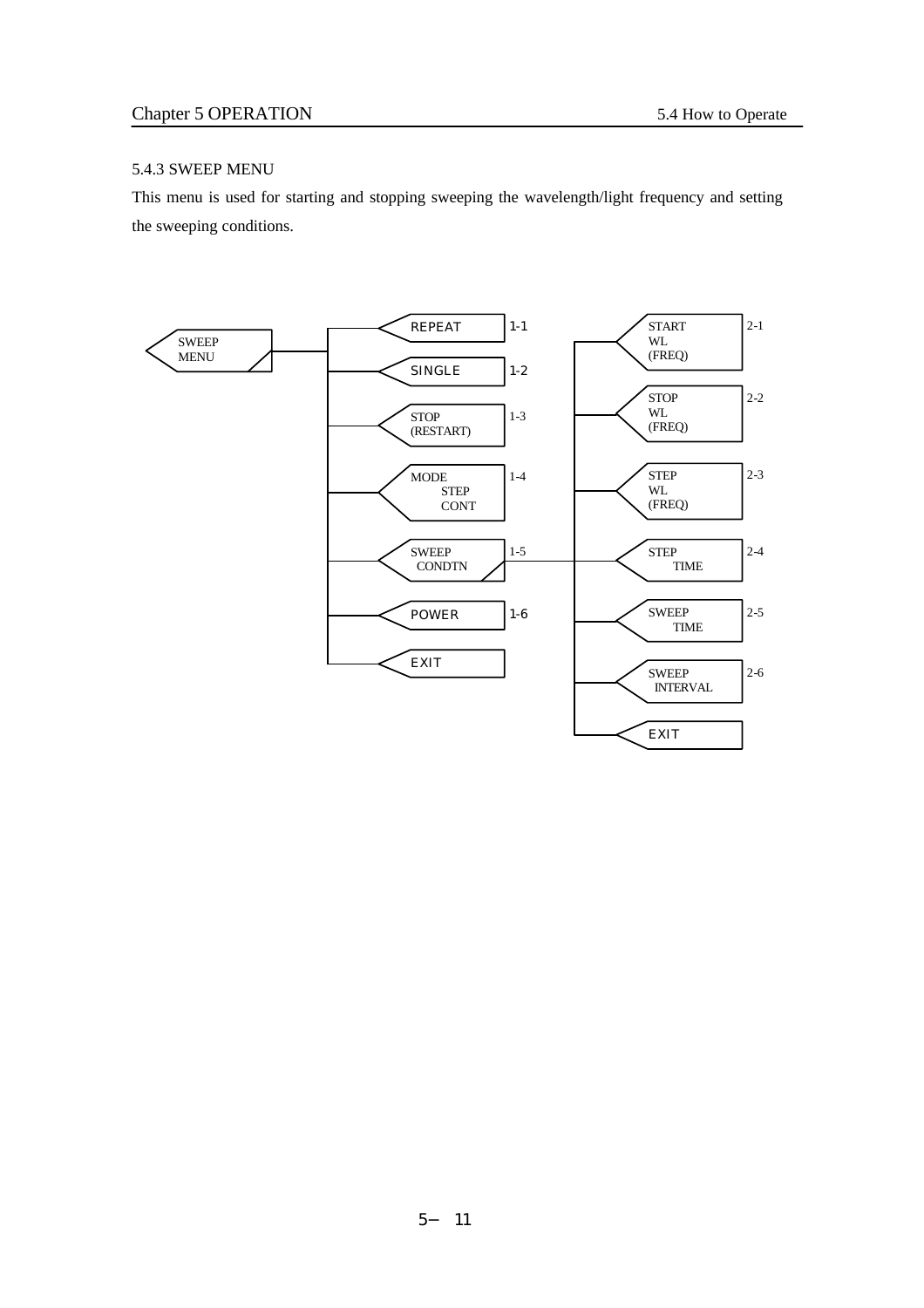#### 1-1 <REPEAT> key

This key is used for repeatedly sweeping the wavelength.

During sweeping the wavelength, only the  $\langle$ SINGLE> key and  $\langle$ STOP> key is enabled and all other keys disabled.

#### 1-2 <SINGLE> key

This key is used for sweeping the wavelength once.

After starting sweeping the wavelength, only the <STOP> key is enabled until the sweeping is completed and all other keys are disabled.

All keys become enabled by stopping the sweeping using the <STOP> key.

#### 1-3 <STOP> key

This key is used for stopping sweeping the wavelength or re-sweeping.

Pressing the key during sweeping stops the wavelength sweeping and display RESTART, and pressing it while RESTART is being displayed restarts sweeping from where it has been stopped.

#### 1-4 <MODE> key

This key is used for setting the wavelength sweeping mode.

STEP and CONT are switched every time it is pressed.

STEP mode: Sweeps the wavelength (or light frequency) from the short wavelength (high frequency) side to the long wavelength (low frequency) side at the interval of the set wavelength (or frequency) in the set wavelength/light frequency range.

For setting the wavelength/light frequency range, refer to "2-1 <START WL/FREQ> key" and "2-2 <STOP WL/FREQ> key".

For setting the wavelength/light frequency interval, refer to "2-3 <STEP WL/FREQ> key".

CONT mode: Continuously sweeps the wavelength in the set wavelength/light frequency range for the set sweeping time. For setting the sweeping time, refer to "2-5 <SWEEP TIME> key".

TRIG mode: TRIG mode is also available as wavelength sweeping mode. However, since it is a mode only for remote control, it cannot be set manually. Please refer to GP-IB command (TSWM\*,TRIG) in Table 6-3.

#### 1-5 <SWEEP CONDTN> key

This key is used for opening the menu for setting each wavelength (or light frequency) parameter (see 2-1 to 2-6).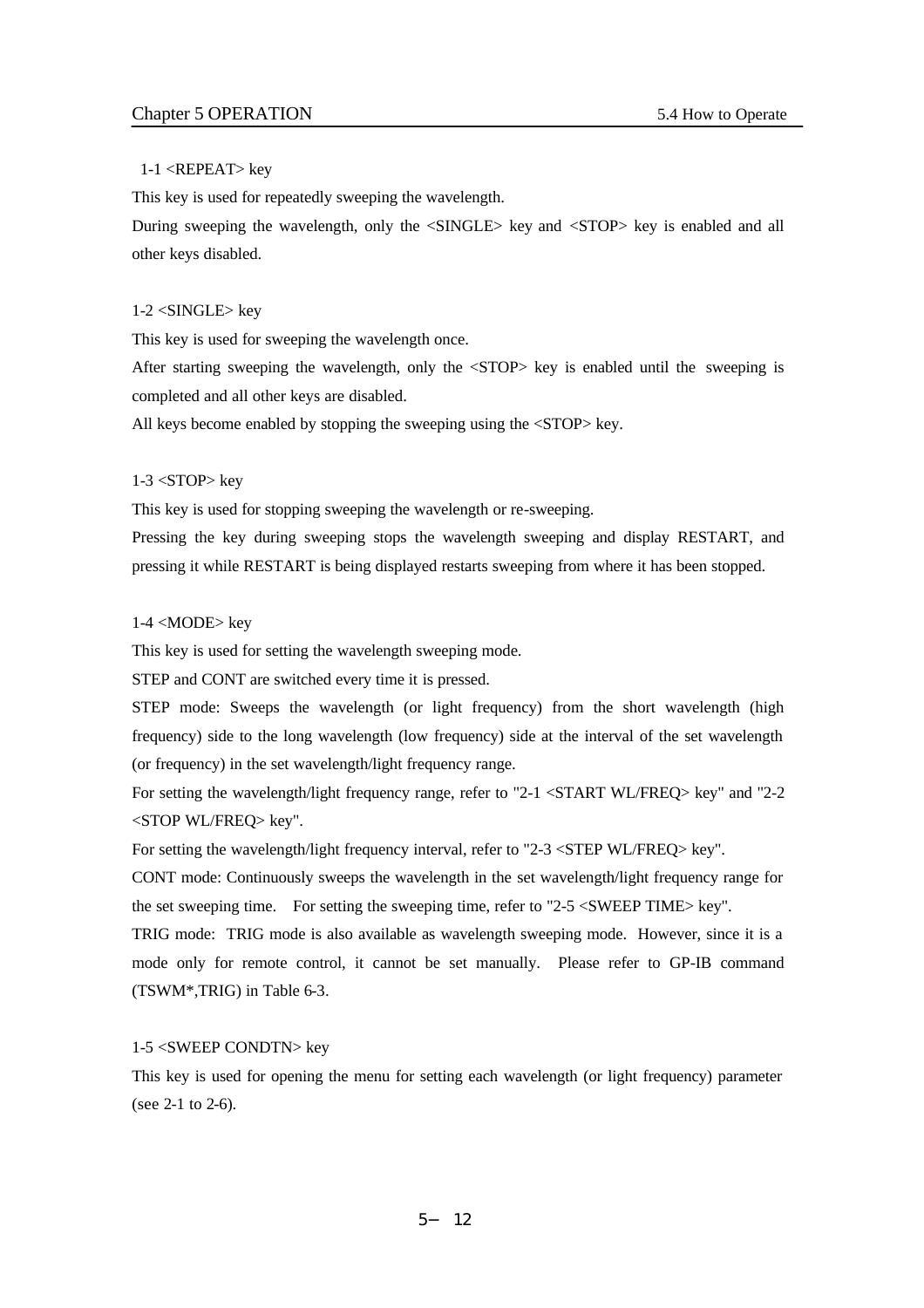#### $1-6 <$  POWER  $>$  key

The value of an optical output is set.

A similar operation to 5.4.2 main menu optical output (POWER) of 1-1< WL/FREQ/POWER > key can be done.

Refer to the optical output range setting in Table 5-1 for details of a set item.

\*\*\*\*\*\*\*\*\*\*\*\*\*\*\*\*\*\*\*\*\*\*\*\*\*\*\*\*\*\*\*\*\*\*\*\*\*\*\*\*\*\*\*\*\*\*\*\*\*\*\*\*\*\*\*\*\*\*\*\*\*\*\*\*\*\*\*\*\*\*\*\*\*\*\*\*\*\*\*\*

#### 2-1 <START WL/FREQ> key

This key is used for setting the wavelength (light frequency) for starting sweeping the wavelength (light frequency).

Please refer to the starting sweeping the wavelength/the Starting sweeping the optical frequency range setting in Table 5-1 for details of a set item.

#### 2-2 <STOP WL/FREQ> key

This key is used for setting the wavelength (light frequency) for stopping sweeping the wavelength (light frequency).

Please refer to the stopping sweeping the wavelength/the stopping sweeping the optical frequency range setting in Table 5-1 for details of a set item.

#### 2-3 <STEP WL/FREQ> key

This key is used for setting the interval for sweeping the wavelength/light frequency. Please refer to the interval for sweeping the wavelength/interval for sweeping the optical frequency setting in Table 5-1 setting for details of a set item.

#### 2-4 <STEP TIME> key

This key is used for setting the step time in the STEP mode (see 1-4). Please refer to the step time of Table 5-1 setting for details of a set item.

#### 2-5 <SWEEP TIME> key

This key is used for setting the sweeping time in the CONT mode (see 1-4). Please refer to the sweeping time of Table 5-1 setting for details of a set item.

#### 2-6 <SWEEP INTERVAL> key

This key is used for setting the sweep stop time for each wavelength sweeping operation. Please refer to sweep stop time setting in Table 5-1 for details of a set item.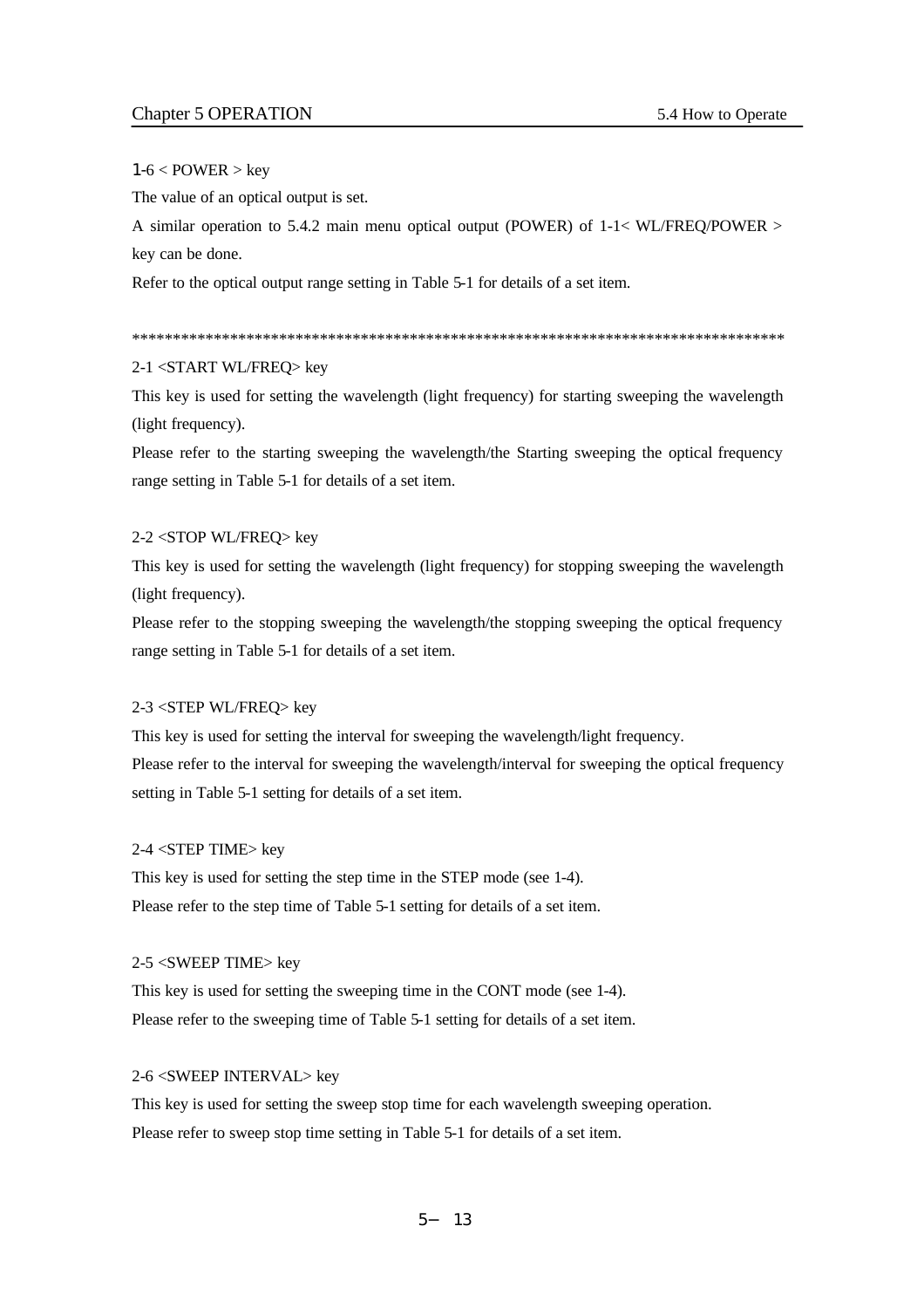## 5.4.4 OFFSET

This menu is used for setting the light emitting wavelength (light frequency) using the offset amount of the base wavelengths (light frequencies).

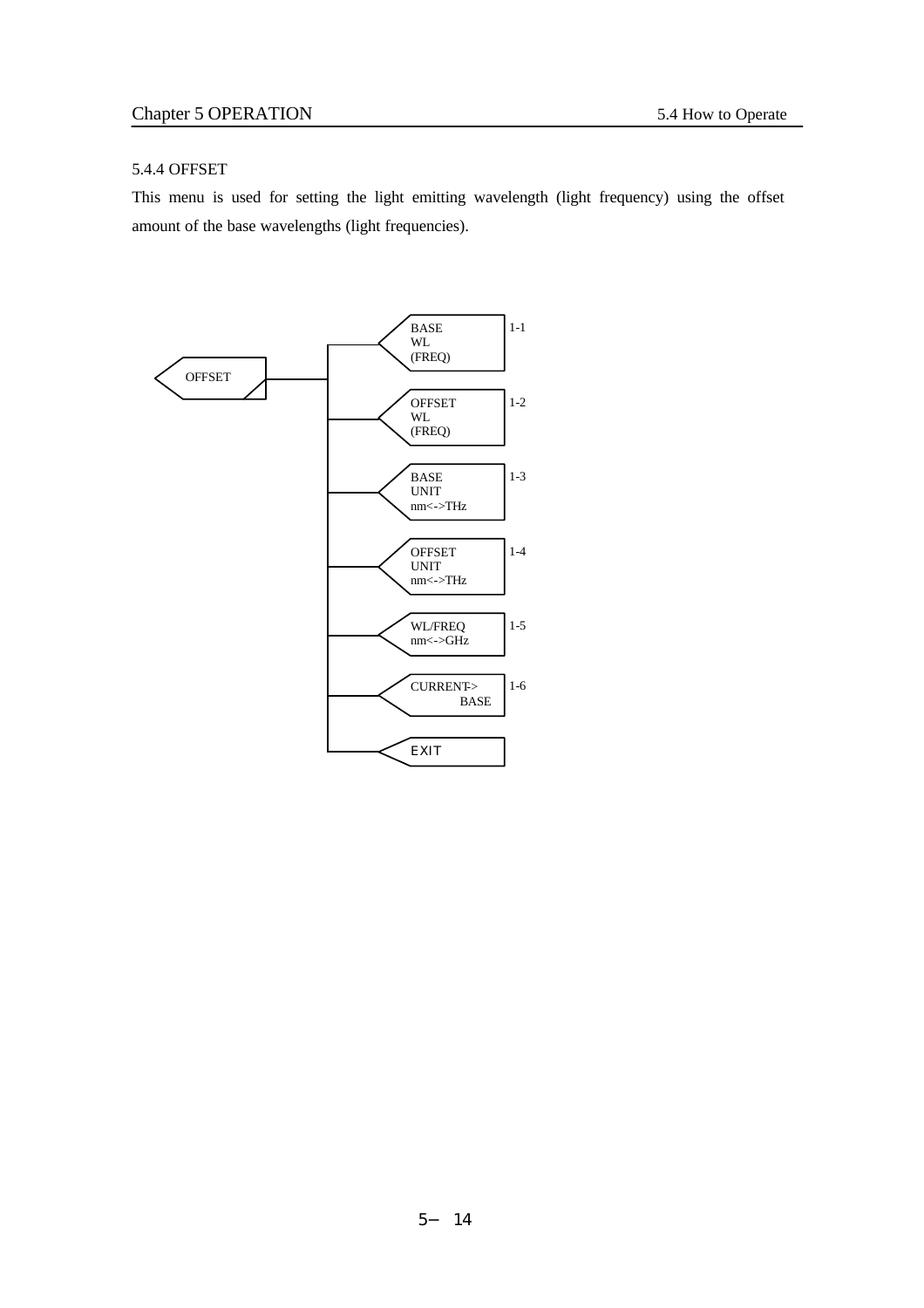#### 1-1 <BASE WL/FREQ> key

This key is used for setting the base wavelength/light frequency.

Please refer to the base wavelength /the base optical frequency setting in Table 5-1 for details of a set item.

Luminescence wavelength/an optical frequency becomes becoming to 0nm/THz if standard wavelength/an optical frequency is set offset wavelength/an optical frequency as well as standard wavelength/an optical frequency.

#### 1-2 <OFFSET WL/FREQ> key

This key is used for setting the offset wavelength/light frequency based on the base wavelength/light frequency.

Please refer to the offset wavelength/the offset optical frequency setting in Table 5-1 for details of a set item.

Luminescence wavelength/an optical frequency (standard wavelength/optical frequency) becomes +(offset wavelength/optical frequency).

#### 1-3 <BASE UNIT> key

This key is used for switching the unit of the base wavelength/light frequency to nm (wavelength) or THz (frequency).

The unit is switched every time it is pressed, highlighting the selected software key characters.

#### 1-4 <OFFSET UNIT> key

This key is used for switching the unit of the offset wavelength/light frequency to nm (wavelength) or THz (frequency).

The unit is switched every time it is pressed, highlighting the selected software key characters.

#### 1-5 <WL/FREQ> key

This key is used for switching the unit of the light emitting wavelength/light frequency to nm (wavelength) or THz (frequency).

The unit is switched every time it is pressed, highlighting the selected software key characters.

#### 1-6 <CURRENT BASE> key

This key is used for setting the base wavelength/light frequency to the light emitting wavelength/light frequency.

The offset becomes 0 nm/THz.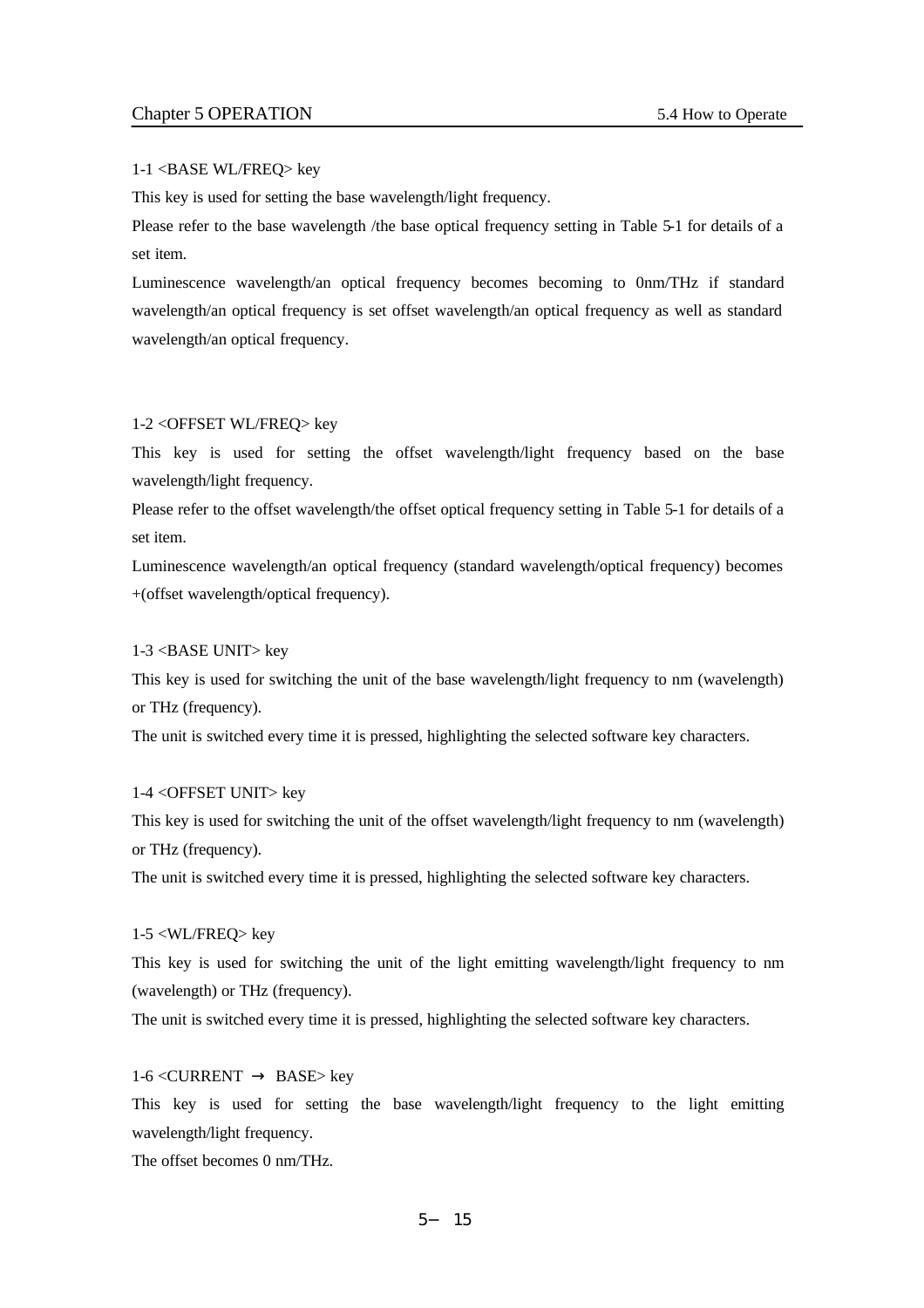|                                                    | Menu display          | AQ4321A                      | Step             |
|----------------------------------------------------|-----------------------|------------------------------|------------------|
| Wavelength range set                               | WL                    | 1480,000 to 1580,000nm       | $0.001$ nm       |
| Optical frequency range set                        | <b>FREQ</b>           | 189.7421 to 202.5625THz      | 0.0001THz        |
| Optical output range set                           | <b>POWER</b>          | $-20.0$ to $+8.0$ dBm        | $0.1$ d $Bm$     |
| [Note $1$ ]<br>(dBm)                               | PdB                   | $-20.0$ to $+8.0$ dBm        | $0.1$ d $Bm$     |
| (mW)                                               | PmW                   | 0.010 to 6.310mW             | 0.001mW          |
| Starting sweeping the<br>wavelength set            | <b>START WL</b>       | 1480,000 to 1580,000nm       | $0.001$ nm       |
| Starting sweeping the<br>optical frequency set     | <b>START FREQ</b>     | 189.7421 to 202.5625THz      | $0.0001$ THz     |
| Stopping sweeping the<br>wavelength set            | <b>STOP WL</b>        | 1480,000 to 1580,000nm       | $0.001$ nm       |
| Stopping sweeping the<br>optical frequency set     | <b>STOP FREQ</b>      | 189.7421 to 202.5625THz      |                  |
| Interval for sweeping the<br>wavelength set        | <b>STEP WL</b>        | 0.001 to 100.000nm           | $0.001$ nm       |
| Interval for sweeping the<br>optical frequency set | <b>STEP FREQ</b>      | $-12820.4$ to $-0.2$ GHz     | $0.1$ GHz        |
| Step time set                                      | <b>STEP TIME</b>      | 0.1 to 999.0sec              | $0.1$ sec        |
| Sweeping time set                                  | <b>SWEEP TIME</b>     | 1.0 to 99999.0sec            | $0.1$ sec        |
| Sweep stop time set                                | <b>SWEEP INTERVAL</b> | 0 to 99999sec                | 1 <sub>sec</sub> |
| Base wavelength set                                | <b>BASE WL</b>        | 1480,000 to 1580,000nm       | $0.001$ nm       |
| Base optical frequency set                         | <b>BASE FREQ</b>      | 189.7421 to 202.5625THz      | 0.0001THz        |
| Offset wavelength set                              | <b>OFFSET WL</b>      | $-100.000$ to $+100.000$ nm  | $0.001$ nm       |
| Offset optical frequency set                       | <b>OFFSET FREQ</b>    | $-12820.4$ to $+12820.4$ GHz | $0.1$ GHz        |
| internal chop frequency set                        | <b>INT CHOP FREQ</b>  | 0.20 to 300.00kHz            | 0.01kHz          |
| Constant calibration<br>intervals of time set      | <b>CAL INTERVAL</b>   | 10 to 9999min                | 1 <sub>min</sub> |

Table 5-1 (1/2):Range of setting of wavelength/optical frequency (A)

\* Sets with ten keys, the cursor key or the rotary encoder.

\* The optical frequency setting does not operate by 0.0001THz step though can set with 0.0001THz due to optical frequency-wavelength conversion error occasionally.

[Note 1] The maximum value of the optical output range setting has the individual difference .

The maximum value of the optical output range setting can be confirmed by "PDBMAX?" and "PMWMAX?" of a remote command.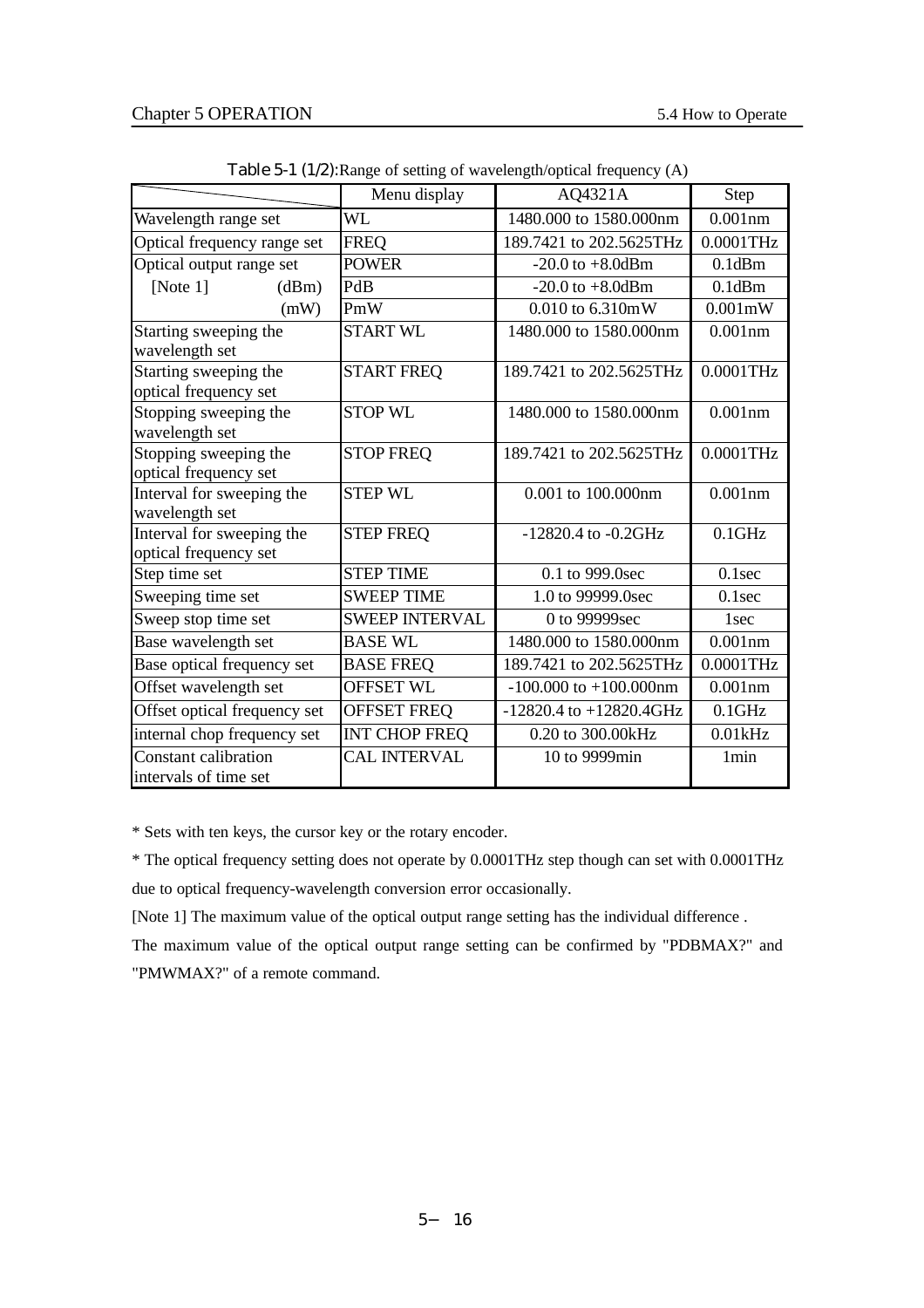|                                                    | Menu display          | AQ4320D                      | <b>Step</b>      |
|----------------------------------------------------|-----------------------|------------------------------|------------------|
| Wavelength range set                               | WL                    | 1520,000 to 1620,000nm       | $0.001$ nm       |
| Optical frequency range set                        | <b>FREQ</b>           | 185.0571 to 197.2319THz      | 0.0001THz        |
| Optical output range set                           | <b>POWER</b>          | $-20.0$ to $+7.0$ dBm        | $0.1$ d $Bm$     |
| [Note $1$ ]<br>(dBm)                               | PdB                   | $-20.0$ to $+7.0$ dBm        | $0.1$ d $Bm$     |
| (mW)                                               | PmW                   | $0.010$ to $5.012$ mW        | 0.001mW          |
| Starting sweeping the<br>wavelength set            | <b>START WL</b>       | 1520,000 to 1620,000nm       | $0.001$ nm       |
| Starting sweeping the<br>optical frequency set     | <b>START FREQ</b>     | 185.0571 to 197.2319THz      | $0.0001$ THz     |
| Stopping sweeping the<br>wavelength set            | <b>STOP WL</b>        | 1520,000 to 1620,000nm       | $0.001$ nm       |
| Stopping sweeping the<br>optical frequency set     | <b>STOP FREQ</b>      | 185.0571 to 197.2319THz      | 0.0001THz        |
| Interval for sweeping the<br>wavelength set        | <b>STEP WL</b>        | 0.001 to 100.000nm           | $0.001$ nm       |
| Interval for sweeping the<br>optical frequency set | <b>STEP FREQ</b>      | $-12174.8$ to $-0.2$ GHz     | $0.1$ GHz        |
| Step time set                                      | <b>STEP TIME</b>      | 0.1 to 999.0sec              | $0.1$ sec        |
| Sweeping time set                                  | <b>SWEEP TIME</b>     | 1.0 to 99999.0sec            | $0.1$ sec        |
| Sweep stop time set                                | <b>SWEEP INTERVAL</b> | 0 to 99999sec                | 1 <sub>sec</sub> |
| Base wavelength set                                | <b>BASE WL</b>        | 1520,000 to 1620,000nm       | $0.001$ nm       |
| Base optical frequency set                         | <b>BASE FREQ</b>      | 185.0571 to 197.2319THz      | 0.0001THz        |
| Offset wavelength set                              | <b>OFFSET WL</b>      | $-100.000$ to $+100.000$ nm  | $0.001$ nm       |
| Offset optical frequency set                       | <b>OFFSET FREQ</b>    | $-12174.8$ to $+12174.8$ GHz | $0.1$ GHz        |
| internal chop frequency set                        | <b>INT CHOP FREQ</b>  | 0.20 to 300.00kHz            | 0.01kHz          |
| Constant calibration<br>intervals of time set      | <b>CAL INTERVAL</b>   | 10 to 9999min                | 1 <sub>min</sub> |

Table 5-1 (2/2):Range of setting of wavelength/optical frequency (D)

\* Sets with ten keys, the cursor key or the rotary encoder.

\* The optical frequency setting does not operate by 0.0001THz step though can set with 0.0001THz due to optical frequency-wavelength conversion error occasionally.

[Note 1] The maximum value of the optical output range setting has the individual difference .

The maximum value of the optical output range setting can be confirmed by "PDBMAX?" and "PMWMAX?" of a remote command.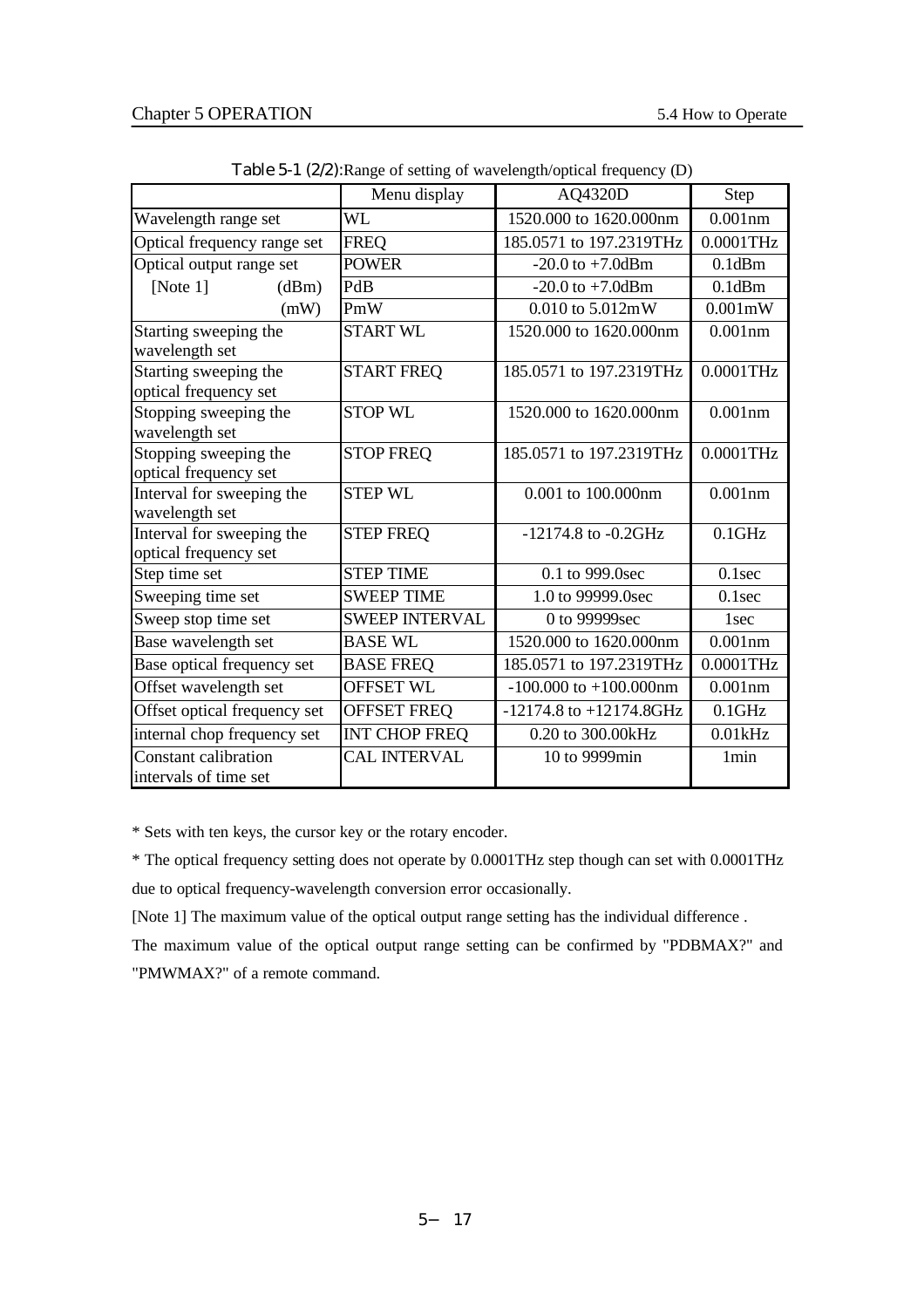## 5.4.5 TLS SET

This menu is used for setting the light power mode for CW, CHOP, etc., the screen display unit and so forth.

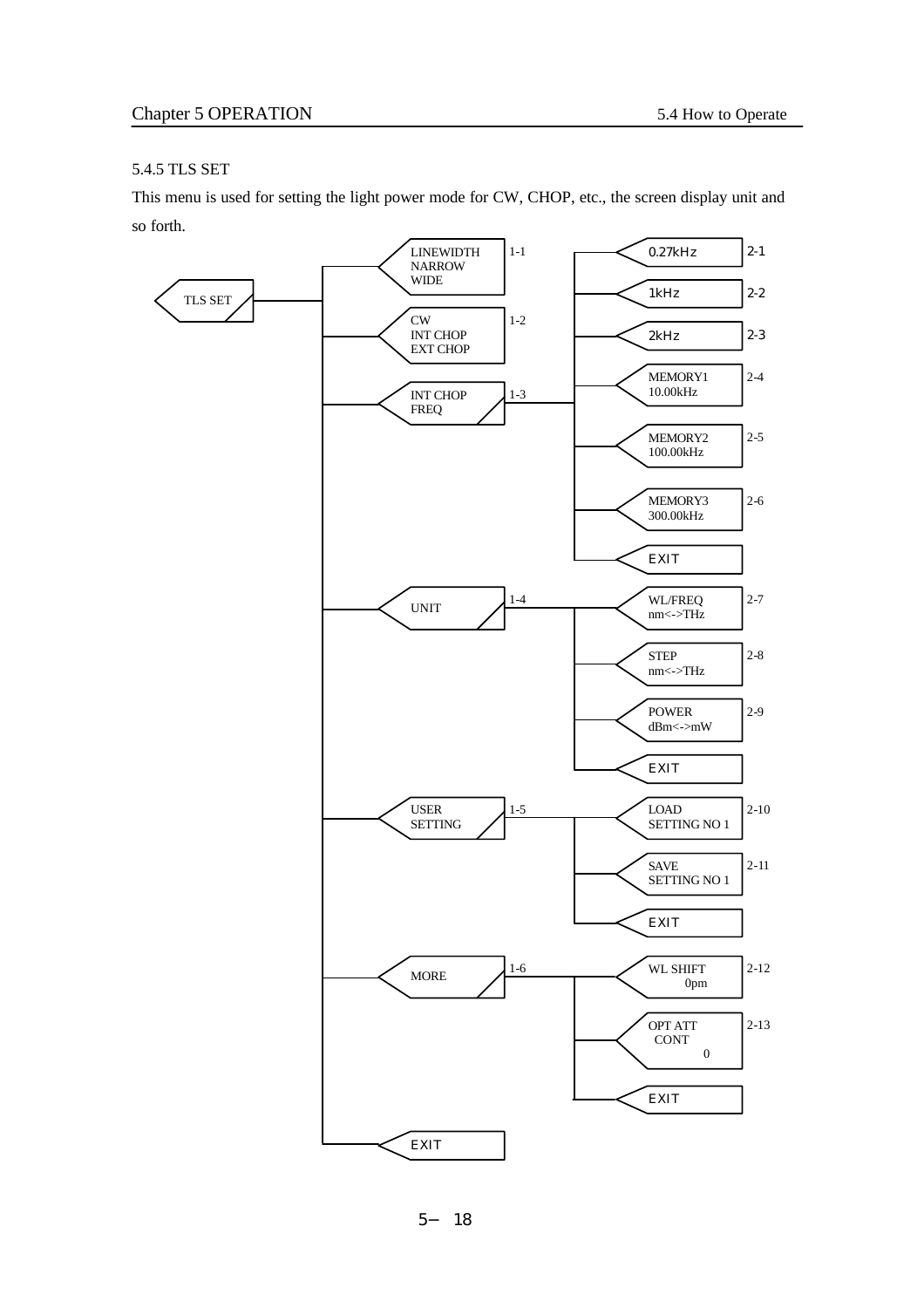#### 1-1 <LINEWIDTH> key

This key is used for switching the spectral linewidth.Two widths, "WIDE" and "NARROW", are switched every time it is pressed, highlighting the selected key characters.

When "NARROW is set, light having a narrow spectral line is emitted from the system. Narrow spectral lines may cause interference due to light return and thus deteriorate light intensity stability depending on the light line to be used. In this case, it is recommended to turn this setting to "WIDE" to select a wide spectral line.Using wide spectral lines assures stable light intensity.

When WIDE is set, and the optical output power is measured with an optical Spectrum analyzer etc. the optical output power might look unstable. It is the one caused by the measurement condition of the measurement machine.

#### 1-2 <CW/INT CHOP/EXT CHOP> key

This key is used for setting the modulating mode.

Three modes, CW, INT CHOP (internal chop) and EXT CHOP (external chop), are switched every time it is pressed, highlighting the selected key characters.

## **NOTE**

The CHOP frequency has the possibility which contains the error of 10% or less.

The duty ratio of CHOP is 50%(typ). The duty ratio might change when the CHOP frequency is high.

#### 1-3 <INT CHOP/FREQ> key

This key is used for opening the menu for setting the internal chop frequency.

The duty ratio might change when the CHOP frequency is high.

Numerical value (Refer to the internal chop range set in Table 5-1.) is directly input with ten keys, a cursor key, and a rotary encoder with internal CHOP set menu displayed and it is possible to fix by the ENTER key.(see 2.1 to 2.6).

#### 1-4 <UNIT> key

This key is used for opening the menu for setting the units of the light emitting wavelength/light frequency and the light power (see 2-7 to 2-9).

#### 1-5 <USER SETTING> key

This key is used for opening the menu for saving and calling the system parameter settings. The setting (The file name:USR1 ENV to USR9 ENV) preserved here can be preserved on the floppy disk with FILE menu of SYSTEM(see 2-10 and 2-11).

5 19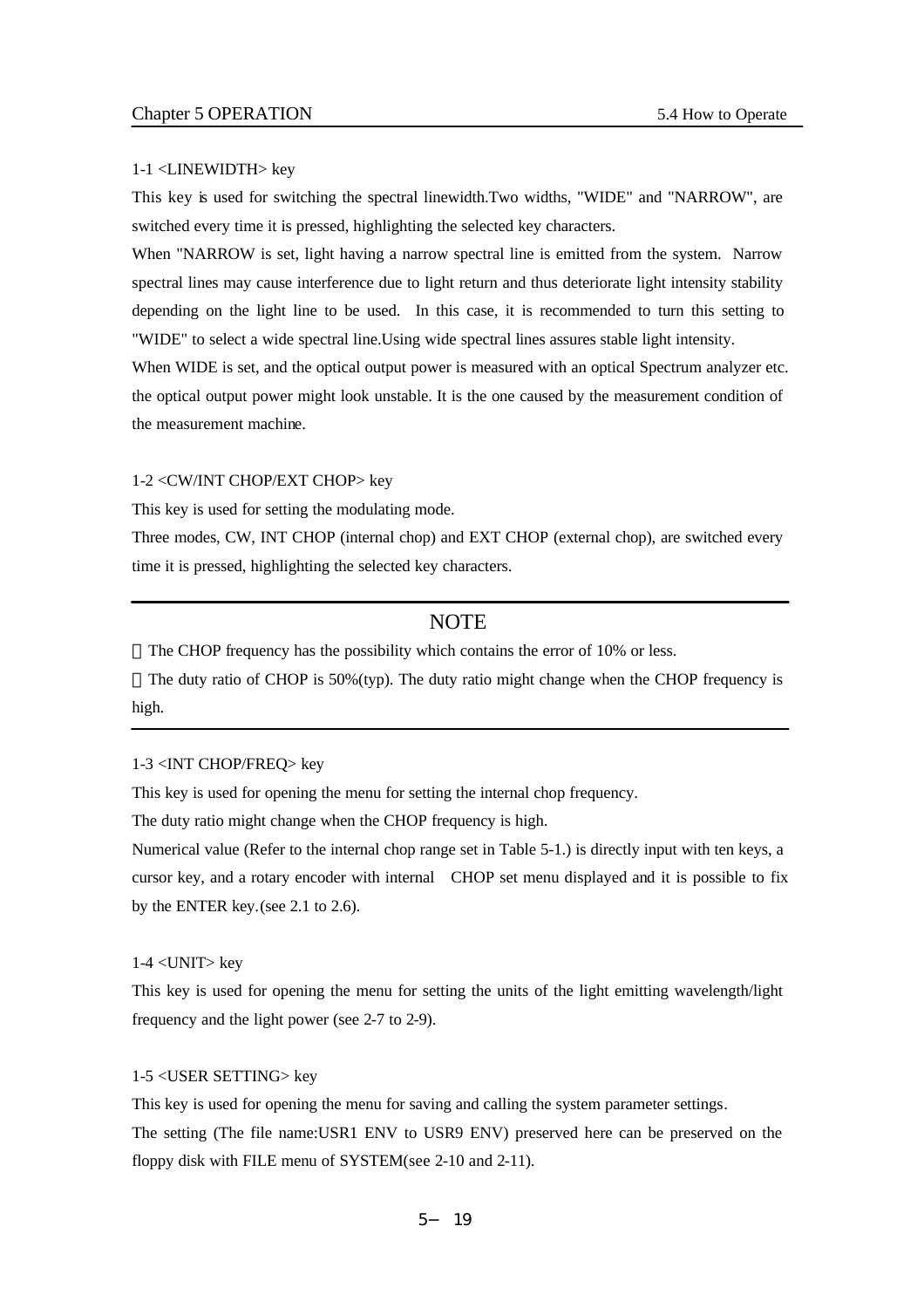1-6 <MORE> key

The menu of the lower layer is displayed (see 2-12).

\*\*\*\*\*\*\*\*\*\*\*\*\*\*\*\*\*\*\*\*\*\*\*\*\*\*\*\*\*\*\*\*\*\*\*\*\*\*\*\*\*\*\*\*\*\*\*\*\*\*\*\*\*\*\*\*\*\*\*\*\*\*\*\*\*\*\*\*\*\*\*\*\*\*\*\*\*\*\*\*

#### 2-1 <0.27kHz> key

This key is used for setting the internal chop frequency at 0.27kHz.

2-2 <1kHz> key

This key is used for setting the internal chop frequency at 1kHz.

2-3 <2kHz> key

This key is used for setting the internal chop frequency at 2kHz.

## 2-4 <MEMORY1> key

This key is used for calling or setting the internal modulating frequency in MEMORY1.

Press the software key in order to call it, which sets the value in MEMORY1 to the internal modulating frequency.

For setting the frequency in MEMORY1, enter numeric values using numeric keys and press the <MEMORY1> key without pressing the [ENTER] key.

#### 2-5 <MEMORY2> key

This key is used for calling or setting the internal modulating frequency in MEMORY2. The calling and setting methods are the same as explained in "2.4 <MEMORY1> key".

#### 2-6 <MEMORY3> key

This key is used for calling or setting the internal modulating frequency in MEMORY3. The calling and setting methods are the same as explained in "2.4 <MEMORY1> key".

---------------

#### 2-7 <WL/FREQ> key

This key is used for selecting whether the wavelength (nm) or frequency (THz) is used for the units for emitting light, starting and stopping sweeping.

The screen display is switched between the wavelength and the light frequency every time it is pressed, highlighting the selected software key characters.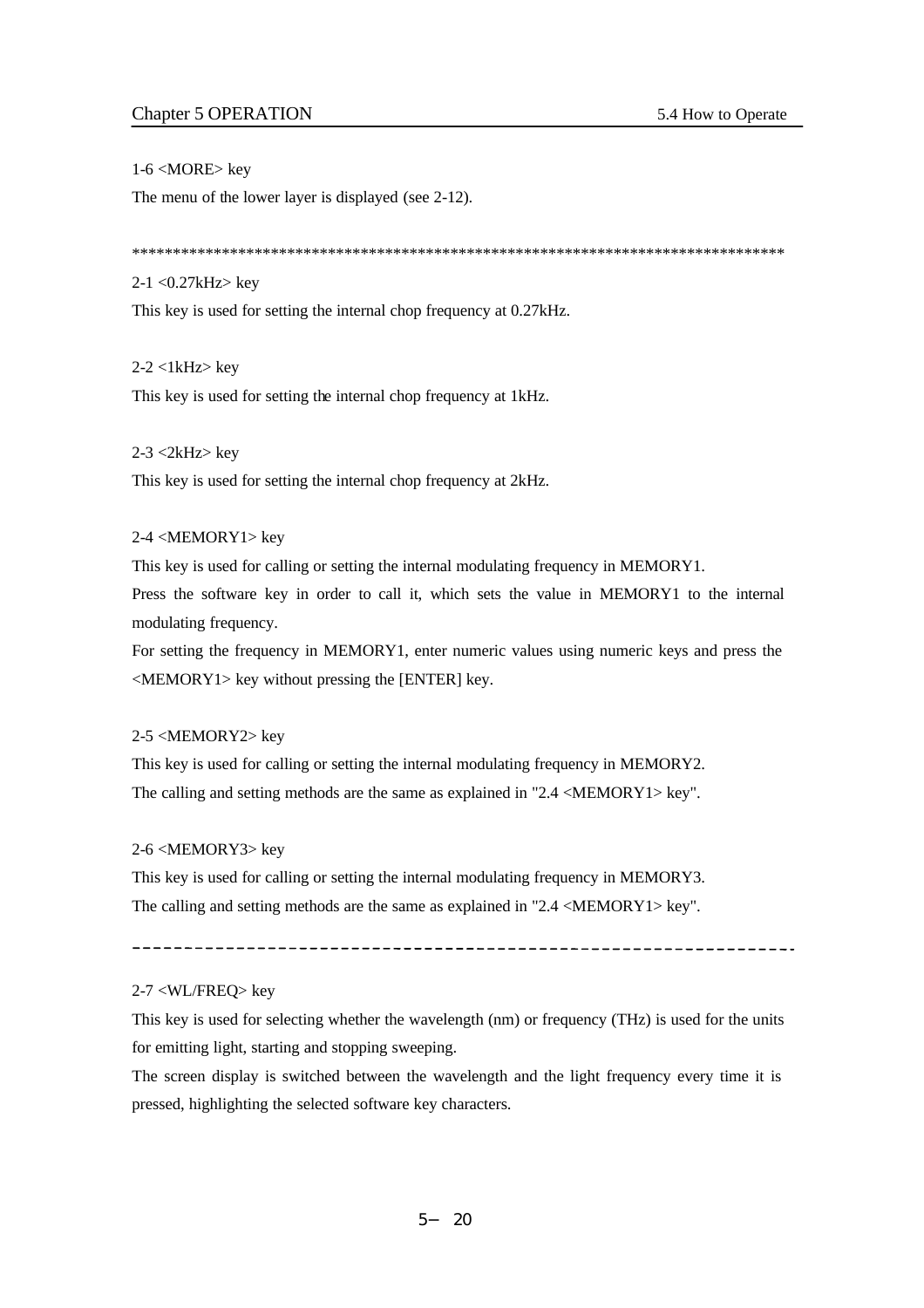#### 2-8 <STEP> key

This key is used for selecting whether the wavelength (nm) or frequency (THz) is used for the unit of the wavelength/light frequency sweeping interval.

The unit is switched every time it is pressed, highlighting the selected software key characters.

#### 2-9 <POWER> key

This key is used for selecting whether "dBm" or "mW" is used for the unit of the light power. The unit is switched every time it is pressed, highlighting the selected software key characters.

#### 2-10 <LOAD SETTING> key

This key is used for calling the parameter setting saved using the <SAVE SETTING> key in 2-13. Select one of patterns 0 to 9 using numeric keys or the rotary encoder. The default setting is "0".

#### 2-11 <SAVE SETTING> key

This key is used for saving the current setting.

Select one of Nos. 1 to 9 to be stored using numeric keys or the rotary encoder.

"0" cannot be used for saving since it is the default setting.

The saved setting can be called using the <LOAD SETTING> key in 2-10.

#### 2-12 <WL SHIFT> key

The wavelength is done and setting by which a specified amount is shifted is done.

The amount of the shift is input with ten keys.

The wavelength actual only as for wavelength's worth specified for a present wavelength set value is shifted.

The shifted set amount is effective until setting is changed.

#### 2-13 <OPT ATT CONT> key

This key is used for setting the optical output control (MANUAL MENU and GP-IB).

Select "0" or "1" using software key.

0:Adjusts with optical attenuator an optical output. (8-3 references).

1: Adjusts by the current of LD and optical attenuator an optical output. (8-3 references).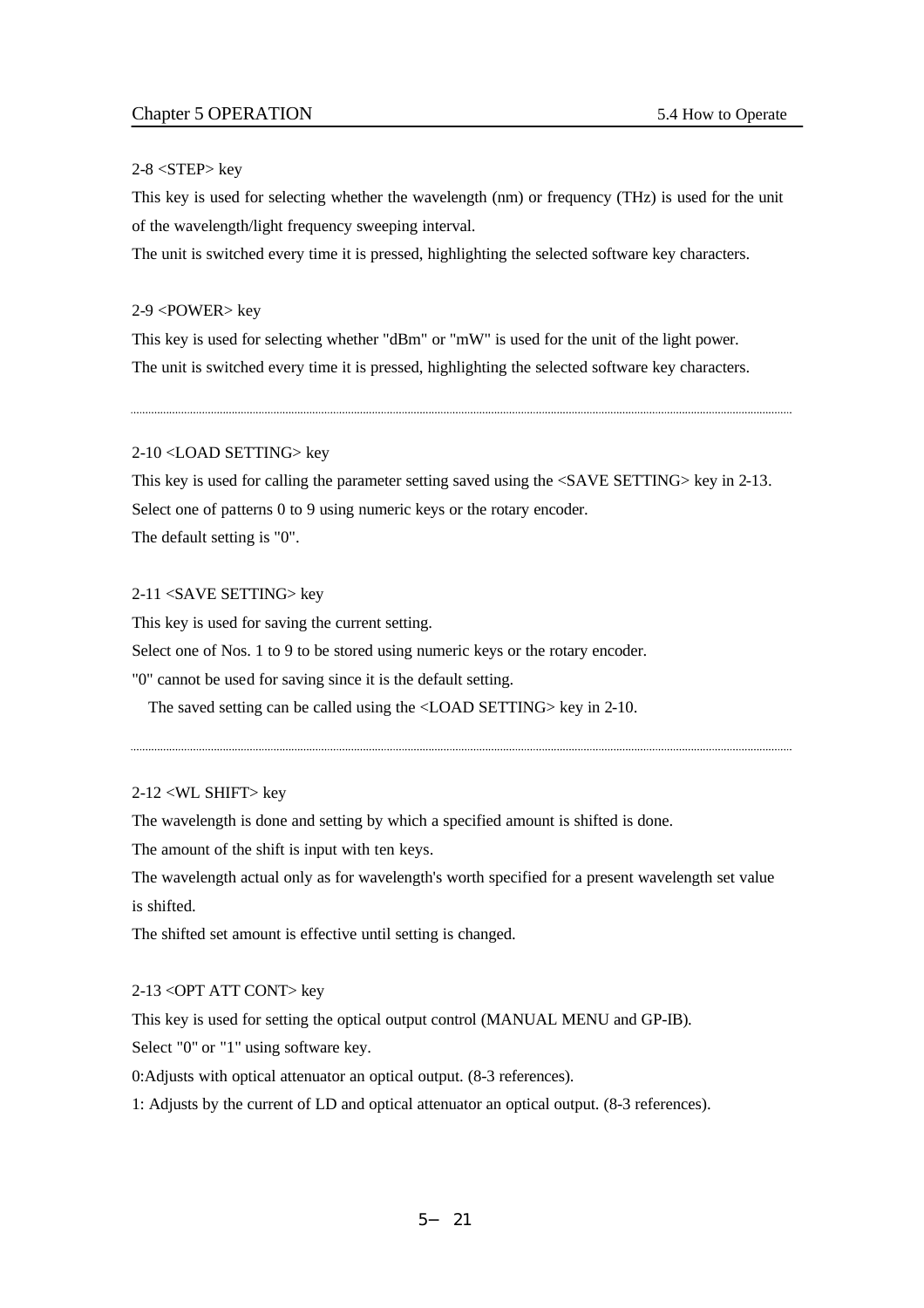## 5.4.6 PROGRAM

This is used for displaying the program list.

Light emitting conditions, sweeping procedure and the like can be registered as programs to run. The registered programs are stored in the built-in hard disk or can be stored in the inserted floppy disk.

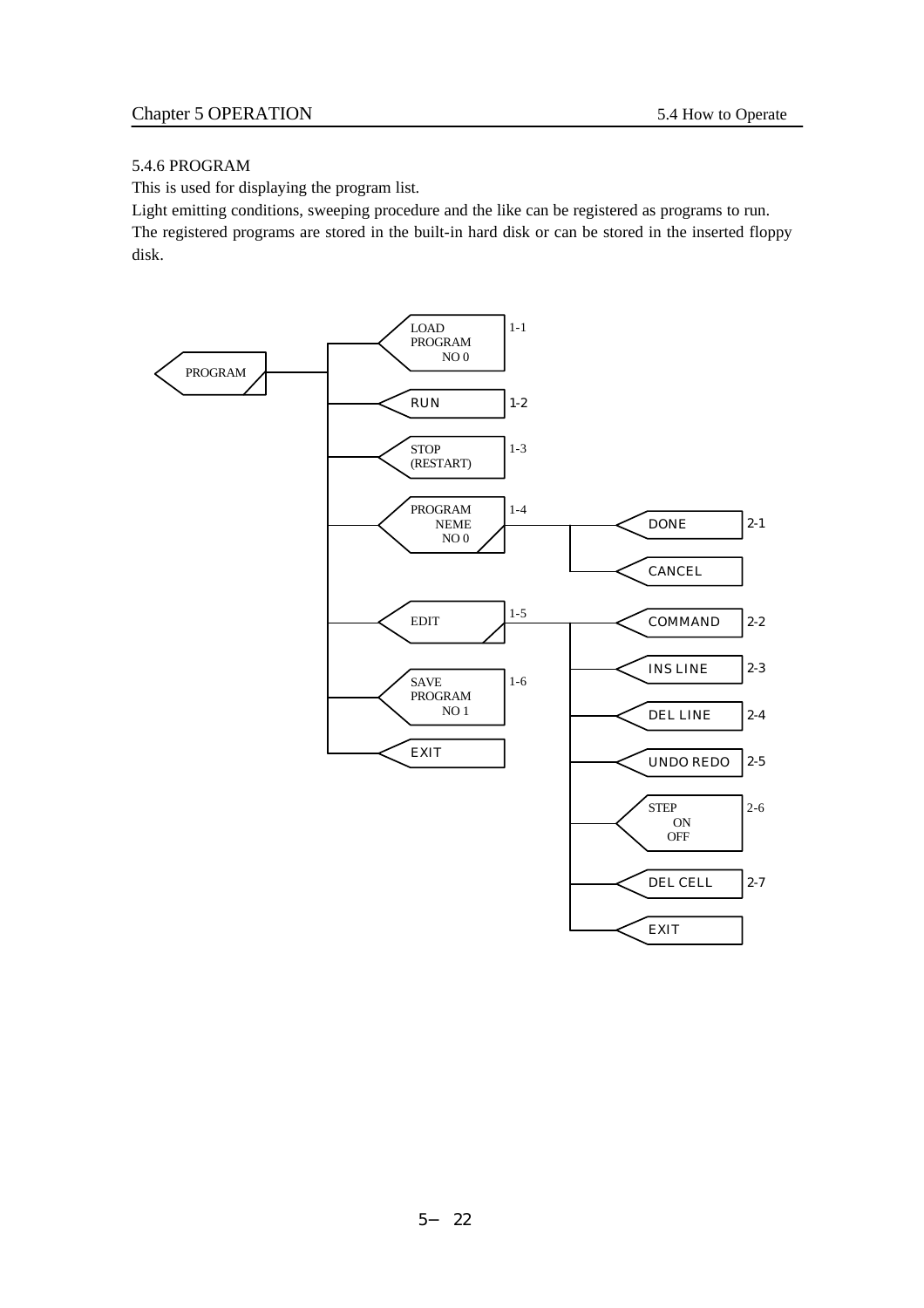| <b>B</b> ANDO | <b>TUNABLE LASER SOURCE</b> |                                     | 1998.07.21 15:52 | <b>PROGRAM</b>                                               |
|---------------|-----------------------------|-------------------------------------|------------------|--------------------------------------------------------------|
| AQ4320A       |                             | <b>STANDBY</b><br><b>WL NON CAL</b> |                  | <b>LOAD</b><br><b>PROGRAM</b><br>NO <sub>1</sub><br>$\theta$ |
|               | LOAD PROGRAM NO. :          | NAME :                              |                  | <b>RUN</b>                                                   |
|               | <b>PROGRAM NO</b>           | PROGRAM NAME                        |                  |                                                              |
|               | $\mathbf{1}$                |                                     |                  | <b>STOP</b>                                                  |
|               | $\overline{2}$              |                                     |                  |                                                              |
|               | з                           |                                     |                  | <b>PROGRAM</b>                                               |
|               | 4                           |                                     |                  | <b>NAME</b><br>$NO$ $0$                                      |
|               | 5                           |                                     |                  | <b>EDIT</b>                                                  |
|               | 6<br>7                      |                                     |                  |                                                              |
|               | 8                           |                                     |                  |                                                              |
|               | 9                           |                                     |                  | <b>SAVE</b><br><b>PROGRAM</b>                                |
|               | 10                          |                                     |                  | NO <sub>1</sub>                                              |
|               |                             |                                     |                  | <b>EXIT</b>                                                  |
|               |                             |                                     |                  |                                                              |

Pressing the <PROGRAM> key in 5.4.2 displays the program select screen in Fig. 5-7.

Fig. 5-7: Program select screen

#### 1-1 <LOAD PROGRAM NO \*> key

This key is used to load the registered program from a built-in hard disk into the memory of this apparatus. The program loaded into the memory is executed or can be edited. After pressing the key, select the program No. using the [ ] or [ ] key and press the [ENTER] key to load the program.

The loaded program No. and name are displayed on the LOAD PROGRAM NO. and NAME columns in Fig. 5-7.

When the program not registered is loaded, the program which has already been loaded and the program under the edit are overwrited by the program of emptiness.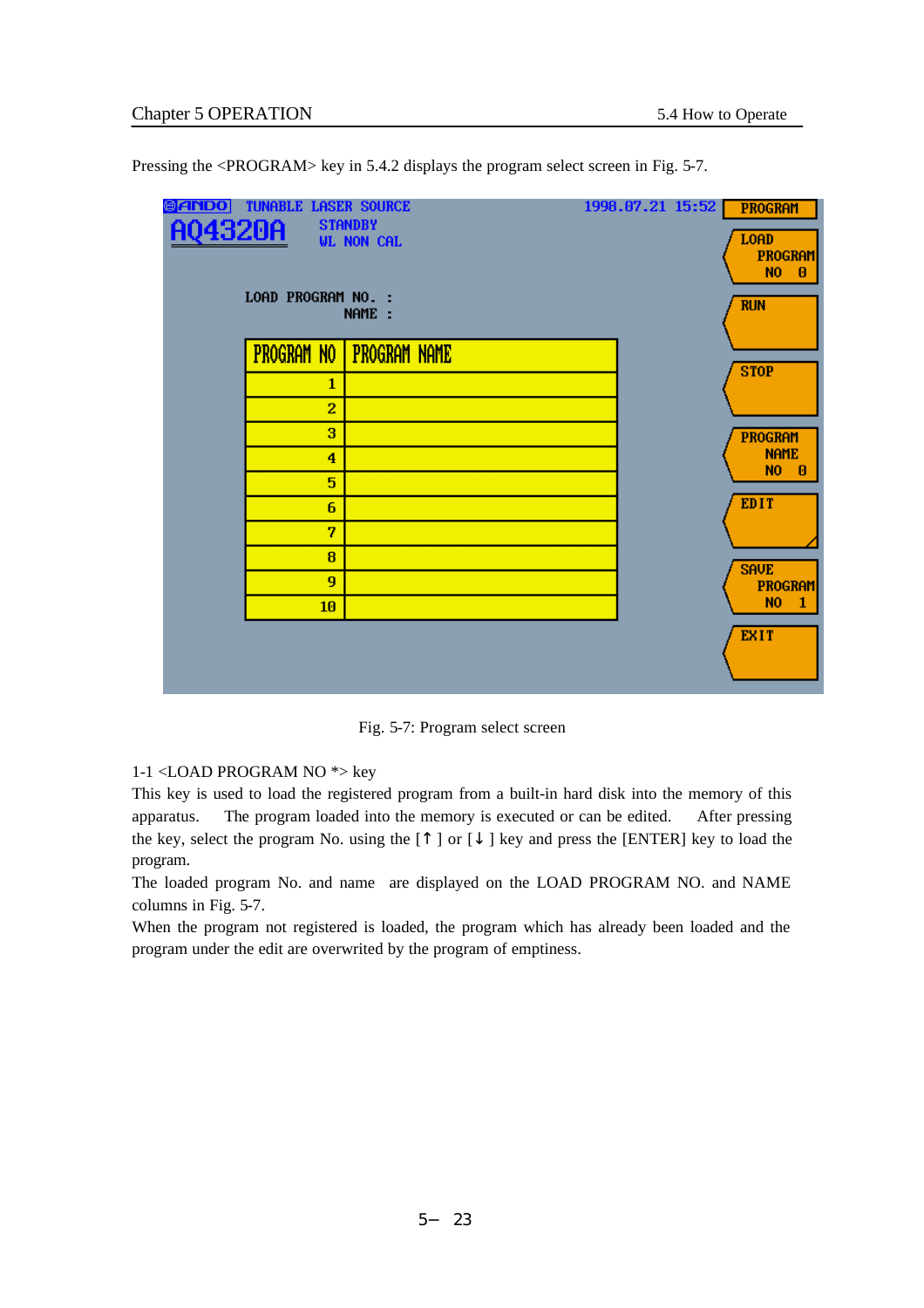## 1-2 <RUN> key

This key is used for running the loaded program. The screen executing the program is displayed in Figure 5-8. The execution program and line No. under execution are displayed in the item of the system status.

Keys other than STOP become invalid during the program execution.

| ANDO<br>TUNARLE                      | <b>SOHRCE</b>                                         |                                          | 1998.07.21 17:17                     | <b>PROGRAM</b>                        |
|--------------------------------------|-------------------------------------------------------|------------------------------------------|--------------------------------------|---------------------------------------|
| AQ4320A                              | <b>PROGRAM RUN</b><br>No.<br>3                        | <b>BASE WL</b><br><b>OFFSET WL</b>       | $: 1480.000$ nm<br>$0.000$ nm        | <b>LOAD</b><br><b>PROGRAM</b>         |
| Wavelength : 1480.000 nm             |                                                       |                                          |                                      | N <sub>O</sub><br>$\mathbf{1}$        |
|                                      |                                                       | <b>Frequency</b>                         | $: 202.5625$ THz                     | <b>RUN</b>                            |
| Power                                | E                                                     | +0.0dBm                                  |                                      |                                       |
|                                      |                                                       | Power                                    | 0.000 mW<br>÷.                       | <b>RESTART</b>                        |
| 1480.000 nm                          |                                                       |                                          | 1580.000 nm                          |                                       |
|                                      |                                                       |                                          |                                      | <b>PROGRAM</b><br><b>NAME</b>         |
|                                      |                                                       |                                          |                                      | N <sub>0</sub><br>1                   |
| <b>START</b>                         | <b>STEP WL</b><br>÷                                   | 10.000 nm                                | <b>STOP</b>                          | <b>EDIT</b>                           |
| WL:1480.000 nm<br>FREQ: 202.5625 THz | <b>TIME</b><br><b>STEP</b><br>÷<br><b>SWEEP TIME:</b> | 5.0 <sub>sec</sub><br>1.0 <sub>sec</sub> | WL:1580.000 nm<br>FREQ: 189.7421 THz |                                       |
|                                      |                                                       |                                          | SWEEP INTL:<br>1 sec                 | <b>SAVE</b>                           |
| <b>LINEWIDTH: NARROW</b>             | <b>CAL</b><br>$\pm 0$ FF                              | <b>CW/CHOP</b>                           | $\pm$ CW                             | <b>PROGRAM</b><br>N <sub>0</sub><br>1 |
| <b>PROGRAM STEP: OFF</b>             | CAL INTL:<br>$10 \text{ min}$                         |                                          | $0.27$ kHz<br>INT CHOP FREQ:         | <b>EXIT</b>                           |
|                                      |                                                       |                                          |                                      |                                       |

Fig. 5-8: Program execution screen

1-3 <STOP> key

This key is used for stopping and restarting the running program.

Pressing the key during the program execution stops wavelength sweeping and displays "RESTART". Pressing the key during "RESTART" is displayed restarts wavelength sweeping from the wavelength stop position.

The stop with the STOP key stops when the processing of the program line under execution ends.

## 1-4 <PROGRAM NAME> key

This key is used for naming the program selected on the screen in Fig. 5-7. The character is selected with ten keys, the cursor key or the rotary encoder and the selection is fixed with the ENTER key. The program name is 30 letters max.

Pressing the <DONE> key displays a confirmation message. Press the [ENTER] key to determine the name or the <CANCEL> key to cancel this processing.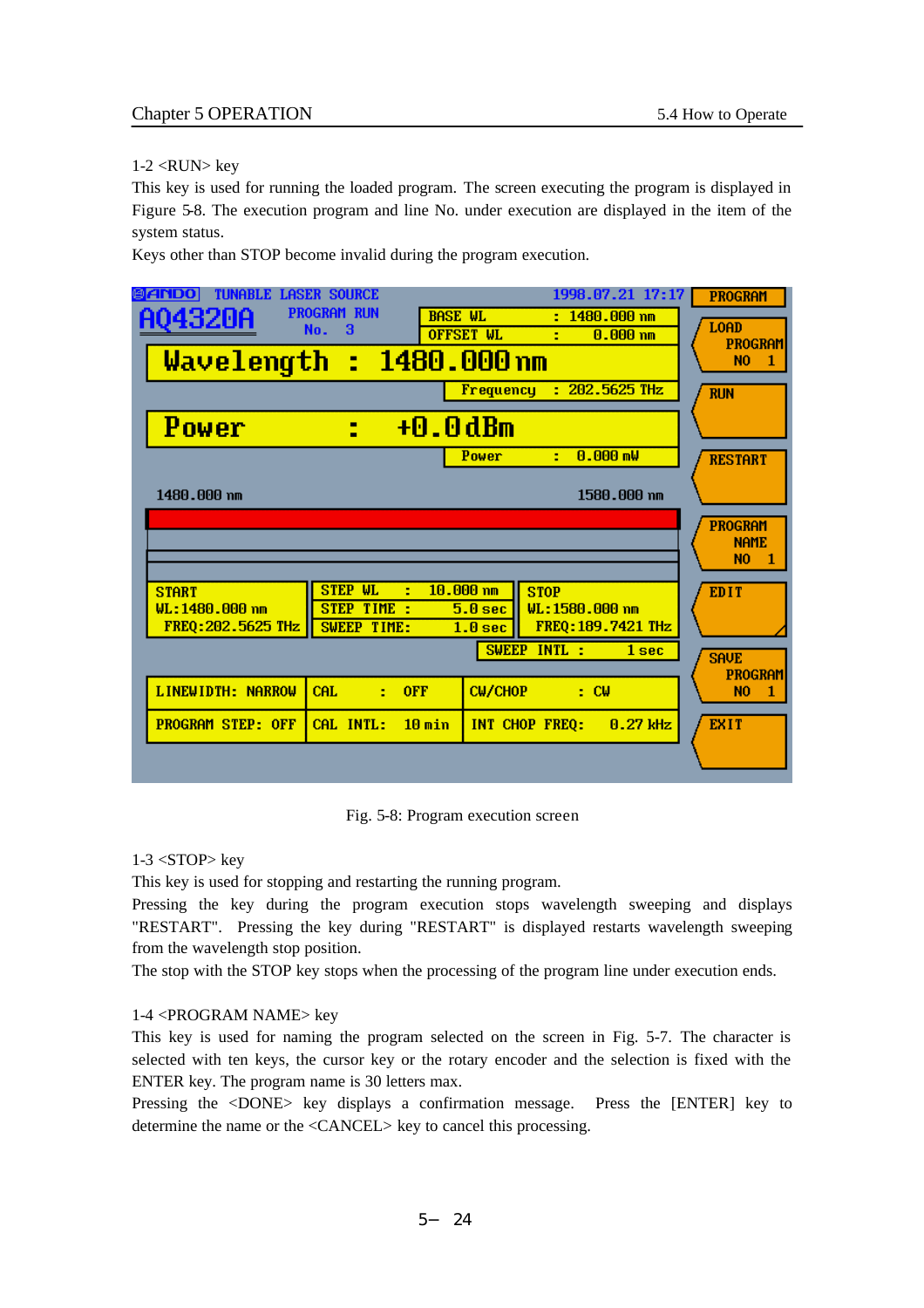## 1-5 <EDIT> key

This key is used for editing programs.

Pressing the key displays the program edit screen (EDIT screen) in Fig. 5-9.

| NO. COMMAND<br><b>STEP TIME</b><br><b>DATA</b><br><b>STOP</b><br><b>STEP</b><br><b>START</b><br>1<br>$\frac{2}{3}$ | <b>ANDO</b> | AQ4320A | <b>TUNABLE LASER SOURCE</b><br><b>STANDBY</b> | <b>WL NON CAL</b> |  | 1998.12.02 10:26 | <b>PROGRAM</b><br><b>COMMAND</b>                                                       |
|--------------------------------------------------------------------------------------------------------------------|-------------|---------|-----------------------------------------------|-------------------|--|------------------|----------------------------------------------------------------------------------------|
| 10<br>11<br><b>STEP</b><br>12<br>13<br>14<br>15<br>16<br>17<br>18<br>19<br>20<br><b>EXIT</b>                       | 456789      |         |                                               |                   |  |                  | <b>INS LINE</b><br>DEL LINE<br><b>UNDO REDO</b><br><b>ON</b><br><b>OFF</b><br>DEL CELL |

Fig. 5-9: EDIT screen

LINE NO: Program of up to 200 lines can be input.

COMMAND: Refer to "Table 5-2: Program command list" in 2-2.

DATA: Enter data required for commands.

START: Enter sweep start wavelength of wavelength/light frequency or sweep start output of optical output using numeric values.

STOP: Enter sweep start wavelength of wavelength/light frequency or sweep stop output of optical output using numeric values.

STEP: Enter sweep start wavelength of sweeping wavelength/light frequency or step output of optical output using numeric values.

STEP TIME: Enter step time of sweeping wavelength/light frequency step using numeric values. For details on each setting, refer to Table 5-2 in 2-2.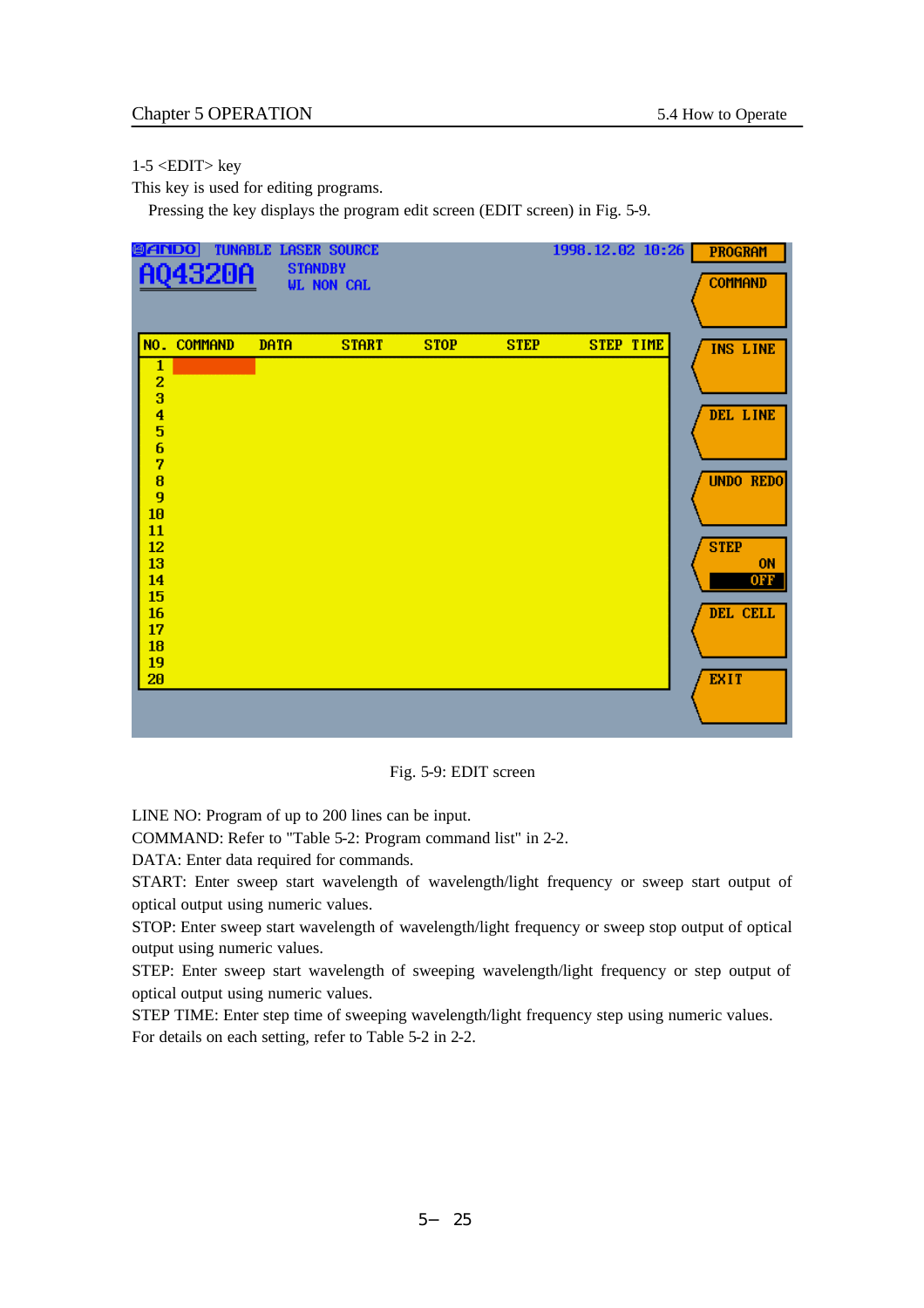#### 1-6 <SAVE PROGRAM NO \*> key

This key is used for saving the program being edited. Programs can be preserved up to 10.

The program (The file name:PRO1 TXT to PRO10 TXT) preserved here can be preserved on the floppy disk with FILE of SYSTEM.

Program NO. is selected with ten keys, the cursor key or the rotary encoder on the screen in the table of PROGRAM shown in clause 1-1 and this key is pushed. After a confirmation message appears, press the [ENTER] key to store the program or the <CANCEL> key to cancel this processing.

The file of the program is preserved in the USER directory of D drive.

Moreover, the program number enters \*\* by PRO\*\*.TXT as for the file name.

( ex.) program number file name

|    | PRO1.TXT  |
|----|-----------|
| 5  | PRO5.TXT  |
| 10 | PRO10.TXT |

\*\*\*\*\*\*\*\*\*\*\*\*\*\*\*\*\*\*\*\*\*\*\*\*\*\*\*\*\*\*\*\*\*\*\*\*\*\*\*\*\*\*\*\*\*\*\*\*\*\*\*\*\*\*\*\*\*\*\*\*\*\*\*\*\*\*\*\*\*\*\*\*\*\*\*\*\*\*\*\*

## 2-1 <DONE> key

This key is used for determining program names.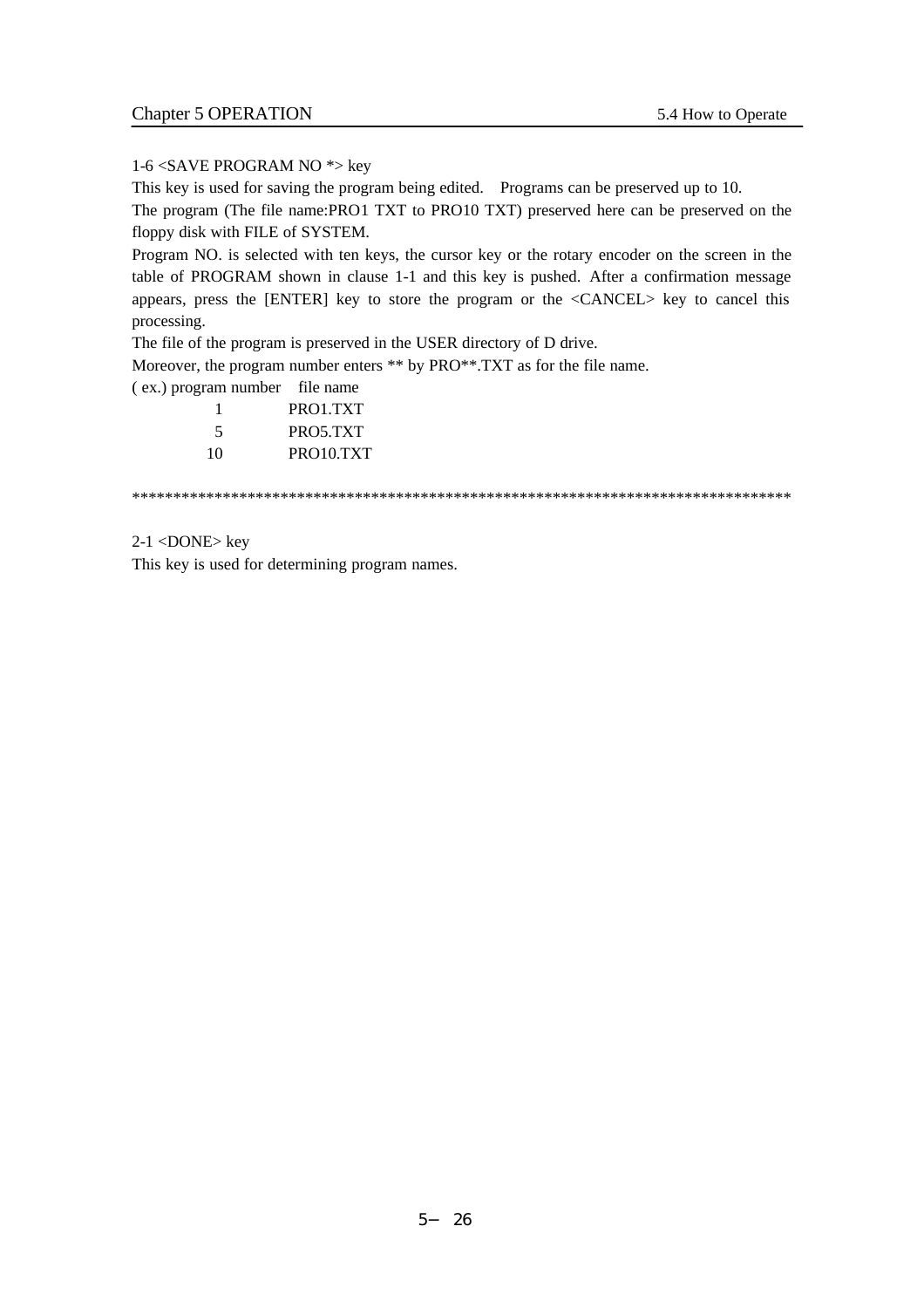. \_ \_ \_ \_ \_ \_ \_ \_ \_

## 2-2 <COMMAND> key

This key is used for selecting commands. Pressing the key displays the command select screen in Fig. 5-10.

| BIANDO                       | tinarle.       |             | <b>LASER SOURCE</b>                 |                     |                  | 1998.12.02 10:27 | <b>PROGRAM</b>   |
|------------------------------|----------------|-------------|-------------------------------------|---------------------|------------------|------------------|------------------|
|                              | A04320A        |             | <b>STANDBY</b><br><b>WL NON CAL</b> |                     |                  |                  | <b>COMMAND</b>   |
|                              |                |             |                                     |                     |                  |                  |                  |
| <b>NO.</b>                   | <b>COMMAND</b> | <b>DATA</b> | <b>START</b>                        | <b>STOP</b>         | <b>STEP</b>      | <b>STEP TIME</b> | <b>INS LINE</b>  |
| 1                            |                |             |                                     |                     |                  |                  |                  |
| $\overline{\mathbf{2}}$<br>3 |                |             |                                     |                     |                  |                  |                  |
| 4                            |                |             |                                     |                     |                  |                  | DEL LINE         |
| 5<br>6                       |                |             |                                     |                     |                  |                  |                  |
| 7                            |                |             |                                     |                     |                  |                  |                  |
| 8<br>9                       |                |             |                                     |                     |                  |                  | <b>UNDO REDO</b> |
| 10<br>11                     |                |             |                                     |                     |                  |                  |                  |
| 12                           | WL.            |             | $WL +$                              | $GOTO$ *            | <b>USERSET *</b> |                  | <b>STEP</b>      |
| 13<br>14                     | Fr             |             | $Fr+$                               | WLGOTO *            | NWLGOTO *        |                  | ON<br><b>OFF</b> |
| 15<br>16                     | PdB            |             | PdB+                                | $FrG0T0 *$          | NFrGOTO *        |                  | DEL CELL         |
| 17                           | PmW            |             | $PmW+$                              | PdBGOTO *           | NPdBGOTO *       |                  |                  |
| 18<br>19                     | <b>PAUSE</b>   |             | WAIT *                              | PmWGOTO *           | NPmWGOTO *       |                  |                  |
| 20                           | SRQ3 ON        |             | SRQ3 OFF                            | SRQ <sub>0</sub> ON | SRQ0 OFF         |                  |                  |
|                              | LD ON          |             | LD OFF                              | <b>END</b>          |                  |                  | <b>CANCEL</b>    |
|                              |                |             |                                     |                     |                  |                  |                  |

Fig. 5-10: Command select screen

Highlight your desired command using the cursor keys. Pressing the [ENTER] key confirms the setting. For a command marked "\*", enter numeric values as necessary after the command is confirmed and the cursor moves to "DATA", "START", "STOP", "STEP" or "TIME". For details on the program commands, refer to Table 5-2.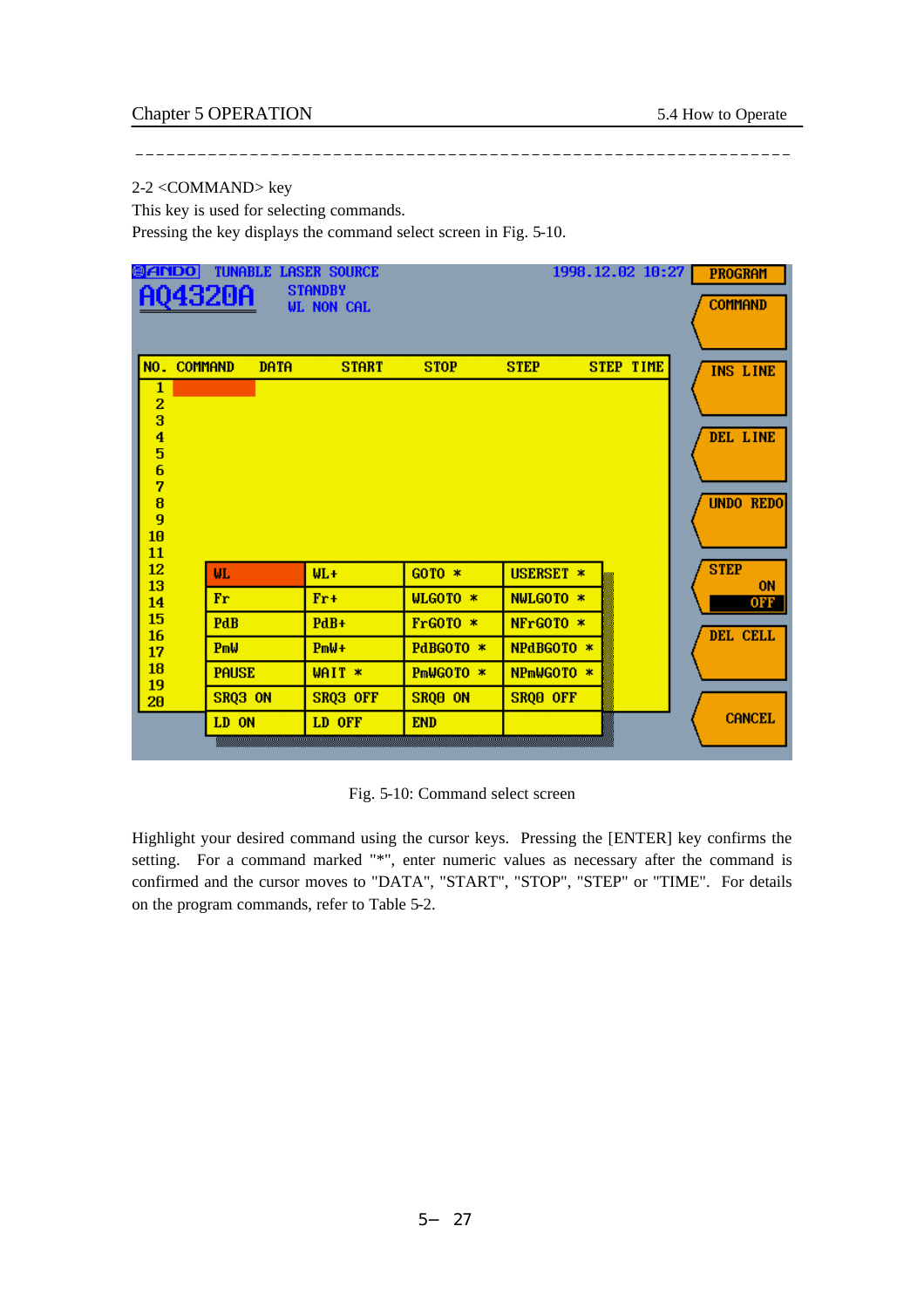| Command              | Range                 | Table 5-2 $(1/3)$ : Program command list<br>Description                                                  |
|----------------------|-----------------------|----------------------------------------------------------------------------------------------------------|
| <b>USERSET*</b>      | $0$ to $9$            |                                                                                                          |
|                      |                       | Calls the user setting (refer to 1-5 in 5.4.5).                                                          |
| WL                   | Refer to<br>Table 5-1 | Sets the wavelength.                                                                                     |
| Fr                   | Refer to              | Refer to Table 5-1 Wavelength range set<br>Sets the light frequency.                                     |
|                      | Table 5-1             | Refer to Table 5-1 Optical frequency range set                                                           |
| $WL+$                |                       | The wavelength is moved from present wavelength by the relative                                          |
|                      |                       | wavelength.                                                                                              |
| $Fr+$                |                       | The frequency is moved from a present frequency by a relative frequency.                                 |
| PdB                  | Refer to              | Sets the light output (dBm).                                                                             |
|                      | Table 5-1             | Refer to Table 5-1 Optical output range set (dBm)                                                        |
| PmW                  | Refer to              | Sets the light output (mW).                                                                              |
|                      | Table 5-1             | Refer to Table 5-1 Optical output range set (mW)                                                         |
| $PdB+$               |                       | An optical output is changed from an optical output of present by a relative,<br>optical output. (dBm)   |
| $PmW+$               |                       | The output is changed from an optical output of present by a relative, optical<br>output. (mW)           |
| --------             |                       |                                                                                                          |
| LD ON                |                       | Emits LD.                                                                                                |
| <b>LD OFF</b>        |                       | Stops LD emission.                                                                                       |
| .                    |                       |                                                                                                          |
| <b>END</b>           |                       | Transmits SRQ BIT3 to stop the program.                                                                  |
| WAIT <sup>*</sup>    | 0.1sec step           | 0.1 to 9999.0sec Waits for the set time.                                                                 |
| <b>PAUSE</b>         |                       | Pauses the program (restarted by the <stop cont="" pause=""> key).</stop>                                |
| --------             |                       |                                                                                                          |
| GOTO <sup>*</sup>    | 1 to 200              | Goes to line number $(*)$ .                                                                              |
| WLGOTO <sup>*</sup>  | 1 to 200              | Goes to the line number specified by DATA if the wavelength is equal to that                             |
|                      |                       | specified by STOP.                                                                                       |
| FrGOTO <sup>*</sup>  | 1 to 200              | Goes to the line number specified by DATA if the light frequency is equal to<br>that specified by STOP.  |
| NWLGOTO <sup>*</sup> | 1 to 200              | Goes to the line number specified by DATA unless the wavelength is equal to                              |
|                      |                       | that specified by STOP.                                                                                  |
| NFrGOTO <sup>*</sup> | 1 to 200              | Goes to the line number specified by DATA unless the light frequency is equal                            |
|                      |                       | to that specified by STOP.                                                                               |
| PdBGOTO <sup>*</sup> | 1 to 200              | Goes to the line number specified by DATA if the light output is equal to that<br>specified by STOP.     |
| PmWGOTO*             | 1 to 200              | Goes to the line number specified by DATA if the light output is equal to that                           |
|                      |                       | specified by STOP.                                                                                       |
| NPdBGOTO*            | 1 to 200              | Goes to the line number specified by DATA unless the light output is equal to<br>that specified by STOP. |
| NPmWGOTO*            | 1 to 200              | Goes to the line number specified by DATA unless the light output is equal to                            |
|                      |                       | that specified by STOP.                                                                                  |
|                      |                       |                                                                                                          |
| SRQ3 ON              |                       | Enables SRQ BIT3 to be transmitted                                                                       |
|                      |                       | (for details on SRQ, refer to the descriptions in Table 6-2 in 6.1.2).                                   |
| SRQ3 OFF             |                       | Disables SRQ BIT3 from being transmitted                                                                 |
|                      |                       | (for details on SRQ, refer to the descriptions in Table 6-2 in 6.1.2).                                   |
| SRQ0 ON              |                       | Enables SRQ BIT0 to be transmitted                                                                       |
|                      |                       | (for details on SRQ, refer to the descriptions in Table 6-2 in 6.1.2).                                   |
| SRQ0 OFF             |                       | Disables SRQ BIT0 from being transmitted                                                                 |
|                      |                       | (for details on SRQ, refer to the descriptions in Table 6-2 in 6.1.2).                                   |

|  |  |  | Table 5-2 (1/3): Program command list |  |
|--|--|--|---------------------------------------|--|
|--|--|--|---------------------------------------|--|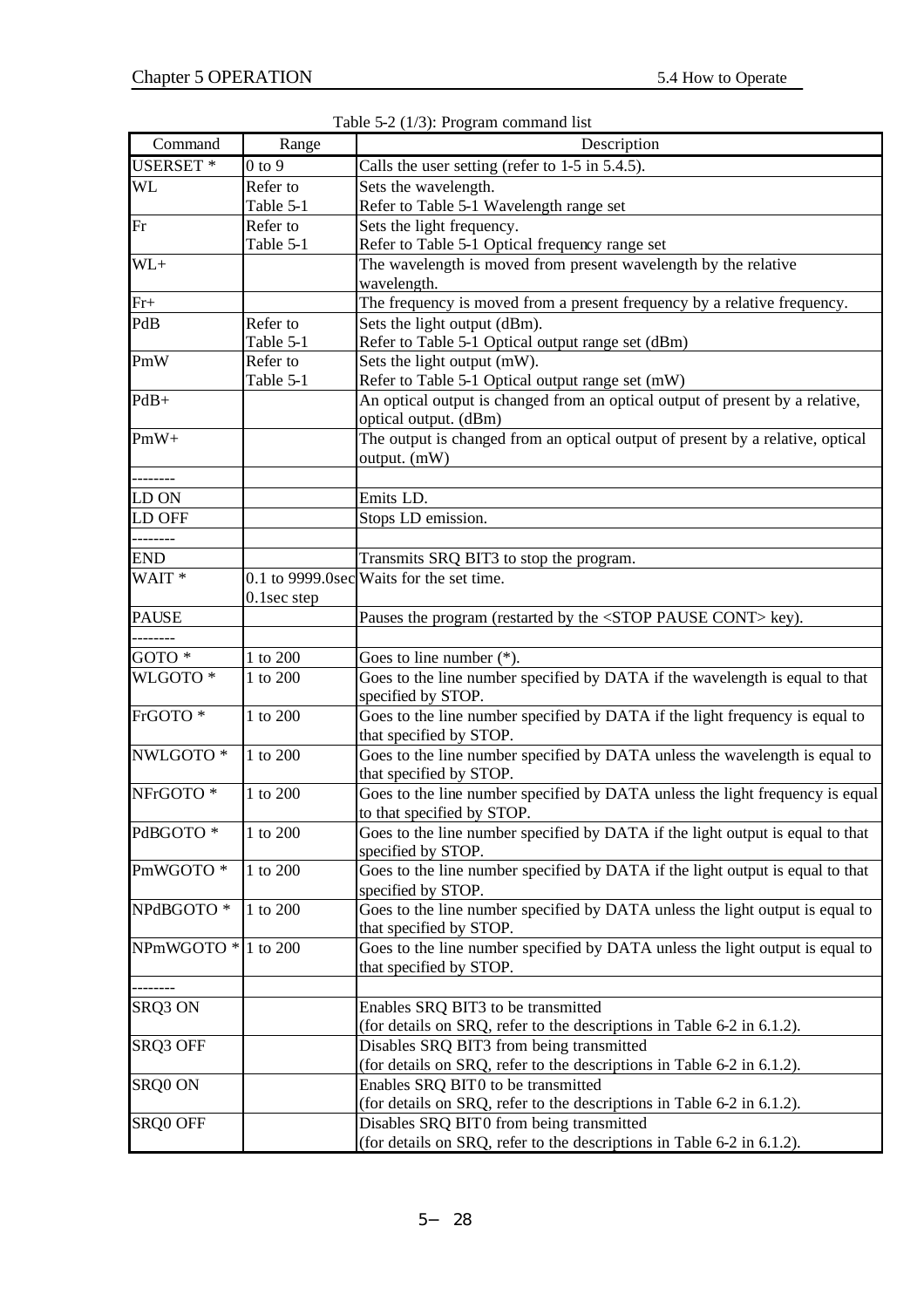| Data setting command |             |              |             |             |                  |                                                                                   |
|----------------------|-------------|--------------|-------------|-------------|------------------|-----------------------------------------------------------------------------------|
| <b>COMMAND</b>       | <b>DATA</b> | <b>START</b> | <b>STOP</b> | <b>STEP</b> | <b>STEP TIME</b> | Description                                                                       |
| <b>USERSET</b>       | $\ast$      |              |             |             |                  | Calls user settings 0 to 9.                                                       |
| WL                   |             | **** ***     |             |             |                  | Sets the wavelength.                                                              |
| WL                   |             | **** ***     | **** ***    | *** ***     | *** *            | Conducts the step sweep.                                                          |
| WL                   |             | **** ***     | **** ***    |             | *** *            | Conducts the continuous sweep.                                                    |
| $WL+$                |             |              |             | ± ***.***   |                  | Moves the wavelength by the specified<br>step from the current one.               |
| Fr                   |             | *** ****     |             |             |                  | Sets the light frequency.                                                         |
| Fr                   |             | *** ****     | *** ****    | ***** *     | *** *            | Conducts the step sweep.                                                          |
| Fr                   |             | *** ****     | *** ****    |             | $***$ *          | Conducts the continuous sweep.                                                    |
| $Fr+$                |             |              |             | $+$ ***** * |                  | Moves the light frequency by the<br>specified step from the current one.          |
| PdB                  |             | $+$ **.*     |             |             |                  | Sets the light output in dBm.                                                     |
| $PdB+$               |             |              |             | $\pm$ ** *  |                  | Changes the light output by the<br>specified step in dBm from the current<br>one. |
| PmW                  |             | ** ***       |             |             |                  | Sets the light output in mW.                                                      |
| $PmW+$               |             |              |             | ± **.***    |                  | Changes the light output by the<br>Specified step in mW from the current<br>one.  |

| Table 5-2 (2/3): Program command list |  |  |
|---------------------------------------|--|--|
|---------------------------------------|--|--|

| Program control command |             |              |             |             |                  |                                                                   |  |  |
|-------------------------|-------------|--------------|-------------|-------------|------------------|-------------------------------------------------------------------|--|--|
| <b>COMMAND</b>          | <b>DATA</b> | <b>START</b> | <b>STOP</b> | <b>STEP</b> | <b>STEP TIME</b> | Description                                                       |  |  |
| <b>PAUSE</b>            |             |              |             |             |                  | Pauses the program<br>(restarted by the <restart> key).</restart> |  |  |
| <b>WAIT</b>             | **** *      |              |             |             |                  | Pauses the program for the period<br>specified by DATA.           |  |  |
| <b>END</b>              |             |              |             |             |                  | Transmits SRQ3 to stop the<br>program.                            |  |  |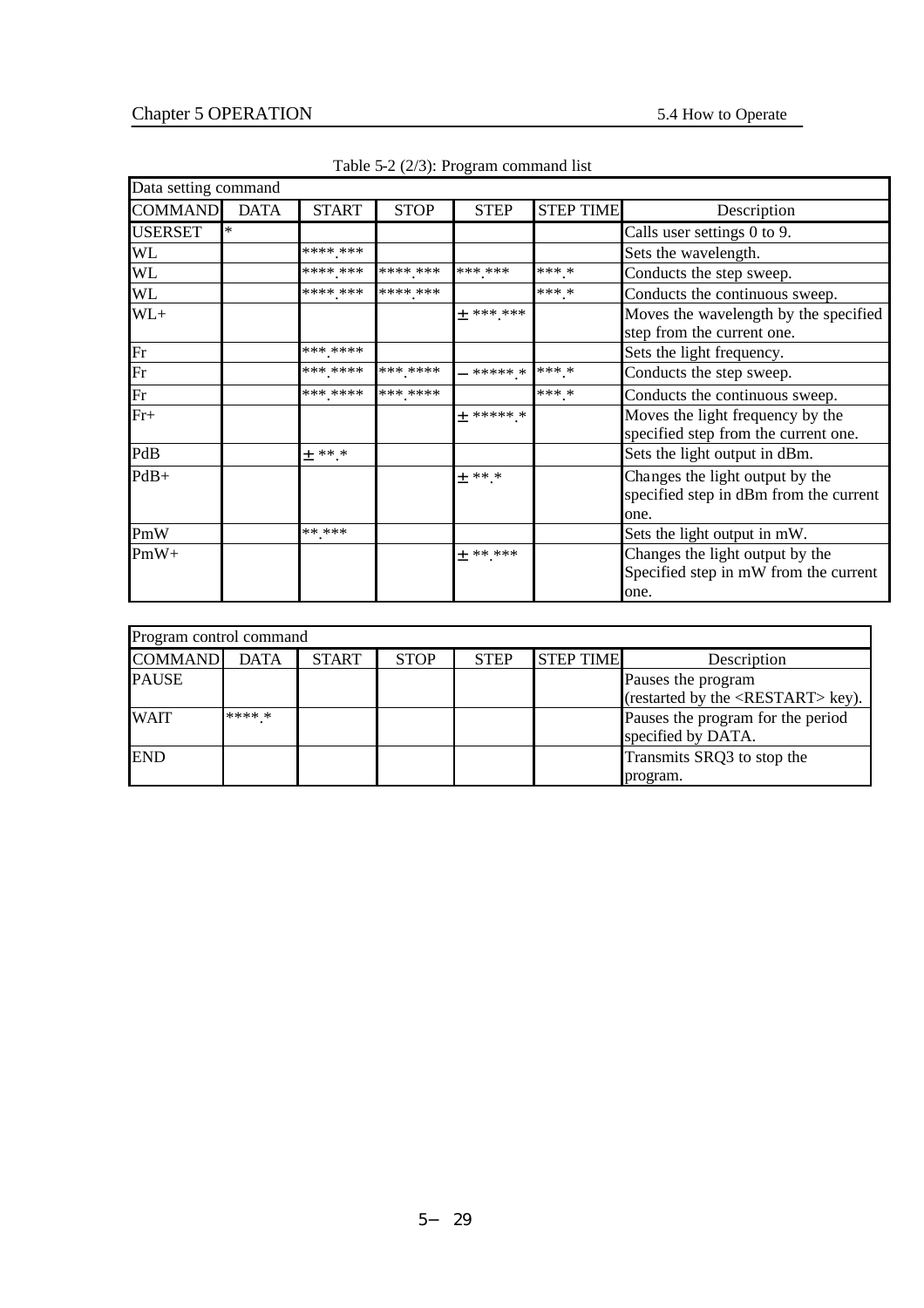| <b>Branch command</b>   |             |              |             |             |                  |                                                                                                                |  |  |
|-------------------------|-------------|--------------|-------------|-------------|------------------|----------------------------------------------------------------------------------------------------------------|--|--|
| <b>COMMAND</b>          | <b>DATA</b> | <b>START</b> | <b>STOP</b> | <b>STEP</b> | <b>STEP TIME</b> | Description                                                                                                    |  |  |
| <b>GOTO</b>             | $***$       |              |             |             |                  | Goes to the line number specified by<br>DATA.                                                                  |  |  |
| <b>WLGOTO</b>           | $***$       |              | **** ***    |             |                  | Goes to the line number specified by<br>DATA if the wavelength is equal to<br>that specified by STOP.          |  |  |
| <b>NWLGOTO</b>          | $***$       |              | **** ***    |             |                  | Goes to the line number specified by<br>DATA unless the wavelength is<br>equal to that specified by STOP.      |  |  |
| FrGOTO                  | $***$       |              | *** ****    |             |                  | Goes to the line number specified by<br>DATA if the light frequency is equal<br>to that specified by STOP.     |  |  |
| <b>NFrGOTO</b>          | $***$       |              | *** ****    |             |                  | Goes to the line number specified by<br>DATA unless the light frequency is<br>equal to that specified by STOP. |  |  |
| <b>PdBGOTO</b>          | $***$       |              | $+$ ** *    |             |                  | Goes to the line number specified by<br>DATA if the light output is equal to<br>that specified by STOP.        |  |  |
| <b>NPdBGOTO</b>         | $***$       |              | $+$ ** *    |             |                  | Goes to the line number specified by<br>DATA unless the light output is<br>equal to that specified by STOP.    |  |  |
| PmWGOTO                 | $***$       |              | ** ***      |             |                  | Goes to the line number specified by<br>DATA if the light output is equal to<br>that specified by STOP.        |  |  |
| NPmWGOTO <sup>***</sup> |             |              | ** ***      |             |                  | Goes to the line number specified by<br>DATA unless the light output is<br>equal to that specified by STOP.    |  |  |

| Table 5-2 (3/3): Program command list |  |
|---------------------------------------|--|
|---------------------------------------|--|

| System control command |             |              |             |             |                  |                                              |  |  |
|------------------------|-------------|--------------|-------------|-------------|------------------|----------------------------------------------|--|--|
| <b>COMMAND</b>         | <b>DATA</b> | <b>START</b> | <b>STOP</b> | <b>STEP</b> | <b>STEP TIME</b> | Description                                  |  |  |
| LD ON                  |             |              |             |             |                  | Emits LD.                                    |  |  |
| LD OFF                 |             |              |             |             |                  | Stops LD emission.                           |  |  |
| SRQ3 ON                |             |              |             |             |                  | Enables SRQ BIT3 to be emitted<br>(default). |  |  |
| SRQ3 OFF               |             |              |             |             |                  | Disables SRQ BIT3 from being<br>emitted.     |  |  |
| SRQ0 ON                |             |              |             |             |                  | Enables SRQ BIT0 to be emitted<br>(default). |  |  |
| SRQ0 OFF               |             |              |             |             |                  | Disables SRQ BIT0 from being<br>emitted.     |  |  |

For each command data setting range, refer to that for manual operation

(however, WAIT =  $0.1$  to 9999.0 sec in 0.1 step and line number = 1 to 200) For SRQ, refer to the descriptions in Table 6-2.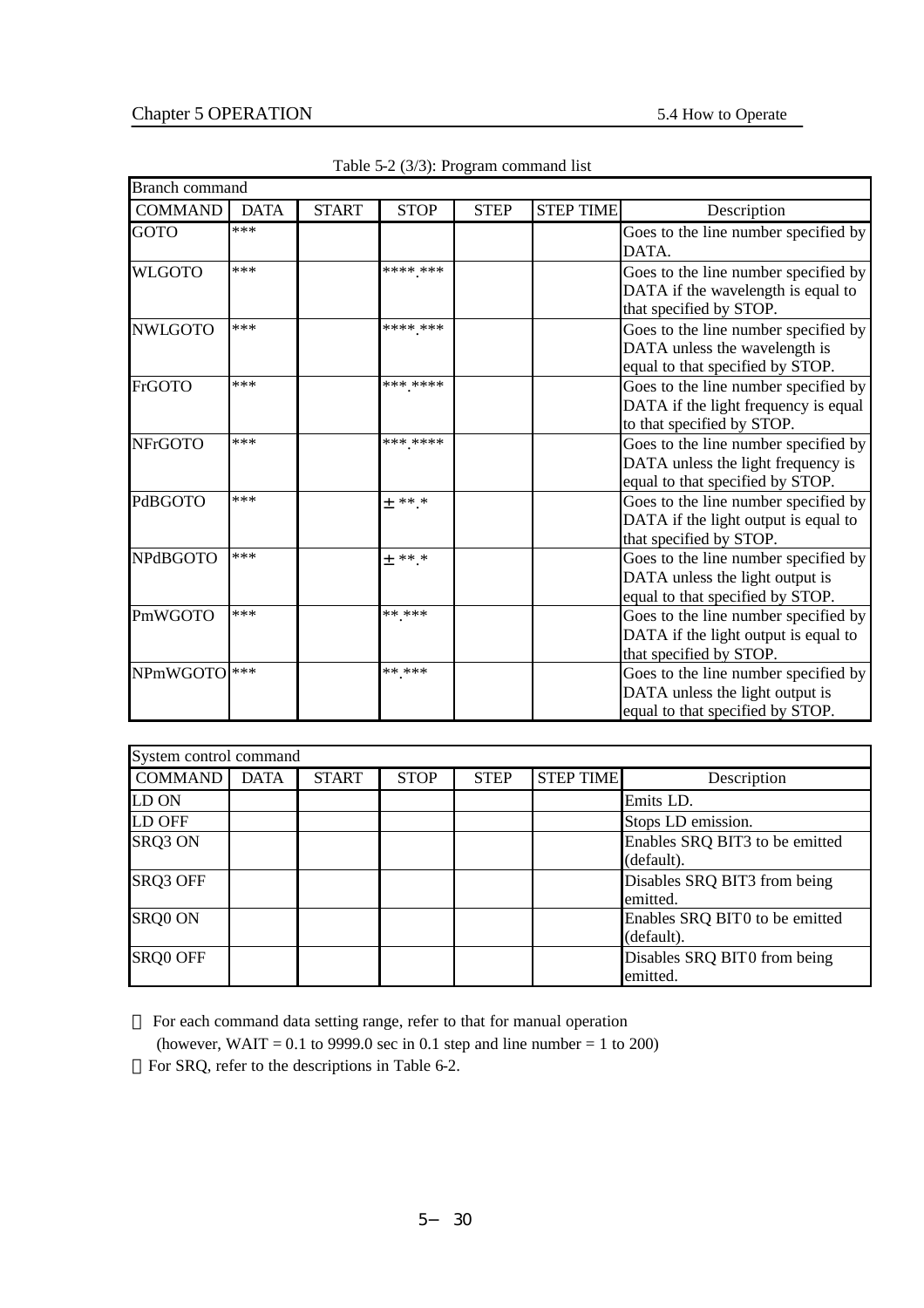## Chapter 5 OPERATION 5.4 How to Operate

2-3 <INS LINE> key

This key is used for inserting one line in front of the selected line.

2-4 <DEL LINE> key This key is used for deleting the selected line.

2-5 <UNDO REDO> key This key is used for canceling the previous editing or recovering the canceled operation.

2-6 <STEP> key This key is used for pausing the running program every step. On: This function enabled. Off: This function disabled. On and off is switched every time the key is pressed. In order to proceed to the following step, press the <STOP (RESTART)> key after pause. During remote operation, however, this function is disabled even if the key is set to ON.

2-7 <DEL CELL>key Contents of the cell of the program are deleted.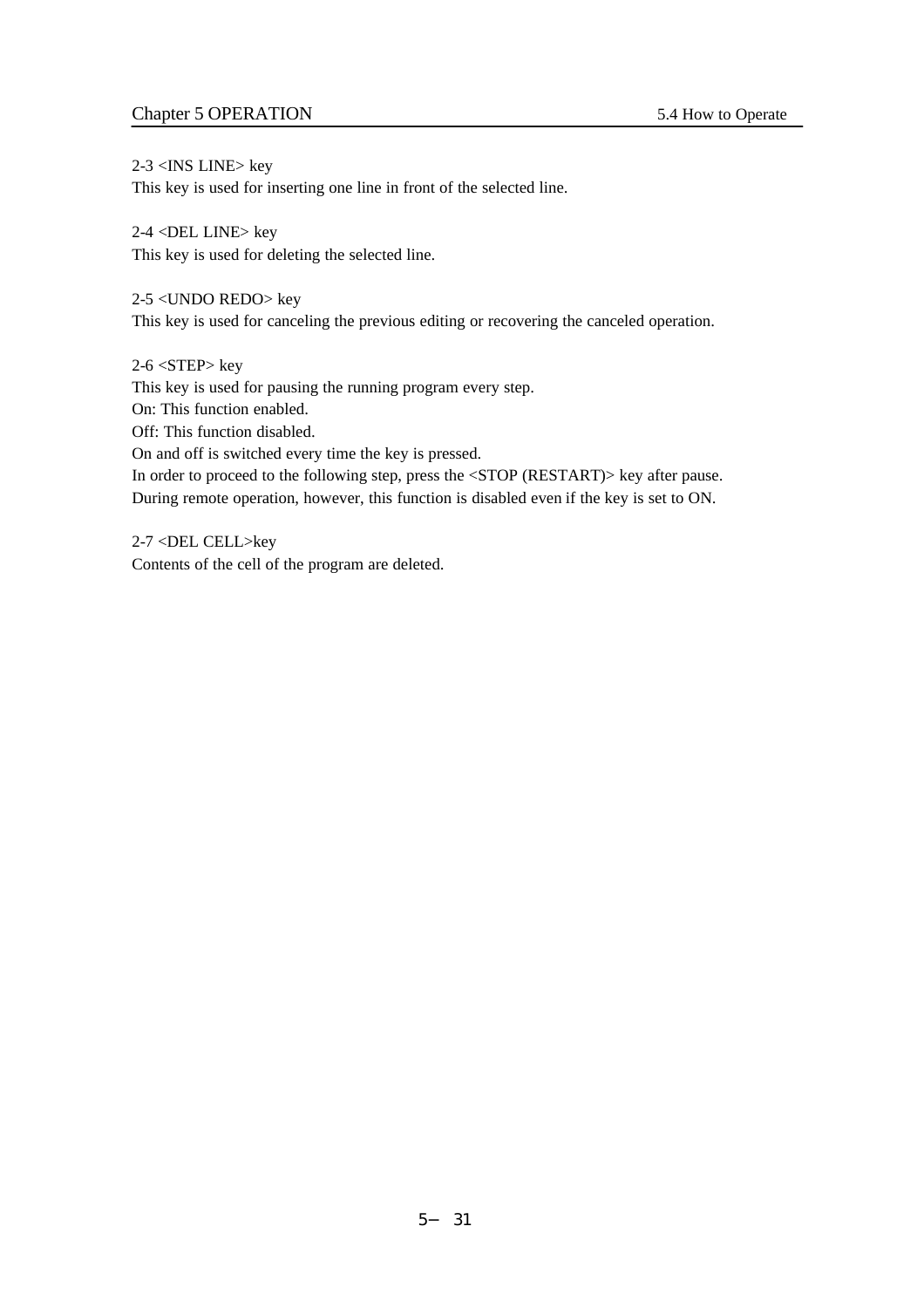|           |                                           |      |      | Table 5-3: Typical programs |                                                                                 |
|-----------|-------------------------------------------|------|------|-----------------------------|---------------------------------------------------------------------------------|
|           | LINE NO COMMAND DATA START STOP STEP TIME |      |      |                             | Description                                                                     |
| Program 1 |                                           |      |      |                             |                                                                                 |
|           | <b>USERSET</b>                            |      |      |                             | Calls user setting 1.                                                           |
|           | 2 WL                                      | 1480 |      |                             | Sets the wavelength at 1480nm.                                                  |
|           | $3$ PdB                                   |      |      |                             | Sets the light output at 0dBm.                                                  |
|           | 4 SRQ0 ON                                 |      |      |                             | Transmits SRQ BIT0 every step operation.                                        |
|           | 5W <sub>L</sub>                           | 1480 | 1580 |                             | 1 Moves the wavelength from 1480nm to<br>1580nm in 1nm step by pausing it for 1 |

| Table 5-3: Typical programs |  |  |  |  |
|-----------------------------|--|--|--|--|
|-----------------------------|--|--|--|--|

|           | 1 USERSET                | $\mathbf{1}$   |                  |                |      | Calls user setting 1.                                                                                     |
|-----------|--------------------------|----------------|------------------|----------------|------|-----------------------------------------------------------------------------------------------------------|
|           | $2$ WL                   |                | 1480             |                |      | Sets the wavelength at 1480nm.                                                                            |
|           | $3$ PdB                  |                | 0                |                |      | Sets the light output at 0dBm.                                                                            |
|           | 4SRQ0 ON                 |                |                  |                |      | Transmits SRQ BIT0 every step operation.                                                                  |
|           | 5W <sub>L</sub>          |                | 1480             | 1580           | 1    | 1 Moves the wavelength from 1480nm to<br>1580nm in 1nm step by pausing it for 1<br>second every step.     |
|           | 6 SRQ0 OFF               |                |                  |                |      | Stops SRQ BIT0 emission.                                                                                  |
|           | $7$ END                  |                |                  |                |      | Stops the program.                                                                                        |
| Program 2 |                          |                |                  |                |      |                                                                                                           |
|           | <b>USERSET</b>           | $\overline{2}$ |                  |                |      | Calls user setting 2.                                                                                     |
|           | $2$ WL                   |                | 1480             |                |      | Sets the wavelength at 1480nm.                                                                            |
|           | $3$ PdB                  |                | 0                |                |      | Sets the light output at 0dBm.                                                                            |
|           | 4 SRQ0 ON                |                |                  |                |      | Transmits SRQ BIT0 every step operation.                                                                  |
|           | $5$ PdB                  |                | $-10$            | $\overline{0}$ | 1    | Moves the wavelength from -10dBm to 0dBm<br>in 1dB step by pausing it for 1 second every                  |
|           |                          |                |                  |                |      | step.                                                                                                     |
|           | 6 SRQ0 OFF<br><b>END</b> |                |                  |                |      | Stops SRQ BIT0 emission.<br>Stops the program.                                                            |
|           |                          |                |                  |                |      |                                                                                                           |
| Program 3 |                          |                |                  |                |      |                                                                                                           |
|           | 1USERSET                 | 3              |                  |                |      | Calls user setting 3.                                                                                     |
|           | $2$ WL                   |                | 1500             |                |      | Sets the wavelength at 1500nm.                                                                            |
|           | $3$ PdB                  |                | $\boldsymbol{0}$ |                |      | Sets the light output at 0dBm.                                                                            |
|           | 4 SRQ0 ON                |                |                  |                |      | Transmits SRQ BIT0 every step operation.                                                                  |
|           | 5W <sub>L</sub>          |                | 1500             | 1550           | 1    | 2 Moves the wavelength from 1500nm to<br>1550nm in 1nm step by pausing it for 2<br>seconds<br>every step. |
|           | 6 SRQ0 OFF               |                |                  |                |      | Stops SRQ BIT0 emission.                                                                                  |
|           | $7$ $PdB+$               |                |                  |                | $-1$ | Changes the light output by -1 dB from the<br>current one.                                                |
|           | 8 NPdBGOTO               | 4              |                  | $-10$          |      | Goes to line number 4 unless the light output<br>is -10dBm.                                               |
|           | 9END                     |                |                  |                |      | Stops the program.                                                                                        |

\*Please make the program to end without fail by "END" command.

Please avoid the program which becomes a permanent loop.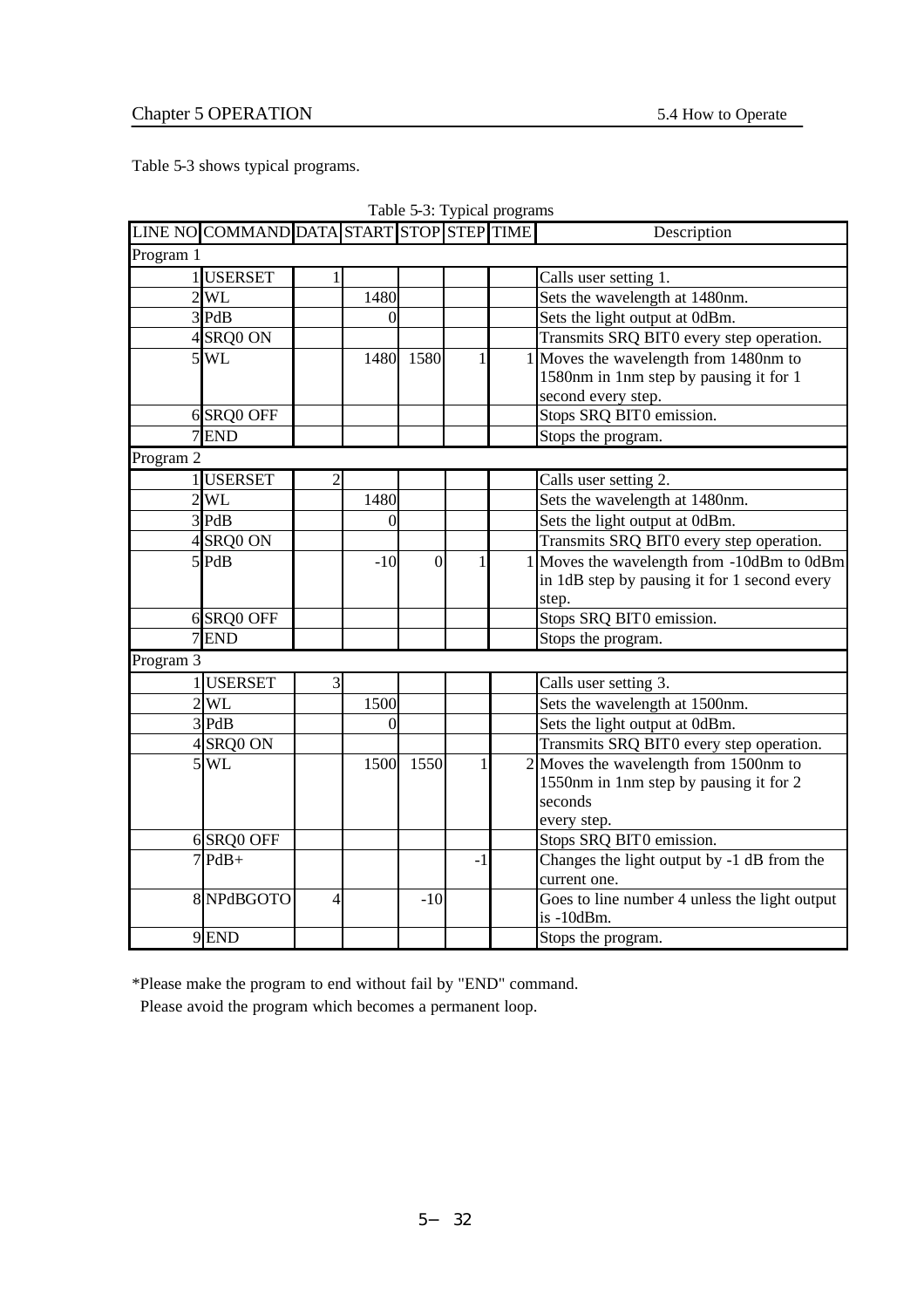# 5.4.7 SYSTEM

This menu is used for setting the conditions for the screen display, the printer, the GP-IB and RS-232C interfaces and the wavelength calibration as well as the password. It also enables the wavelength to be calibrated.  $CLOCK$  3-1

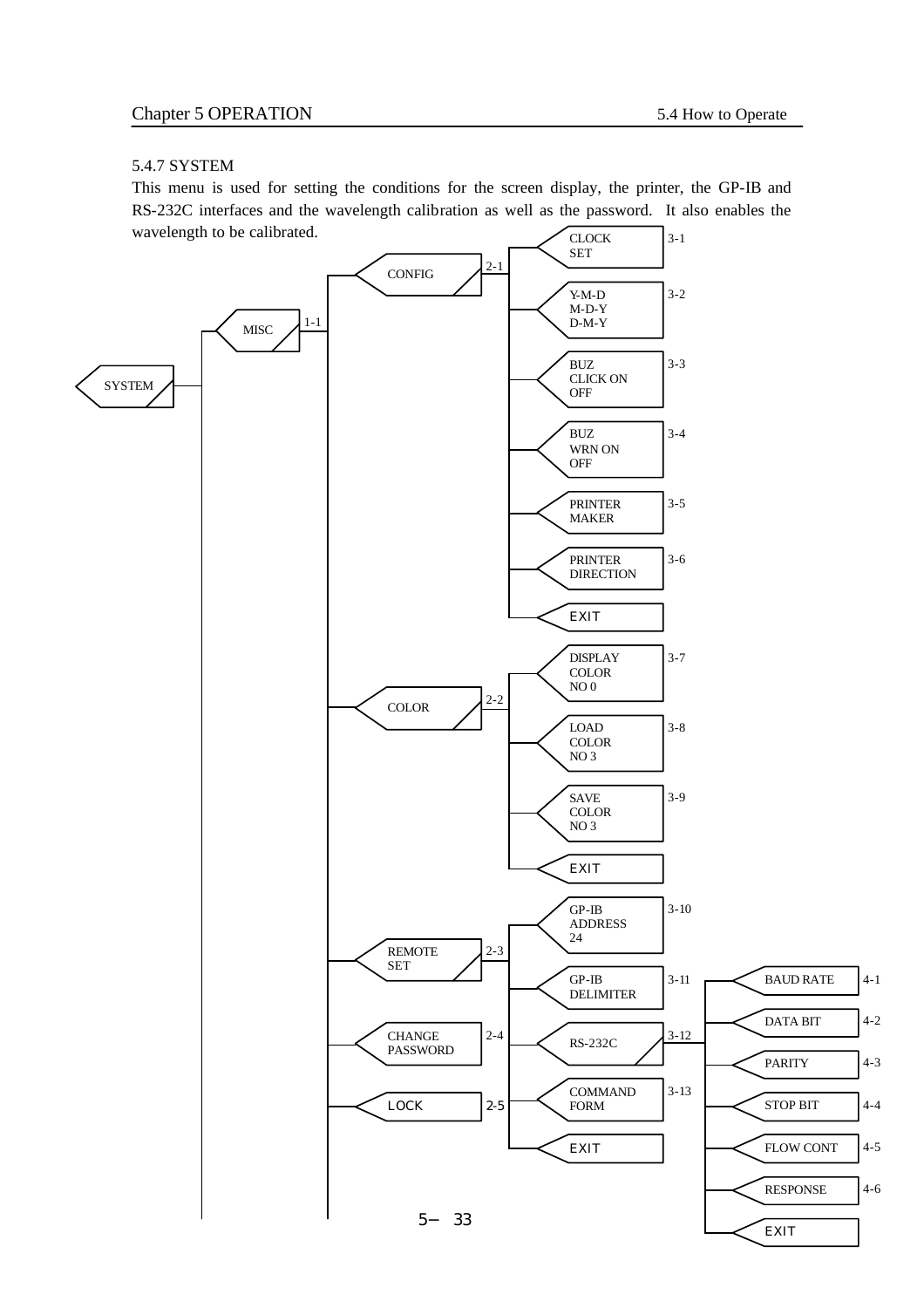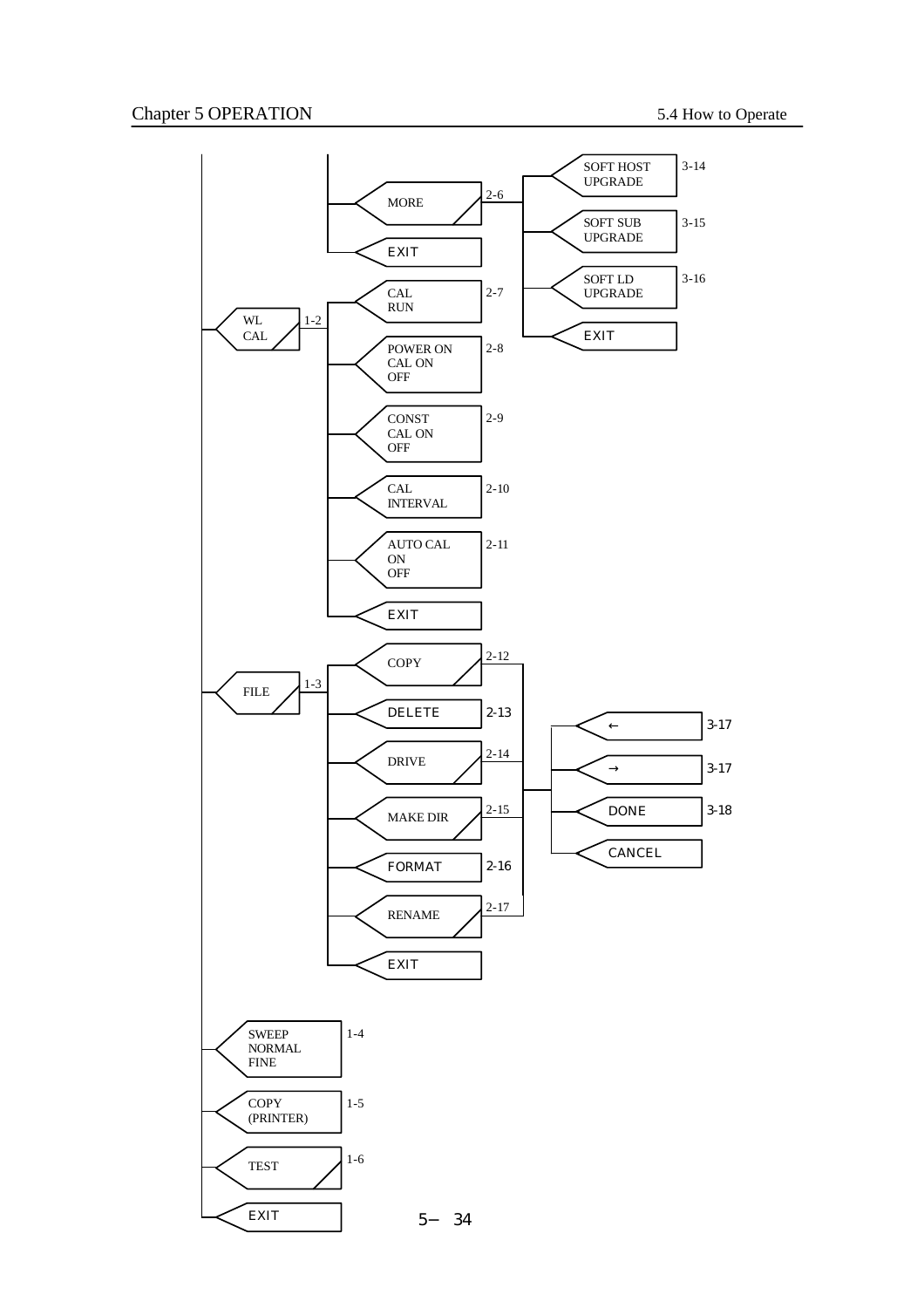## 1-1 <MISC> key

This key is used for opening the menu for setting the conditions for the environment (date, time, buzzer and printer), the display screen color and the GP-IB and RS-232C interfaces as well as the password (see 2-1 to 2-6).

#### 1-2 <WL CAL> key

This key is used for opening the menu for calibrating the wavelength and sets the environment of the calibration. (see 2-7 to 2-11).

# 1-3 <FILE> key

This key is used for opening the menu for controlling files as shown in Fig. 5-10.

This menu enables file copy, delete, drive change, directory making and floppy disk formatting (see 2-12 to 2-17)

| <b>MANDO</b>                 | <b>TUNABLE</b> | <b>LASER SOURCE</b><br><b>STANDBY</b> |                            |             | 1998.11.09 16:34 | <b>SYSTEM</b> |
|------------------------------|----------------|---------------------------------------|----------------------------|-------------|------------------|---------------|
| AQ4320A                      |                | <b>WL NON CAL</b>                     |                            |             |                  | <b>COPY</b>   |
|                              |                |                                       |                            |             |                  |               |
|                              |                | $[DIRECTRY] / C: \AQ4320 \EMU$        |                            |             |                  |               |
| [FILES]                      |                |                                       |                            |             |                  | <b>DELETE</b> |
| <b>FILE</b>                  |                | SIZE <sup>4</sup>                     | <b>DATE</b>                | <b>TIME</b> |                  |               |
|                              |                | CDIR                                  | $98 - 10 - 27$             | 11:52       |                  |               |
|                              |                | CDIR                                  | $98 - 10 - 27$             | 11:52       |                  | <b>DRIVE</b>  |
| $\sim$ $\sim$<br><b>AUTO</b> | <b>PIF</b>     | 967                                   | $98 - 10 - 27$ 15:08       |             |                  |               |
| <b>AQ4320E</b>               | <b>EXE</b>     |                                       | 575,092 98-10-27 09:42     |             |                  |               |
| <b>AUTO</b>                  | <b>BAT</b>     | 9                                     | $98 - 10 - 27$             | 11:19       |                  |               |
| <b>ANK16</b>                 | <b>ENT</b>     |                                       | 4,096 94-12-20 06:20       |             |                  | MAKE DIR      |
| DOS4GW                       | <b>EXE</b>     |                                       | 265,396 97-06-06 11:00     |             |                  |               |
| KANJI16                      | <b>FNT</b>     |                                       | 260,576 94-12-20 06:20     |             |                  |               |
| <b>PASSWORD</b>              | <b>ENU</b>     | 4                                     | $98 - 10 - 22$             | $-14:07$    |                  |               |
| <b>POWER</b>                 | <b>ENV</b>     | 16                                    | $98 - 10 - 24$ 01:59       |             |                  | <b>FORMAT</b> |
| <b>SERIAL</b>                | <b>ENU</b>     | 8                                     | $98 - 07 - 27$ 14:23       |             |                  |               |
| <b>SETUP</b>                 | <b>ENU</b>     |                                       | 2,033 98-11-09 16:34       |             |                  |               |
| <b>STR</b>                   | <b>TXT</b>     | 23,141                                | $98 - 10 - 26$ 18:20       |             |                  |               |
| <b>USRO</b>                  | <b>ENV</b>     |                                       | $2,033$ $98-10-13$ $14:36$ |             |                  | <b>RENAME</b> |
|                              |                |                                       |                            |             |                  |               |
|                              |                |                                       |                            |             |                  |               |
|                              |                |                                       |                            |             |                  | <b>EXIT</b>   |
|                              |                |                                       |                            |             |                  |               |
|                              |                |                                       |                            |             |                  |               |
|                              |                |                                       |                            |             |                  |               |

Fig. 5-11: File menu screen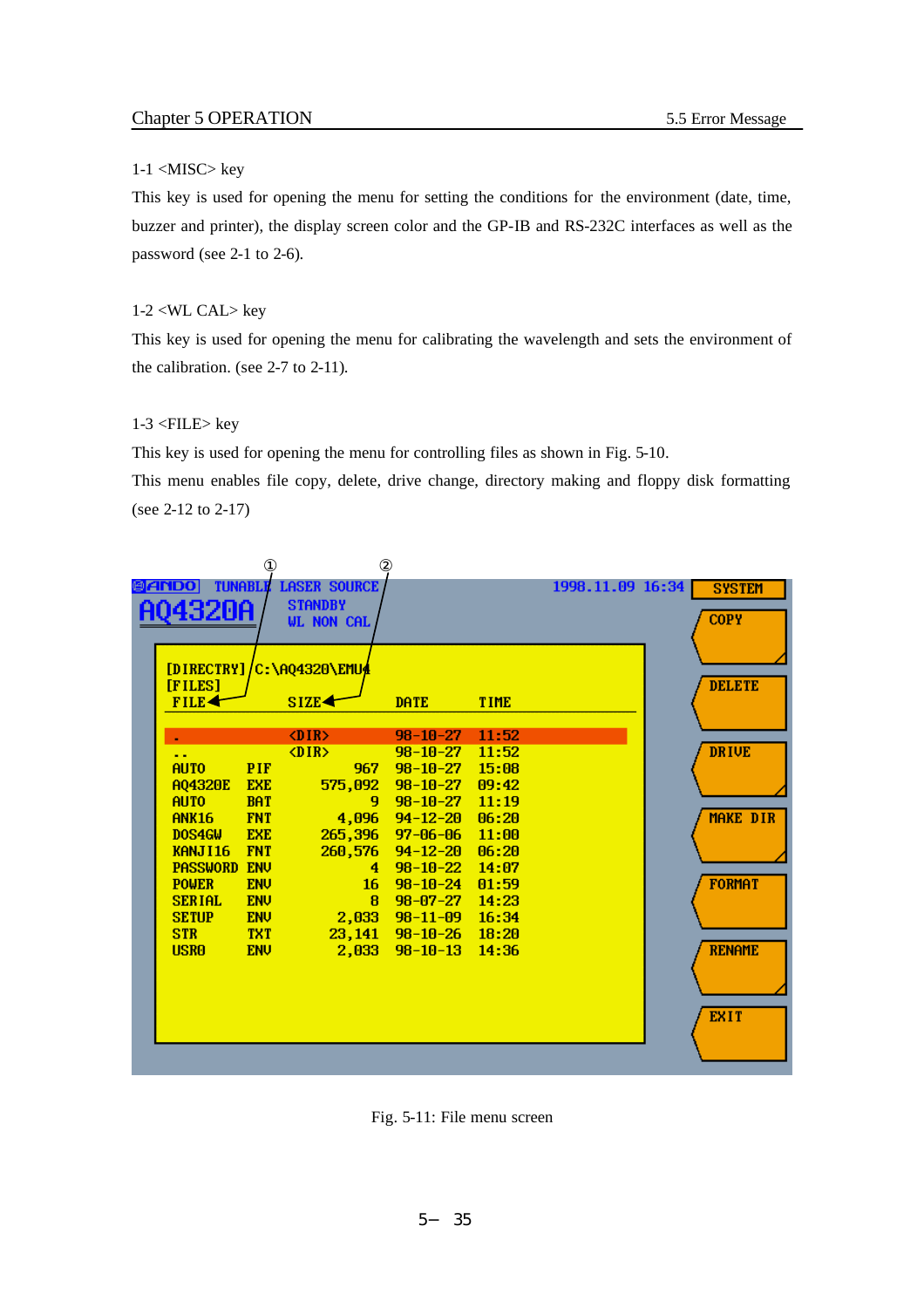The setting (The file name:USR1 ENV to USR9 ENV) preserved with USER SETTING of TLS SET can be preserved on the floppy disk.

The program (The file name:PRO1 TXT to PRO10 TXT) preserved with SAVE PROGRAM NO \* can be preserved on the floppy disk.

The screen in Fig. 5-11 is operated as follows:

Select your desired file or directory using the  $[$  ] or  $[$  ] key.

If  $\langle$ DIR $>$  is displayed in column {2}, the type of {1} FILE is a directory.

If numeric values are displayed in {2}, the type of {1} FILE is a file.

Selecting a directory and pressing the [ENTER] key moves to the hierarchy of the directory, displaying it and files contained.

Selecting a part marked "." in  $\{1\}$  and "<DIR>" in  $\{2\}$  and pressing the [ENTER] key redisplays the current directory (display not changed).

Selecting a part marked ".." in  $\{1\}$  and "<DIR>" in  $\{2\}$  and pressing the [ENTER] key moves to the next upper hierarchy, displaying the directory.

#### 1-4 <SWEEP NORMAL/FINE> key

This key sets wavelength (optical frequency) setting more highly accurate.

Although the "FINE" mode enables high-precision sweep, it requires longer time.

Although the "NORMAL" mode sets usual wavelength.

#### 1-5 <COPY> key

This key outputs the condition of setting present from the printer connected with the printer port in the back as a hard copy of the screen.

1-6 <TEST> key

This key is used for setting the test mode.

This key is designed to be used for adjustment at the plant and thus not normally used.

Although a message prompting a password to be entered appears after the key is pressed, the state can be canceled by pressing the <CANCEL> key.

# Warning

Note that there is a possibility being deleted for file of user's making when an illegal password is input.

\*\*\*\*\*\*\*\*\*\*\*\*\*\*\*\*\*\*\*\*\*\*\*\*\*\*\*\*\*\*\*\*\*\*\*\*\*\*\*\*\*\*\*\*\*\*\*\*\*\*\*\*\*\*\*\*\*\*\*\*\*\*\*\*\*\*\*\*\*\*\*\*\*\*\*\*\*\*\*\*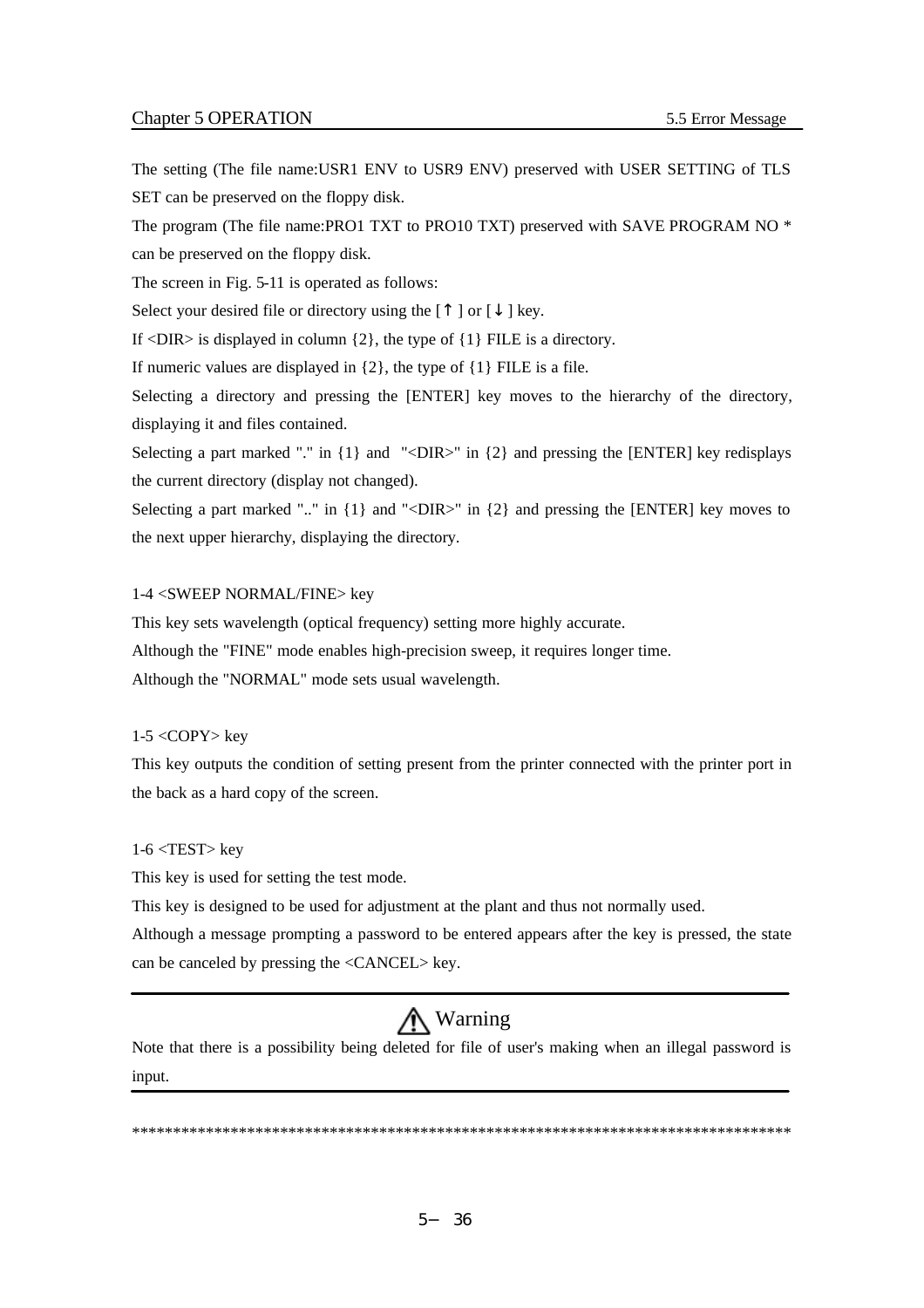## 2-1 <CONFIG> key

This key is used for opening the menu for setting the environmental conditions (date, time, buzzer and printer) (see 3-1 to 3-6).

### 2-2 <COLOR> key

This key is used for opening the menu for setting the display screen color (see 3-7 to 3-9).

# 2-3 <REMOTE SET> key

This key is used for opening the menu for setting the GP-IB and RS-232C interfaces (see 3-10 to 3-13).

### 2-4 <CHANGE PASSWORD> key

This key is used for changing the password for turning on or locking the system. For changing the password, enter the old and new passwords in this order using numeric keys (enter the new one twice to confirm it). Be sure to enter four numeric values for the password (any password with three or less values is invalid).

# 2-5 <LOCK> key

This key is used for locking the system.

When the system is locked, no operation except unlocking is enabled.

The password is required to be entered for locking or unlocking the system.

2-6 <MORE> key The menu of the lower layer is displayed (see 3-14 to 3-16).

2-7 <CAL RUN> key

This key is used for calibrating the wavelength.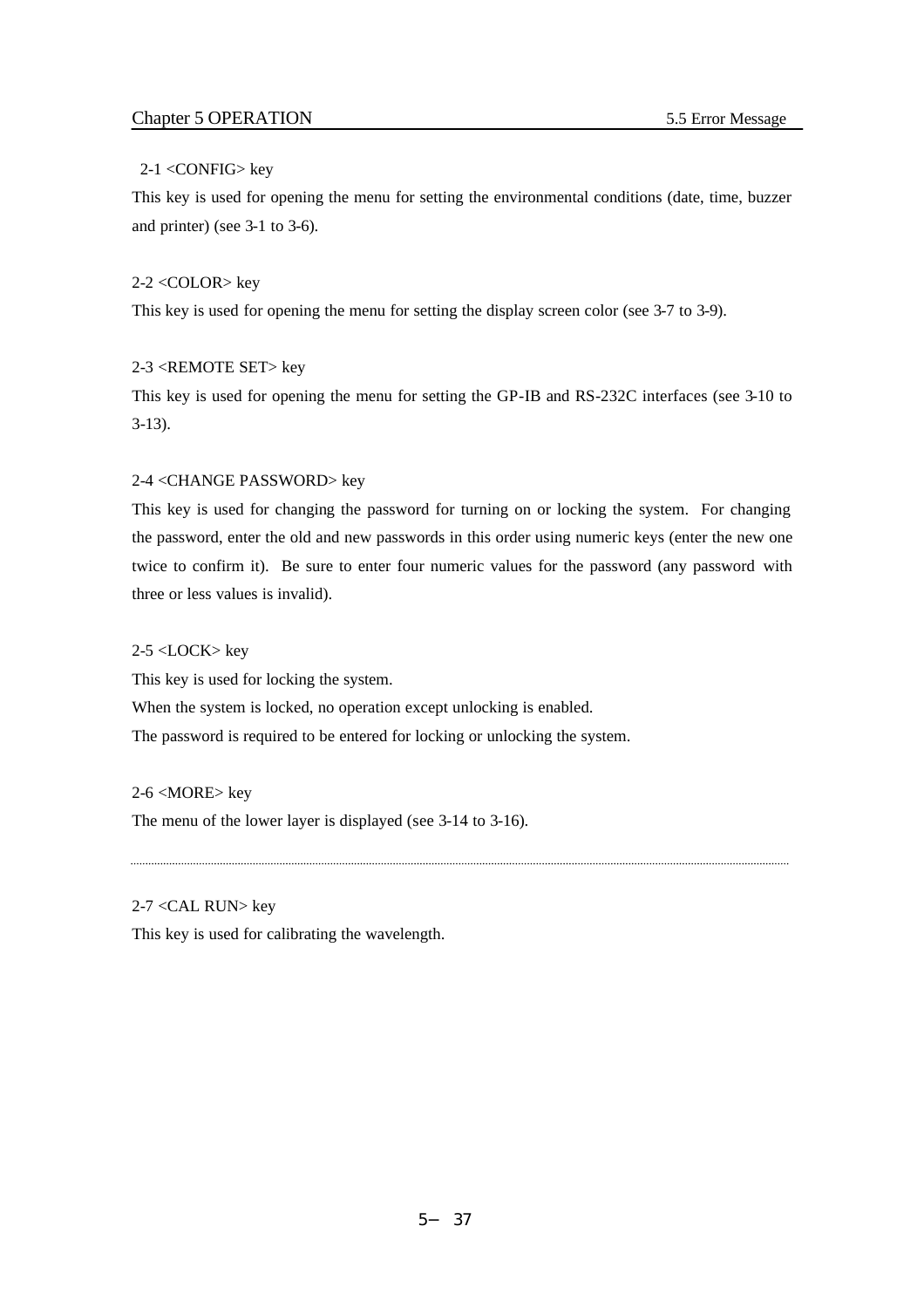#### 2-8 <POWER ON CAL ON/OFF> key

It is decided whether to execute the wavelength calibration at once after the password is input when the power supply is turned on. The wavelength calibration is automatically executed at "ON".

# **A** Warning

When set pushing  $\langle$  CAL RUN  $\rangle$  key or  $\langle$  POWER ON CAL ON/OFF  $\rangle$  key in "CAL ON" and turn on the power supply <AUTOCAL ON/OFF > key is set in "AUTOCAL ON", the wavelength is calibrated.

Since the light is emitted from the light output part during wavelength calibration, be sure to close the connector protection cap (see 5-1).

# 2-9 <CONST CAL ON/OFF> key

This key is used for turning wavelength calibration to run at a constant interval on and off.

On and off is switched every time the key is pressed, highlighting the selected software key characters. The display returns to initial screen after the calibration.

The calibration interval can be set using the <CAL INTERVAL> key explained in 2-10 below.

The wavelength is not calibrated during wavelength sweep and the program execution while the equipment is controlling remotely even if this setting is ON.

Do the error check on software and do wavelength calibration because the system error (error code 22) occurs while wavelength sweep and the program execution and remotely controlling.

#### 2-10 <CAL INTERVAL> key

This key is used for setting the constant calibration interval.

The wavelength is calibrated at a constant interval when the <CONST CAL> key explained in 2-9 above is set to ON. The range is set using the numeric keys or the rotary encoder(Refer to Table 5-1 Constant calibration intervals of time set).

#### 2-11 <AUTO CAL> key

This key switches ON/OFF of the wavelength proofreading automatically done when the standby operation ends.

ON/OFF changes whenever this key is pushed and the software key character in the selection is displayed in reverse video.

The wavelength is not calibrated during wavelength sweep and the program execution while the equipment is controlling remotely even if this setting is ON.

Do the error check on software and do wavelength calibration because the system error (error code 22) occurs while wavelength sweep and the program execution and remotely controlling.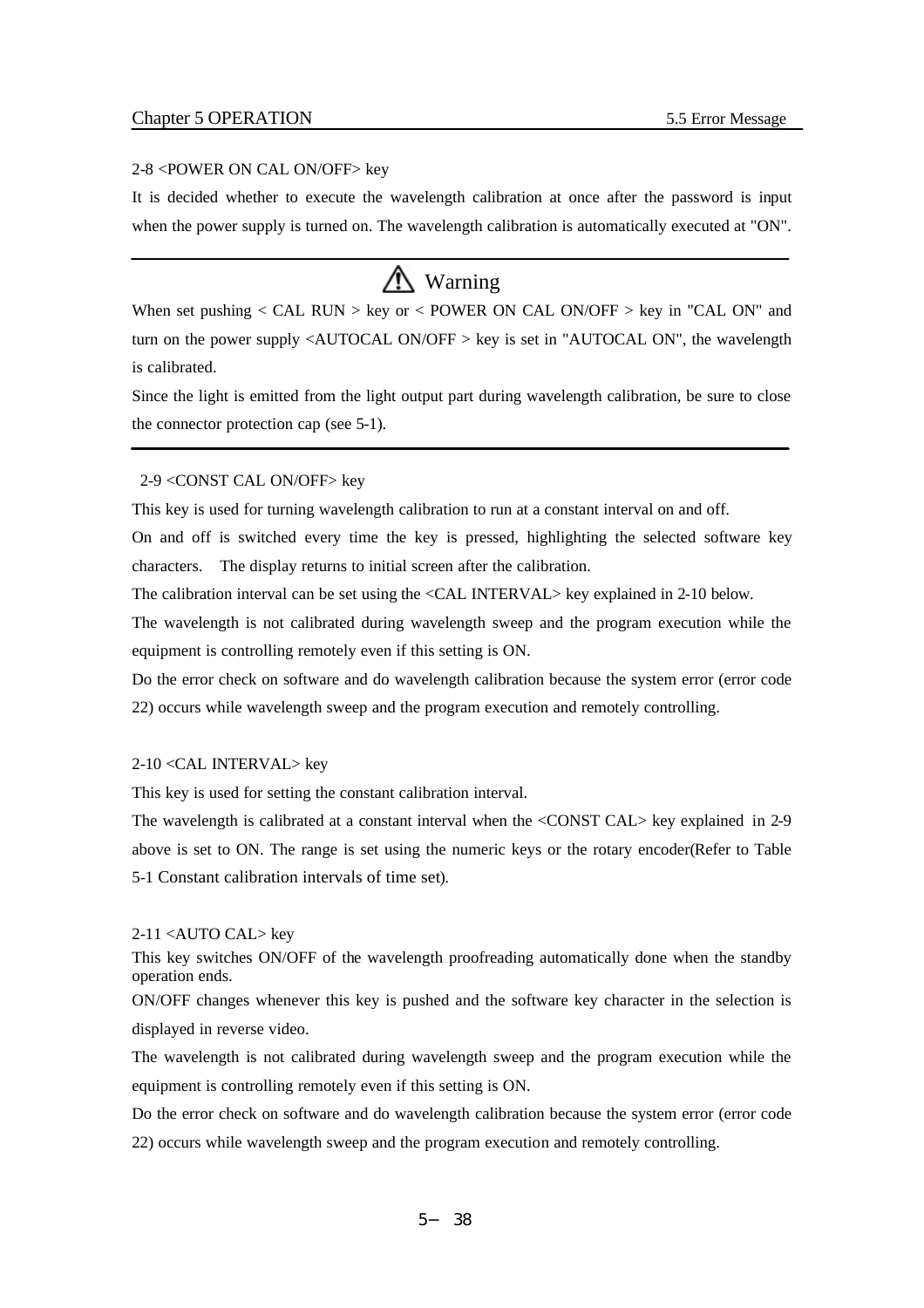# 2-12 <COPY> key

This key is used for copying files.

Select the file to copy on the screen in Fig. 5-11 (refer to 1-3 for how to operate the screen). Pressing the <COPY> key displays the screen for entering the name of the file to paste (Fig. 5-12). In order to enter the name, select letters using the cursor keys and press the [ENTER] key to confirm it. The file name must be within 8 letters and the extension within four including "." (within 12 letters in total. e.g. "ABCDEFGH.DAT").

Pressing the <DONE> key displays a confirmation message. Press the [ENTER] key to copy or the <CANCEL> key to cancel this processing.

Directories, however, cannot be copied.

| Ĥ | <b>BANDO</b>                                 | <b>TUNABLE</b><br>04320A             |                            |                          |                             | <b>STANDBY</b>              | <b>LASER SOURCE</b><br><b>WL NON CAL</b> |                                       |                                                                                                                                         |              |                       |            |                                                                                     |                |                     |  | 1998.07.21 15:59 | <b>SYSTEM</b> |
|---|----------------------------------------------|--------------------------------------|----------------------------|--------------------------|-----------------------------|-----------------------------|------------------------------------------|---------------------------------------|-----------------------------------------------------------------------------------------------------------------------------------------|--------------|-----------------------|------------|-------------------------------------------------------------------------------------|----------------|---------------------|--|------------------|---------------|
|   | <b>FILE</b>                                  | [DIRECTRY] C:\AQ4320\EMU3<br>[FILES] |                            |                          | <b>SIZE</b>                 |                             |                                          |                                       |                                                                                                                                         | <b>DATE</b>  |                       |            | <b>TIME</b>                                                                         |                |                     |  |                  |               |
|   | ٠<br>$\mathbf{H}$ .<br>KΑ<br><b>AQ</b><br>DO | <b>INPUT :</b>                       |                            |                          |                             |                             |                                          |                                       |                                                                                                                                         |              | <b>COPY FILE NAME</b> |            |                                                                                     |                |                     |  |                  |               |
|   | <b>AN</b><br>PA<br>SE<br>S1                  |                                      | $\overline{a}$<br>N        | $\bf{B}$<br>$\mathbf{0}$ | $\mathbf C$<br>$\mathbf{P}$ | $\mathbf{D}$<br>$\mathbf 0$ | $\mathbf E$<br>$\mathbf{R}$              | $\mathbf{F}$<br>s                     | G<br>T                                                                                                                                  | H<br>U       | v                     | $I$ J<br>W | $\mathbf{K}$<br>x                                                                   | Q<br>$\bullet$ | - M<br>$\mathbf{z}$ |  |                  |               |
|   | <b>US</b>                                    |                                      | ×<br>٠<br>$\ddot{\bullet}$ | п                        | ÷<br>#                      | Ś.                          | ÷ A<br><b>PA</b><br>$- * / = ($          | $\mathbf{e}$<br>$\boldsymbol{\delta}$ | <b>Contract Contract Contract Contract Contract Contract Contract Contract Contract Contract Contract Contract Co</b><br>$\mathbf{p}$ . | -?<br>$\sim$ | и<br><b>A</b>         |            | $\rightarrow$ $\rightarrow$ $\rightarrow$ $\rightarrow$ $\rightarrow$ $\rightarrow$ |                | <b>SP</b>           |  |                  |               |
|   |                                              |                                      |                            |                          |                             |                             |                                          |                                       |                                                                                                                                         |              |                       |            |                                                                                     |                |                     |  |                  | <b>DONE</b>   |
|   |                                              |                                      |                            |                          |                             |                             |                                          |                                       |                                                                                                                                         |              |                       |            |                                                                                     |                |                     |  |                  | <b>CANCEL</b> |

Fig. 5-12: File name entry screen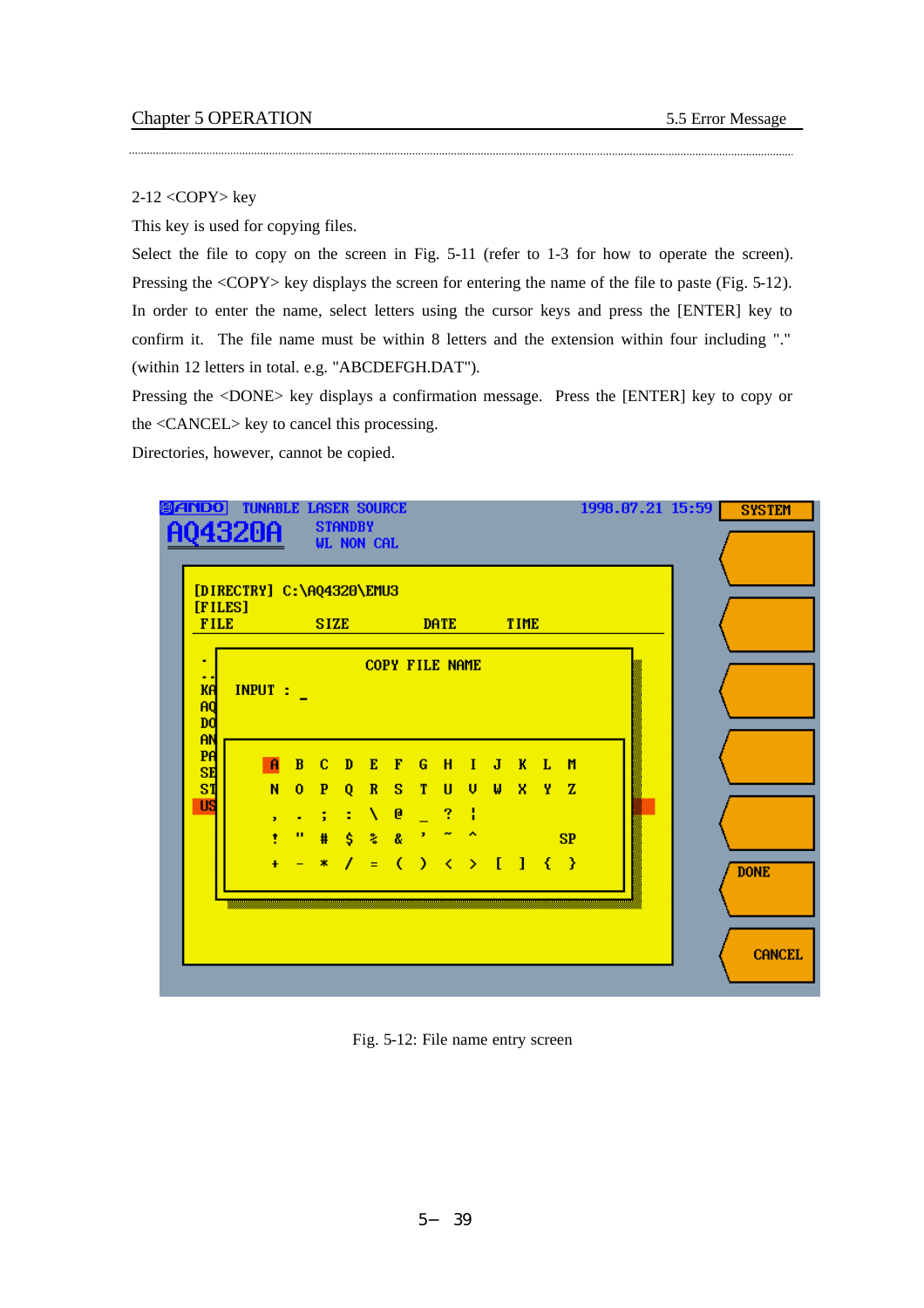## Chapter 5 OPERATION 5.5 Error Message

For example, a file is copied from the built-in hard disk to the inserted floppy disk as follows: Set the hard disk using the <DRIVE> key in 2-13 (refer to 2-13 for how to use the key).

Next, select the file to copy (refer to 1-3) and press the <COPY> key. Enter " " between the directory and file names to paste.

In the case of the drive  $=$  "A" (floppy disk), the directory name  $=$  "ABC" and the file name  $=$  "AB", enter as follows:

#### A: ABC AB

(ABC AB when copying to the D drive (hard disk))

At this time, up to 108 letters (including ":" and " ") can be entered.

Pressing the <DONE> key displays a confirmation message. Press the [ENTER] key to copy or the <CANCEL> key to cancel this processing.

#### 2-13 <DELETE> key

This key is used for deleting files or directories.

After selecting the file or directory to delete using the [ ] or [ ] key and pressing the <DELETE> key, a confirmation message appears. Press the [ENTER] key to delete the file or directory or the <CANCEL> key to cancel this processing.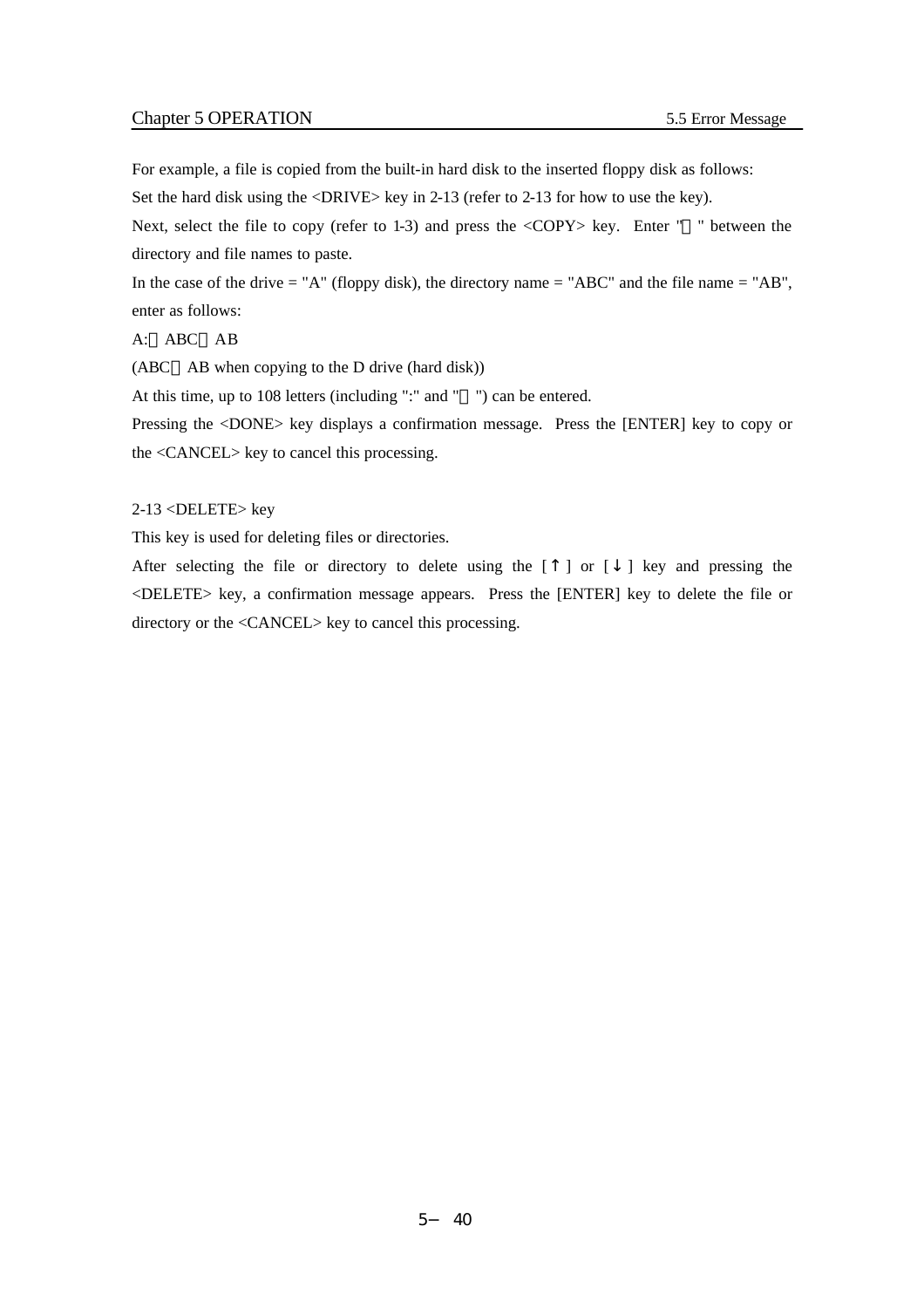# 2-14 <DRIVE> key

This key is used for changing drives. Pressing the <DRIVE> key displays the screen in Fig. 5-13. Select "A" using the cursor keys and confirm it using the [ENTER] key to select the floppy disk drive or "D" to select the hard disk drive. Directories, however, cannot be specified. The "C" drive cannot be selected since it is the system area.

| 914NDO I                          | <b>TUNABLE LASER SOURCE</b><br>A04320A |                              | <b>STANDBY</b><br><b>WL NON CAL</b> |                        |     |                     |                 |     |                                                                          |                    |  |  | 1998.12.02 14:30 | <b>SYSTEM</b> |
|-----------------------------------|----------------------------------------|------------------------------|-------------------------------------|------------------------|-----|---------------------|-----------------|-----|--------------------------------------------------------------------------|--------------------|--|--|------------------|---------------|
| [FILES]<br><b>FILE</b>            | [DIRECTRY] D:\POST\4320_Y30            |                              | <b>SIZE</b>                         | <b>Example 18 DATE</b> |     |                     |                 |     | <b>TIME</b>                                                              |                    |  |  |                  |               |
| SE<br>AQ<br>AU                    | <b>INPUT :</b>                         |                              |                                     |                        |     | <b>CHANGE DRIVE</b> |                 |     |                                                                          |                    |  |  |                  |               |
| $_{\rm cc}$<br>нs<br>KA<br>LD     | A.<br>N                                | $\mathbf{B}$<br>$\mathbf{0}$ | $C$ D<br>$P$ Q                      | $E$ $F$<br>$\bullet$   | -S  | T U U               | $G$ $H$ $I$ $J$ | – W |                                                                          | KLM<br>$X$ $Y$ $Z$ |  |  |                  |               |
| PA<br>Pd<br><b>AN</b><br>sв<br>sı |                                        |                              |                                     |                        |     |                     |                 |     |                                                                          |                    |  |  |                  | <b>DONE</b>   |
| SU<br><b>USR®</b><br><b>AUTO</b>  |                                        | BROX<br>PIF                  |                                     |                        | 967 |                     |                 |     | <u> 1744 bereinig bing bing binning bing ber</u><br>$98 - 12 - 02$ 14:30 |                    |  |  |                  |               |
|                                   |                                        |                              |                                     |                        |     |                     |                 |     |                                                                          |                    |  |  |                  | <b>CANCEL</b> |

Fig. 5-13: Drive change screen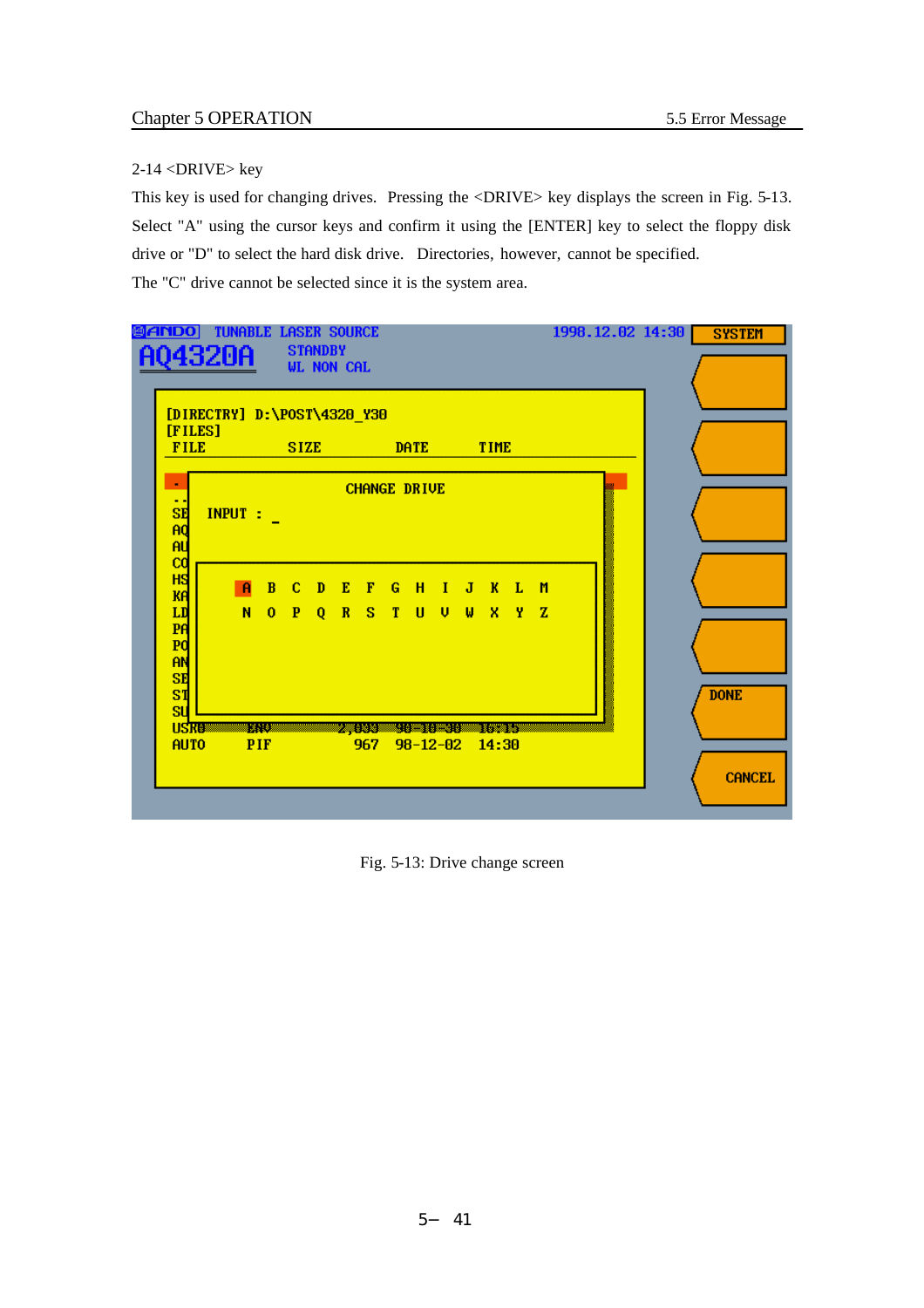# 2-15 <MAKE DIR> key

This key is used to making a new directory in the directory displayed on the screen in Fig. 5-11. Pressing the <MAKE DIR> key displays the directory name entry screen shown in Fig. 5-14. In order to enter the name, select letters using the cursor keys and confirm it using the [ENTER] key. The directory name must be within 8 letters and the extension within four including "." (within 12 letters in total. e.g. "ABCDEFGH.DAT").

Pressing the <DONE> key displays a confirmation message. Press the [ENTER] key to make the directory or the <CANCEL> key to cancel this processing.

When making directory "ABCD" in directory "ABC", enter as follows:

ABC ABCD

At this time, up to 108 letters (including " ") can be entered.

Pressing the <DONE> key displays a confirmation message. Press the [ENTER] key to make the directory or the <CANCEL> key to cancel this processing.



Fig. 5-14: Directory name entry screen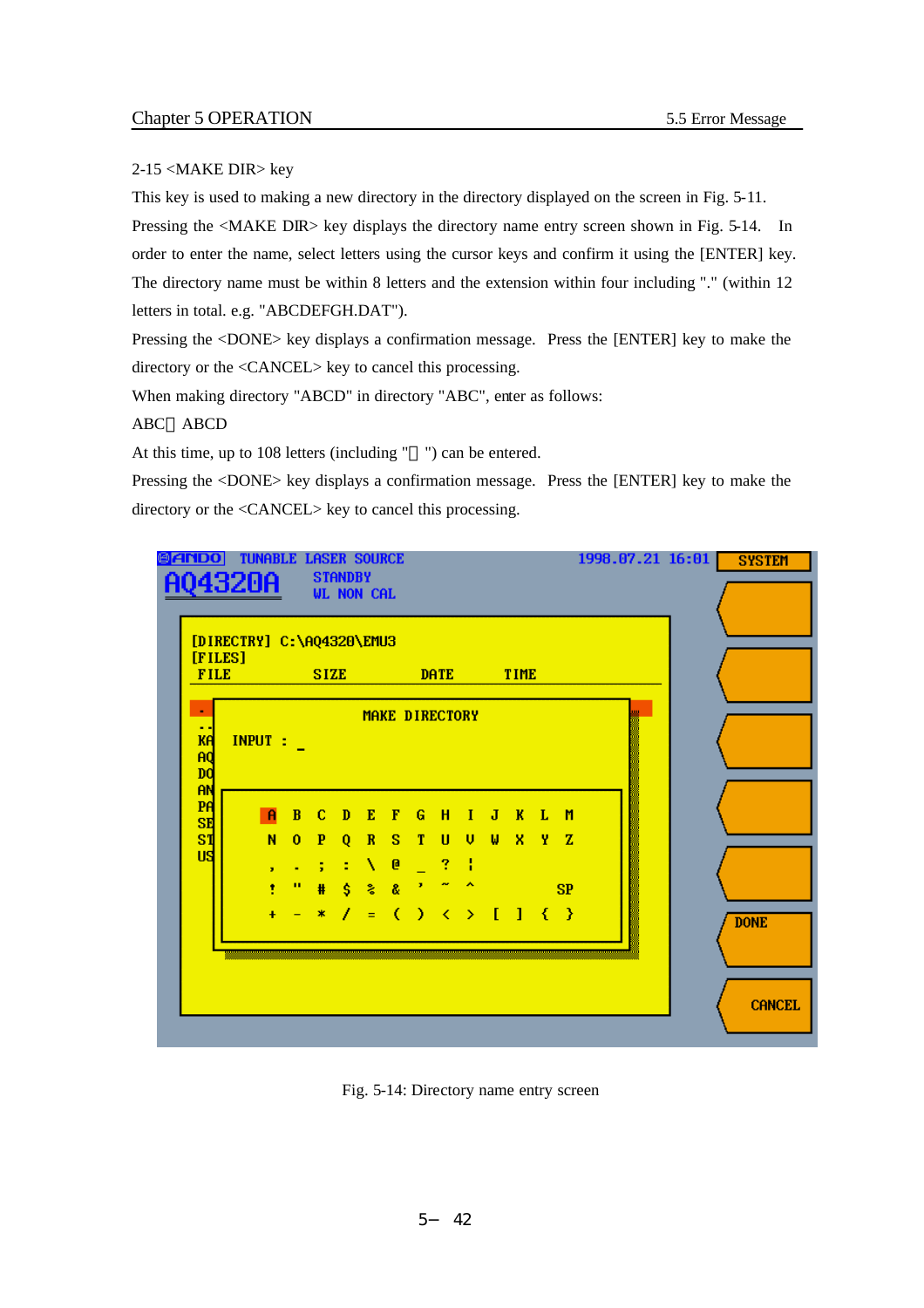#### 2-16 <FORMAT> key

This key is used for formatting floppy disks to the 1.44MB format.

Pressing the <FORMAT> key displays a confirmation message. Press the [ENTER] key to format or the <CANCEL> key to cancel this processing.

#### 2-17 <RENAME> key

The file name is changed with this key.

Select the file to change the file name on the screen in Fig. 5-11 (refer to 1-3 for how to operate the screen). Pressing the <RENAME> key displays the screen for entering the name of the file to paste (Fig. 5-12). In order to enter the name, select letters using the cursor keys and press the [ENTER] key to confirm it. The file name must be within 8 letters and the extension within four including "." (within 12 letters in total. e.g. "ABCDEFGH.DAT").

Pressing the <DONE> key displays a confirmation message. Press the [ENTER] key to change the file name or the <CANCEL> key to cancel this processing.

\*\*\*\*\*\*\*\*\*\*\*\*\*\*\*\*\*\*\*\*\*\*\*\*\*\*\*\*\*\*\*\*\*\*\*\*\*\*\*\*\*\*\*\*\*\*\*\*\*\*\*\*\*\*\*\*\*\*\*\*\*\*\*\*\*\*\*\*\*\*\*\*\*\*\*\*\*\*\*\*

### 3-1 <CLOCK SET> key

This key is used for setting the date and time.

Set the year, month, day, hour, minute and second using numeric keys, the cursor keys or the rotary encoder.

#### 3-2 <YMD/MDY/DMY> key

This key is used for setting how to display the date and time.

Select in which order Y (year), M (month) and D (day) is to be displayed, which highlights the selected setting.

#### 3-3 <BUZ CLICK ON/OFF> key

This key is used for controlling the click buzzer when a button is pressed. The buzzer is turned on and off every time the key is pressed, highlighting the selected setting.

#### 3-4 <BUZ WRN ON/OFF> key

This key is used for controlling the buzzer in case of warning.

The buzzer is turned on and off every time the key is pressed, highlighting the selected setting.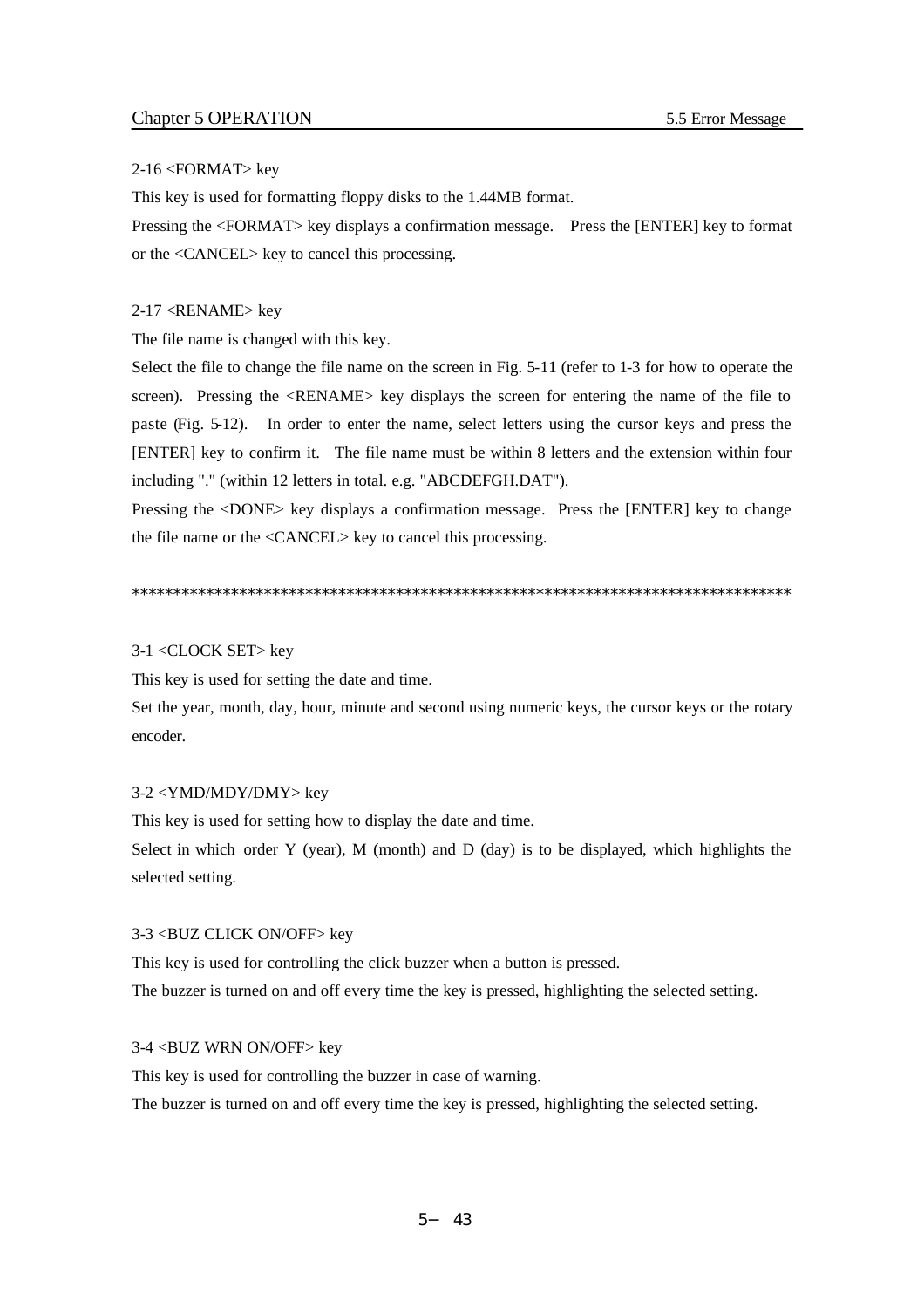### 3-5 <PRINTER MAKER> key

This key is used for setting the maker of the printer to be connected to the printer connector on the rear panel in order to print the screen.

Select NEC (PC-PR201), "EPSON (ESC/P)", "CANON (LipsII)", or POSTSCRIPT using the cursor keys ( $\lceil \cdot \rceil$  and  $\lceil \cdot \rceil$ ). Pressing the [ENTER] key confirms the selected setting.

Confirm setting in a support of the connected printer of each maker's individual mode and an individual mode.

#### 3-6 <PRINTER DIRECTION> key

This key is used for setting the direction of the printer paper.

Select "HORIZONTAL" or "VERTICAL" using the cursor keys ([ ] and [ ]). Pressing the [ENTER] key confirms the selected setting.

#### 3-7 <DISPLAY COLOR> key

This key is used for calling the screen color.

Select one of patterns 0 to 9 using numeric keys or the rotary encoder. 0 to 2 cannot be changed since they are the default settings. 3 to 9 can be changed and registered.

## 3-8 <LOAD COLOR> key

This key is used for calling the reference screen to be used for changing the screen color.

Select one of patterns 0 to 9 using numeric keys, the cursor keys or the rotary encoder and adjust it. The color can be changed by changing the screen color settings displayed on the lowest part of the screen.

For details, refer to 4.2.2.

#### 3-9 <SAVE COLOR> key

This key is used for saving the screen color set using the <LOAD COLOR> key.

Select one of Nos. 3 to 9 to be saved using numeric keys, the cursor keys or the rotary encoder.

0 to 2 cannot be saved since they are the default settings.

After saving, the display color is also changed to the saved setting.

The saved pattern can be called using the <DISPLAY COLOR> key.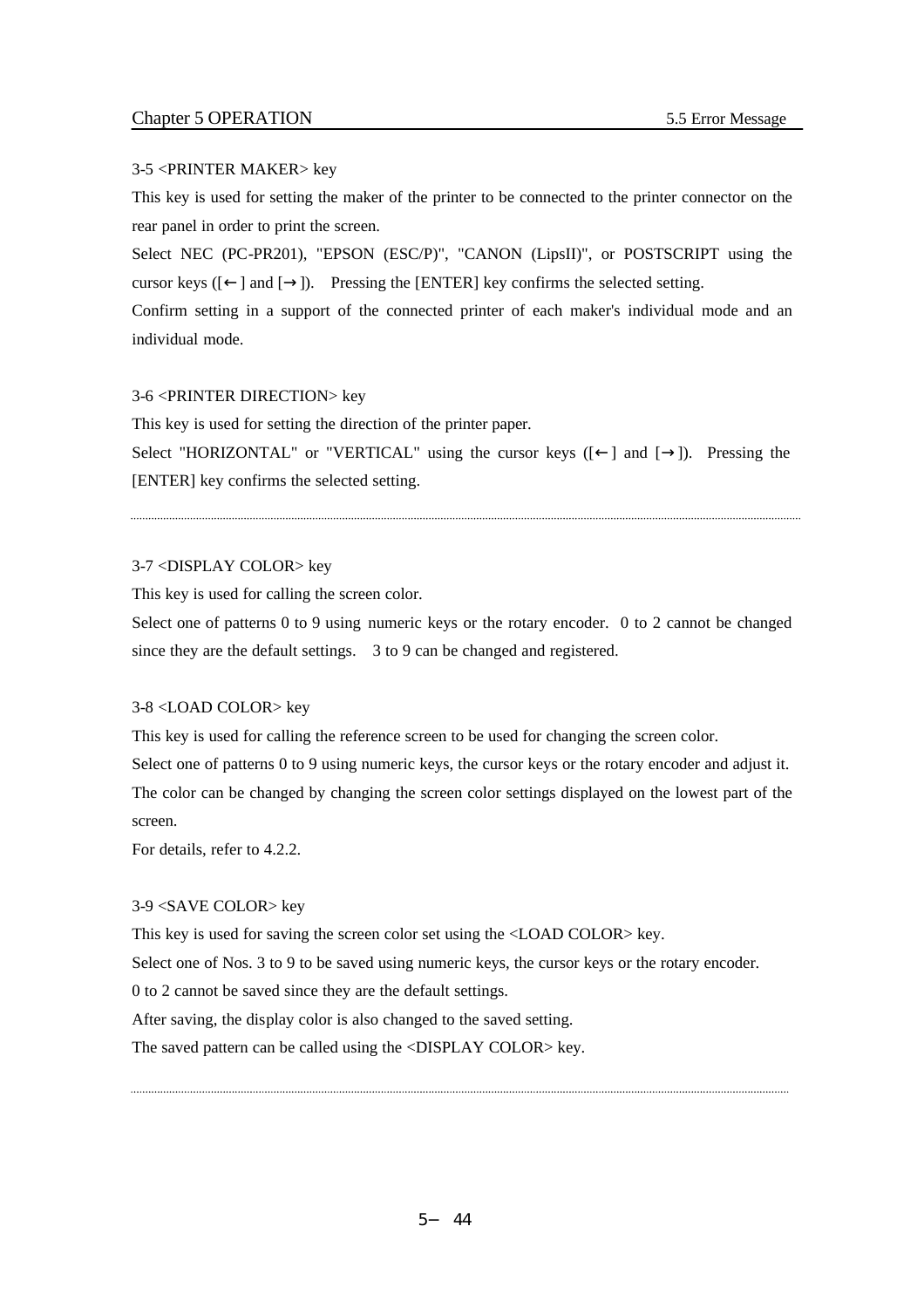### 3-10 <GP-IB ADDRESS> key

This key is used for setting the GP-IB address of this system.

The settable range is 0 to 30, which is set using numeric keys, the cursor keys or the rotary encoder.

#### 3-11 <GP-IB DELIMITER> key

This key is used for setting the delimiter.

Select either "\*[EOI]" or "\*[CR+LF]" + "[EOI]" using the cursor keys  $($  | and  $[$  |). Pressing the [ENTER] key confirms the selected setting.

#### 3-12 <RS 232C> key

This key is used for opening the menu for setting the RS-232C interfaces (see 4-1 to 4-6).

3-13 <COMMAND FORM> key This key is used for setting the command format. Select "ANDO", "CFORM1" or "CFORM2" using the cursor keys ([ ] and [ ]). Pressing the [ENTER] key confirms the selected setting. For details on the command format, refer to Chapter 6

#### 3-14 <SOFT HOST UPGRADE> key

Uses for the version up of the software (HOST) of this container.

#### 3-15 <SOFT SUB UPGRADE> key

Uses for the version up of the software (SUB) of this container.

### 3-16 <SOFT LD UPGRADE> key

Uses for the version up of the software (LD) of this container.

 $3-17 < , > \text{key}$ This key moves the cursor.

#### 3-18 <DONE> key

This key is used for determination and execution.

\*\*\*\*\*\*\*\*\*\*\*\*\*\*\*\*\*\*\*\*\*\*\*\*\*\*\*\*\*\*\*\*\*\*\*\*\*\*\*\*\*\*\*\*\*\*\*\*\*\*\*\*\*\*\*\*\*\*\*\*\*\*\*\*\*\*\*\*\*\*\*\*\*\*\*\*\*\*\*\*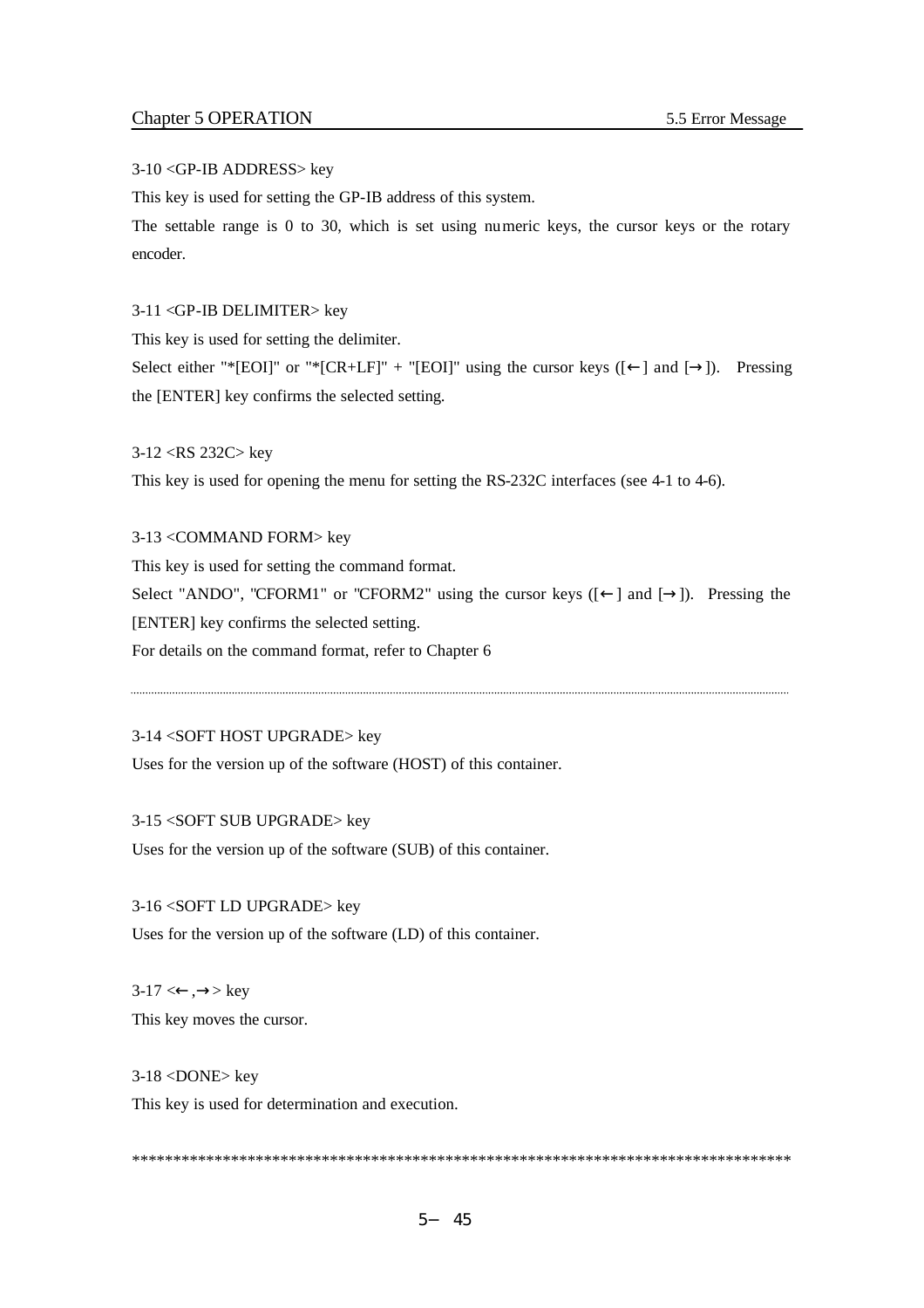## 4-1 <BAUD RATE> key

This key is used for setting the baud rate.

Select 2,400, 4,800, 9,600 or 19,200bit/sec using the cursor keys  $($  | and  $[$  |). Pressing the [ENTER] key confirms the selected setting.

#### 4-2 <DATA BIT> key

This key is used for setting the data bit.

Select 7- or 8-bit using the cursor keys  $($  | and  $[$  |). Pressing the [ENTER] key confirms the selected setting.

# 4-3 <PARITY> key

This key is used for setting the parity.

Select "NON", "EVEN" or "ODD" using the cursor keys ([ ] and [ ]). Pressing the [ENTER] key confirms the selected setting.

## 4-4 <STOP BIT> key

This key is used for setting the stop bit.

Select "1" or "2" using the cursor keys ([ ] and [ ]). Pressing the [ENTER] key confirms the selected setting.

### 4-5 <FLOW CONT> key

This key is used for setting FLOW CONT.

Select "NON", "Xon/Xoff" or "HARDWARE" using the cursor keys ([ ] and [ ]). Pressing the [ENTER] key confirms the selected setting.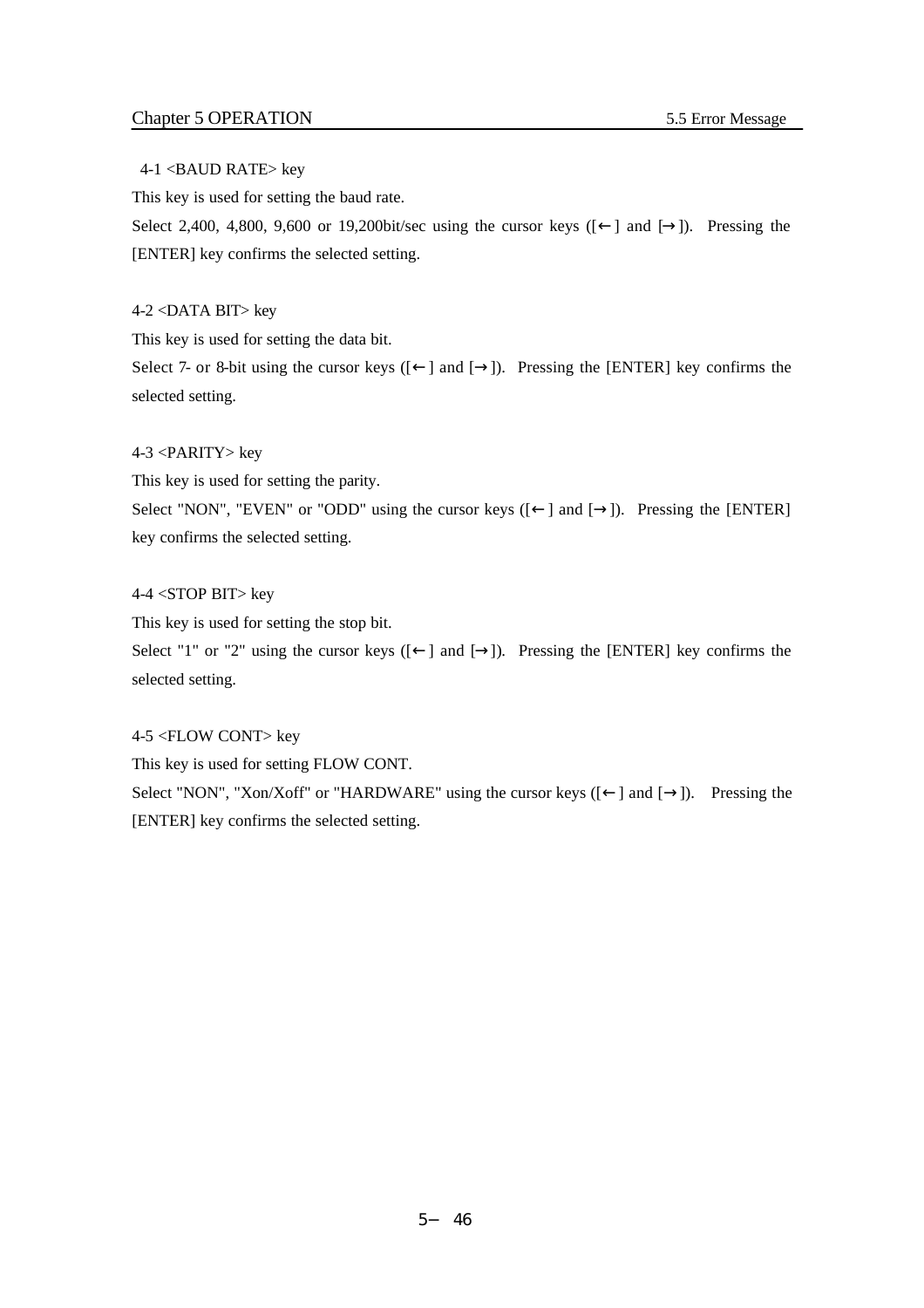4-6 <RESPONSE> key

This key is used for setting response.

Select "NON", "\*  $[CR]$ " or "\*  $[CR]$ " + ">" using the cursor keys  $([ ]$  and  $[ ]$ ) and press the [ENTER] key to confirm it.

Since "LF" is always added to response, it is output as follows:

NON: LF

"\* [CR]": "\* [CR][LF]"

"\* [CR]" + ">":"\* [CR][LF]" + ">"

| <b>BAUD RATE</b> | <b>DATA BIT</b> | <b>PARITY</b> | <b>STOP BIT</b> | <b>FLOW CONT</b> | <b>RESPONSE</b> |
|------------------|-----------------|---------------|-----------------|------------------|-----------------|
| 2400             |                 | 7 NON         |                 | 1 INON           | <b>INON</b>     |
| 4800l            |                 | 8 EVEN        |                 | 2 Xon/Xoff       | $"*[CR]'$       |
| 9600             |                 | ODD           |                 | <b>HARDWARE</b>  | "*[CR]"+ ">"    |
| 9200             |                 |               |                 |                  |                 |

indicate the default settings.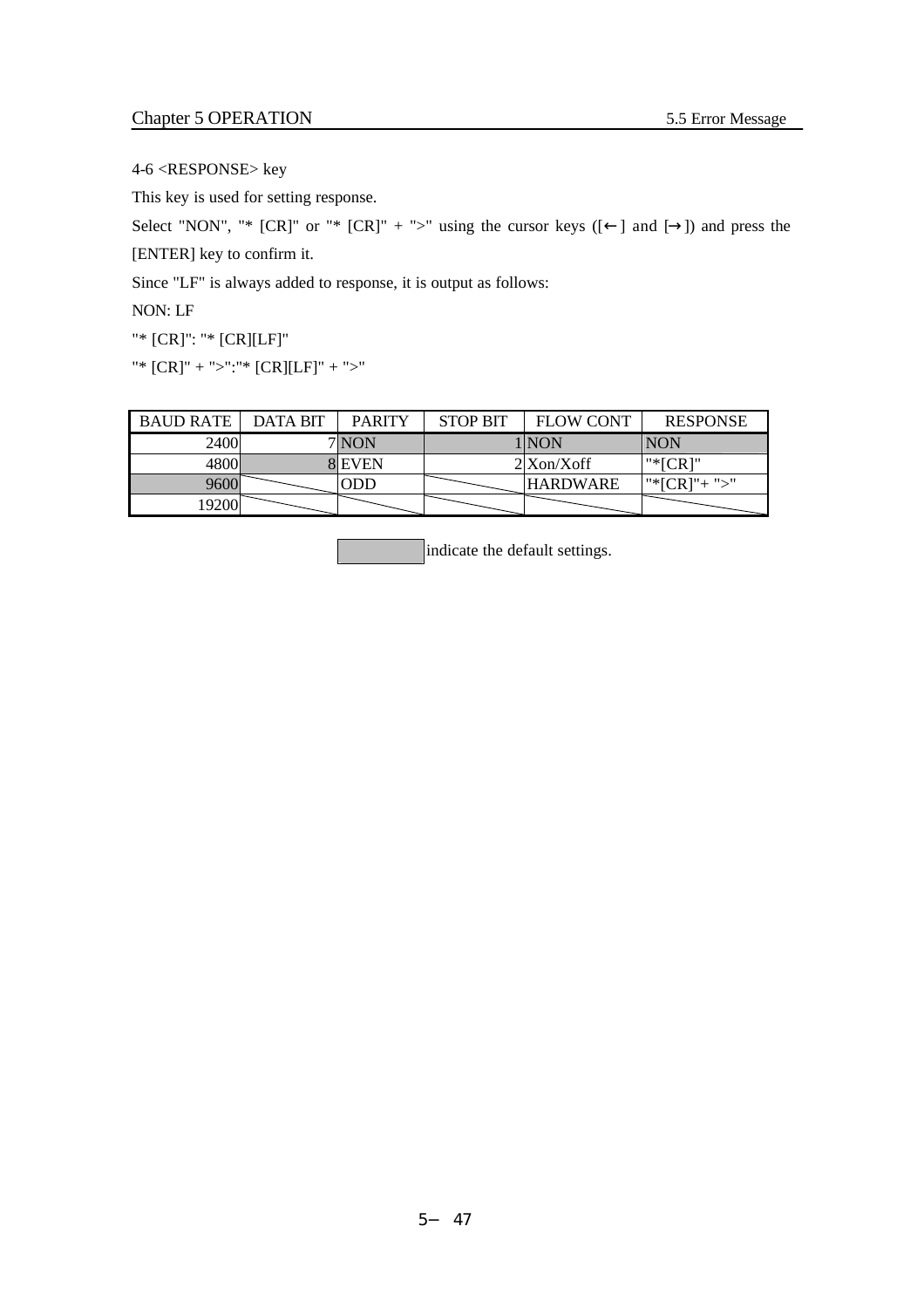# 5.5 Error Message

This system displays errors in Table 5-4. Check the contents and take appropriate measures.

| Error code     | Contents                                  | Measures                                                                                  |
|----------------|-------------------------------------------|-------------------------------------------------------------------------------------------|
| 0              |                                           |                                                                                           |
|                |                                           |                                                                                           |
| $\overline{2}$ |                                           |                                                                                           |
| 3              |                                           |                                                                                           |
| 4              |                                           |                                                                                           |
| 5              |                                           |                                                                                           |
| 6              |                                           |                                                                                           |
|                | 7 System initialization error             | Turn the power off to restart. Repair is required if<br>the same error repeatedly occurs. |
|                | 8 Motor operation error                   | Turn the power off to restart. Repair is required if<br>the same error repeatedly occurs. |
|                | 9 TLS wavelength calibration error        | Turn the power off to restart. Repair is required if<br>the same error repeatedly occurs. |
|                | 10 TLS light output calibration error     | For maintenance.                                                                          |
|                | 11 Data transmission to SUB CPU failed    | Turn the power off to restart. Repair is required if                                      |
|                |                                           | the same error repeatedly occurs.                                                         |
|                | 12 No response from SUB CPU               | Turn the power off to restart. Repair is required if<br>the same error repeatedly occurs. |
| 13             |                                           |                                                                                           |
|                | 14 Externally connected printer not ready | Check the printer.                                                                        |
|                | 15 Printer I/O error                      | Check the printer.                                                                        |
|                | 16 Printer off-line                       | Check the printer.                                                                        |
|                | 17 No paper in printer                    | Check the printer.                                                                        |
| 18             |                                           |                                                                                           |
|                | 19 Printer buffer memory secure error     | The system is required to be repaired.                                                    |
|                | 20 Light output exceeded the upper limit  | Reduce the light output setting.                                                          |
|                | 21 Password entry failed                  | Enter a correct password.                                                                 |
|                | 22 CONST CAL execution error remotely     |                                                                                           |
|                | 23 AUTO CAL execution error remotely      |                                                                                           |
| 24             |                                           |                                                                                           |
| 25             |                                           |                                                                                           |
| 26             |                                           |                                                                                           |
| 27             |                                           |                                                                                           |
|                | 28 ATT initialize error                   | Turn the power off to restart. Repair is required if<br>the same error repeatedly occurs. |
|                | 29 ATT EL error                           | Turn the power off to restart. Repair is required if<br>the same error repeatedly occurs. |

| Table 5-4 (1/3): Error code list |  |  |  |
|----------------------------------|--|--|--|
|                                  |  |  |  |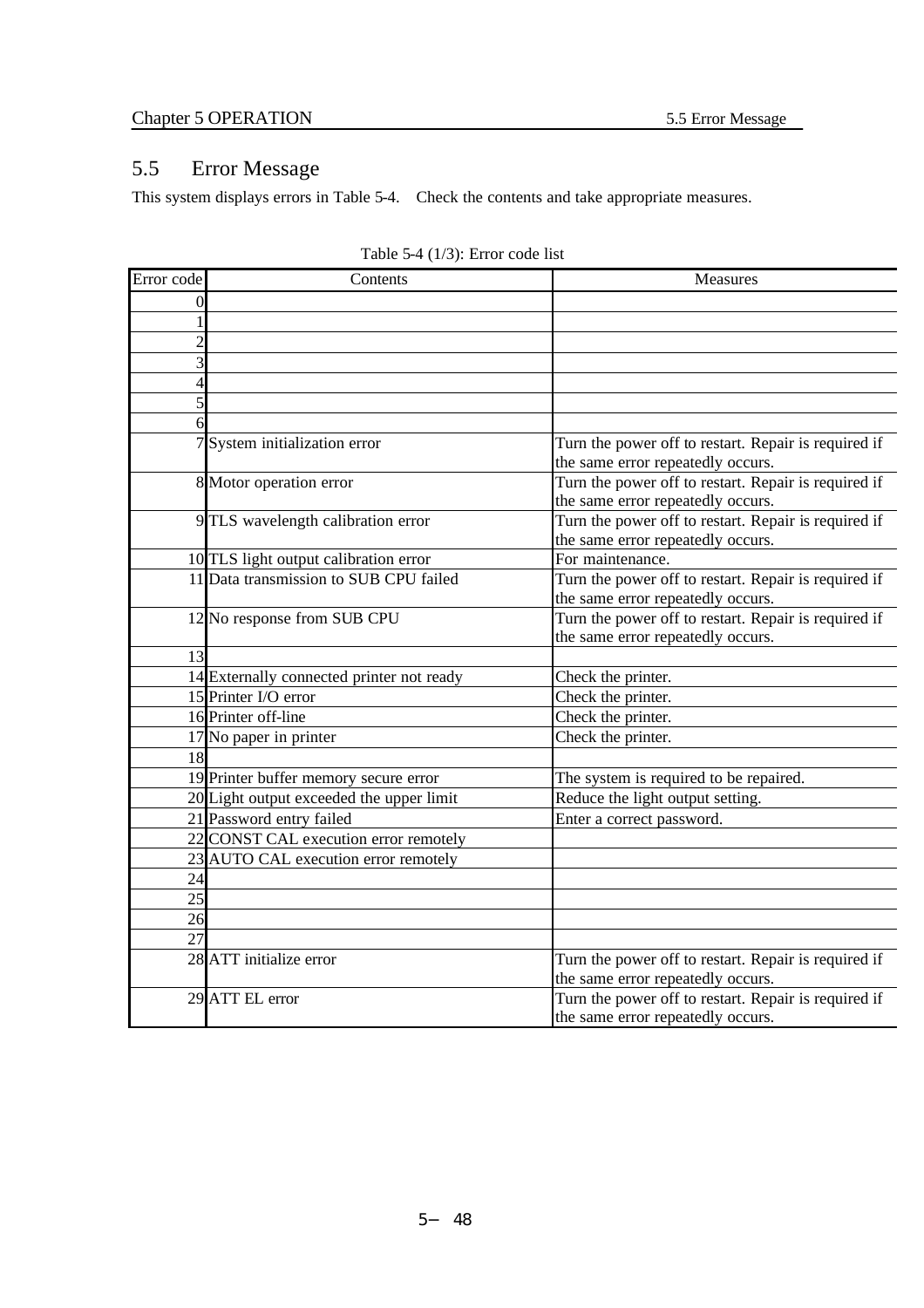| Error code | Contents                                         | <b>Measures</b>                              |
|------------|--------------------------------------------------|----------------------------------------------|
|            | 40 SWEEP DATA is not an adjustment.              | Change the conditions.                       |
|            | 41 Specified directory not found                 | Check the directory.                         |
|            | 42 Specified drive not found                     | Check the drive                              |
|            | 43 File copy failed                              | Check if the disk to paste is full.          |
|            | 44 File delete failed                            | Check if the floppy disk is write-protected. |
|            | 45 Directory making failed                       | Check if the disk to paste is full.          |
|            | 46 Same directory exists                         | Change the name.                             |
|            | 47 Floppy disk formatting failed                 | Check if the floppy disk is write-protected. |
|            | 48 Environmental file (back-up) read failed      | The system is required to be repaired.       |
|            | 49 Environmental file (back-up) write failed     | The system is required to be repaired.       |
| 50         |                                                  |                                              |
| 51         |                                                  |                                              |
|            | 52 FONT file (KANJI16) read failed               | The system is required to be repaired.       |
|            | 53 FONT file (ANK16) read failed                 | The system is required to be repaired.       |
|            | 54 FONT file (DOS/V) read failed                 | The system is required to be repaired.       |
|            | 55 The PROGRAM file cannot be read.              | The system is required to be repaired.       |
|            | 56 The PROGRAM file cannot be written.           | The system is required to be repaired.       |
| 57         |                                                  |                                              |
|            | 58 The sentence structure in PROGRAM is amusing. | Please edit the made program again.          |
|            | 59 END is not found while programming.           | Please edit the made program again.          |
|            | 60 The password file cannot be read.             | The system is required to be repaired.       |
| 61         |                                                  |                                              |
|            | 62 The cereal No. file cannot be read.           | The system is required to be repaired.       |
| 63         |                                                  |                                              |
|            | 64 The input data exceeded the range.            | Try to input the data.                       |
|            | 65 The optical output data file cannot be read.  | The system is required to be repaired.       |
| 66         |                                                  |                                              |
| 67         |                                                  |                                              |
|            | 68 The file name cannot be changed.              | Please confirm the change file name.         |
| 69         |                                                  |                                              |

Table 5-4 (2/3): Error code list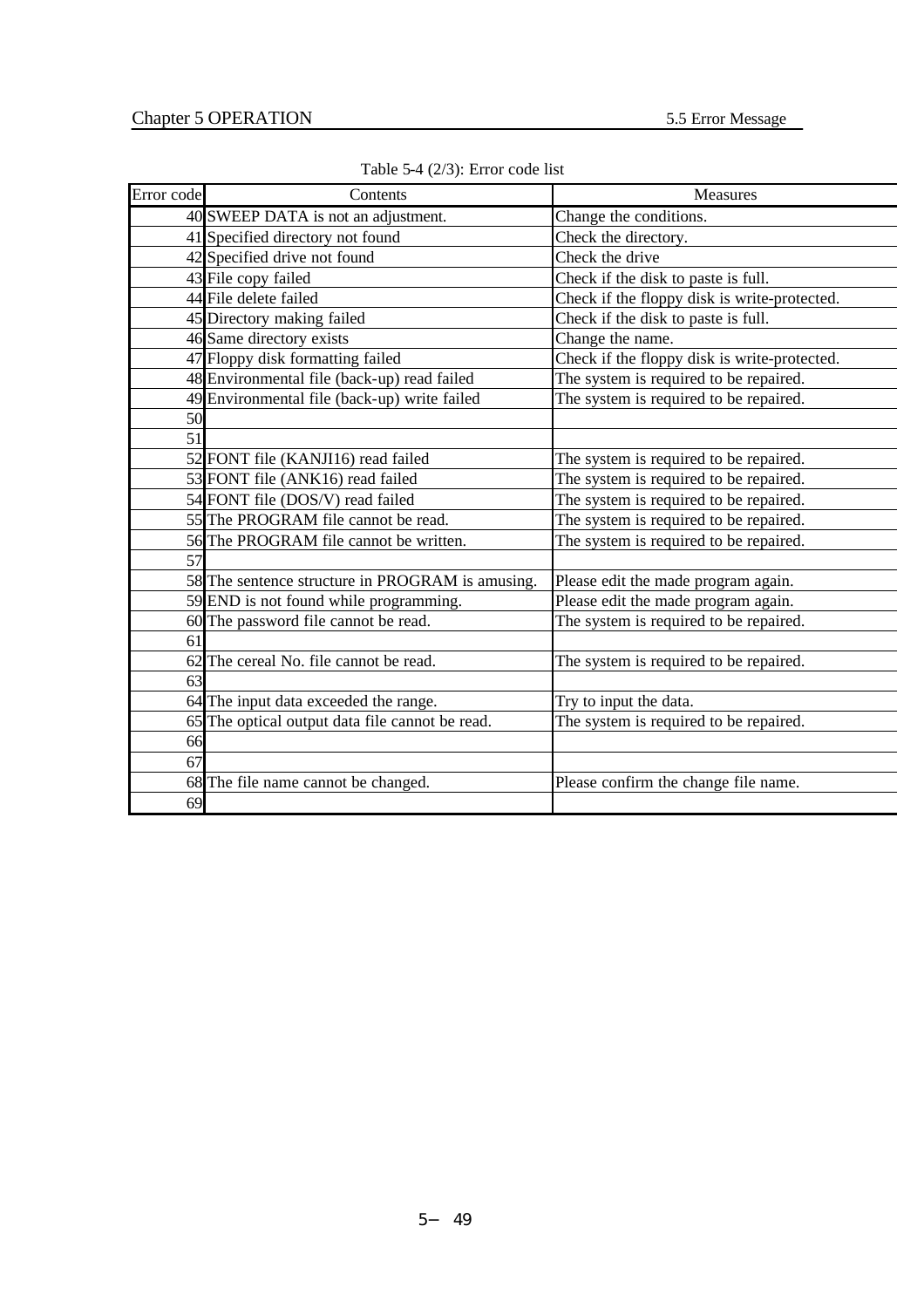| Error code | Contents                                                                          | <b>Measures</b>                                    |
|------------|-----------------------------------------------------------------------------------|----------------------------------------------------|
|            | 80 No transmission response                                                       | Check the connection of the GP-IB or RS-232C       |
|            |                                                                                   | interface and controller control software.         |
|            | 81 Receiving buffer memory secure error                                           | The system is required to be repaired.             |
|            | 82 Transmission buffer overflow                                                   | Check GP-IB or RS-232C control software.           |
|            | 83 Command execution error                                                        | Check GP-IB or RS-232C commands.                   |
|            | 84 Set error of data                                                              | Please change the communication data (GP-IB        |
|            |                                                                                   | command) to the value within the range of setting. |
| 85         |                                                                                   |                                                    |
|            | 86 RS-232C overrunning error                                                      | Please confirm setting STOP BIT.                   |
|            | 87 RS-232C parity error                                                           | Please confirm setting PARITY.                     |
|            | 88 RS-232C fureiming error                                                        | Please confirm setting DATA BIT.                   |
| 89         |                                                                                   |                                                    |
| 90         |                                                                                   |                                                    |
| 91         |                                                                                   |                                                    |
| 92         |                                                                                   |                                                    |
| 93         |                                                                                   |                                                    |
| 94         |                                                                                   |                                                    |
| 95         |                                                                                   |                                                    |
| 96         |                                                                                   |                                                    |
| 97         |                                                                                   |                                                    |
| 98         |                                                                                   |                                                    |
| 99         |                                                                                   |                                                    |
| 100        |                                                                                   |                                                    |
| 101        |                                                                                   |                                                    |
|            | 102 VERSION UP program (SUB) cannot be read.                                      | Please confirm the floppy disk.                    |
|            | 103 The optical proofreading file cannot be read.                                 | The system is required to be repaired.             |
| 104        |                                                                                   |                                                    |
| 105        |                                                                                   |                                                    |
|            | 106 The LD program for VERSION UP cannot be read. Please confirm the floppy disk. |                                                    |
| 107        |                                                                                   |                                                    |
| 108        |                                                                                   |                                                    |
| 109        |                                                                                   |                                                    |

Table 5-4 (3/3): Error code list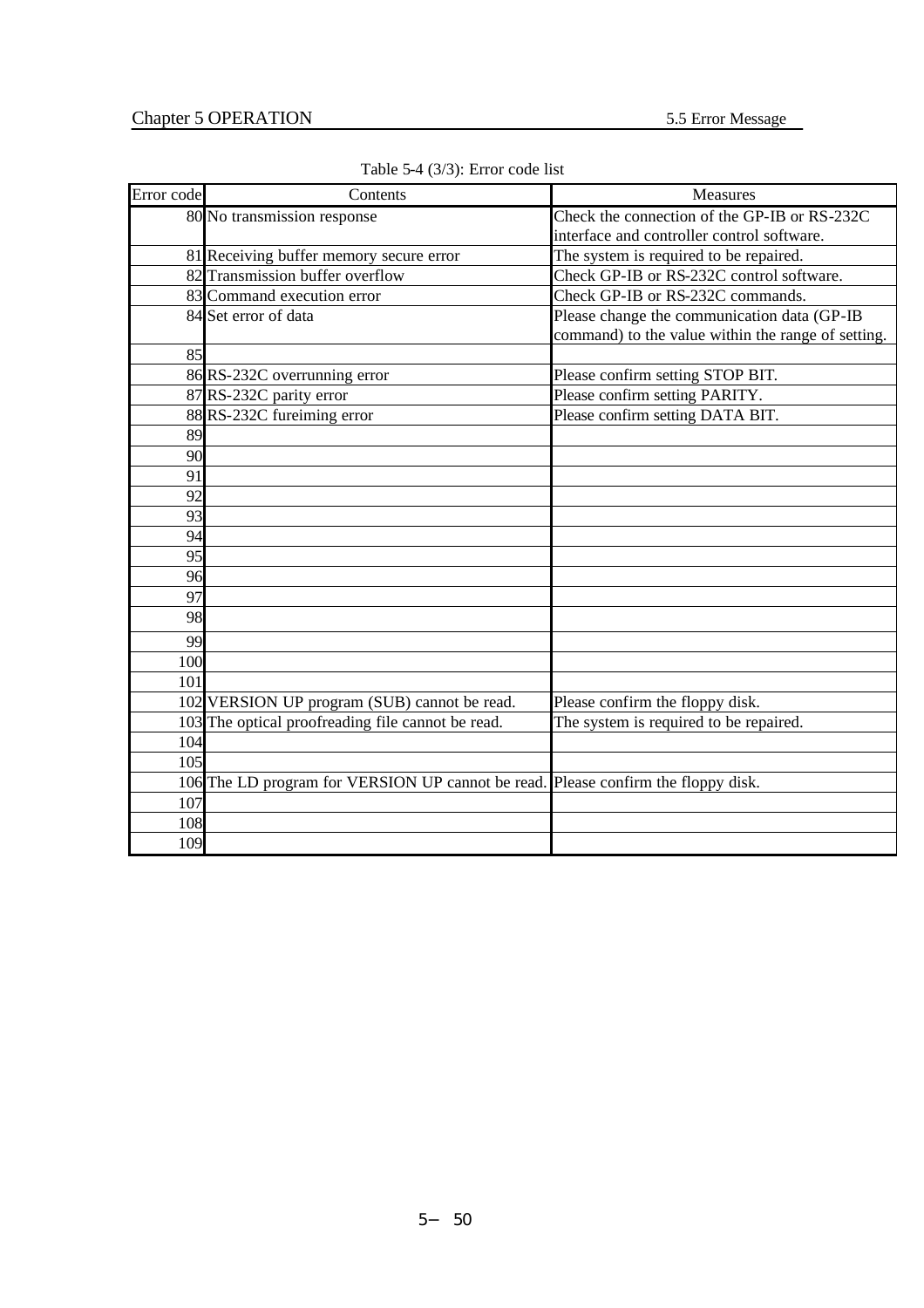# Chapter 6 Remote Control

The AQ4321 has the standard GPIB (IEEE 488.1 standard satisfied) and RS-232C interfaces. When you attach a controller, you can set up and modify each AQ4321 parameter and send and receive data under fully remote control.

# 6.1 GPIB control

# $\triangle$  Caution

Always turn OFF the POWER switch ("OFF") before connecting or disconnecting the GPIB interface cable to/from the AQ4321.

# A Caution

The GP-IB command is not accepted after the password is input immediately after turning on of the powe r supply. However, only the command of TLS module status Inquiry (STANDBY? or STANBY?) and PA SSWORD input (PASSWORD\*\*\*\*), it can be used on the password input screen.

6.1.1 Interface functions

|                             | rable 0-1. Of 1D interact ranchous |
|-----------------------------|------------------------------------|
| Function                    | Explanation                        |
| SH1                         | All source handshaking functions   |
| AH1                         | All acceptor handshaking functions |
| T7                          | Talker functions                   |
| L4                          | Listener functions                 |
| SR <sub>1</sub>             | Service request functions          |
| RL1                         | Remote/local functions             |
| P <sub>P</sub> O            | No parallel polling functions      |
| DC1                         | Device clear functions             |
| D <sub>T</sub> <sub>0</sub> | No device trigger functions        |
| C <sub>0</sub>              | No control functions               |
| E1                          | Open collector driver              |

|  |  | Table 6-1: GPIB interface functions |  |
|--|--|-------------------------------------|--|
|  |  |                                     |  |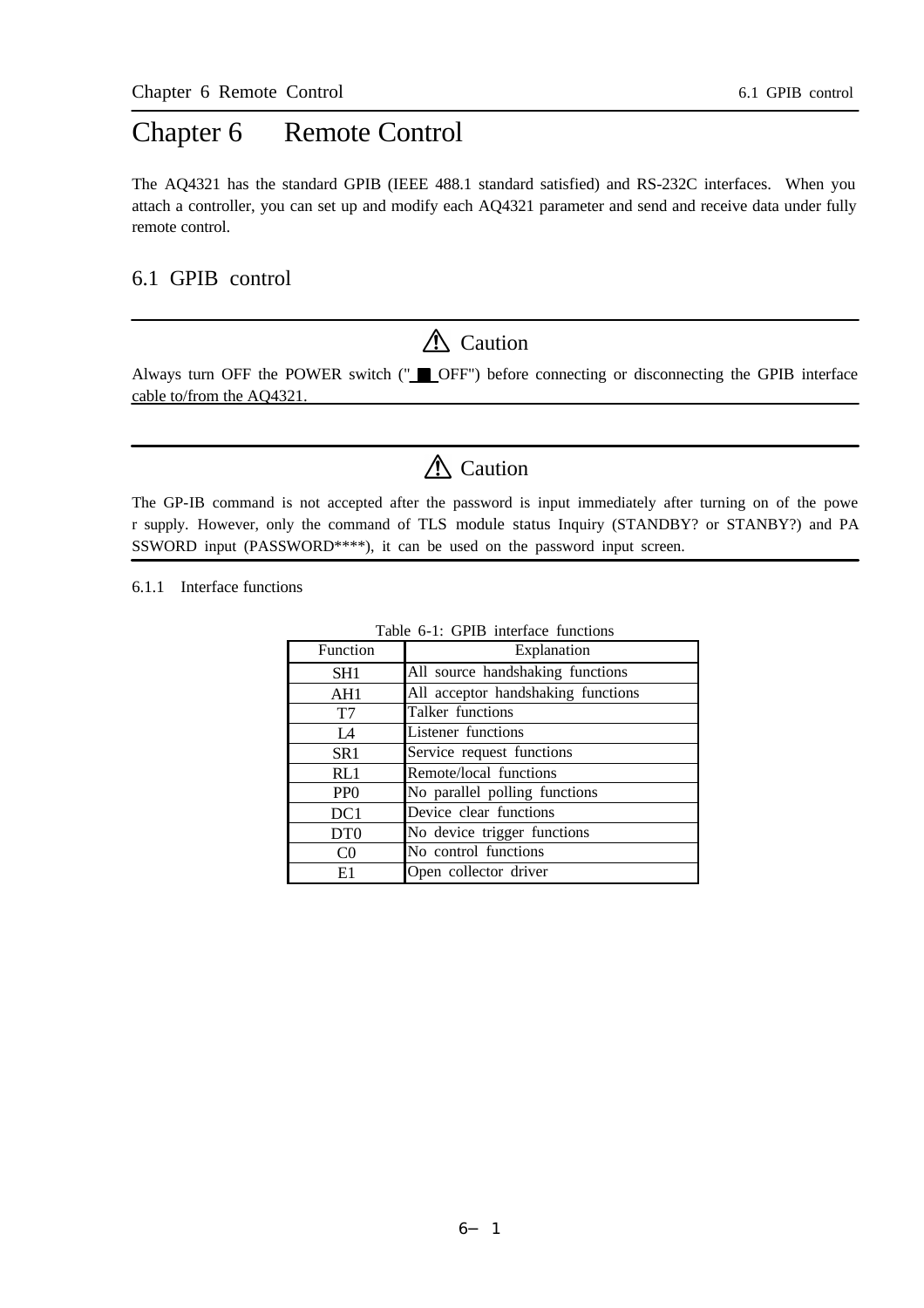6.1.2 Explanation of basic system functions

## (1) GPIB address

You can change the GPIB address of AQ4321 by following the steps of Paragraph 3-10 given in Section 5.4.7. These addresses are made valid immediately after you have completed the setup. The modified addresses are backed up by the hard disk. The initial value is "24".

(2) Local control mode

When the AQ4321 is operated by using its operation keys, it operates in Local control mode. All AQ4321 keys are available to use.

(3) Remote control mode

When the AQ4321 is operated from another controller via the GPIB interface bus, it operates in Remote control mode. All keys (except for LOCAL) are made invalid. During Remote control, all LCDs light and the bottom software key functions as the LOCAL key.

(4) Local Lockout (LLO)

When an LLO universal command is issued in Remote control mode, the AQ4321 is locally locked out (LLO). All keys (including the LOCAL key) are made invalid. You can release the LLO status by issuing the REN (Remote Enable) command only.

(5) Device Clear (DCL) and Selective Device Clear (SDC)

You can clear the AQ4321's send and receive buffers by issuing the DCL universal command or SDC address command in Remote control mode.

# A Caution

Set approximately 100msec of wait time immediately after you have issued the Device Clear command. Some controllers may stop handshaking if you execute various commands and program codes immediately after the DCL or SDL command.

(6) Available range of remote control

The AQ4321 has almost the same control functions as its manual operations. For details, see Table 6-3 "GPIB and RS-232C interface commands (AQ4321)."

(7) Send and receive buffers

The AQ4321 has the 512-byte send and receive buffers (to store CR, LF and other control codes and commas  $($ , $)).$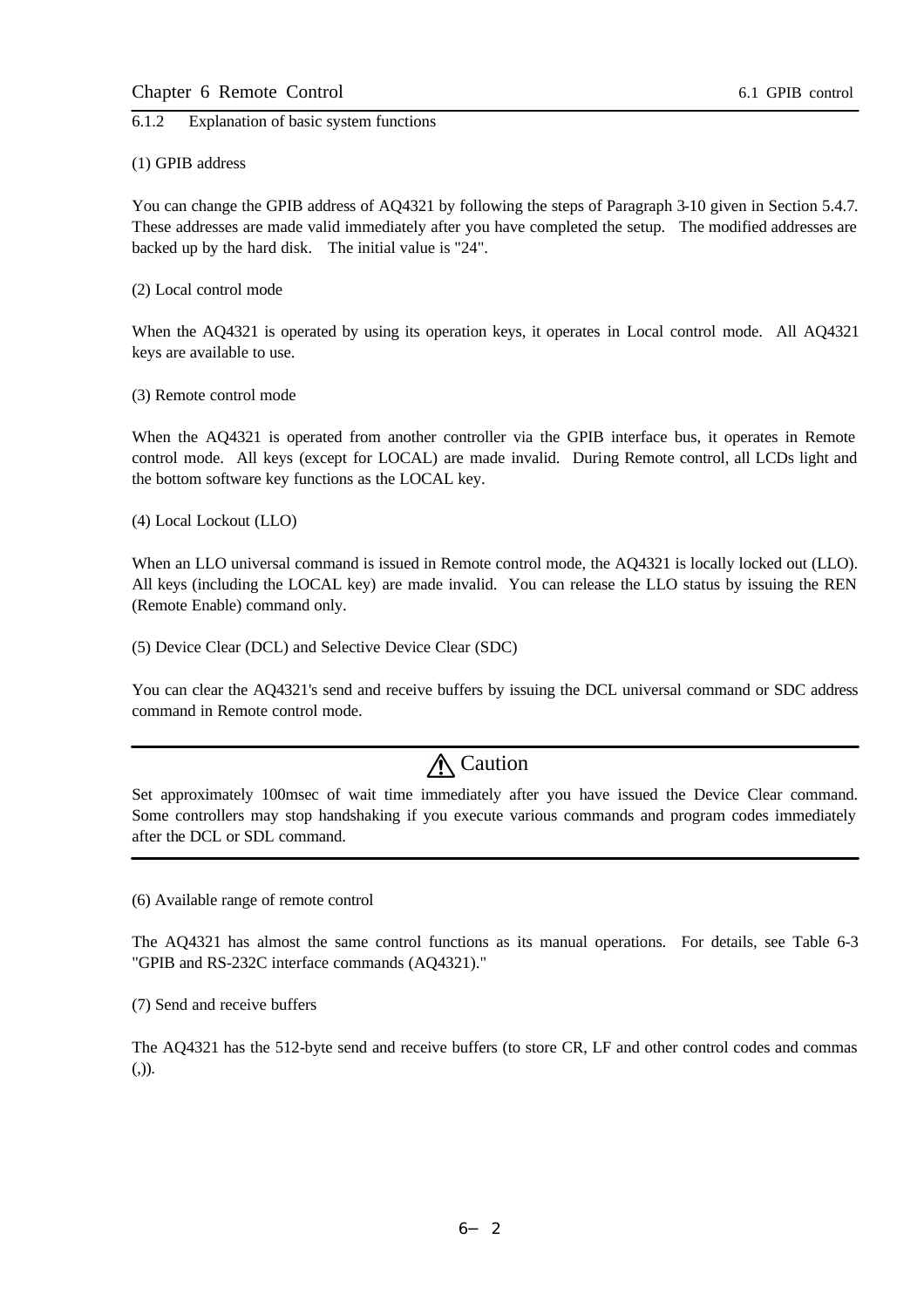# (8) Service request functions

Table 6-2 defines the contents of SRQ status byte of the AQ4321.

|                  | Table 0-2: SRO status byte                               |  |  |  |  |  |  |  |  |
|------------------|----------------------------------------------------------|--|--|--|--|--|--|--|--|
| <b>BIT</b>       | Contents                                                 |  |  |  |  |  |  |  |  |
| BIT7             | 0                                                        |  |  |  |  |  |  |  |  |
| BIT6             | 1 when an SRQ is sent.                                   |  |  |  |  |  |  |  |  |
| BIT <sub>5</sub> | when the receive buffer is overflowed.<br>$\mathbf{1}$   |  |  |  |  |  |  |  |  |
| BIT4             | 0                                                        |  |  |  |  |  |  |  |  |
| BIT3             | when operation is completed.<br>1                        |  |  |  |  |  |  |  |  |
| BIT <sub>2</sub> | during an error<br>1                                     |  |  |  |  |  |  |  |  |
| BIT <sub>1</sub> | 0                                                        |  |  |  |  |  |  |  |  |
| BIT <sub>0</sub> | when optical output setting is completed wavelength<br>1 |  |  |  |  |  |  |  |  |

Table 6-2: SRQ status byte

| Bit-0 operation conditions               | Bit-3 operation conditions                   |
|------------------------------------------|----------------------------------------------|
| When optical output setting is completed | When wavelength sweep ends                   |
| When wavelength setting is completed     | When program ends                            |
|                                          | Standby operation completion                 |
|                                          | Initialization operation completion          |
|                                          | Wavelength proofreading operation completion |

The service request functions can be masked for each cause. Commands 0 to 255 in binary notation correspond to bits 7 to 0 of STB. Logical 1 bit is valid and logical 0 bit is invalid. (However, BIT6 cannot be invalidated.)

Example 1: If the program code is "I65"

Decimal value 65 is "01000001" in binary notation. Bit 6 and bit 0 are valid. Therefore, when the motor sweep has completed, a service request is issued to the controller. Otherwise, no service request is issued to the controller.

Example 2: If the program code is "I255"

Decimal value 255 is "11111111" in binary notation. Therefore, all bits are valid.

If the mask condition of service request functions is changed, the status byte is cleared. Also, the service request to the controller is cancelled if issued.

Example 3: If the program code is "I65" and when the motor sweep has completed

Bits 0 and 6 are set to logical 1, and a service request is issued to the controller. If this service request is ignored and if program code "I66" is set, bits 0 and 6 are cleared. The STB is set to 0, and the service request is also canceled.

(9) The comma (,) program codes can be repeated and sent.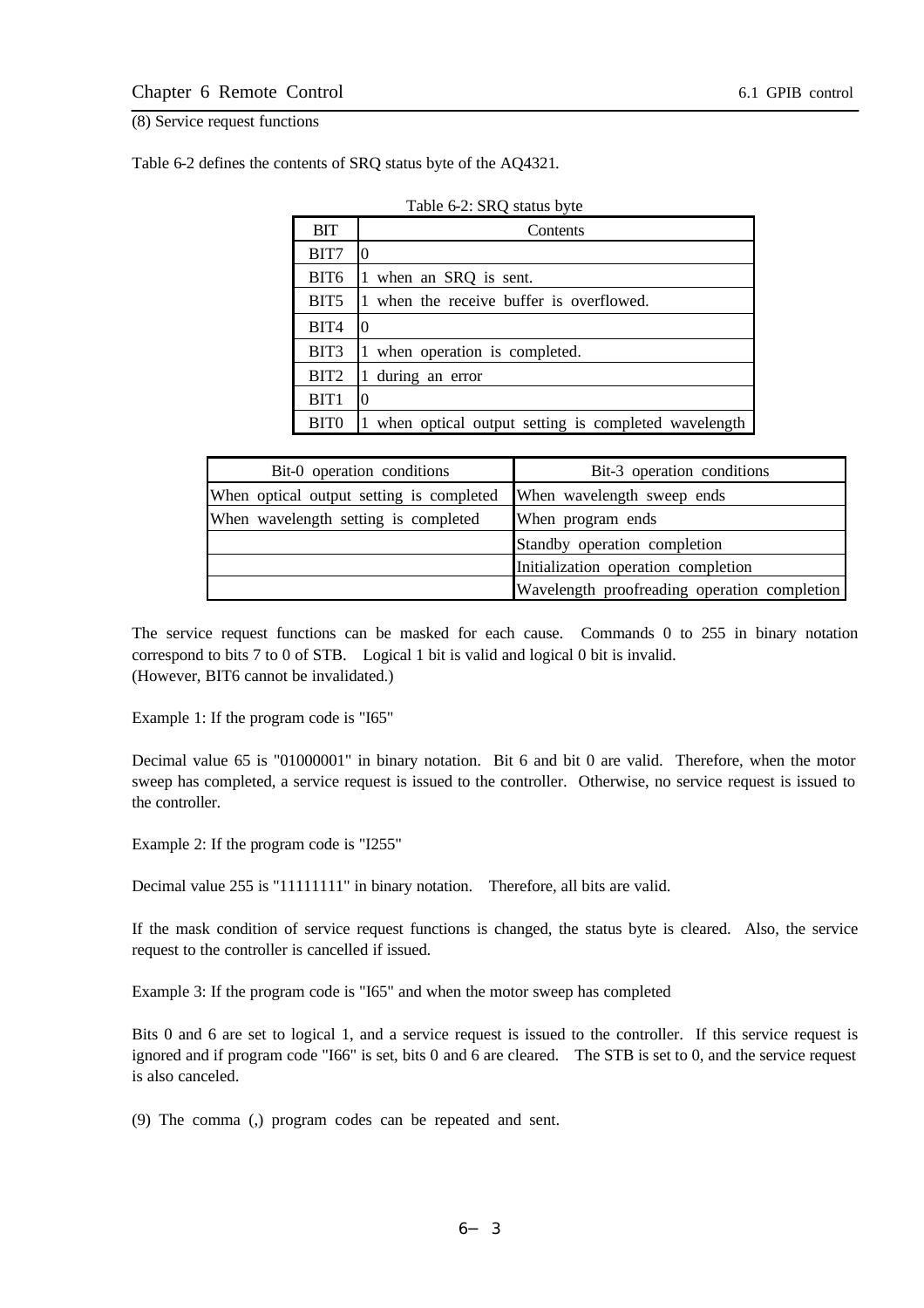(10) Space in the program code is disregarded.

(11) The delimiter from the controller is "CR+LF+EOI", "CR+LF", or "LF+EOD" codes. The delimiter of AQ4321 output is "CR+LF+(EOI)" or "EOI" code only.

(12) Numerical codes 0 below the decimal point need not be input in the numeric input part (\*\*\* . \*\*\* etc). Example: "TSTEWL010.000" can be entered as "TSTEWL10".

(13) During wavelength (optical frequency) sweep, no program codes are accepted.

6.1.3 GPIB and RS-232C interface commands

Table 6-3 lists the GPIB and RS-232C interface commands supported by the AQ4321. Table 6-4 gives the compatibility of these commands, and Table 6-5 lists the Hewlett Packard's (HP) commands NOT supported by the AQ4321.

The GPIB and RS-232C interface commands slightly differ from each other.

# A Caution

The AQ4321's commands may differ from the compatible commands of other manufacturers in their operations and return values. Carefully use them when replacing the commands.

An asterisk (\*) of ANDO command (\*IDN? and \*RST are excluded.), such as "xxx\*", represents a single numerical character.

Example: TWL\*\*\*\*.\*\*\* The numerical value represents the wavelength.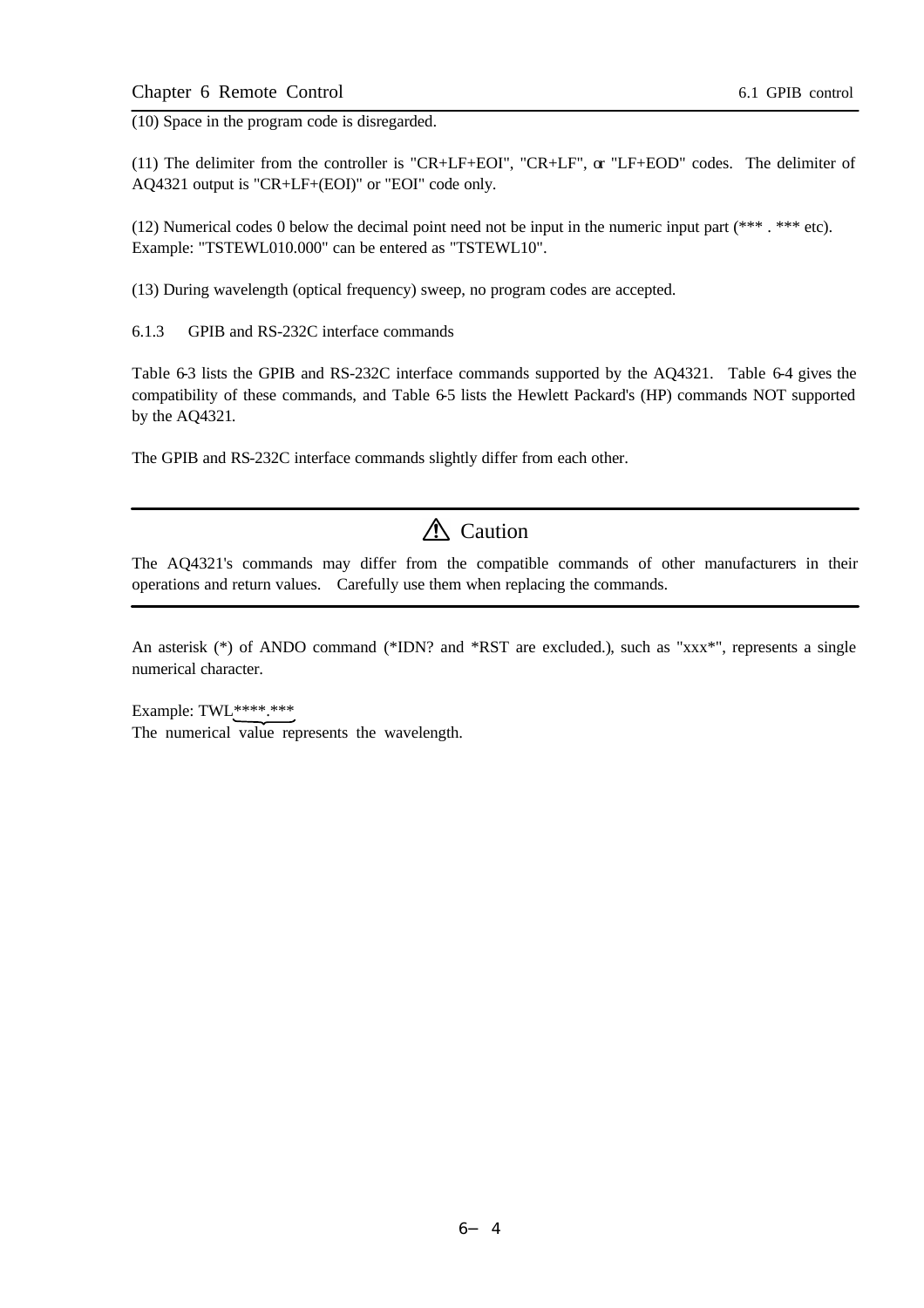| Table 6-3 (1/10): GPIB and RS-232C interface commands (supported by AQ4321) |                |           |      |                |                                                 |  |
|-----------------------------------------------------------------------------|----------------|-----------|------|----------------|-------------------------------------------------|--|
|                                                                             | AQ4321         |           |      |                |                                                 |  |
| Name                                                                        | AQ4321 command | Range     | Unit | Return value   | Function                                        |  |
| Command                                                                     | CFORM0 or      |           |      |                | Accepts subsequent commands as                  |  |
| format setup                                                                | <b>ANDO</b>    |           |      |                | ANDO's standard commands.                       |  |
|                                                                             | CFORM1 or      |           |      |                | Accepts subsequent commands as                  |  |
|                                                                             | HP             |           |      |                | CFORM1 GPIB commands. The                       |  |
|                                                                             |                |           |      |                | CFORM1 commands of Table 6-4                    |  |
|                                                                             |                |           |      |                | are accepted as CFORM1 commands.                |  |
|                                                                             | CFORM2 or      |           |      |                | Accepts subsequent commands as                  |  |
|                                                                             | <b>PHOTO</b>   |           |      |                | CFORM2 commands. The CFORM2                     |  |
|                                                                             |                |           |      |                | commands of Table 6-4 are accepted              |  |
|                                                                             |                |           |      |                | as CFORM2 commands.                             |  |
| Command                                                                     | CFORM?         |           |      | <b>ANDO</b>    | Returns a command format.                       |  |
| format inquiry                                                              |                |           |      | CFORM1         |                                                 |  |
|                                                                             |                |           |      | CFORM2         |                                                 |  |
| Manufacturer                                                                | IDN? or        |           |      |                | ANDO-ELEC Returns an ID.                        |  |
| name, product                                                               | *IDN?          |           |      |                | TRIC/AQ4321"(*)" can be "A" or "B" or "D".      |  |
| name, and                                                                   |                |           |      |                | $(*)$ /********/"*********" is a serial number. |  |
| serial No.                                                                  |                |           |      | Software versi |                                                 |  |
| inquiry                                                                     |                |           |      | on             |                                                 |  |
| SQR mask                                                                    | $I^*$          | 0 to 255  |      |                | 0 for full mask, 1 to 255 for separate          |  |
| setup                                                                       |                | (decimal) |      |                | mask                                            |  |
| (for GPIB                                                                   |                |           |      |                | (The mask to BIT6 is invalid.)                  |  |
| interface only)                                                             |                |           |      |                |                                                 |  |
| SRQ mask                                                                    | I?             |           |      | 0 to 255       | Returns an SQR MASK value.                      |  |
| inquiry<br>(for GPIB                                                        |                |           |      |                |                                                 |  |
| interface only)                                                             |                |           |      |                |                                                 |  |
| SRQ status                                                                  | SRQ?           |           |      | 0 to 255       | Returns an SRQ status byte.                     |  |
| byte request                                                                |                |           |      |                |                                                 |  |
| (for GPIB                                                                   |                |           |      |                |                                                 |  |
| interface only)                                                             |                |           |      |                |                                                 |  |
| Inquiry of                                                                  | SRQ0?          |           |      | $1*$           | When optical output setting is                  |  |
| operation                                                                   |                |           |      |                | completed                                       |  |
| condition                                                                   |                |           |      | $*1$           | When wavelength setting is completed            |  |
| of SRQ0                                                                     |                |           |      |                |                                                 |  |
| (for GPIB                                                                   |                |           |      |                |                                                 |  |
| interface only)                                                             |                |           |      |                |                                                 |  |
| Inquiry of                                                                  | SRQ3?          |           |      | 1****          | When wavelength sweep ends                      |  |
| operation                                                                   |                |           |      | $*1***$        | When program ends                               |  |
| condition                                                                   |                |           |      | $***1***$      | Standby operation completion                    |  |
| of SRQ3                                                                     |                |           |      | $***1*$        | Initialization operation completion             |  |
| (for GPIB                                                                   |                |           |      | ****1          | Wavelength proofreading operation               |  |
| interface only)                                                             |                |           |      |                | completion                                      |  |
| Delimiter setup DELIM*                                                      |                |           |      |                | Sets up a delimiter.                            |  |
| (for GPIB                                                                   |                | 0         |      |                | 0: [EOI]                                        |  |
| interface only)                                                             |                |           |      |                | $1:CR+LF+[EOI]$                                 |  |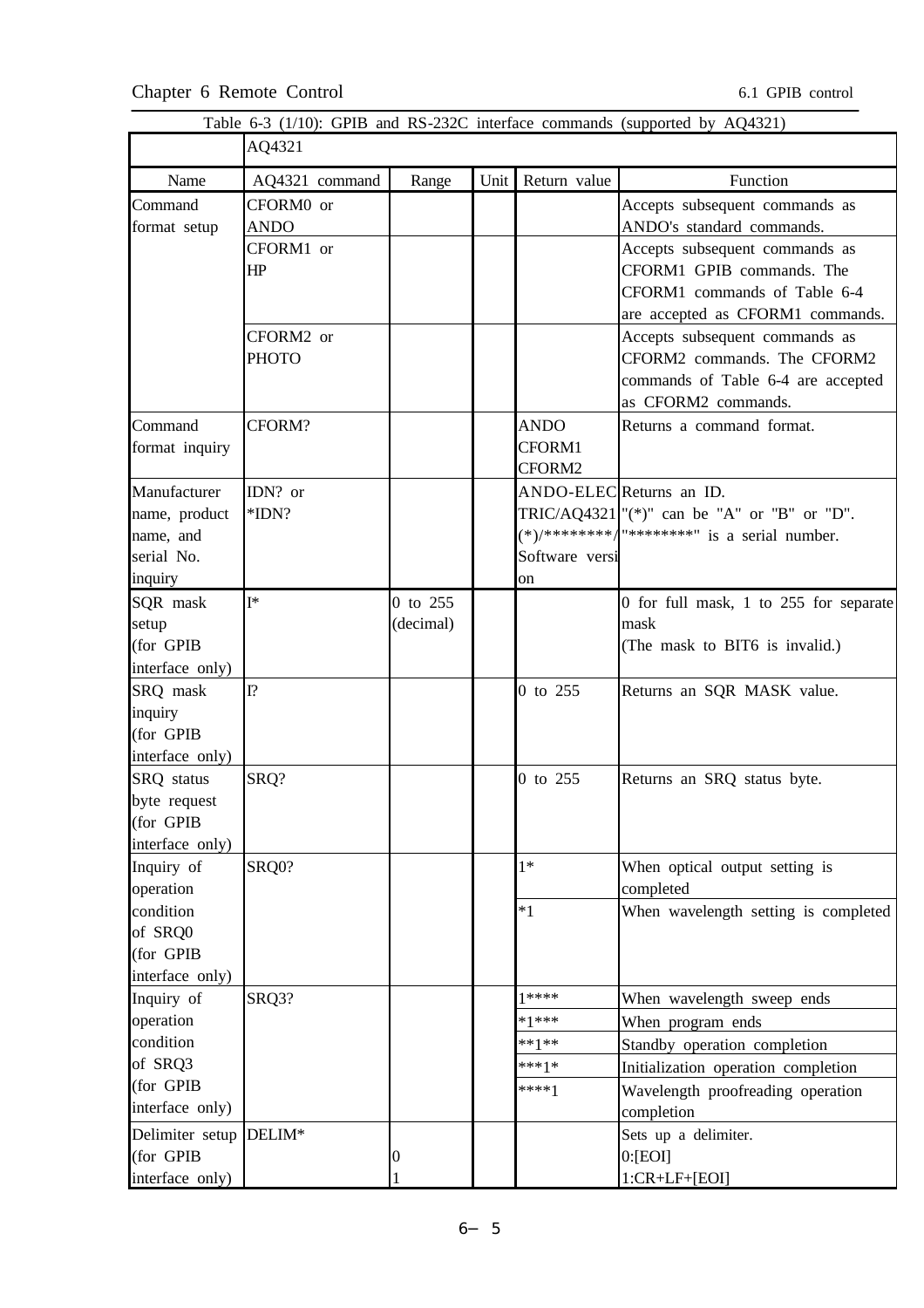|  |  |  |  |  |  |  |  | Table 6-3 (2/10): GPIB and RS-232C interface commands (supported by AQ4321) |  |  |  |  |
|--|--|--|--|--|--|--|--|-----------------------------------------------------------------------------|--|--|--|--|
|--|--|--|--|--|--|--|--|-----------------------------------------------------------------------------|--|--|--|--|

|                                                                   | AQ4321            |                                   |     |                   | Table 6-3 (2/10): GPIB and RS-232C interface commands (supported by $AQ4321$ )                                                                                                                  |
|-------------------------------------------------------------------|-------------------|-----------------------------------|-----|-------------------|-------------------------------------------------------------------------------------------------------------------------------------------------------------------------------------------------|
| Name                                                              | AQ4321 command    | Range                             |     | Unit Return value | Function                                                                                                                                                                                        |
| Delimiter setup DELIM?<br>inquiry<br>(for GPIB<br>interface only) |                   |                                   |     | 0                 | Returns a delimiter.<br>$0:$ [EOI]<br>$1:CR+LF+[EOI]$                                                                                                                                           |
| Response setup RESPON*<br>(for GPIB<br>interface only)            |                   | 0<br>2                            |     |                   | Sets a response.<br>0:NONE<br>1:CR<br>$2:CR + >$                                                                                                                                                |
| Response setup RESPON?<br>inquiry                                 |                   |                                   |     | 0                 | Returns a response.<br>0:NONE<br>1:CR<br>$2:CR + >$                                                                                                                                             |
| Error number<br>inquiry                                           | ERROR?            |                                   |     | E****             | Returns an error number<br>(see Table $5-3$ ).                                                                                                                                                  |
| Initialize                                                        | <b>INIT</b>       |                                   |     |                   | Initializes the AQ4321.                                                                                                                                                                         |
| Initialize status INIT?<br>check                                  |                   |                                   |     | $\overline{0}$    | 0:Initialization has completed.<br>1:Initialization in progress                                                                                                                                 |
| Reset of user<br>condition                                        | *RST              | 0                                 |     |                   | Returns to setting when the device is<br>shipped in the factory.                                                                                                                                |
| Lock/unlock                                                       | $LOCK*/0RD$       | 1                                 |     |                   | 0: Unlocks (by up to four digits of<br>password).<br>1:Locks.(The password can be omitted<br>at the time of the LOCK ON).                                                                       |
| Lock status<br>check                                              | LOCK?             |                                   |     | $\overline{0}$    | 0:Unlocked<br>1:Locked                                                                                                                                                                          |
| Date setup                                                        | DATE **** /** /** | YYYY/M<br>M/DD                    |     |                   | Enters current date in YYYY (year),<br>MM (month) and DD (day) format.                                                                                                                          |
| Date inquiry                                                      | DATE?             |                                   |     | DD                | YYYY/MM/Returns the current calendar date.                                                                                                                                                      |
| Time setup                                                        | TIME**:**:**      | HH:MM:S<br>S                      |     |                   | Enters the current time in HH (hour),<br>MM (minutes) and SS (seconds) format.                                                                                                                  |
| Time inquiry                                                      | TIME?             |                                   |     | HH:MM:SS          | Returns the current clock time.                                                                                                                                                                 |
| Date display<br>format                                            | DATEFORM*         | 0                                 |     |                   | 0:"Y-M-D" format display<br>1:"M-D-Y" format display<br>2:"D-M-Y" format display<br>Only the display of the main body is<br>changed. (There is no influence in the<br>return value of "DATE?".) |
| Date display<br>format inquiry                                    | DATEFORM?         |                                   |     | 0<br>2            | 0:"Y-M-D" format<br>1:"M-D-Y" format<br>2:"D-M-Y" format                                                                                                                                        |
| Command<br>delay time<br>setup                                    | WAIT*.*           | $0.1$ to $1$<br>(at 0.1)<br>step) | sec |                   | The next command is delayed for the<br>specified time.                                                                                                                                          |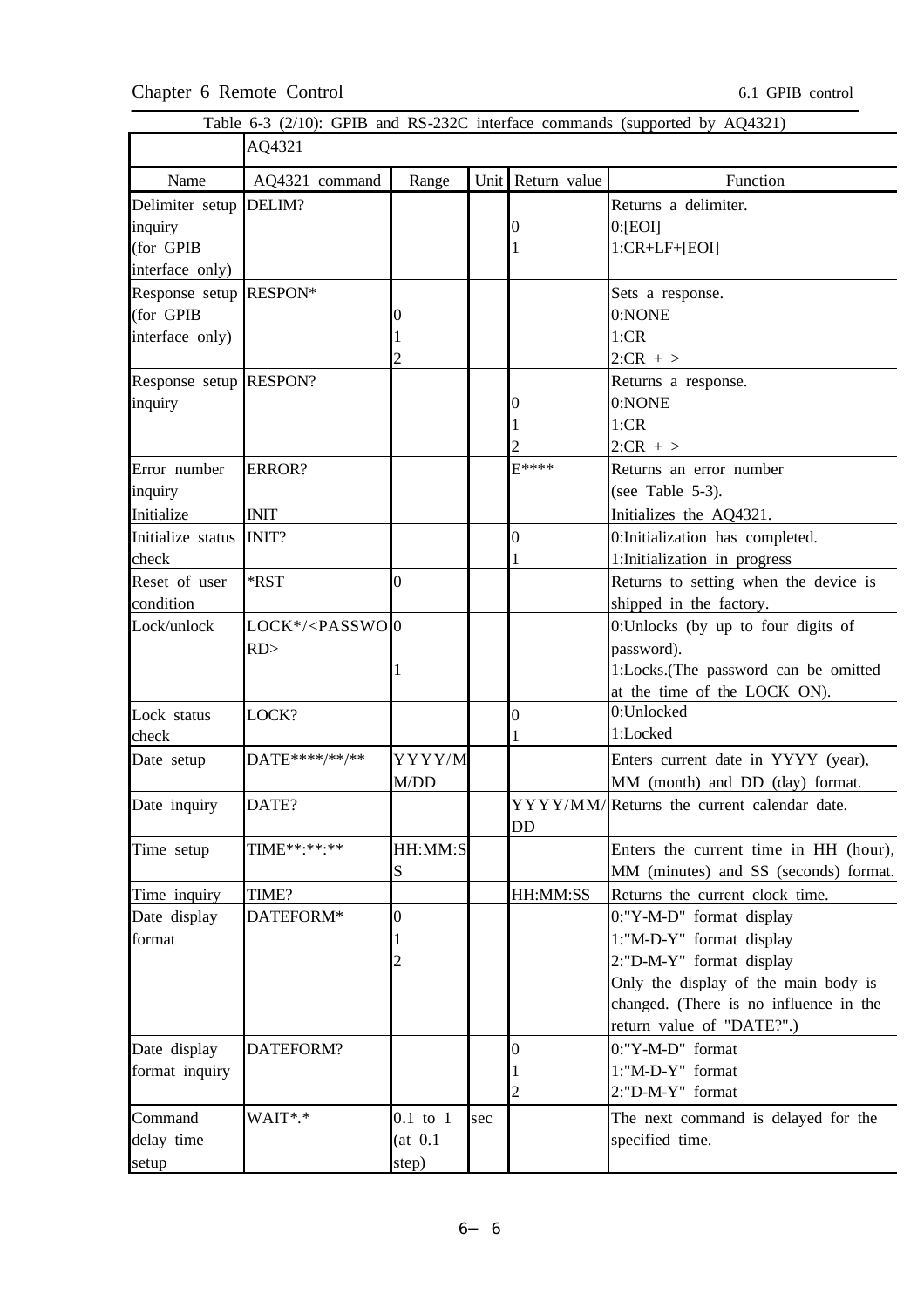|                                                           |                |                            |     |                   | Table 6-3 (3/10): GPIB and RS-232C interface commands (supported by AQ4321)                                                                  |
|-----------------------------------------------------------|----------------|----------------------------|-----|-------------------|----------------------------------------------------------------------------------------------------------------------------------------------|
|                                                           | AQ4321         |                            |     |                   |                                                                                                                                              |
| Name                                                      | AQ4321 command | Range                      |     | Unit Return value | Function                                                                                                                                     |
| User condition<br>call                                    | TUSERSET*      | $0$ to 9                   |     |                   | Calls the user setup conditions.<br>"0" is the default setup.                                                                                |
| User condition<br>save                                    | TUSERSAVE*     | $1$ to $9$                 |     |                   | Saves the user conditions.                                                                                                                   |
| Echo back On<br>(for $RS-232C$<br>interface only)         | <b>ECHON</b>   |                            |     |                   | Echoes back an entry.                                                                                                                        |
| Echo back Off ECHOFF<br>(for $RS-232C$<br>interface only) |                |                            |     |                   | Does not echoes back an entry.                                                                                                               |
| Optical output                                            | $L^*$          | 0                          |     |                   | 0:Turns optical output Off.                                                                                                                  |
| On/Off setup                                              |                |                            |     |                   | 1:Turns optical output On.                                                                                                                   |
| Optical output                                            | L?             |                            |     | 0                 | 0:Optical output is Off.                                                                                                                     |
| status inquiry                                            |                |                            |     |                   | 1:Optical output is On.                                                                                                                      |
| TLS module                                                | STANDBY? or    |                            |     | 0                 | 0:Ready (End of standby)                                                                                                                     |
| status inquiry                                            | STANBY?        |                            |     |                   | 1:Standby                                                                                                                                    |
| Optical output<br>check                                   | TLIMIT?        |                            |     | $\theta$          | 0:Optical output of the wavelength is<br>Within the assurance range.<br>1:Optical output of the wavelength is<br>outside of assurance range. |
| Optical output<br>setup (dBm)                             | TPDB± **.*     | $-20.0$ to<br>$+10.0$      | dBm |                   | Sets the optical output to the specified<br>level. Refer to Table 5-1 Optical<br>output range set (dBm)                                      |
| Optical output<br>inquiry (dBm)                           | TPDB?          | $-20.0$ to<br>$+10.0$      |     | dBm $\pm$ **.*    | Returns the optical output set value in<br>dBm.                                                                                              |
| Optical output<br>setup (mW)                              | TPMW**.***     | $0.01$ to<br>10.000        | mW  |                   | Sets the optical output to the specified<br>level. Refer to Table 5-1 Optical<br>output range set (mW)                                       |
| Optical output<br>inquiry                                 | TPMW?          | $0.01$ to<br>10.000        | mW  | ** ***            | Returns the optical output set value in<br>mW.                                                                                               |
| Current optical                                           | TP?            |                            | dBm | $±$ **.*          | Returns the current optical output value.                                                                                                    |
| output inquiry                                            |                |                            | mW  | $***$ ***         | It varies depending on the selected unit.                                                                                                    |
| Wavelength<br>setup                                       | TWL****.***    | 1480.000<br>to<br>1580.000 | nm  |                   | Uses the specified wavelength for<br>oscillation. Refer to Table 5-1<br>Wavelength range set                                                 |
| Wavelength<br>inquiry                                     | TWL?           | 1480.000<br>to<br>1580.000 | nm  | **** ***          | Returns the oscillation wavelength.                                                                                                          |
| Optical<br>frequency setup                                | TFR***.*****   | 189.7421<br>to<br>202.5625 | THz |                   | Uses the specified frequency for optical<br>oscillation. Refer to Table 5-1 Optical<br>frequency range set                                   |
| Optical<br>frequency<br>inquiry                           | TFR?           | 189.7421<br>to<br>202.5625 | THz | *** ****          | Returns the oscillation frequency.                                                                                                           |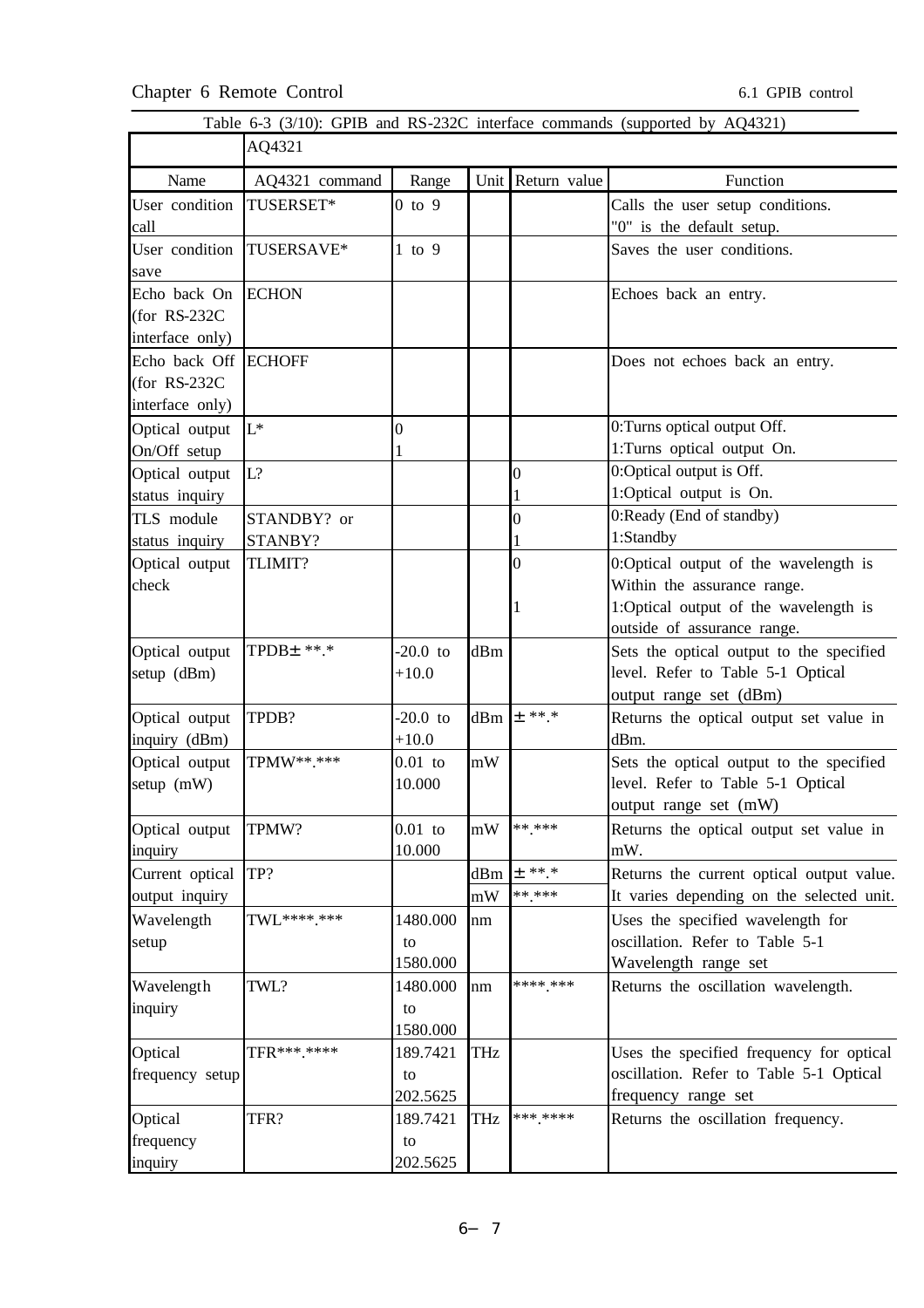|  |       |  |  | Table 6-3 $(4/10)$ : GPIB and RS-232C interface commands (supported by AQ4321) |  |  |
|--|-------|--|--|--------------------------------------------------------------------------------|--|--|
|  | AA221 |  |  |                                                                                |  |  |

|                      | AQ4321         |       |            |                   | Table 6-3 (4/10): GPIB and RS-232C interface commands (supported by $AQ4321$ ) |
|----------------------|----------------|-------|------------|-------------------|--------------------------------------------------------------------------------|
| Name                 | AQ4321 command | Range |            | Unit Return value | Function                                                                       |
| Optical              | TWLFRU*        | 0     |            |                   | 0:Displays the optical wavelength                                              |
| wavelength and       |                |       |            |                   | (or frequency) in nanometers (nm).                                             |
| frequency unit       |                |       |            |                   | 1:Displays the optical wavelength                                              |
| switchover           |                |       |            |                   | (or frequency) in THz.                                                         |
| Step                 | TSTEPU*        | 0     |            |                   | 0:Displays the step wavelength                                                 |
| wavelength and       |                |       |            |                   | (or frequency) in nm.                                                          |
| frequency unit       |                |       |            |                   | 1:Displays the step wavelength                                                 |
| switchover           |                |       |            |                   | (or frequency) in THz.                                                         |
| Optical output       | TPOU*          | 0     |            |                   | 0:Displays the optical output in dBm.                                          |
| unit switchover      |                |       |            |                   | 1:Displays the optical output in mW.                                           |
| Wavelength           | TUNIT?         |       |            | $***()$           | WL FREQ nm                                                                     |
| /frequency and       |                |       |            | ****1             | WL FREQ THz                                                                    |
| optical output       |                |       |            | $***()*$          | STEP nm                                                                        |
| inquiry              |                |       |            | ***1*             | <b>STEP GHZ</b>                                                                |
|                      |                |       |            | $***()***$        | POWER dBm                                                                      |
|                      |                |       |            | $***1***$         | POWER mW                                                                       |
|                      |                |       |            | $*0***$           | <b>BASE UNIT nm</b>                                                            |
|                      |                |       |            | $*1***$           | <b>BASE UNIT THZ</b>                                                           |
|                      |                |       |            | ∩****             | OFFSET UNIT nm                                                                 |
|                      |                |       |            | $1****$           | OFFSET UNIT THz                                                                |
| Max wavelengt WLMAX? |                |       | nm         | **** ***          | Returns the maximum wavelength that                                            |
| h inquiry            |                |       |            |                   | you can set.                                                                   |
| Min wavelengt WLMIN? |                |       | nm         | **** ***          | Returns the minimum wavelength that                                            |
| h inquiry            |                |       |            |                   | you can set.                                                                   |
| Max optical          | FRMAX?         |       | <b>THz</b> | *** ****          | Returns the maximum optical frequency                                          |
| frequency            |                |       |            |                   | that you can set.                                                              |
| inquiry (THz)        |                |       |            |                   |                                                                                |
| Min optical          | FRMIN?         |       |            |                   | Returns the minimum optical frequency                                          |
| frequency            |                |       |            |                   | that you can set.                                                              |
| inquiry (THz)        |                |       |            |                   |                                                                                |
| Max optical          | PDBMAX?        |       | dBm        | $+$ ** *          | Returns the maximum optical output                                             |
| output dBm           |                |       |            |                   | (in dBm) that you can set.                                                     |
| inquiry              |                |       |            |                   |                                                                                |
| Max optical          | PMWMAX?        |       | mW         | $***$ ***         | Returns the maximum optical output                                             |
| output mW            |                |       |            |                   | (in mW) that you can set.                                                      |
| inquiry              |                |       |            |                   |                                                                                |
| Min optical          | PDBMIN?        |       |            | dBm $\pm$ **.*    | Returns the minimum optical output                                             |
| output dBm           |                |       |            |                   | (in dBm) that you can set.                                                     |
| inquiry              |                |       |            |                   |                                                                                |
| Min optical          | PMWMIN?        |       | mW         | ** ***            | Returns the minimum optical output                                             |
| output mW            |                |       |            |                   | (in mW) that you can set.                                                      |
| inquiry              |                |       |            |                   |                                                                                |
| Start repeat         | TRET           |       |            |                   | Starts to sweep the repeated                                                   |
| sweep                |                |       |            |                   | wavelength. (Note 1)                                                           |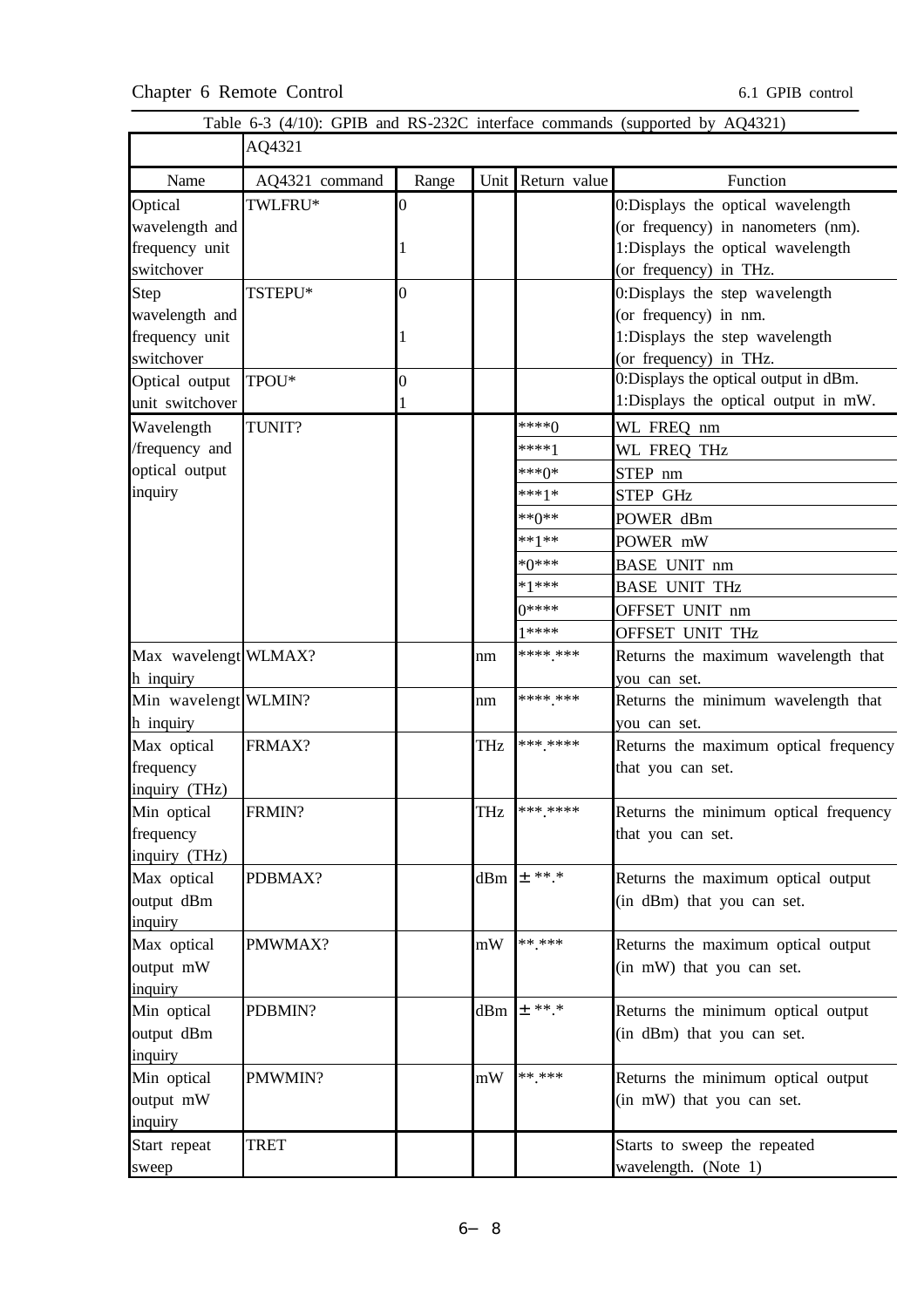|                        |                |          |      |              | Table 6-3 (5/10): GPIB and RS-232C interface commands (supported by AQ4321) |
|------------------------|----------------|----------|------|--------------|-----------------------------------------------------------------------------|
|                        | AQ4321         |          |      |              |                                                                             |
| Name                   | AQ4321 command | Range    | Unit | Return value | Function                                                                    |
| Start single           | <b>TSGL</b>    |          |      |              | Starts a single wavelength sweep.                                           |
| sweep                  |                |          |      |              | (Note 1)                                                                    |
| Step movement          | <b>TWLUP</b>   |          |      |              | Moves by the unit of the step                                               |
| of wavelength          |                |          |      |              | wavelength to which the wavelength                                          |
|                        |                |          |      |              | is set with sweep.                                                          |
| Stop sweep             | <b>TSTP</b>    |          |      |              | Stops wavelength sweep.                                                     |
| Pause sweep            | TPAS           |          |      |              | Temporarily pauses the wavelength                                           |
|                        |                |          |      |              | sweep.                                                                      |
| Continue sweep TCONT   |                |          |      |              | Restart wavelength sweep.                                                   |
| Start trigger          | <b>TRIG</b>    |          |      |              | Sweeps a single step of optical                                             |
| sweep                  |                |          |      |              | wavelength and frequency specified by                                       |
|                        |                |          |      |              | the "TSTEW+***.***" or                                                      |
|                        |                |          |      |              | "TSTEFR-******.*" command.                                                  |
| Sweep mode             | TSWM*          | 0        |      |              | 0:Selects the step sweep mode of                                            |
| selection              |                |          |      |              | wavelength.                                                                 |
|                        |                |          |      |              | 1:Selects the continuous sweep mode of<br>wavelength.                       |
|                        |                |          |      |              | 2:Selects the trigger sweep mode of                                         |
|                        |                | 2        |      |              | wavelength.                                                                 |
| Sweep mode             | TSWM?          |          |      |              | Returns the sweep mode.                                                     |
| inquiry                |                |          |      | 0            | 0:Step sweep mode                                                           |
|                        |                |          |      |              | 1:Continuous sweep mode                                                     |
|                        |                |          |      |              | 2:Trigger sweep mode                                                        |
| Weep condition TSWEEP? |                |          |      | $**0$        | Stops or pauses sweep.                                                      |
| inquiry                |                |          |      | $***1$       | Single sweep in progress                                                    |
|                        |                |          |      | $**2$        | Repeated sweep in progress                                                  |
|                        |                |          |      | $*0*$        | Step sweep mode                                                             |
|                        |                |          |      | $*1*$        | Continuous sweep mode                                                       |
|                        |                |          |      | *2*          | Trigger mode                                                                |
|                        |                |          |      | $0^{**}$     | Constant calibration Off                                                    |
|                        |                |          |      | $1**$        | Constant calibration On                                                     |
| Uses the               | TSTAWL****.*** | 1480.000 | nm   |              | Uses the specified wavelength to start                                      |
| specified              |                | to       |      |              | sweep.                                                                      |
| wavelength to          |                | 1580.000 |      |              | Refer to Table 5-1 Starting sweeping                                        |
| start sweep.           |                | at 0.001 |      |              | the wavelength set                                                          |
|                        |                | step     |      |              |                                                                             |
| Sweep start            | TSTAWL?        |          | nm   | $***$ ***    | Returns the sweep start wavelength.                                         |
| wavelength             |                |          |      |              |                                                                             |
| inquiry                |                |          |      |              |                                                                             |
| Sweep stop             | TSTPWL****.*** | 1480.000 | nm   |              | Uses the specified wavelength to stop                                       |
| wavelength             |                | to       |      |              | sweep.                                                                      |
| setup                  |                | 1580.000 |      |              | Refer to Table 5-1 Stopping sweeping                                        |
|                        |                | at 0.001 |      |              | the wavelength set                                                          |
|                        |                | step     |      |              |                                                                             |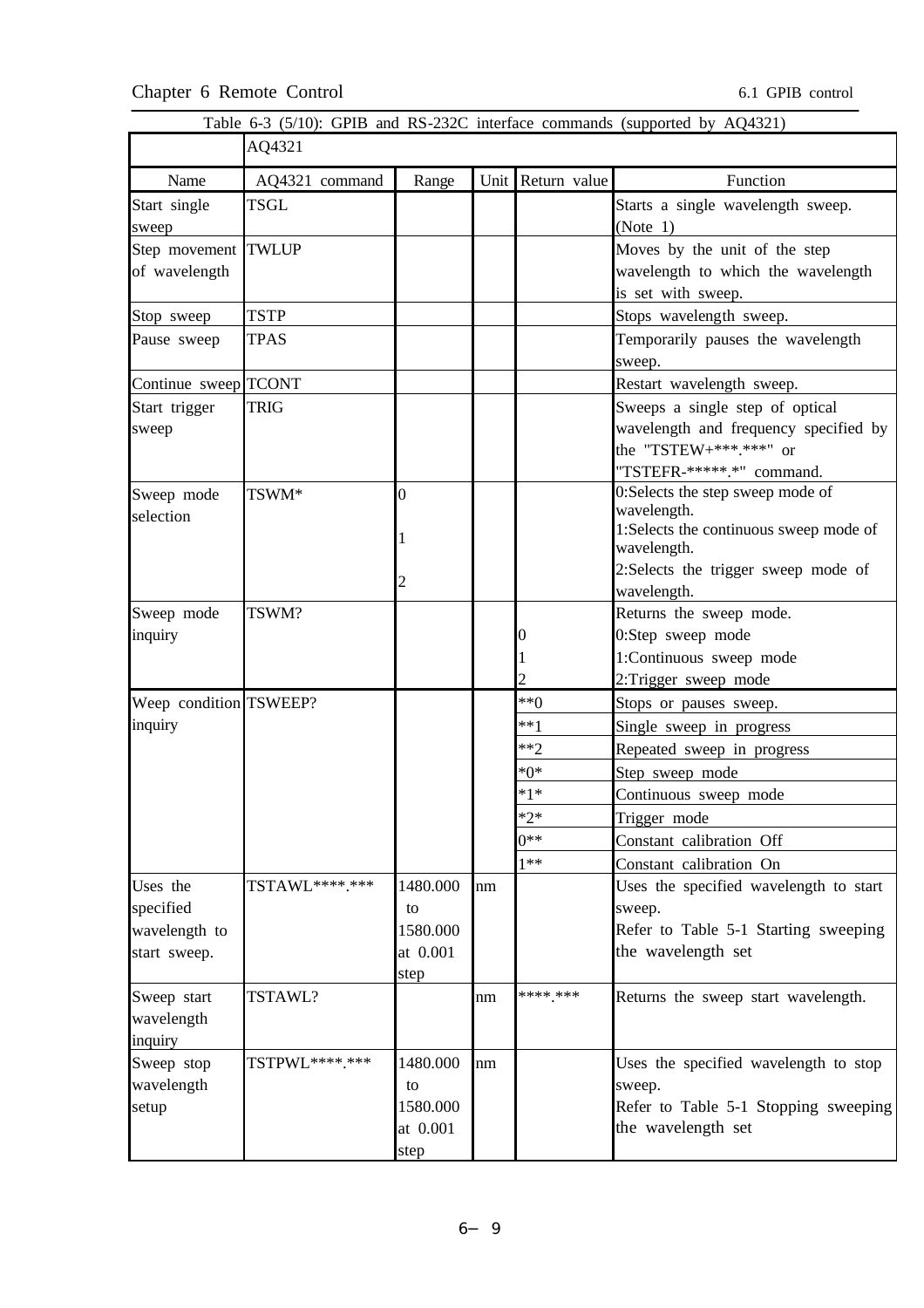| Table 6-3 (6/10): GPIB and RS-232C interface commands (supported by AQ4321) |                  |                                                |            |                   |                                                                                                                                                                                 |  |  |
|-----------------------------------------------------------------------------|------------------|------------------------------------------------|------------|-------------------|---------------------------------------------------------------------------------------------------------------------------------------------------------------------------------|--|--|
|                                                                             | AQ4321           |                                                |            |                   |                                                                                                                                                                                 |  |  |
| Name                                                                        | AQ4321 command   | Range                                          |            | Unit Return value | Function                                                                                                                                                                        |  |  |
| Sweep stop<br>wavelength<br>inquiry                                         | TSTPWL?          |                                                | nm         | **** ***          | Returns the sweep stop wavelength.                                                                                                                                              |  |  |
| Sweep<br>wavelength<br>step setup                                           | TSTEWL ***.***   | 0.001<br>to<br>100.000<br>at 0.001<br>step     | nm         |                   | Sets the sweep wavelength step for<br>Step or Trigger sweep mode.<br>Refer to Table 5-1 Interval for<br>sweeping the wavelength set                                             |  |  |
| Sweep<br>wavelength<br>step inquiry                                         | TSTEWL?          |                                                | nm         | *** ***           | Returns the sweep wavelength step.                                                                                                                                              |  |  |
| Sweep start<br>frequency setup                                              | TSTAFR***.****   | 189.7421<br>to<br>202.5625<br>at 0.001<br>step | <b>THz</b> |                   | Uses the specified frequency to start<br>sweep.<br>Refer to Table 5-1 Starting sweeping<br>the optical frequency set                                                            |  |  |
| Sweep start<br>frequency<br>inquir                                          | TSTAFR?          |                                                | THz        | *** ****          | Returns the sweep start optical<br>frequency.                                                                                                                                   |  |  |
| Sweep stop<br>frequency setup                                               | TSTPFR ***. **** | 189.7421<br>to<br>202.5625<br>at 0.001<br>step | <b>THz</b> |                   | Uses the specified frequency to stop<br>sweep.<br>Refer to Table 5-1 Stopping sweeping<br>the optical frequency set                                                             |  |  |
| Sweep stop<br>frequency<br>inquiry                                          | TSTPFR?          |                                                | THz        | *** ****          | Returns the sweep stop frequency of<br>sweep mode.                                                                                                                              |  |  |
| Sweep<br>frequency step<br>setup                                            | TSTEFR-*****.*   | $-12820.4$<br>to<br>$-0.2$ at<br>$0.2$ step    | GHz        |                   | Sets the sweep frequency interval in<br>Step sweep mode. The Step sweep<br>mode frequency is returned.<br>Refer to Table 5-1 Interval for<br>sweeping the optical frequency set |  |  |
| Sweep<br>frequency step<br>inquiry                                          | TSTEFR?          |                                                | GHz        | -***** *          | Returns the step frequency of sweep<br>mode.                                                                                                                                    |  |  |
| Sweep step<br>time setup                                                    | TSTET***.*       | $0.1$ to<br>999.0                              | sec        |                   | Sets the sweep stop time in Step<br>sweep mode.                                                                                                                                 |  |  |
| Sweep step<br>time inquiry                                                  | TSTET?           |                                                | sec        | *** *             | Returns the step time of sweep mode.                                                                                                                                            |  |  |
| Sweep time<br>setup                                                         | TSWET *****.*    | $1.0$ to<br>99999.0                            | sec        |                   | Sets the sweep time in Continuous<br>sweep mode.                                                                                                                                |  |  |
| Sweep time<br>inquiry                                                       | TSWET?           |                                                | sec        | ***** *           | Returns the sweep time in Continuous<br>sweep mode.                                                                                                                             |  |  |
| Sweep stop<br>time setup                                                    | TSWEINT*****     | $0$ to<br>99999                                | sec        |                   | Sets the stop time after each sweep.                                                                                                                                            |  |  |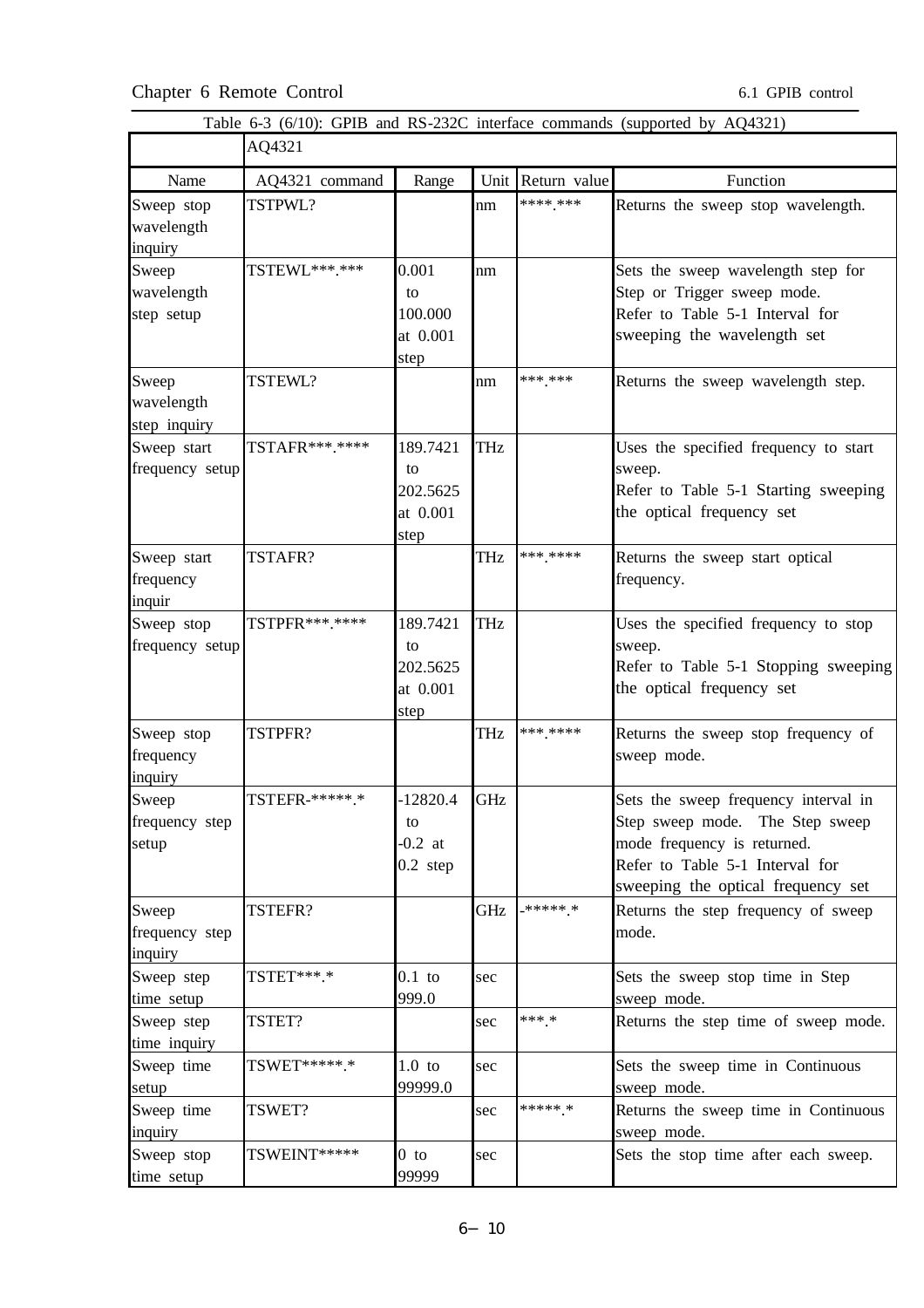|                                                  |                   |                                                 |     |                   | Table 6-3 (7/10): GPIB and RS-232C interface commands (supported by AQ4321)                                                                               |
|--------------------------------------------------|-------------------|-------------------------------------------------|-----|-------------------|-----------------------------------------------------------------------------------------------------------------------------------------------------------|
|                                                  | AQ4321            |                                                 |     |                   |                                                                                                                                                           |
| Name                                             | AQ4321 command    | Range                                           |     | Unit Return value | Function                                                                                                                                                  |
| Sweep stop<br>time inquiry                       | TSWEINT?          |                                                 | sec | *****             | Returns the stop time after each<br>sweep.                                                                                                                |
| Reference<br>wavelength<br>setup                 | TBASEWL ****.***  | 1480.000<br>to<br>1580.000<br>at 0.001<br>step  | nm  |                   | Uses the specified wavelength as the<br>reference wavelength in offset mode.<br>Refer to Table 5-1 Base wavelength<br>set                                 |
| Reference<br>wavelength<br>inquiry               | TBASEWL?          | 1480.000<br>to<br>1580.000<br>at 0.001<br>step  | nm  | **** ***          | Returns the reference wavelength in<br>offset mode.                                                                                                       |
| Offset<br>wavelength<br>setup                    | TOFSTWL± ***.***  | $-100.000$<br>to<br>$+100.000$                  | nm  |                   | Uses the specified wavelength as the<br>offset wavelength in offset mode.<br>Refer to Table 5-1 Offset wavelength<br>set                                  |
| Offset<br>wavelength<br>inquiry                  | TOFSTWL?          | $-100.000$<br>to<br>$+100.000$                  | nm  | $+$ *** ***       | Returns the offset wavelength in offset<br>mode.                                                                                                          |
| Reference<br>frequency setup                     | TBASEFR ***.***** | 189.7421<br>to<br>202.5625<br>at 0.0001<br>step | THz |                   | Uses the specified frequency for<br>reference in offset mode.<br>Refer to Table 5-1 Base optical<br>frequency set                                         |
| Reference<br>Frequency<br>inquiry                | TBASEFR?          | 189.7421<br>to<br>202.5625<br>at 0.0001<br>step | THz | *** ****          | Returns the reference frequency in<br>offset mode.                                                                                                        |
| Offset<br>frequency setup                        | TOFSTFR± *****.*  | $-12820.4$<br>to<br>$+12820.4$                  | GHz |                   | Uses the specified frequency as the<br>offset frequency in offset mode. Refer<br>to Table 5-1 Offset optical frequency<br>set                             |
| Offset<br>frequency<br>inquiry                   | TOFSTFR?          | $-12820.4$<br>to<br>$+12820.4$                  | GHz | $+$ ***** *       | Returns the offset frequency in offset<br>mode.                                                                                                           |
| Reference<br>/frequency<br>display unit<br>setup | TBASU*            | $\overline{0}$                                  |     |                   | 0:Displays the reference wavelength<br>or frequency in "nm" in offset mode.<br>1:Displays the reference wavelength<br>or frequency in THz in offset mode. |
| Offset<br>/frequency<br>display unit<br>setup    | TOFSTU*           | $\overline{0}$                                  |     |                   | 0:Displays the offset wavelength or<br>frequency in "nm" in offset mode.<br>1:Displays the offset wavelength or<br>frequency in THz in offset mode.       |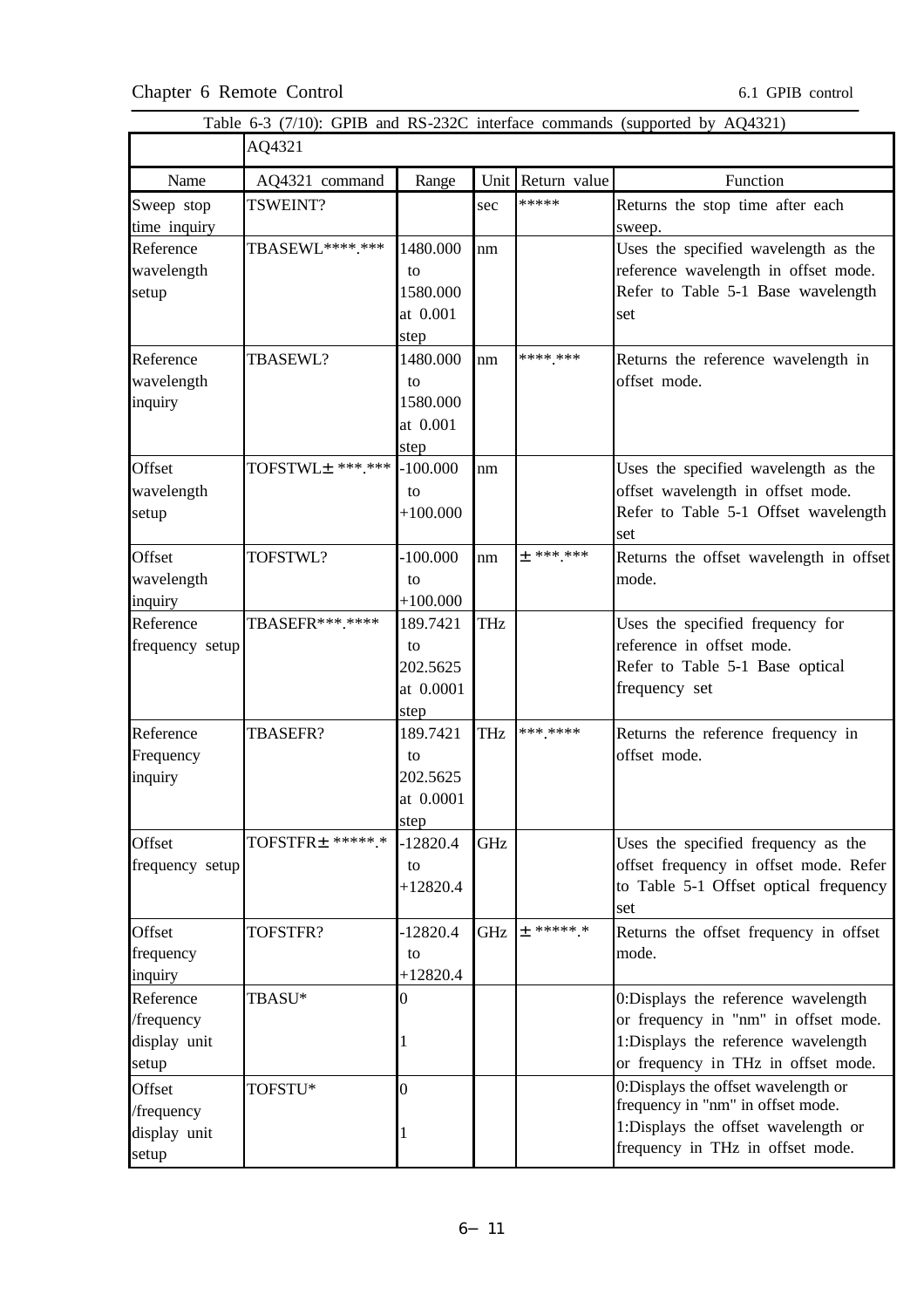|                  |                       |                |     |                   | Table 6-3 (8/10): GPIB and RS-232C interface commands (supported by AQ4321) |
|------------------|-----------------------|----------------|-----|-------------------|-----------------------------------------------------------------------------|
| AQ4321           |                       |                |     |                   |                                                                             |
| Name             | AQ4321 command        | Range          |     | Unit Return value | Function                                                                    |
| Wavelength       | TWLFRU*               | $\overline{0}$ |     |                   | 0:Displays the wavelength or frequency                                      |
| /frequency       |                       |                |     |                   | in "nm".                                                                    |
| display unit     |                       |                |     |                   | 1:Displays the wavelength or                                                |
| setup            |                       |                |     |                   | frequency in THz.                                                           |
| Ref., offset,    | TOFSU?                |                |     | $*0$              | Reference unit nm                                                           |
| and wavelength   |                       |                |     | $*1$              | Reference unit THz                                                          |
| /frequency unit  |                       |                |     | $0*$              | Offset unit nm                                                              |
| inquiry          |                       |                |     | $1*$              | Offset unit GHz                                                             |
| Reference        | <b>TCURBAS</b>        |                |     |                   | Sets the current wavelength                                                 |
| Wavelength       |                       |                |     |                   | (or frequency) as the reference one.                                        |
| /frequency       |                       |                |     |                   |                                                                             |
| setup            |                       |                |     |                   |                                                                             |
| Linewidth        | TLINEWIDTH*           |                |     |                   | Sets the spectrum linewidth.                                                |
| setup            |                       | 0              |     |                   | 0:Narrow                                                                    |
|                  |                       |                |     |                   | 1:Wide                                                                      |
| Linewidth        | TLINEWIDTH?           |                |     | $\overline{0}$    | 0:Narrow                                                                    |
| inquiry          |                       |                |     | 1                 | 1:Wide                                                                      |
| <b>CW/CHOP</b>   | TCHOP*                | 0              |     |                   | 0:CW                                                                        |
| setup            |                       |                |     |                   | 1:Internal CHOP                                                             |
|                  |                       | 2              |     |                   | 2:External CHOP                                                             |
| <b>CW/CHOP</b>   | TCHOP?                |                |     | 0                 | 0:CW                                                                        |
|                  |                       |                |     |                   | 1:Internal CHOP                                                             |
| inquiry          |                       |                |     | $\overline{2}$    | 2: External CHOP                                                            |
|                  | TCHOPFREQ***.*0.20 to |                |     |                   |                                                                             |
| Internal CHOP    |                       | 300.00 at      | kHz |                   | Sets an internal CHOP frequency.                                            |
| frequency setup  |                       |                |     |                   | Refer to Table 5-1 internal chop                                            |
|                  |                       | $0.01$ step    |     | *** **            | frequency set                                                               |
| Internal CHOP    | TCHOPFREQ?            |                | kHz |                   | Returns the CHOP frequency.                                                 |
| frequency        |                       |                |     |                   |                                                                             |
| inquiry          |                       |                |     |                   | 0:Does not always calibrate the                                             |
| Constant         | TCCAL*                | $\theta$       |     |                   | wavelength.                                                                 |
| calibration      |                       |                |     |                   | 1:Always calibrate the wavelength.                                          |
| on/off switching |                       |                |     |                   |                                                                             |
| Calibration      | TCALINT****           | $10$ to        | min |                   | Sets the wavelength calibration                                             |
| interval setup   |                       | 9999 at        |     |                   | interval time.                                                              |
|                  |                       | 1 step         |     | ****              |                                                                             |
| Calibration      | TCALINT?              |                |     |                   | Returns the calibration interval time.                                      |
| interval inquiry |                       |                |     |                   |                                                                             |
| Constant         | TCCAL?                |                |     |                   | 0 <sub>0</sub> . Does not always calibrate the                              |
| calibration      |                       |                |     |                   | wavelength.                                                                 |
| on/off inquiry   |                       |                |     |                   | 1 <sup>1</sup> :Always calibrate the wavelength.                            |
| Wavelength       | TWCAL                 |                |     |                   | Starts wavelength calibration.                                              |
| calibration      |                       |                |     |                   | (Note $2$ )                                                                 |
| Calibration      | TWCALCL               |                |     |                   | The calibration is discontinued.                                            |
| discontinuance   |                       |                |     |                   |                                                                             |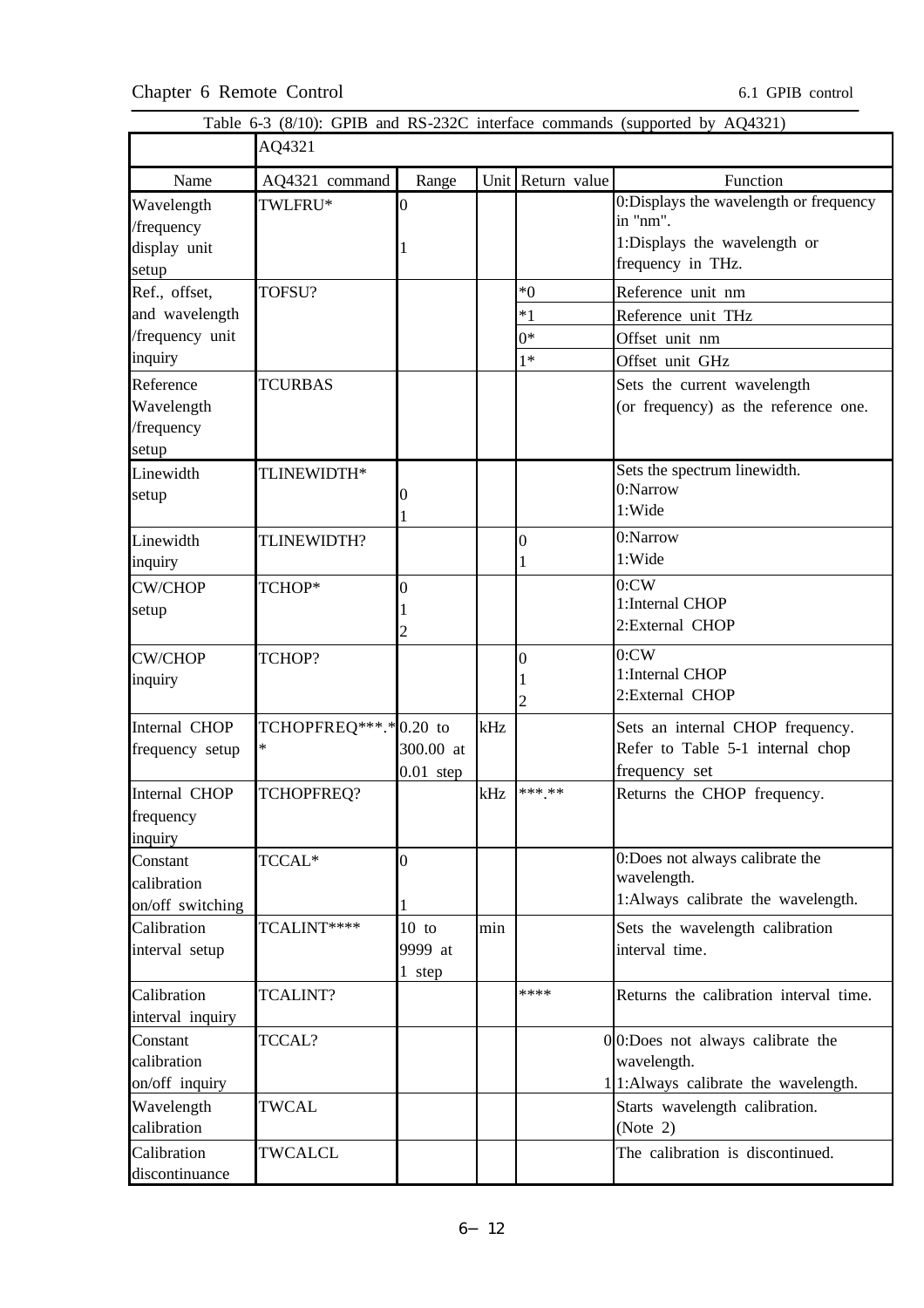| Table 6-3 (9/10): GPIB and RS-232C interface commands (supported by AQ4321)<br>AQ4321 |                 |        |    |                   |                                         |
|---------------------------------------------------------------------------------------|-----------------|--------|----|-------------------|-----------------------------------------|
|                                                                                       |                 |        |    |                   |                                         |
| Name                                                                                  | AQ4321 command  | Range  |    | Unit Return value | Function                                |
| Calibrated                                                                            | TWCAL?          |        |    | $\overline{0}$    | 0:Calibration failure                   |
| inquiry                                                                               |                 |        |    |                   | 1:Calibration success                   |
|                                                                                       |                 |        |    | 2                 | 2:Calibrating.                          |
|                                                                                       |                 |        |    |                   | 3:Calibration is necessary.             |
| Auto calibration                                                                      | AUTOCAL*        | 0      |    |                   | 0:Auto calibration Off                  |
| setup                                                                                 |                 |        |    |                   | 1:Auto calibration On                   |
| Auto calibration                                                                      | <b>AUTOCAL?</b> |        |    | $\overline{0}$    | 0:Auto calibration Off                  |
| inquiry                                                                               |                 |        |    |                   | 1:Auto calibration On                   |
| Wavelength                                                                            | SWNF*           | 0      |    |                   | 0:NORMAL                                |
| accuracy setup                                                                        |                 |        |    |                   | 1:FINE                                  |
| Wavelength                                                                            | SWNF?           |        |    | $\theta$          | 0:NORMAL                                |
| accuracy inquiry                                                                      |                 |        |    |                   | 1:FINE                                  |
| Amount of                                                                             | TWLSHIFT***     | $-200$ | pm |                   | The wavelength actual only as for       |
| wavelength shift                                                                      |                 | to     |    |                   | wavelength's worth specified for a      |
| setup                                                                                 |                 | 200    |    |                   | present wavelength set value is         |
|                                                                                       |                 | STEP 1 |    |                   | shifted.                                |
| Amount of                                                                             | TWLSHIFT?       |        | pm | ***               | The value of the amount of the          |
| wavelength shift                                                                      |                 |        |    |                   | wavelength shift is returned.           |
| inquiry                                                                               |                 |        |    |                   |                                         |
| The maximum                                                                           | TPOTR*          |        |    |                   | The maximum, optical output value in    |
| optical output                                                                        |                 |        |    |                   | the wavelength set when the             |
| trace function                                                                        |                 |        |    |                   | wavelength is changed is output.        |
| setup                                                                                 |                 |        |    |                   | The error occurs if an optical output   |
|                                                                                       |                 |        |    |                   | is set when this function is turned on. |
|                                                                                       |                 | 0      |    |                   | 0: The maximum optical output trace     |
|                                                                                       |                 |        |    |                   | function Off                            |
|                                                                                       |                 |        |    |                   | 1: The maximum optical output trace     |
|                                                                                       |                 |        |    |                   | function On                             |
| The maximum                                                                           | TPOTR?          |        |    | $\overline{0}$    | 0:The maximum optical output trace      |
| optical output                                                                        |                 |        |    |                   | function Off                            |
| trace function                                                                        |                 |        |    | 1                 | 1:The maximum optical output trace      |
| inquiry                                                                               |                 |        |    |                   | function On                             |
| Loading of                                                                            | PRGLOAD*        |        |    |                   | LOAD does PROGRAM No *.                 |
| program                                                                               |                 |        |    |                   |                                         |
| Execution of                                                                          | <b>PRGRUN</b>   |        |    |                   | PROGRAM is executed.                    |
| program                                                                               |                 |        |    |                   |                                         |
| Stop of program                                                                       | <b>PRGSTOP</b>  |        |    |                   | PROGRAM is stopped.                     |
| Optical attenuator TPSW*                                                              |                 | 0      |    |                   | 0:Ajusts with optical attenuator an     |
| control                                                                               |                 |        |    |                   | optical output.                         |
|                                                                                       |                 |        |    |                   | 1:Adjusts by the current of LD and      |
|                                                                                       |                 |        |    |                   | optical attenuator an optical output.   |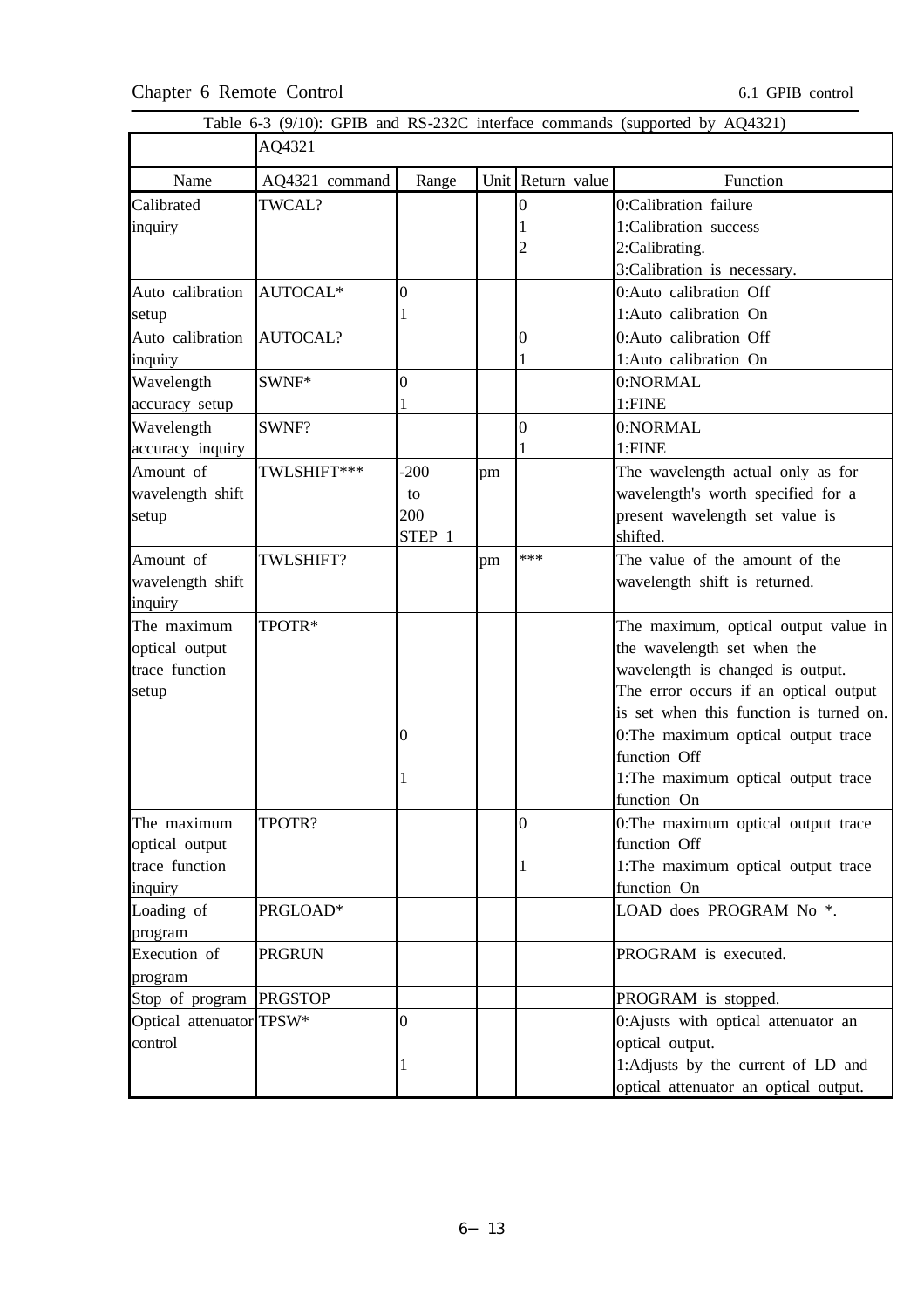|                          | AQ4321         |       |  |                   |                                                |
|--------------------------|----------------|-------|--|-------------------|------------------------------------------------|
| Name                     | AQ4321 command | Range |  | Unit Return value | Function                                       |
| Optical attenuator TPSW? |                | Ю     |  |                   | 0:Ajusts with optical attenuator an            |
| Control inquiry          |                |       |  |                   | optical output.                                |
|                          |                |       |  |                   | 1:Adjusts by the current of LD and             |
|                          |                |       |  |                   | optical attenuator an optical output.          |
| Password setup           | PASSWORD****   |       |  |                   | Enters the Password.                           |
| wavelength               | CALCHECK?      |       |  | ****              | The state of the oscillation wavelength        |
| difference inquiry       |                |       |  |                   | is detected, and the difference of the         |
|                          |                |       |  |                   | wavelength (unit of pm) is output.             |
|                          |                |       |  |                   | (Note 3)                                       |
|                          |                |       |  | <b>UNCAL</b>      | When it is $0$ , $2$ , and $3$ inquiry of the  |
|                          |                |       |  |                   | Calibrated (TWCAL?). When it is 0              |
|                          |                |       |  |                   | inquiry of the Optical output status           |
|                          |                |       |  |                   | $(L?)$ .                                       |
|                          |                |       |  | <b>CHOP</b>       | When it is 1, 2 inquiry CW/CHOP                |
|                          |                |       |  |                   | (TCHOP?).                                      |
| Calibration              | CALHIST?       |       |  |                   | YYYY/MM/The date and time that the calibration |
| Information              |                |       |  |                   | DD HH/MM was done are returned.                |
| inquiry                  |                |       |  | /SS               | When the last calibration is a normal          |
|                          |                |       |  |                   | termination.                                   |
|                          |                |       |  | <b>UNCAL</b>      | The last calibration is things except          |
|                          |                |       |  |                   | the normal termination.                        |

(Note 1) The commands other than a sweep stop and a temporary sweep stop cannot respond while the sweep of the wavelength is operating. Send other commands after ending the sweep operation. (Note 2) The commands other than a calibration stop and a calibrated inquiry cannot respond while the wavelength calibration. Send other commands after ending the wavelength calibration. (Note 3) Difference of the wavelength (pm) of the wavelength output by the command of CALCH CK? is a reference value at calibration wavelength.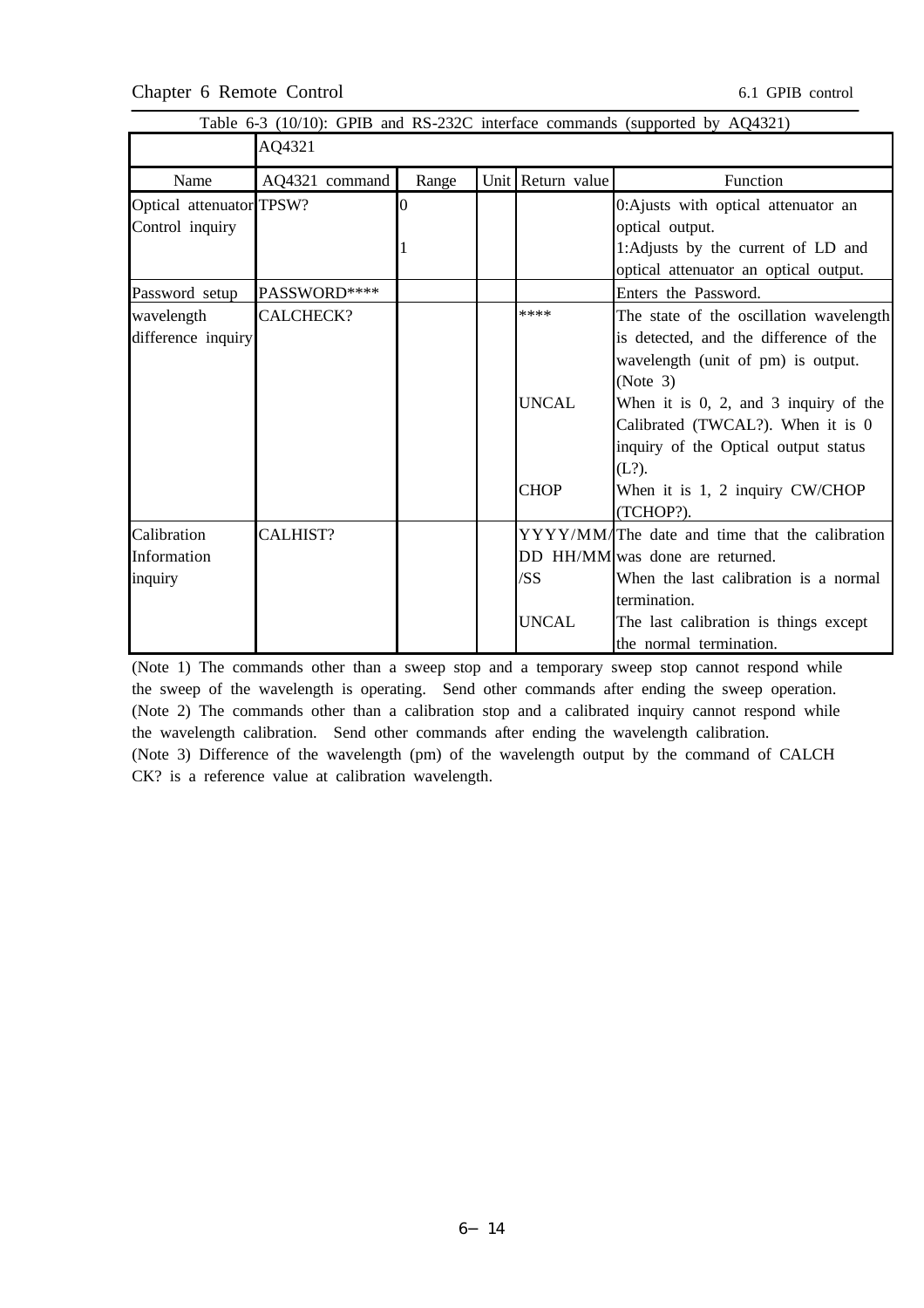6.1.4 Notes in CFORM1

The command input with CFORM1 is translated into the ANDO command and is executed. Table 6-4 shows the translation table of the CFORM1 command and the ANDO command.

Please input the format of LOCK, TIME, and DATE by the same delimitation character as the format of ANDO.

Format of LOCK LOCK\*/<PASSWORD> Format of TIME TIME\*\*:\*\*:\*\* Format of DATE DATE\*\*\*\*/\*\*/\*\*

Please receive the data of the controller side to IDN? with LINE INPUT.

The unit is correspondence only of W, Hz, and m.

In the input value, only the numerical value is correspondence.

It is non-correspondence to SRQ.(Same SRQ as SRQ in the ANDO command is sent)

\*WAI waits for the command at 0.1 seconds.

About the command concerning an optical modulation Note becoming to following operations concerning an optical modulation.

| CFORM1 COMMAND        | ANDO COMMAND                                     |
|-----------------------|--------------------------------------------------|
| [:SOURCE:AM:STATE 0]  | [TLINEWIDTH 0], [TCHOP 0]                        |
| [:SOURCE:AM:STATE 1]  | [TCHOP 1]                                        |
| [:SOURCE:AM:SOURCE 0] | [TCHOP 1]<br>:SOURCE:AM:STATE is effective and   |
|                       | only the time of one is effective.               |
| [:SOURCE:AM:SOURCE 1] | [TLINEWIDTH 1] :SOURCE:AM:STATE is effective and |
|                       | only the time of one is effective.               |
| [:SOURCE:AM:SOURCE_2] | [TCHOP 2]<br>:SOURCE:AM:STATE is effective and   |
|                       | only the time of one is effective.               |
| HP COMMAND            | ANDO return value                                |
| [:SOURCE:AM:STATE ?]  | 0 when AQ4321 is NARROW in CW                    |
|                       | 1 when AQ4321 is INT CHOP and EXT CHOP or WIDE   |
| [:SOURCE:AM:SOURCE ?] | 0 when AQ4321 is INT CHOP                        |
|                       | 1 when AQ4321 is WIDE                            |
|                       | 2 when AQ4321 is EXT CHOP                        |
|                       | 0 when AQ4321 is CW and NARROW                   |
|                       |                                                  |

#### Attention

The modulation of the source of light is preserved when changing with ANDO COMMAND in the state of the modulation of the source of light and changing to the HP mode. It is likely not to become an accurate return value for the question to the state of the modulation of the source of light. The state of the modulation is recommended to be set again after the state of the source of light is made "CW&NARROW" by the [:SOURCE:AM:STATE OFF] command once a use in the HP mode. Note that it is sure to become set of TCHOP 1 at the command of [:SOURCE:AM:STATE OFF] if the command of [:SOURCE:AM:STATE ON] is done.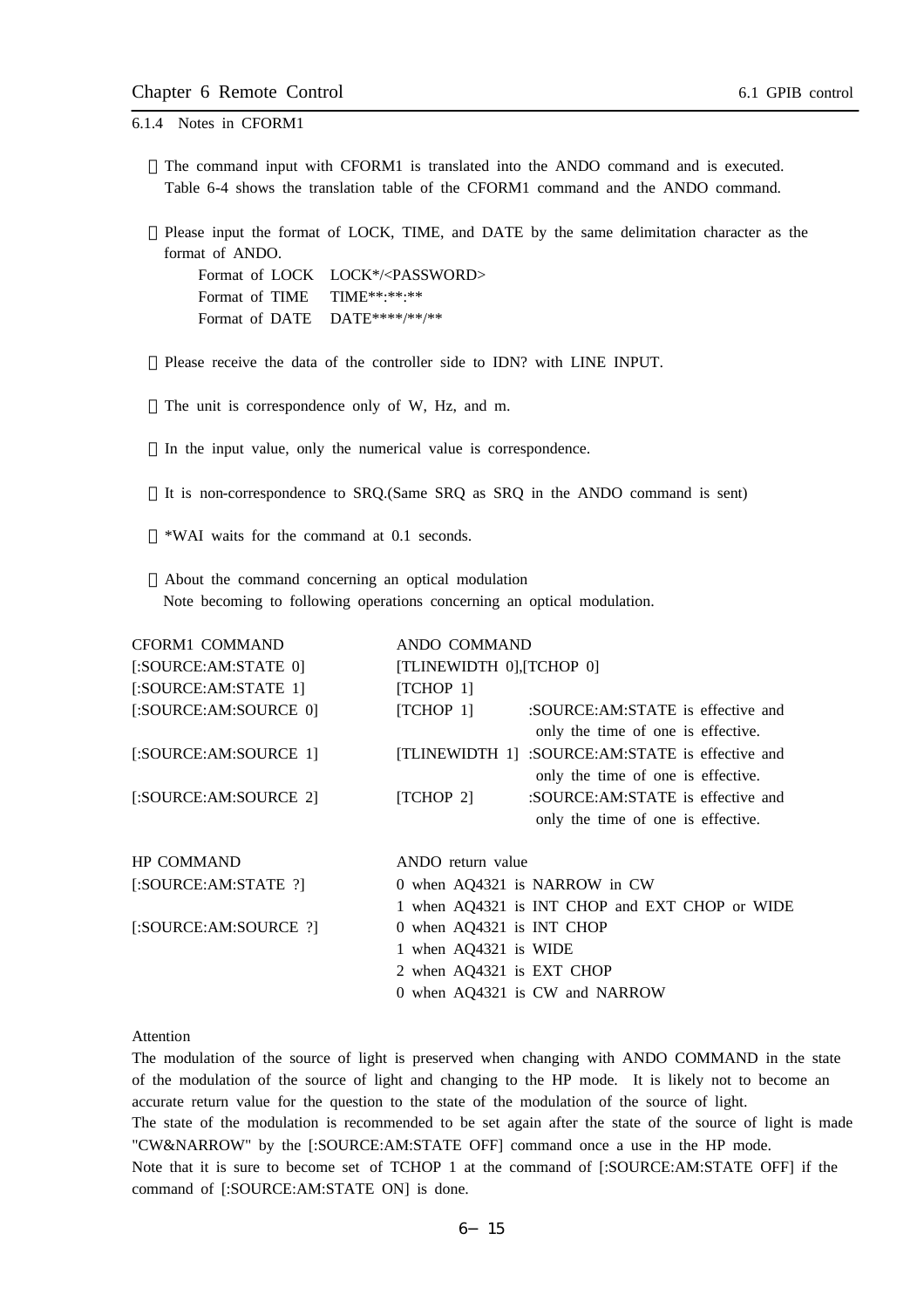# Table 6-4 (1/2): GPIB and RS-232C interface commands (Comparison with competitor's commands CFORM1)

|                       | $\mathcal{L}$ comparison with competitors communities of order $\mathcal{L}$ |                     |              |
|-----------------------|------------------------------------------------------------------------------|---------------------|--------------|
| CFORM1(HP) command    | Function                                                                     | Translation command | Note         |
| <b>CFORM0</b>         | Setting of command format                                                    | CFORM0              |              |
| <b>ANDO</b>           | Setting of command format                                                    | <b>ANDO</b>         |              |
| CFORM1                | Setting of command format                                                    | CFORM1              |              |
| HP                    | Setting of command format                                                    | HP                  |              |
| CFORM2                | Setting of command format                                                    | CFORM2              |              |
| <b>PHOTO</b>          | Setting of command format                                                    | <b>PHOTO</b>        |              |
| CFORM?                | Inquiry of command format                                                    | CFORM?              |              |
| *IDN?                 | Inquiry of name of the company,                                              | IDN?                |              |
|                       | equipment name, and cereal No.                                               |                     |              |
| :SOURCE:POWER:LEVEL   | Optical output setting (dBm) (mW)                                            | TPDB or TPMW        |              |
| :IMMEDIATE: AMPLITUDE |                                                                              |                     |              |
| :SOURCE:POWER:LEVEL   | Inquiry of present optical output value                                      | TP?                 |              |
| :IMMEDIATE:AMPLITUDE? |                                                                              |                     |              |
| :SOURCE:POWER:UNIT    | Switch at each display of optical output                                     | <b>TPOU</b>         |              |
| :SOURCE:POWER:UNIT?   | Inquiry at each display of wavelength/                                       | TUNIT?              |              |
|                       | optical frequency                                                            |                     |              |
| :SOURCE:WAVELENGTH    | Setting of wavelength/present optical                                        | <b>TCURBAS</b>      |              |
| :REFERENCE:DISPLAY    | frequency to standard                                                        |                     |              |
| :SOURCE:WAVELENGTH    | Inquiry of standard wavelength                                               | TBASEWL?            |              |
| :REFERENCE?           |                                                                              |                     |              |
| :SOURCE:WAVELENGTH    | Setting of offset light frequency                                            | <b>TOFSTFR</b>      |              |
| :FREQUENCY            |                                                                              |                     |              |
| :SOURCE:WAVELENGTH    | Inquiry of offset light frequency                                            | TOFSTFR?            |              |
| :FREQUENCY?           |                                                                              |                     |              |
| :SOURCE: WAVELENGTH   | Setting of wavelength                                                        | <b>TWL</b>          |              |
| :CW/FIXED             |                                                                              |                     |              |
| :SOURCE:WAVELENGTH    | Inquiry of wavelength setting                                                | TWL?                |              |
| :CW/FIXED?            |                                                                              |                     |              |
| :SOURCE: AM: INTERNAL | Setting of frequency of internal chop                                        | <b>TCHOPFREQ</b>    |              |
| :FREQUENCY            |                                                                              |                     |              |
| :SOURCE: AM: INTERNAL | Inquiry of frequency of internal chop                                        | <b>TCHOPFREQ?</b>   |              |
| :FREQUENCY?           |                                                                              |                     |              |
| :SOURCE:AM:SOURCE     | Setting of CW/CHOP                                                           | <b>TCHOP</b>        |              |
| :SOURCE:AM:SOURCE?    | Inquiry of CW/CHOP                                                           | TCHOP?              |              |
| :SOURCE:AM:STATE      | Setting of modulation                                                        | <b>TCHOP</b>        |              |
| :SOURCE:AM:STATE?     | Inquiry of modulation                                                        | TCHOP?              |              |
| :STATUS:QUESTIONABLE  | Inquiry of QUES:NTR register                                                 | L? & STANBY?        |              |
| :NTRANSITION?         |                                                                              |                     |              |
| :STATUS:QUESTIONABLE  | Inquiry of QUES:PTR register                                                 | L? & STANBY?        |              |
| :PTRANSITION?         |                                                                              |                     |              |
| :STATUS:QUESTIONABLE  | Inquiry of optical output/state of TLS                                       | L? & STANBY?        | STANBY?:BIT9 |
| :CONDITION?           | module                                                                       |                     | $L$ ?:BIT10  |
| :STATUS:QUESTIONABLE  | Inquiry of QUES:EVEN register                                                | L? & STANBY?        |              |
| :EVENT?               |                                                                              |                     |              |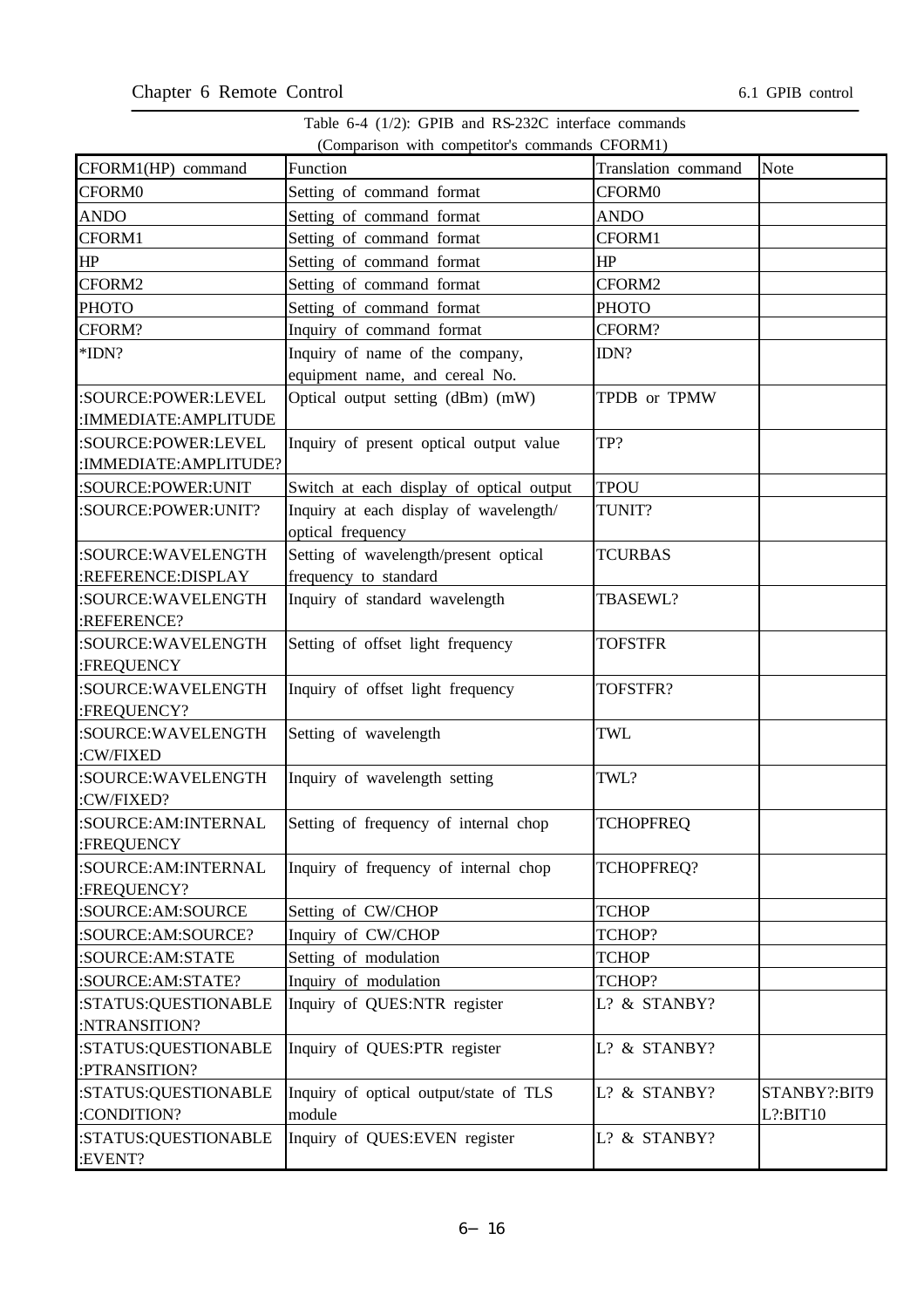|  | Table 6-4 (2/2): GPIB and RS-232C interface commands |
|--|------------------------------------------------------|
|  | (Comparison with competitor's commands CFORM1)       |

| CFORM1(HP) command                             | $\mathcal{L}$ comparison with competitors communes of order $\mathcal{L}$<br>Function | Translation command | Note         |
|------------------------------------------------|---------------------------------------------------------------------------------------|---------------------|--------------|
| :STATUS:OPERATION                              | Inquiry of NTR register                                                               | TLIMIT? & INIT?     |              |
| :NTRANSITION?                                  |                                                                                       |                     |              |
| :STATUS:OPERATION                              | Inquiry of PTR register                                                               | TLIMIT? & INIT?     |              |
| :PTRANSITION?                                  |                                                                                       |                     |              |
| :STATUS:OPERATION                              | Initialized confirmation                                                              | TLIMIT? or INIT?    | TLIMIT?:BIT8 |
| :CONDITION?                                    |                                                                                       |                     | INIT?:BIT9   |
| :STATUS:OPERATION                              | Inquiry of OPER:EVEN register                                                         | TLIMIT? or INIT?    |              |
| :EVENT?                                        |                                                                                       |                     |              |
| :OUTPUT:STATE                                  | Optical output ON/OFF                                                                 | L                   |              |
| :OUTPUT:STATE?                                 | Inquiry by which light is output                                                      | L?                  |              |
| :SYSTEM:DATE                                   | Setting of date                                                                       | <b>DATE</b>         |              |
| :SYSTEM:DATE?                                  | Inquiry of date                                                                       | DATE?               |              |
| :SYSTEM:TIME                                   | Setting of time                                                                       | <b>TIME</b>         |              |
| :SYSTEM:TIME?                                  | Inquiry of time                                                                       | TIME?               |              |
| :SYSTEM:ERROR?                                 | Inquiry of error No.                                                                  | ERROR?              |              |
| :LOCK                                          | Lock execution/release                                                                | <b>LOCK</b>         |              |
| :LOCK?                                         | Locked confirmation                                                                   | LOCK?               |              |
| $*SRE$                                         | Setting of the SRQ mask (Only GP-IB).                                                 |                     |              |
| *SRE?                                          | The inquiry of the SRQ mask                                                           | $I$ ?               |              |
|                                                | (Only GP-IB).                                                                         |                     |              |
| *STB?                                          | The demand of the SRQ status byte                                                     | SRQ?                |              |
|                                                | (Only GP-IB).                                                                         |                     |              |
| $*RCL$                                         | Call of user condition                                                                | <b>TUSERSET</b>     |              |
| *RST                                           | Reset of user condition                                                               | <b>TUSERSET</b>     |              |
| *SAV                                           | Preservation of user condition                                                        | <b>TUSERSAVE</b>    |              |
| $\boldsymbol{*}\mathbf{W}\mathbf{A}\mathbf{I}$ | Setting at delay time of command                                                      | <b>WAIT</b>         |              |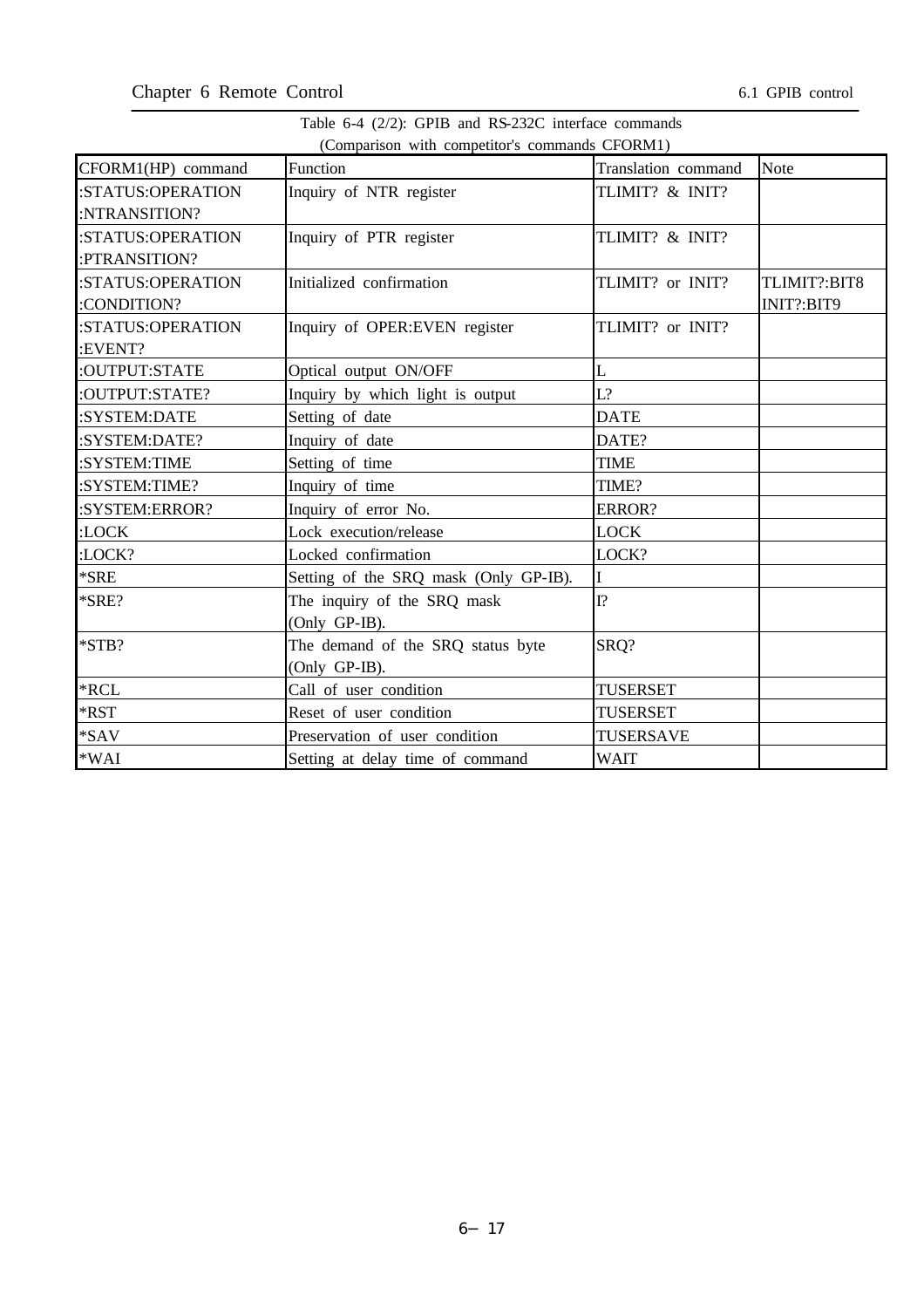## Chapter 6 Remote Control 6.1 GPIB control

|  | Table 6-5 (1/2): Command that is not supported by CFORM1 in AQ4321 |  |  |  |  |  |  |  |  |  |
|--|--------------------------------------------------------------------|--|--|--|--|--|--|--|--|--|
|--|--------------------------------------------------------------------|--|--|--|--|--|--|--|--|--|

| <b>COMMON COMMAND</b>                                                 |                |
|-----------------------------------------------------------------------|----------------|
| Function                                                              | <b>COMMAND</b> |
| error line, ESR, STB clear                                            | *CLS           |
| status registration mask set                                          | $*$ ESE        |
| status registration mask check                                        | $*ESE?$        |
| status registration check                                             | *ESR?          |
| individual information check                                          | *IDN?          |
| *OPC?COMMAND is made effective                                        | *OPC           |
| whether the operation immediately<br>before is completed is confirmed | *OPC?          |
| option check                                                          | $*OPT?$        |
| test                                                                  | *TST?          |

| <b>IDISPLAY COMMAND</b> |                  |
|-------------------------|------------------|
| DISPLAY ON/OFF          | l:DISPLAY:ENABLE |
| DISPLAY SETTING?        | :DISPLAY:ENABLE? |

| <b>SOURCE COMMAND</b> |                                   |                                 |
|-----------------------|-----------------------------------|---------------------------------|
|                       | MOD ALL TIME ON/OFF               | :SOURCE:MODOUT                  |
|                       | MOD ALL TIME SETTING?             | :SOURCE:MODOUT?                 |
|                       | <b>ATTENUATION LEVEL SET</b>      | :SOURCE:POWER:ATTENUATION       |
|                       | <b>ATTENUATION LEVEL SETTING?</b> | :SOURCE:POWER:ATTENUATION?      |
|                       | <b>ATTENUATION AUTO</b>           | :SOURCE:POWER:ATTENUATION:AUTO  |
|                       | <b>ATTENUATION AUTO?</b>          | :SOURCE:POWER:ATTENUATION:AUTO? |
|                       | <b>ATTENUATION DARK</b>           | :SOURCE:POWER:ATTENUATION:DARK  |
|                       | <b>ATTENUATION DARK?</b>          | :SOURCE:POWER:ATTENUATION:DARK? |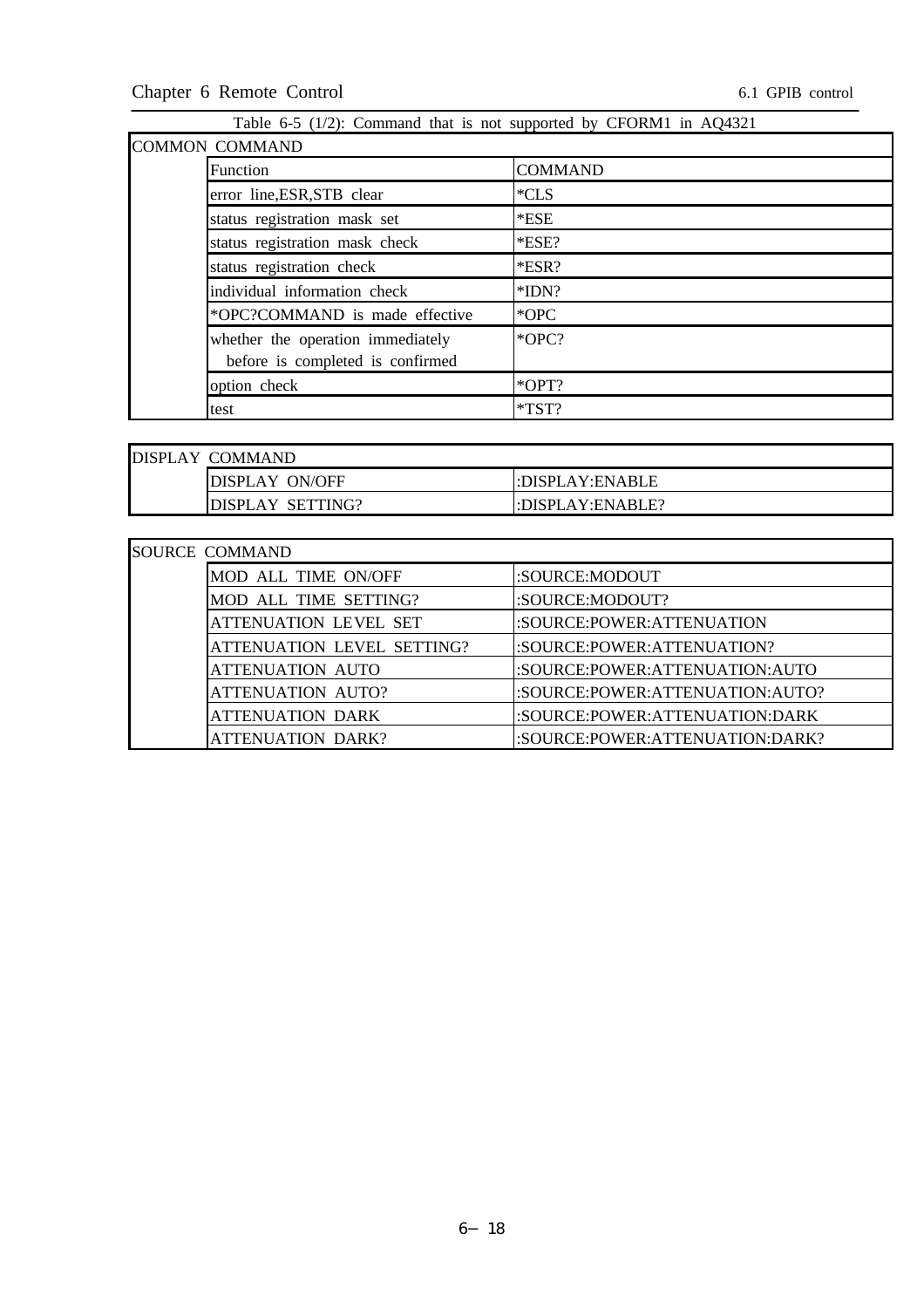| Table $0-3$ (2/2). Command that is not supported by CFORMT in AQ4321 |                                       |  |  |  |
|----------------------------------------------------------------------|---------------------------------------|--|--|--|
| STATUS COMMAND                                                       |                                       |  |  |  |
| Function                                                             | <b>COMMAND</b>                        |  |  |  |
| set OPERATION in STB                                                 | :STATUS:OPERATION:ENABLE              |  |  |  |
| OPER ENAB registration ENABLE?                                       | :STATUS:OPERATION:ENABLE?             |  |  |  |
| set to NTR registration?                                             | :STATUS:OPERATION:NTRANSITION         |  |  |  |
| NTR registration read                                                | :STATUS:OPERATION:NTRANSITION?        |  |  |  |
| set to PTR registration                                              | :STATUS:OPERATION:PTRANSITION         |  |  |  |
| QUES:COND(BIT7) read                                                 | :STATUS:QUESTIONABLE:CONDITION?(BIT7) |  |  |  |
| QUES:COND:ENAB registration set                                      | :STATUS:QUESTIONABLE:ENABLE           |  |  |  |
| QUES:COND:ENAB registration read                                     | :STATUS:QUESTIONABLE:ENABLE?          |  |  |  |
| QUES:EVENT read:QUES:EVENT read                                      | :STATUS:QUESTIONABLE:EVENT?           |  |  |  |
| QUES:NTR registration set                                            | :STATUS:QUESTIONABLE:NTRANSITION      |  |  |  |
| QUES:NTR registration read                                           | :STATUS:QUESTIONABLE:NTRANSITION?     |  |  |  |
| QUES:PTR registration set                                            | :STATUS:QUESTIONABLE:PTRANSITION      |  |  |  |
| QUES:PTR registration read                                           | :STATUS:QUESTIONABLE:PTRANSITION?     |  |  |  |
| <b>ENAB, TRANSITON</b> registration preset                           | :STATUS:PRESET                        |  |  |  |

| <b>TRACE COMMAND</b> |                            |                 |
|----------------------|----------------------------|-----------------|
|                      | <b>Function</b>            | <b>COMMAND</b>  |
|                      | return TRACE list?         | ETRACE:CATALOG? |
|                      | return TRACE point number? | ETRACE:POINTS?  |
|                      | return TRACE data?         | l:TRACE:DATA?   |

## Table 6.5  $(2/2)$ : Command that is not supported by CEORM1 in  $\triangle 0.4321$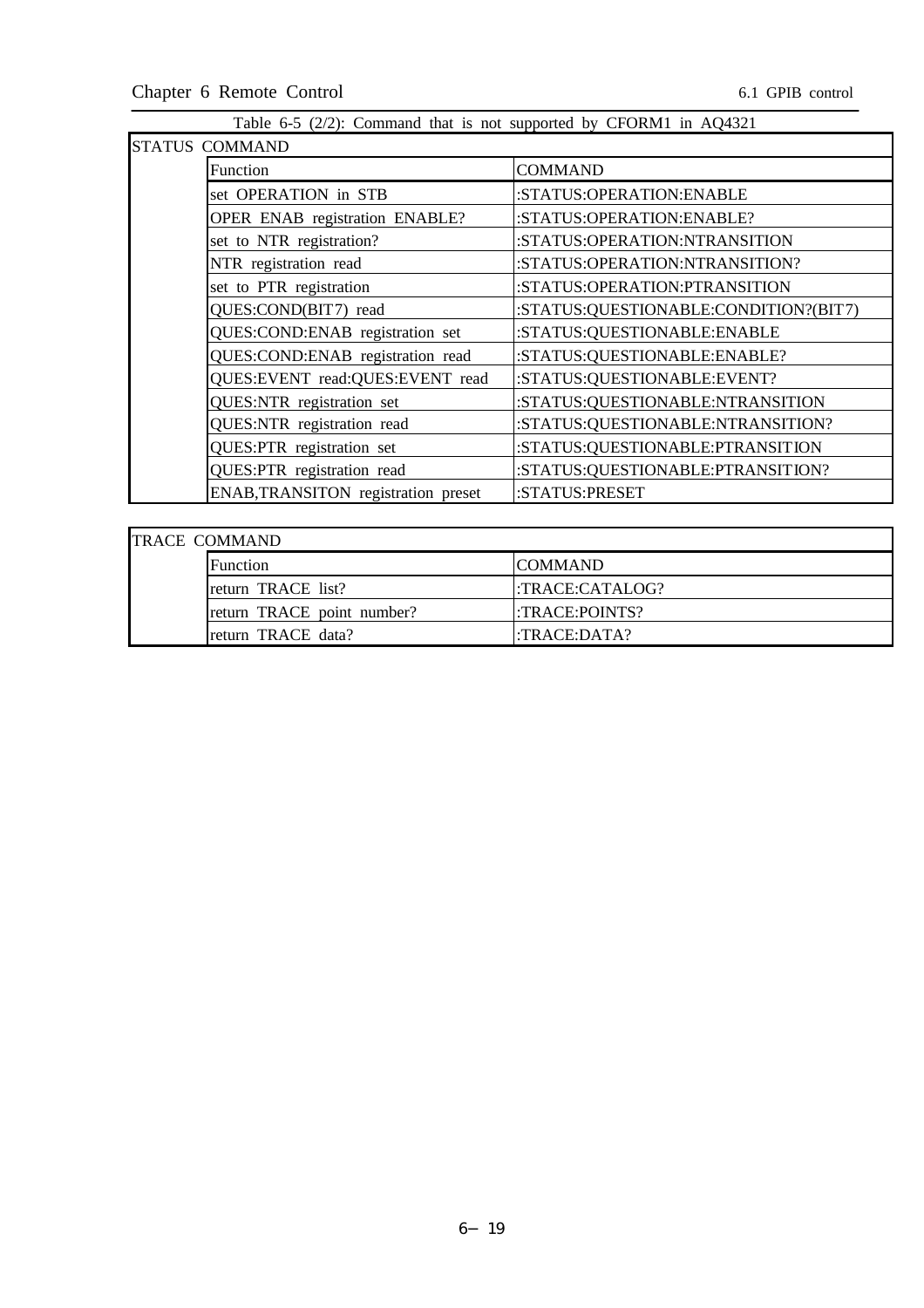6.1.5 Notes in CFORM2

It is non-correspondence to SRQ. (Same SRQ as SRQ in the ANDO command is sent)

The command input with CFORM1 is translated into the ANDO command and is executed. Table 6-4 shows the translation table of the CFORM1 command and the ANDO command.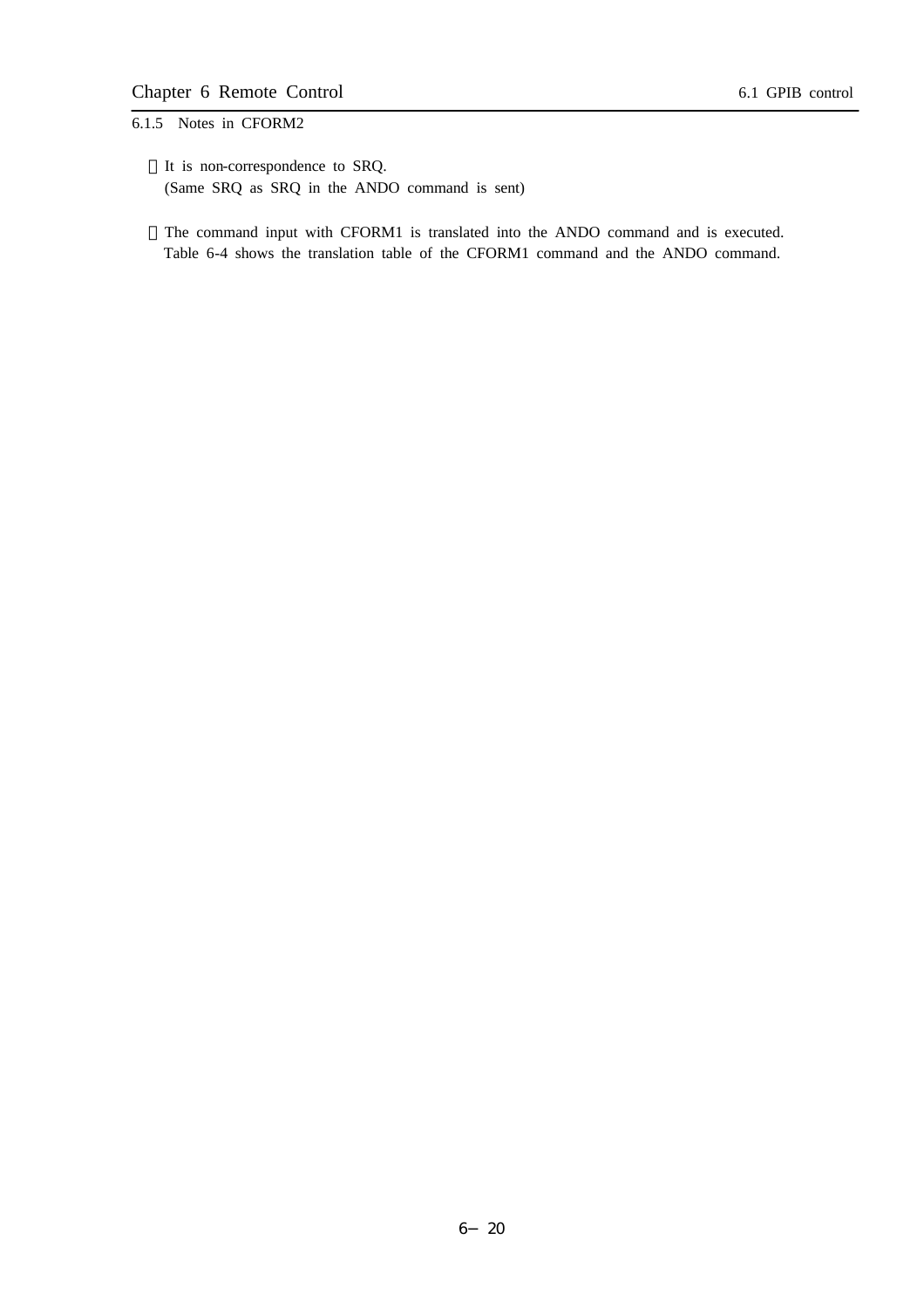| Table 6-6 : GPIB and RS-232C interface commands |  |
|-------------------------------------------------|--|
| (Comparison with competitor's commands CFORM2)  |  |

| CFORM2(PHOTO) command | Function                                 | Translation command | Note |
|-----------------------|------------------------------------------|---------------------|------|
| CFORM <sub>0</sub>    | Setting of command format                | <b>CFORM0</b>       |      |
| <b>ANDO</b>           | Setting of command format                | <b>ANDO</b>         |      |
| CFORM1                | Setting of command format                | CFORM1              |      |
| HP                    | Setting of command format                | HP                  |      |
| CFORM2                | Setting of command format                | CFORM2              |      |
| <b>PHOTO</b>          | Setting of command format                | <b>PHOTO</b>        |      |
| CFORM?                | Inquiry of command format                | CFORM?              |      |
| <b>DISABLE</b>        | Optical output OFF                       | L <sub>0</sub>      |      |
| <b>ENABLE</b>         | Optical output ON                        | L1                  |      |
| <b>ECHOFF</b>         | Echo back OFF (Only RS-232C).            | <b>ECHOFF</b>       |      |
| <b>ECHON</b>          | Echo back ON (Only RS-232C).             | <b>ECHON</b>        |      |
| $smin=$               | Setting of sweep beginning wavelength    | <b>TSTAWL</b>       |      |
| $smax =$              | Setting of sweep stop wavelength         | <b>TSTPWL</b>       |      |
| $step =$              | Setting of sweep step wavelengt          | <b>TSTEWL</b>       |      |
| Stime=                | Setting of sweep step time               | <b>TSTET</b>        |      |
| <b>SCAN</b>           | sweep beginning once                     | TSGL                |      |
| <b>STOP</b>           | sweep stop                               | <b>TSTP</b>         |      |
| <b>INIT</b>           | Initialization execution                 | <b>INIT</b>         |      |
| $P=+$                 | Optical output value setting (dBm).      | <b>TPDB</b>         |      |
| $P = -$               | Optical output value setting (dBm).      | <b>TPDB</b>         |      |
| $P=$                  | Setting of optical output APC            | <b>TPMW</b>         |      |
|                       | operates.                                |                     |      |
|                       | An optical output is set in the input    |                     |      |
|                       | value.                                   |                     |      |
| P?                    | Inquiry of present optical output value. | L? & TP?            |      |
| <b>DBM</b>            | The display and the input value of       | TPOU <sub>0</sub>   |      |
|                       | POWER are made dBm.                      |                     |      |
| <b>MW</b>             | The display and the input value of       | TPOU1               |      |
|                       | POWER are made mW.                       |                     |      |
| $L=$                  | Setting of wavelength                    | TWL                 |      |
| L?                    | Inquiry of present wavelength            | TWL?                |      |
| $f =$                 | Setting of optical frequency             | <b>TFR</b>          |      |
| f?                    | Inquiry of present frequency             | TFR?                |      |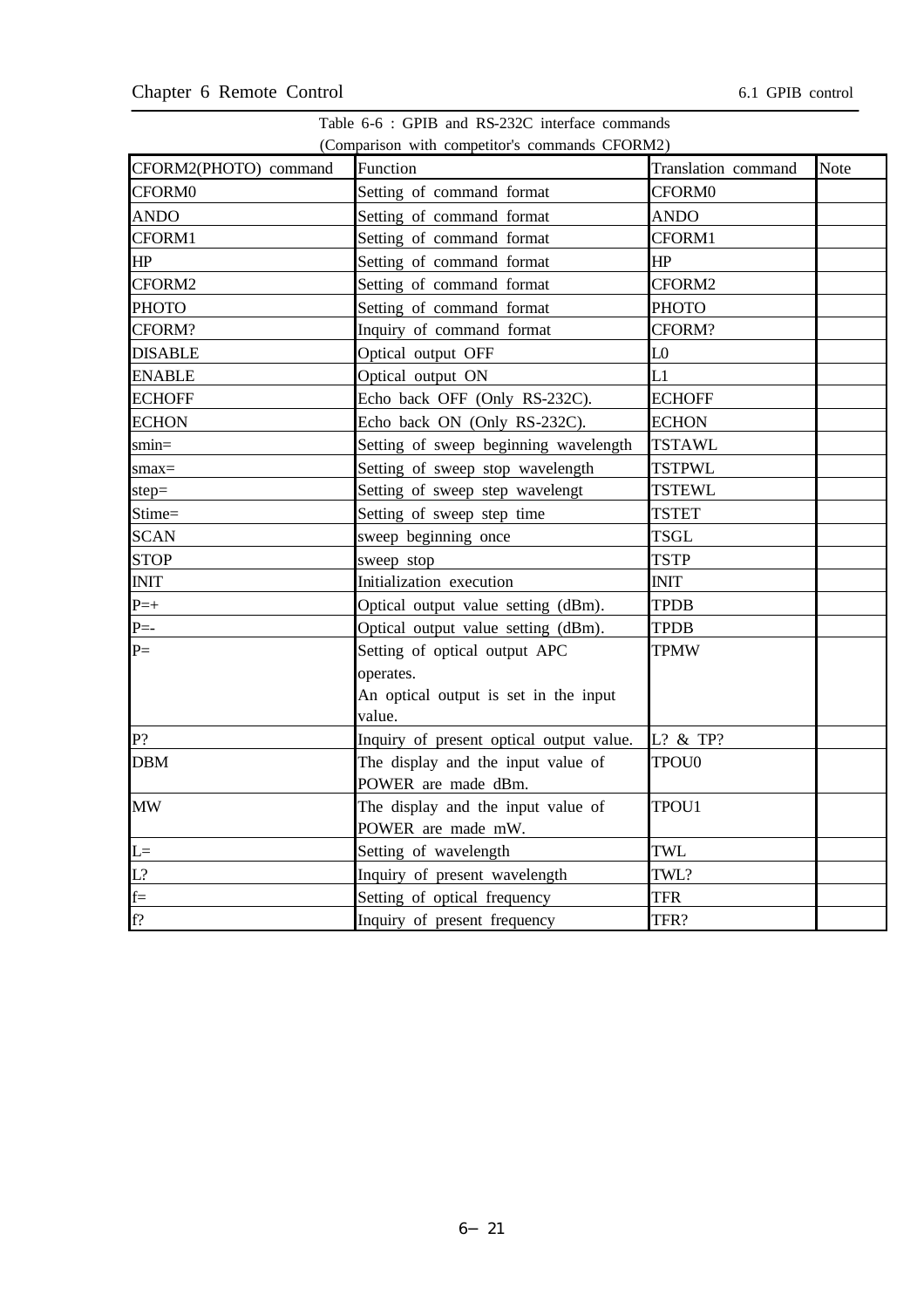Chapter 6 Remote Control 6.1 GPIB control

| Table 6-7 : Command that is not supported by CFORM2 in AQ4320 |                |
|---------------------------------------------------------------|----------------|
| <b>Function</b>                                               | <b>COMMAND</b> |
| ACC(AUTO CURRENT CONTROL) operates.                           | <b>APCOFF</b>  |
| APC(AUTO POWER CONTROL) operates.                             | <b>APCON</b>   |
| Setting of driving current value ACC operates.                | $I =$          |
| The current value is set.                                     |                |
| It is an inquiry of a present operation current value.        | T?             |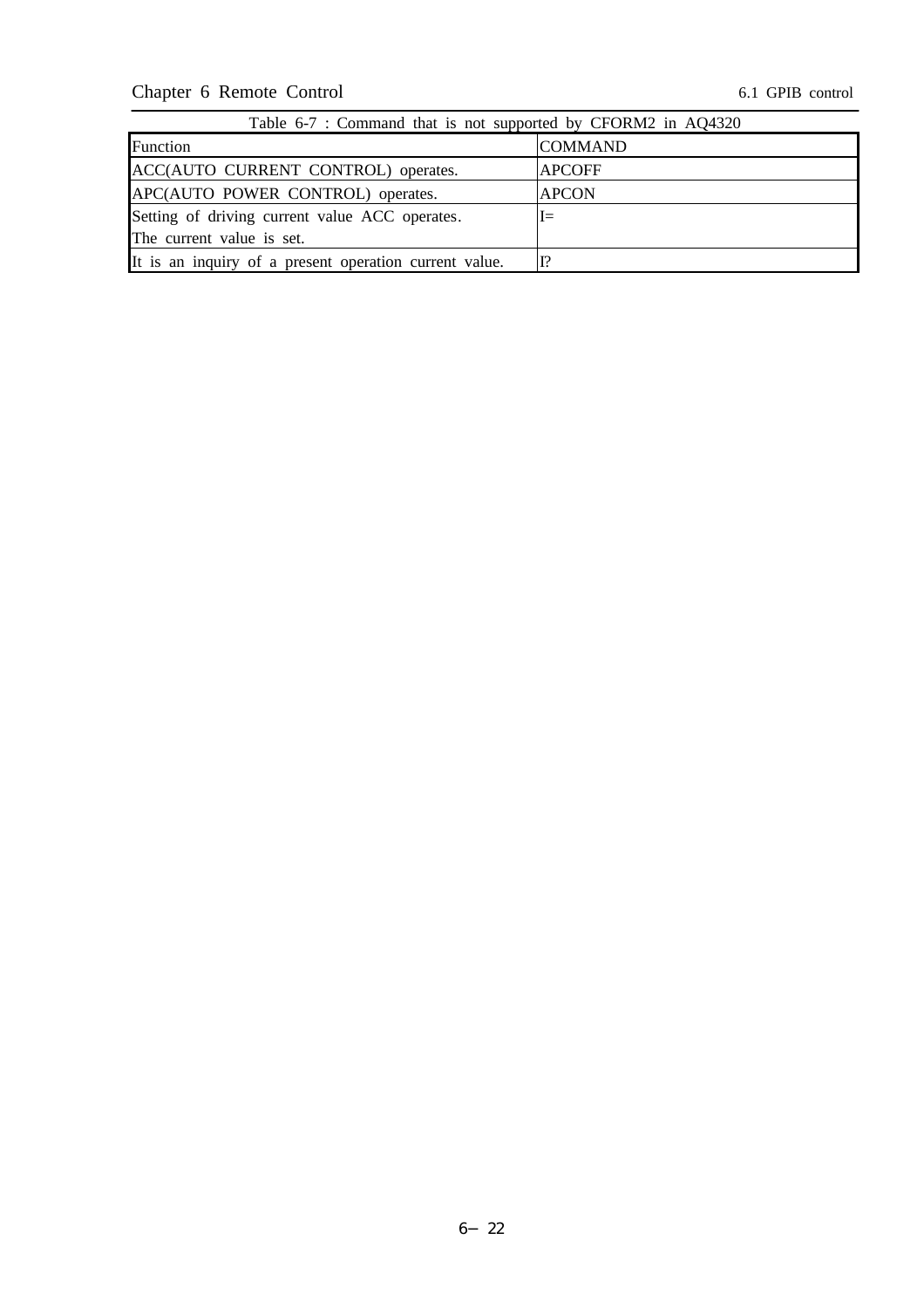#### 6.2 RS-232C Interface Control

#### Caution

Always turn OFF the [POWER] switch [Deference connecting or disconnecting the RS-232C interface cable to/from the AQ4321. Also, use an RS-232C interface cross cable.

#### Caution

The AQ4321 does not accept any RS-232C command immediately after its power-on but before password input.

#### 6.2.1 RS-232C interface commands

Table 6-3 lists the RS-232C interface commands supported by the AQ4320, and Table 6-4,6-6 gives the compatibility with competitive products.

6.2.2 Explanation of basic functions

(1) You can set the communication interfacing conditions by following the instructions of Paragraph 4-1 of Section 5.4.6 to Paragraph 4-6 of Section 5.4.6. Table 6-6 lists the initial values.

| Item         | Initial value |
|--------------|---------------|
| Baud rate    | 9600 bps      |
| Data bit     | 8 bits        |
| Parity       | Non-parity    |
| Stop bit     |               |
| Flow control | No            |
| Response     | V∩            |

Table 6-6: Initial values for RS-232C interface communication

(2) Send and receive buffers

The AQ4320 has the 128-byte (including comma characters) send/receive buffers.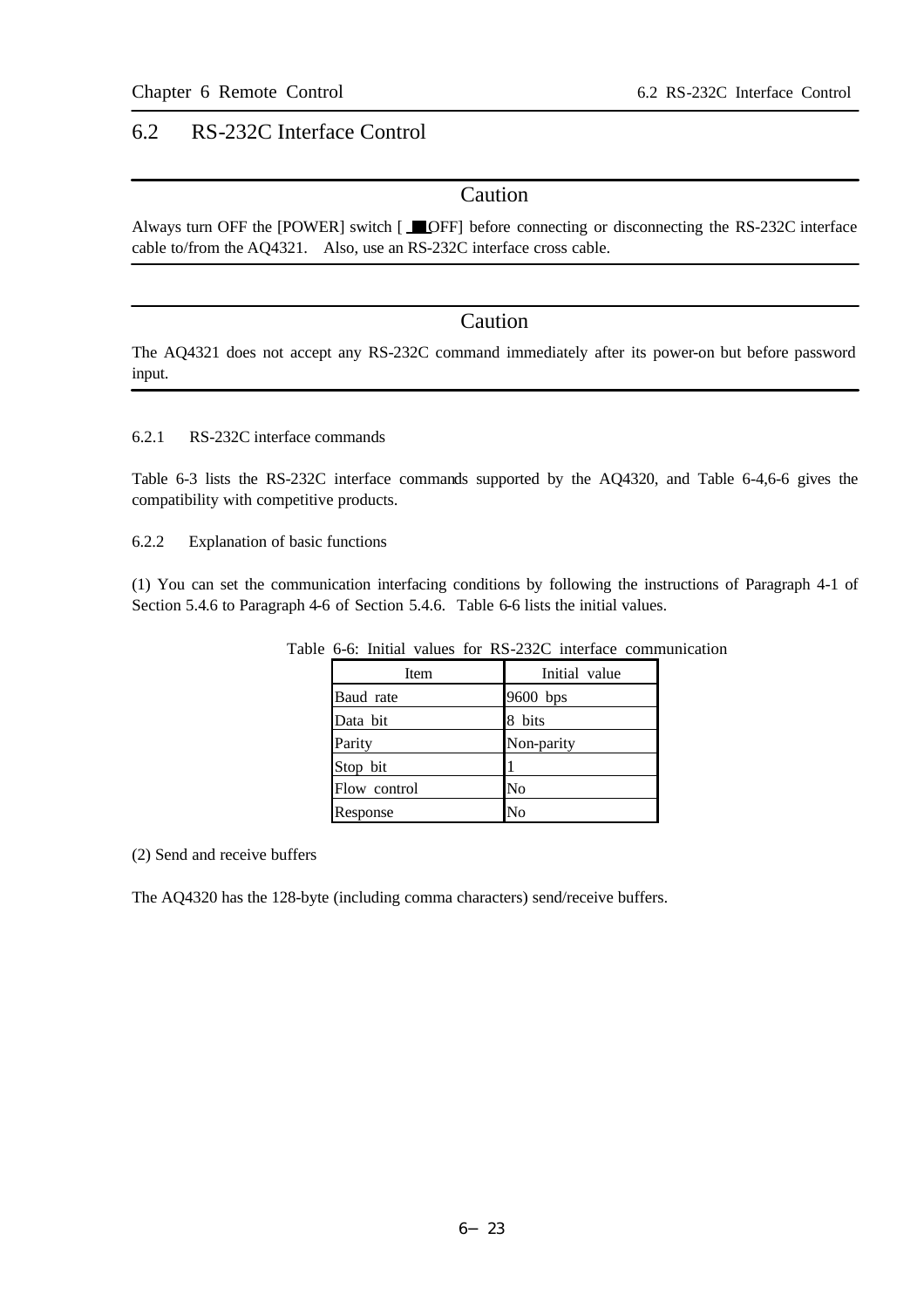#### (3) Response

Table 6-7 defines the RS-232C interface response of the AQ4320.

| Twore o 7. RS 2520 internate response |                             |
|---------------------------------------|-----------------------------|
| Response                              | Conditions                  |
| OK $(*)$                              | Normal process termination  |
| COMMAND ERROR (*)                     | Command error               |
| VALUE ERROR (*)                       | Numerical value input error |
| SWEEP START (*)                       | When sweep starts           |
| SWEEP STOP (*)                        | When sweep ends             |

Table 6-7: RS-232C interface response

An asterisk (\*) may be a "CR" or a combination of "CR" and ">". They can be set in Remote or Manual operation mode (see Paragraph 4-6 of Section 5.4.7).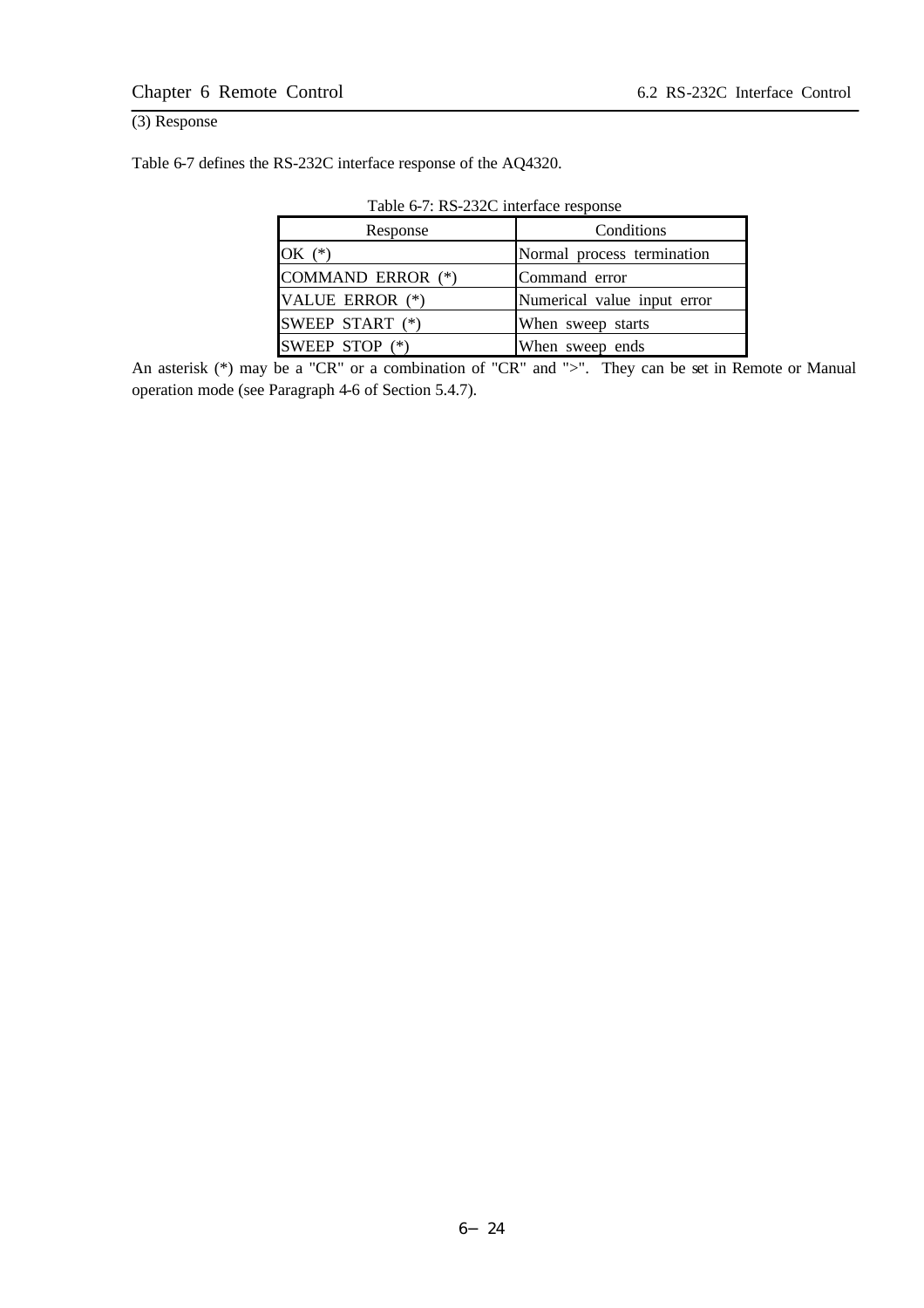## 6.3 Sample Programs

This section gives sample GPIB interface control programs.

This program sets the sweep conditions and sweeps a single time by using the Hewlett Packard's 9816S controller.

| 10 ABORT 7                                      | ! INTERFACE CLEAR                                                    |
|-------------------------------------------------|----------------------------------------------------------------------|
| 20 ADD = $724$                                  | $\cdot$ GP-IB ADDRESS=24                                             |
| 30 OUTPUT ADD : "ANDO"                          | ! COMMAND FROM=ANDO                                                  |
| 40 OUTPUT ADD: "IO"                             | ! SRQ FULL MASK                                                      |
| 50 OUTPUT ADD: "TPDB-3"                         | ! OUTPUT POWER=-3dBm                                                 |
|                                                 | 60 OUTPUT ADD: "TSTAWL 1500.000" ! SWEEP START WAVELENGTH=1500.000nm |
|                                                 | 70 OUTPUT ADD: "TSTPW 1560.000" ! SWEEP END WAVELENGTH=1560.000nm    |
| 80 OUTPUT ADD: "TSTEWL 5" ! STEP WAVELENGTH=5nm |                                                                      |
| 90 OUTPUT ADD : "TSTET 1"                       | $\pm$ STEP TIME=1sec                                                 |
| 100 OUTPUT ADD: "TSGL"                          | ! SINGLE SWEEP START                                                 |
| 110 END                                         |                                                                      |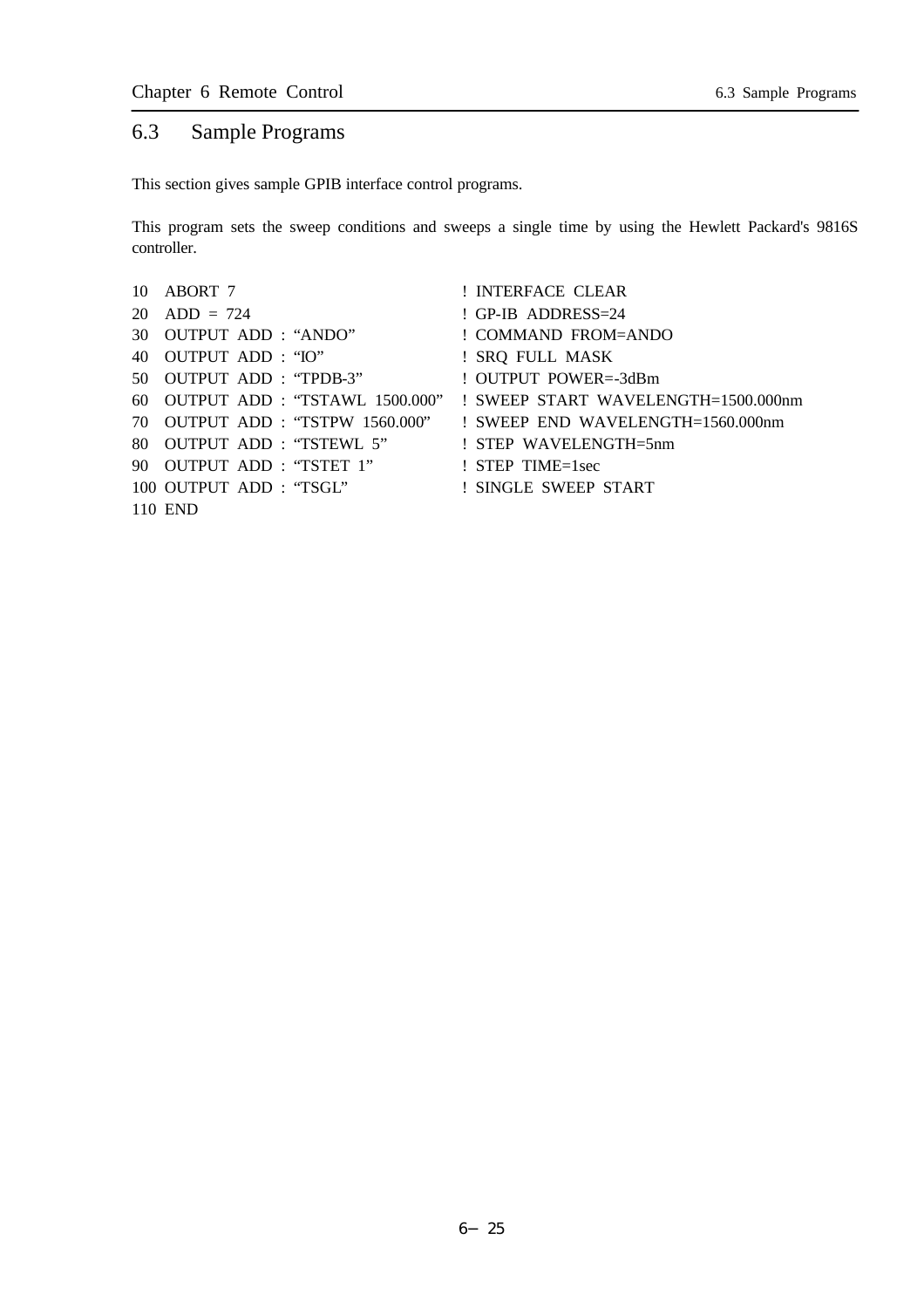# Chapter 7 System Circuits and Structure

This chapter describes the basic AQ4321 system circuits and structure.

#### 7.1 System Circuits

Fig. 7-1 shows the AQ4321 system block diagram.

(1) LD module section

Consists of an LD, monitor PD, Peltier effect elements, thermistors, motors and optical devices such as diffraction effect elements. The optical emission is sent to the optical output section.

(2) Gas cell module section

Consists of the gas cell having the absorption characteristics of specific wavelength only, photodiodes and others. The reference wavelength is determined based on the gas cell characteristics.

(3) LD driver section

Drives the LD unit and controls the LD module temperature. The driver is under CPU1 control.

(4) Controllers

The CPU2 controls the motors of LD module section, searches the wavelength of the gas cell module wavelength absorption, and uses it as the reference wavelength.

The CPU3 controls the RS-232C and GPIB interface sections.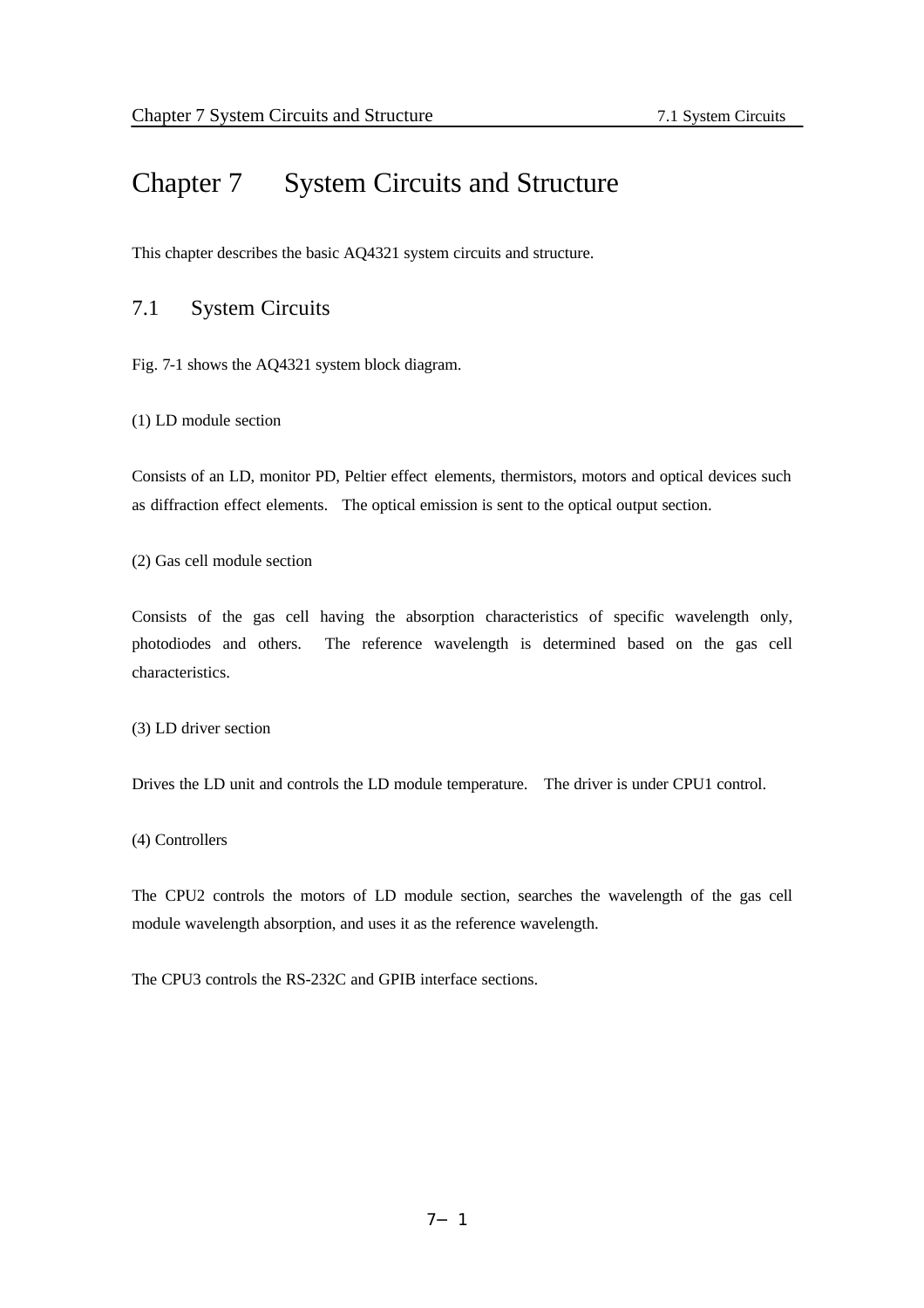

Fig. 7-1: System block diagram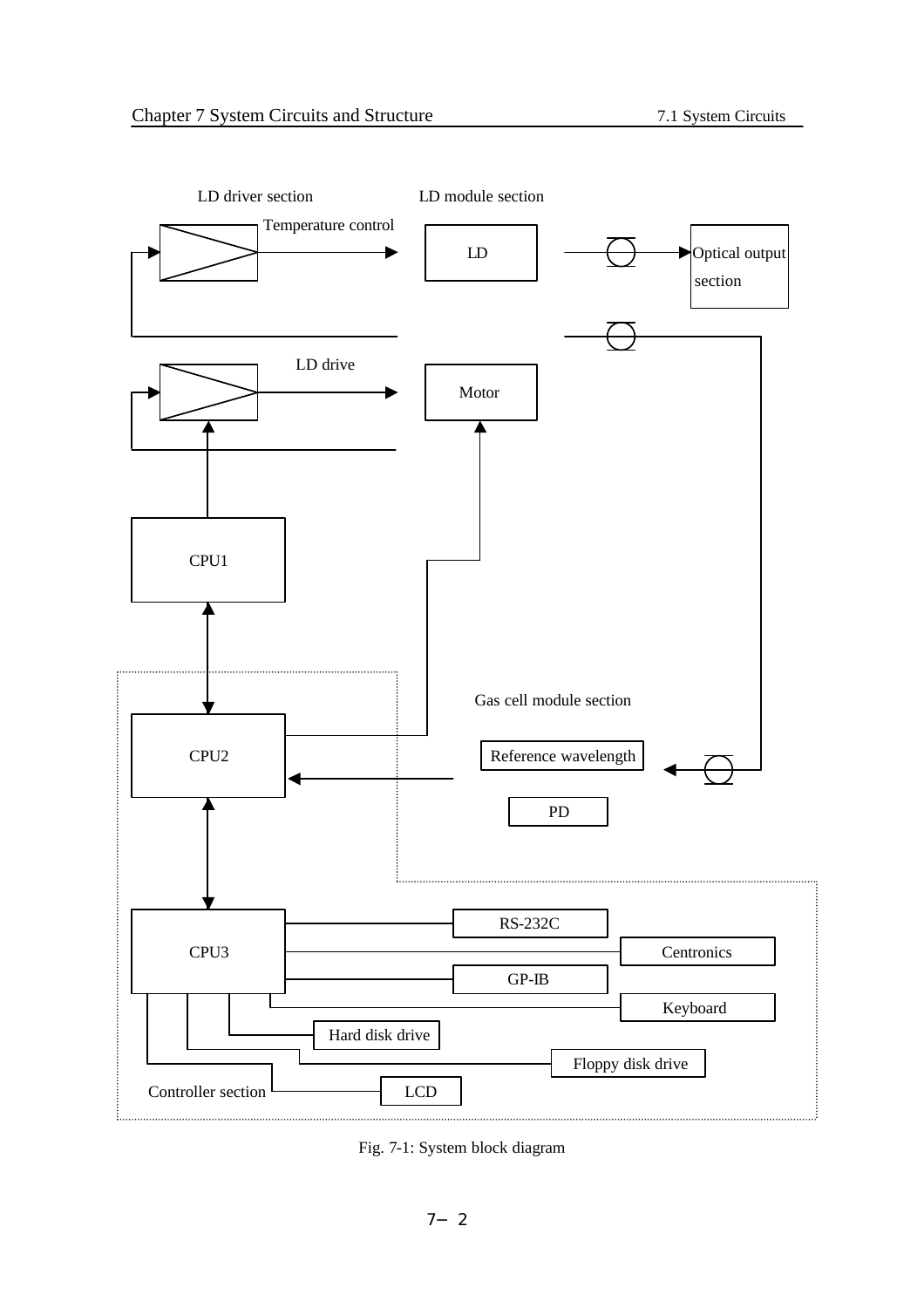## 7.2 Structure

Chart ASD-62517-1 shows an AQ4321A system appearance. The AQ4321D have the same appearance although their model names differ from the AQ4321A.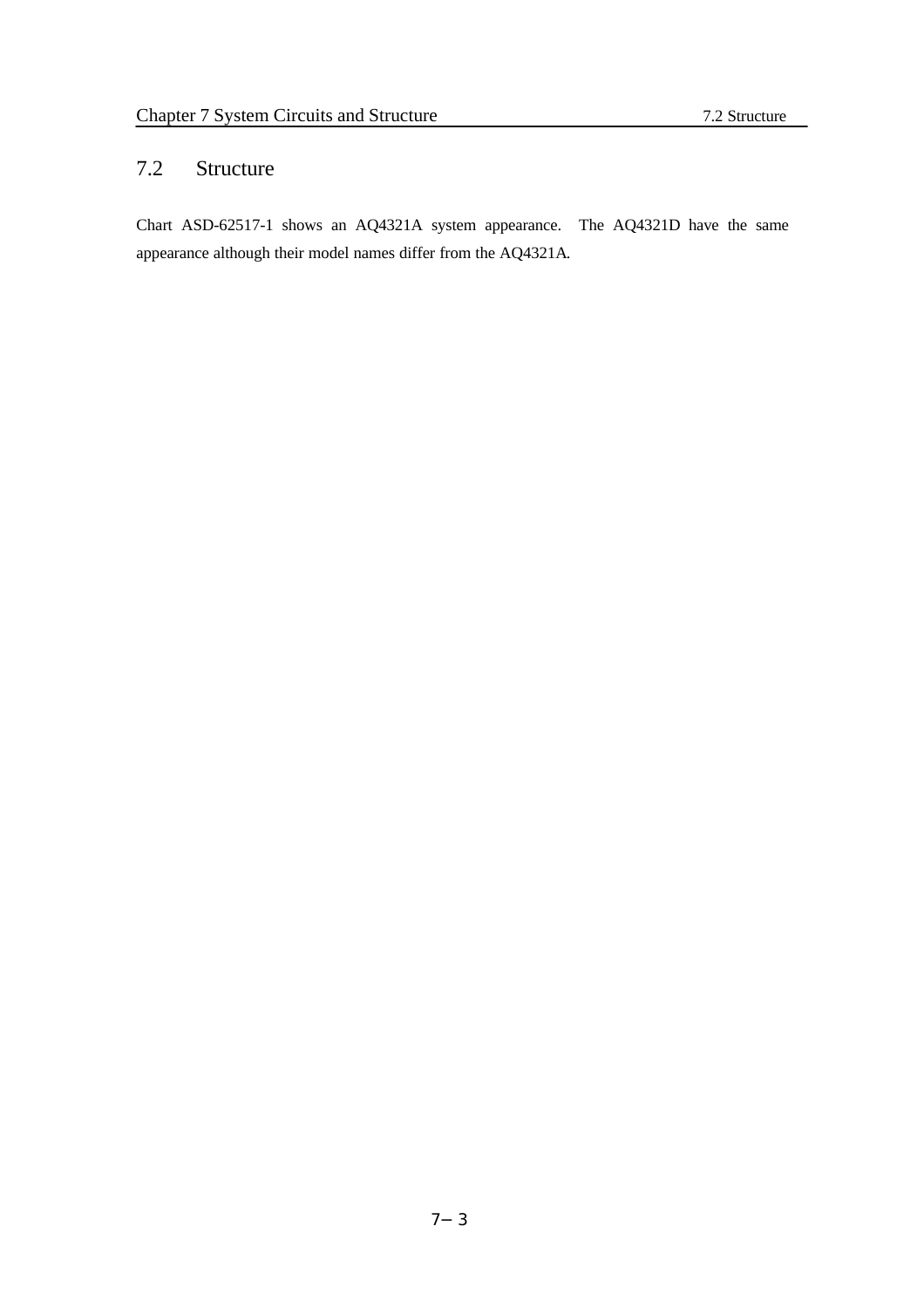# Chapter 8 Operation Principle

#### 8.1 Variable Wavelength Measurement

The AQ4321A/D system uses an external resonator as shown in Fig. 8-1. This structure can minimize the mode hop generation but provide the better wavelength selection.



Fig. 8-1: External resonator structure

Mode hop of variable wavelength source

When the wavelength of variable wavelength source is changed, the vertical mode signals of external resonator may not synchronize with the selection wavelength of diffraction grating and a mode hop of wavelength may occur. However, the external resonator design of Fig. 8-1 can minimize the mode hop generation as it changes the selection wavelength of diffraction grating in synchronous with vertical mode signals of external resonator as shown in Fig. 8-2.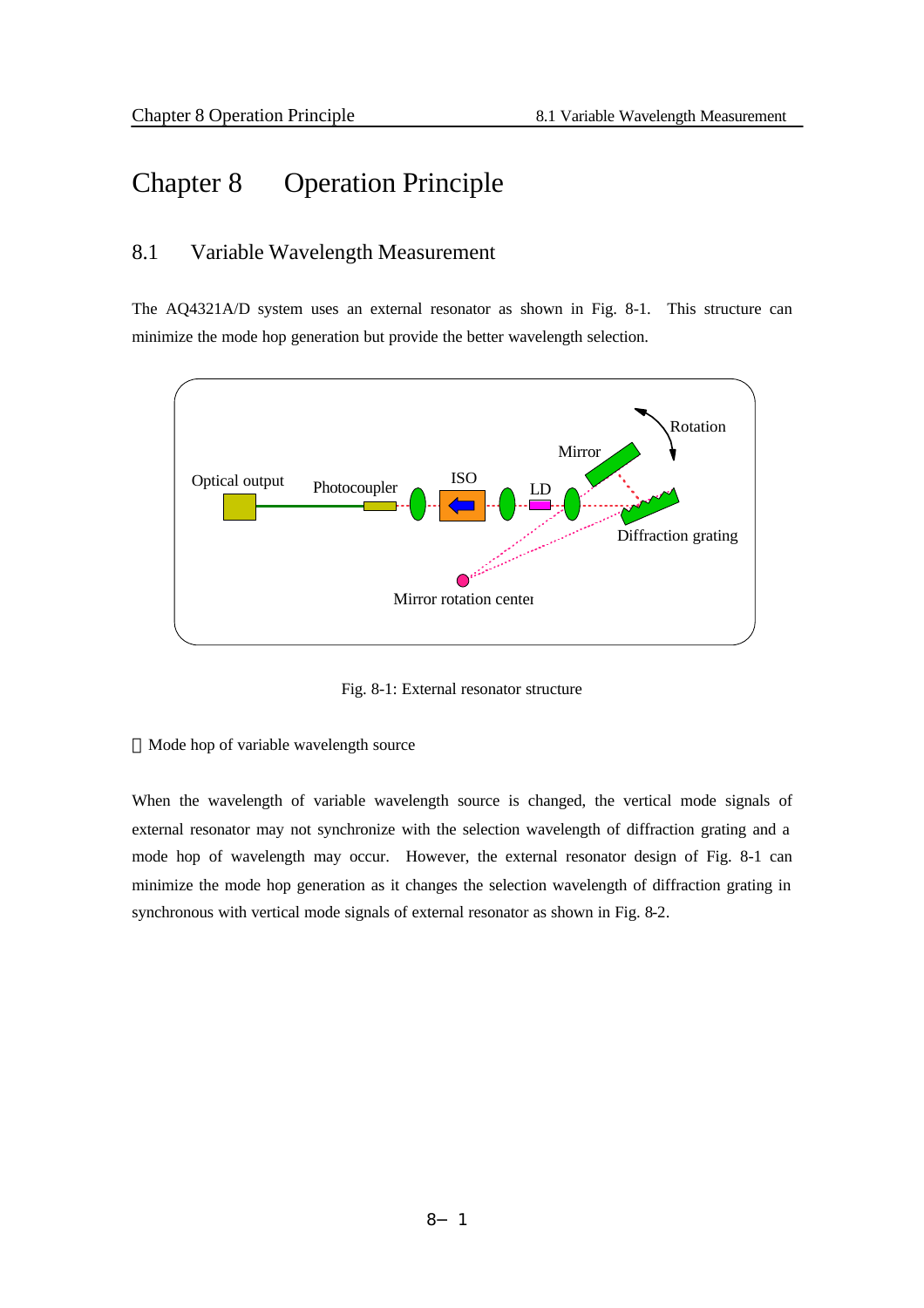

Fig. 8-2: Vertical mode signals of external resonator

## 8.2 Reference Wavelength

The AQ4321 has a built-in acetylene gas module and can determine its reference wavelength using absorption lines of acetylene gas. When the optical wavelength is changed in the analyzer, the level of optical signals passing through the acetylene gas is detected and the reference wavelength is determined.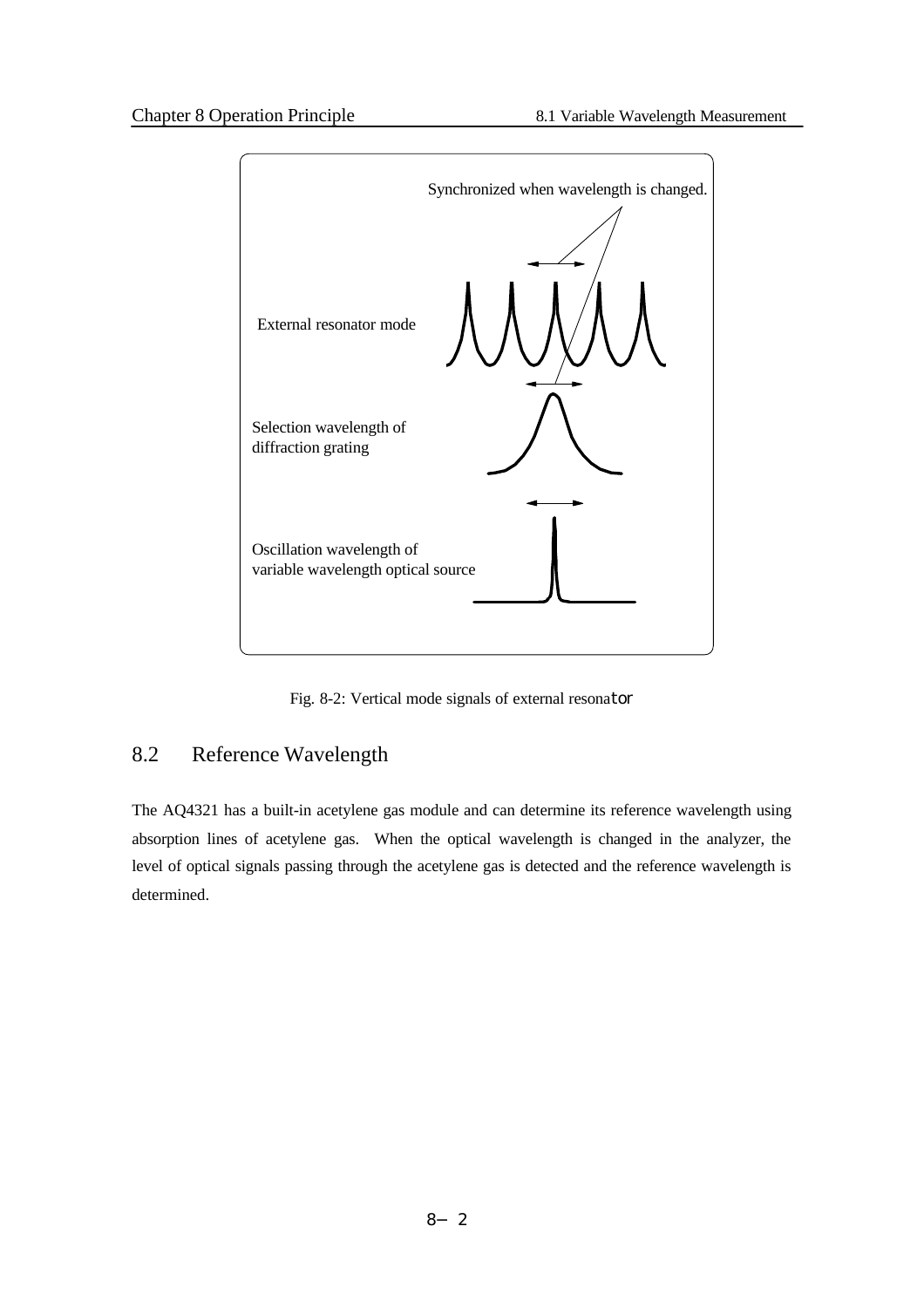#### 8.3 About the optical output control of AQ4321

AQ4321A is set to become following optical outputs.

When you set MANUAL MENU and GPIB

(ex. maximum optical output 8dBm)



SWEEP MENU

(ex. maximum optical output 8dBm)



The purpose of the reason to control like this is to hasten the speed of SWEEP in case of the purpose

is to improve the smoothness degree of an optical output at SWEEP.

\*As for AQ4321D, AQ4321A, an optical output, and the wavelength are different. However,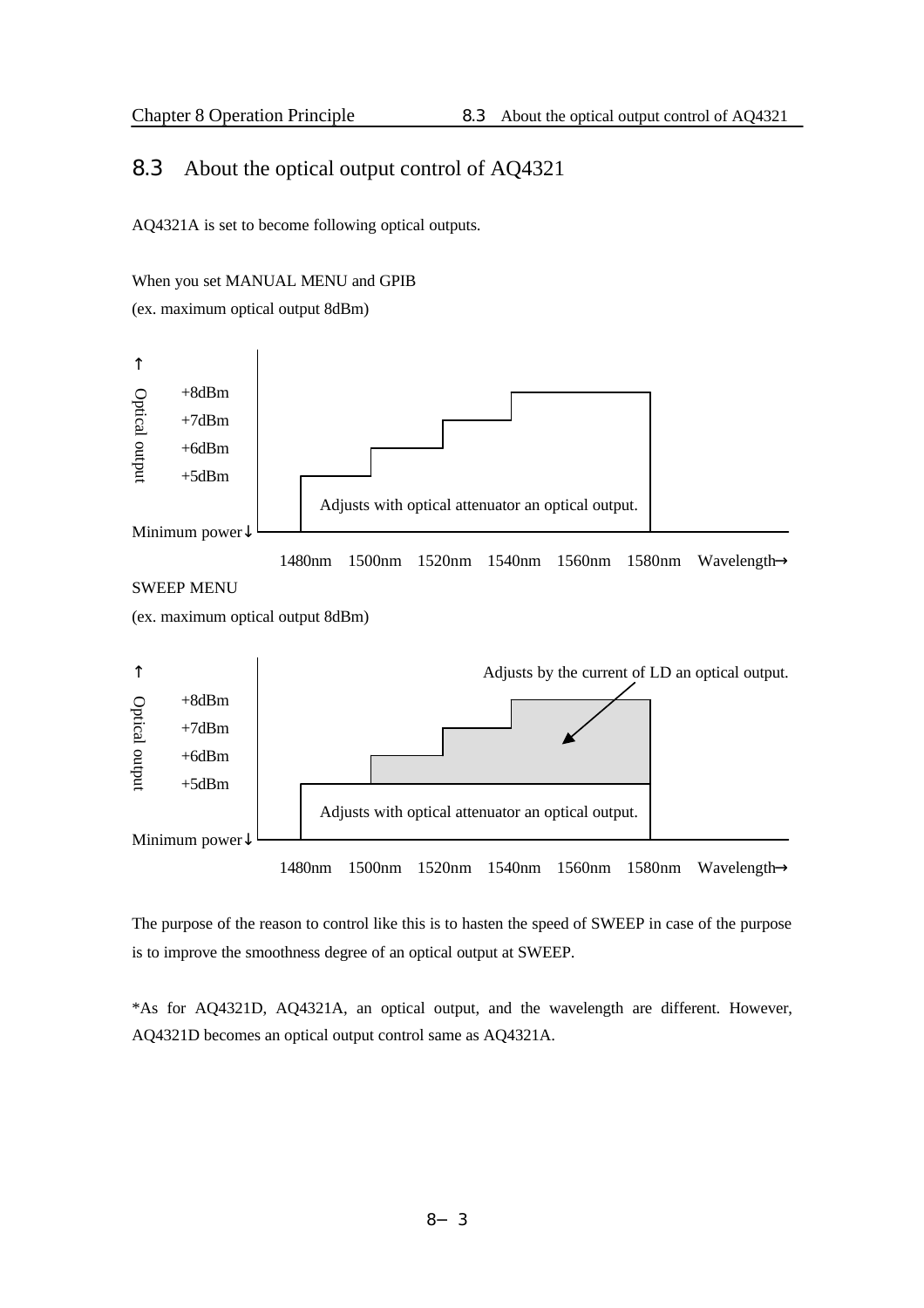# Chapter 9 Troubleshooting Guide

- (1) The AQ4321 does not operate when powered on. Check the power fuse at the rear panel. There is a possibility consuming the battery. For replacement, contact the nearest sales office or agency. (Backup battery type name: CR2450)
- (2) No optical power is output.

Make sure that the [LD ON/OFF] switch is ON. Check the optical fibers for poor connection. Check the connector adapter for incorrect mounting. Check the [REMOTE SW CONNECTOR] connection at the rear panel.

(3) The optical output is blow the standard.

Check the optical outputs and connected optical fiber ends for dirt and foreign materials. Check the CW or CHOP setup. Check the optical output level setup. Check the optical fibers for poor connection. Check the connector adapter. Check the insertion loss of optical fibers.

(4) The optical output level is unstable.

Check the terminals of AQ4321 optical output section for scratches and dirt.

Warning! Turn the AQ4321 power switch OFF and make sure that no beams are emitted at all. Then, check the connected optical fiber ends for scratches and dirt using a microscope or others.

Make sure that the connected optical fibers are UPC polished (the return loss must be 50dB or higher).

(5) No keys operate, or the optical output does not turn On or Off.

Release the AQ4321 from Remote control mode (via GP-IB or RS-232C interface). Disconnect the external keyboard.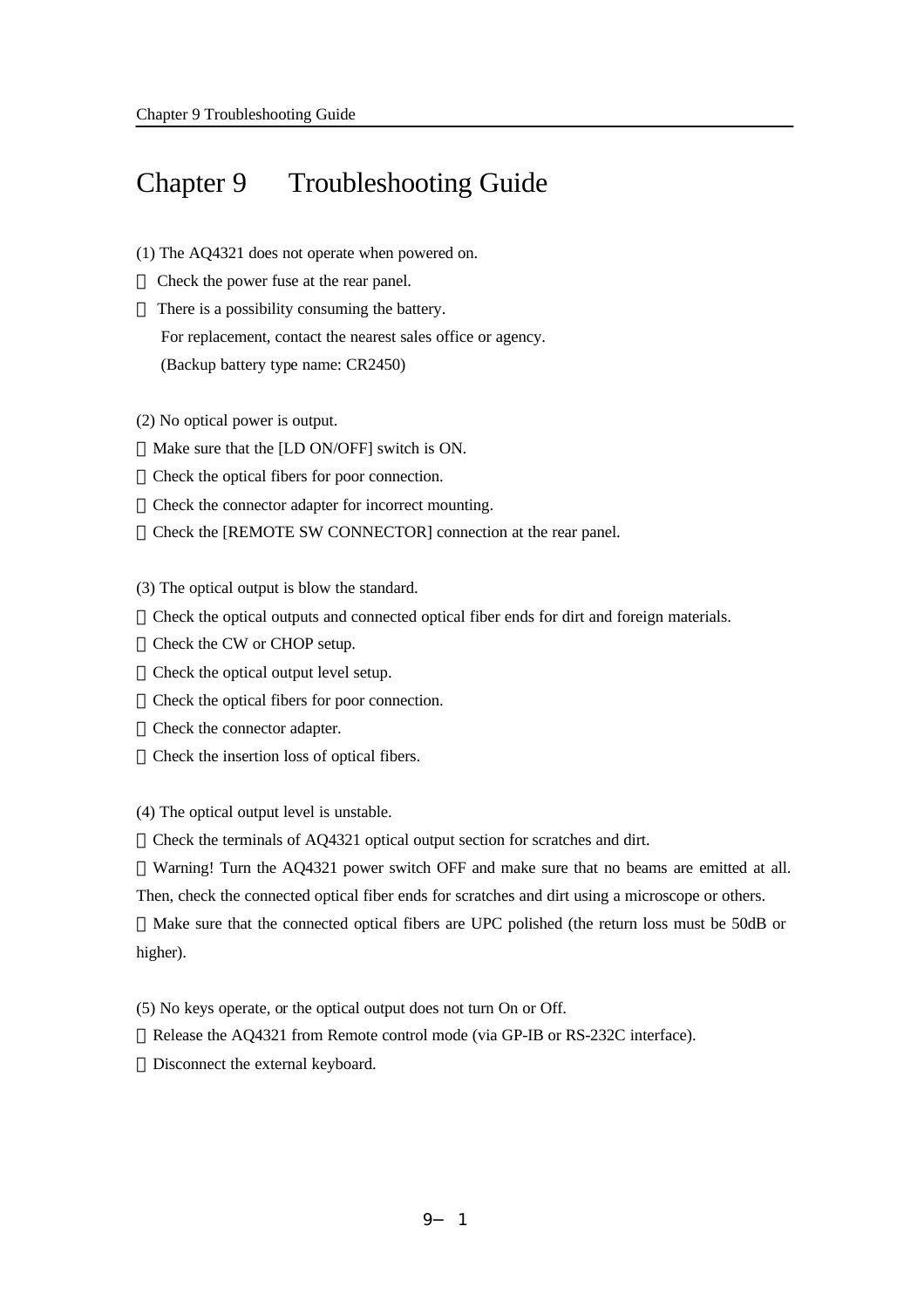# Chapter 10 Maintenance

This chapter provides the routine maintenance guidance information.

## 10.1 Instruments and Tools required

Table 10-1 lists the instruments you need to prepare during maintenance.

Note: The Ando's equivalent instrument is shown in parentheses.

| Instrument                                                | Basic performance                                                                      |
|-----------------------------------------------------------|----------------------------------------------------------------------------------------|
| AQ2140 optical multimeter                                 |                                                                                        |
| Optical power meter<br>(Combination of AQ2140 and AQ2733) | Power measuring range: $-110$ to $+10$ dBm<br>Wavelength range: 0.7 to 1.7 micrometers |
| Optical spectrum analyzer<br>(AQ6315A)                    | Wavelength range: 0.35 to 1.75 micrometers<br>Resolution: 0.05 nm                      |
| Optical fiber cord                                        | Single-mode optical fiber cord (short scale cord),<br>FC/SPC                           |
| Optical frequency counter                                 |                                                                                        |

### 10.2 Periodical Inspection

As the AQ4320 has been designed to have the highest possible stability and reliability, you need to inspect your AQ4320 once a half year only in the following procedure.



(1) Absolute wavelength and stability

Select the CW optical output mode, and measure the absolute wavelength and wavelength stability using an optical frequency counter.

(2) Optical output level and stability

Set the output wavelength of each unit to CW mode, connect an optical power meter to the AQ4321 using a 2-meter long short fiber, and measure the optical output level and stability.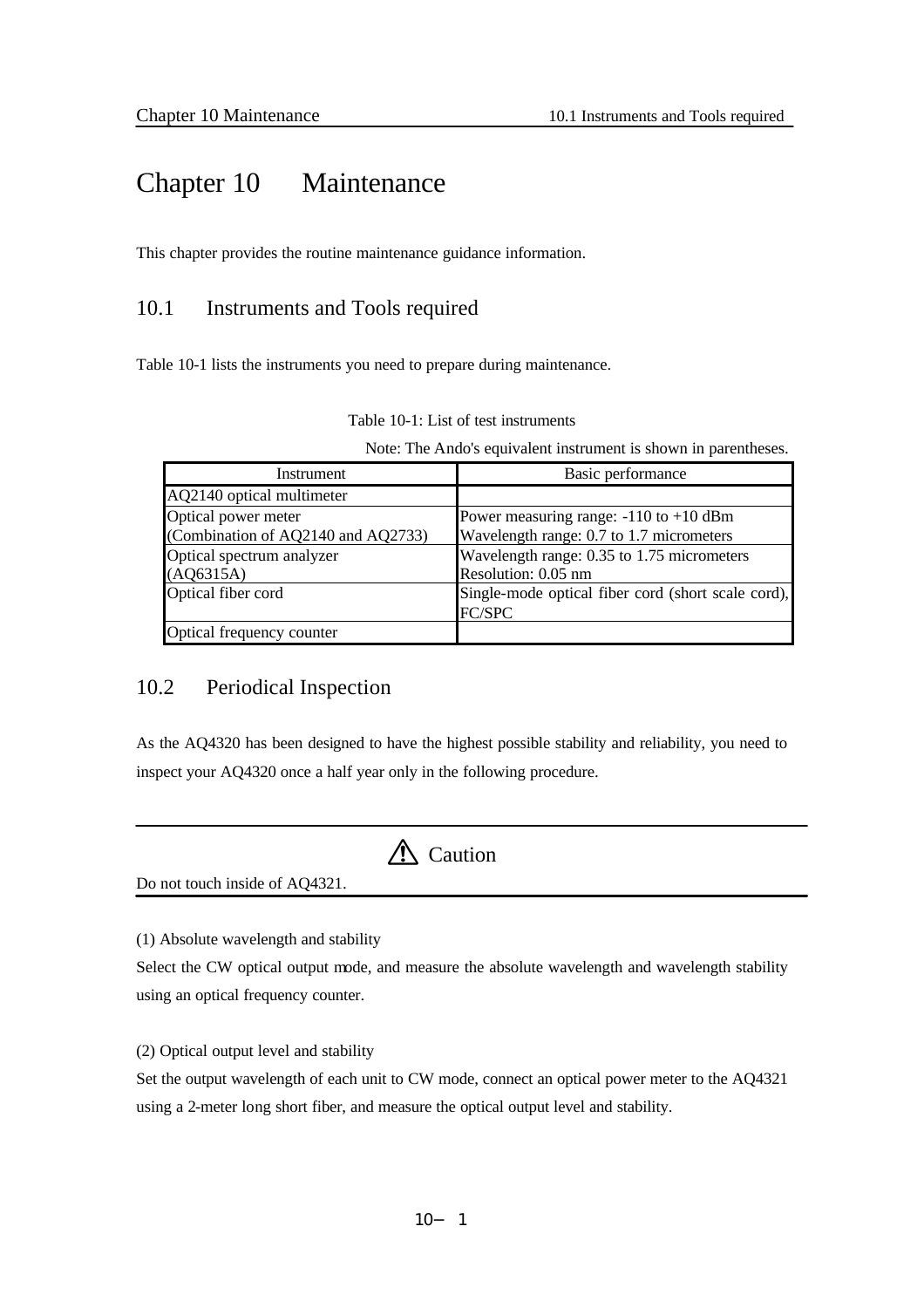#### (3) SMSR

Select the CW optical output mode, and set the optical output to its maximum level. Then, measure the SMSR using an optical spectrum analyzer.

#### (4) Optical output flatness

Select the CW optical output mode, and set the optical output to the MAX value in the minimum wavelength (Refer to Table 5-1 Wavelength range set). Change the wavelength every 100pm within the wavelength range, and check the optical power on the power meter.

#### (5) Optical output mode

Make sure that the CHOP optical output level (at 0.27kHz, 1kHz, and 10kHz) reaches approximately -3dB on the power meter when the optical output level is set to 0dB.

#### 10.3 Cleaning

The AQ4321 must always be kept clean as its optical output level and stability drop if its optical output section is contaminated by dusts or others. Carefully wipe and clean the optical fibers using an alcohol before connecting them to your AQ4321. We recommend to use an NTT-ME's Cletop stick cleaners for cleaning.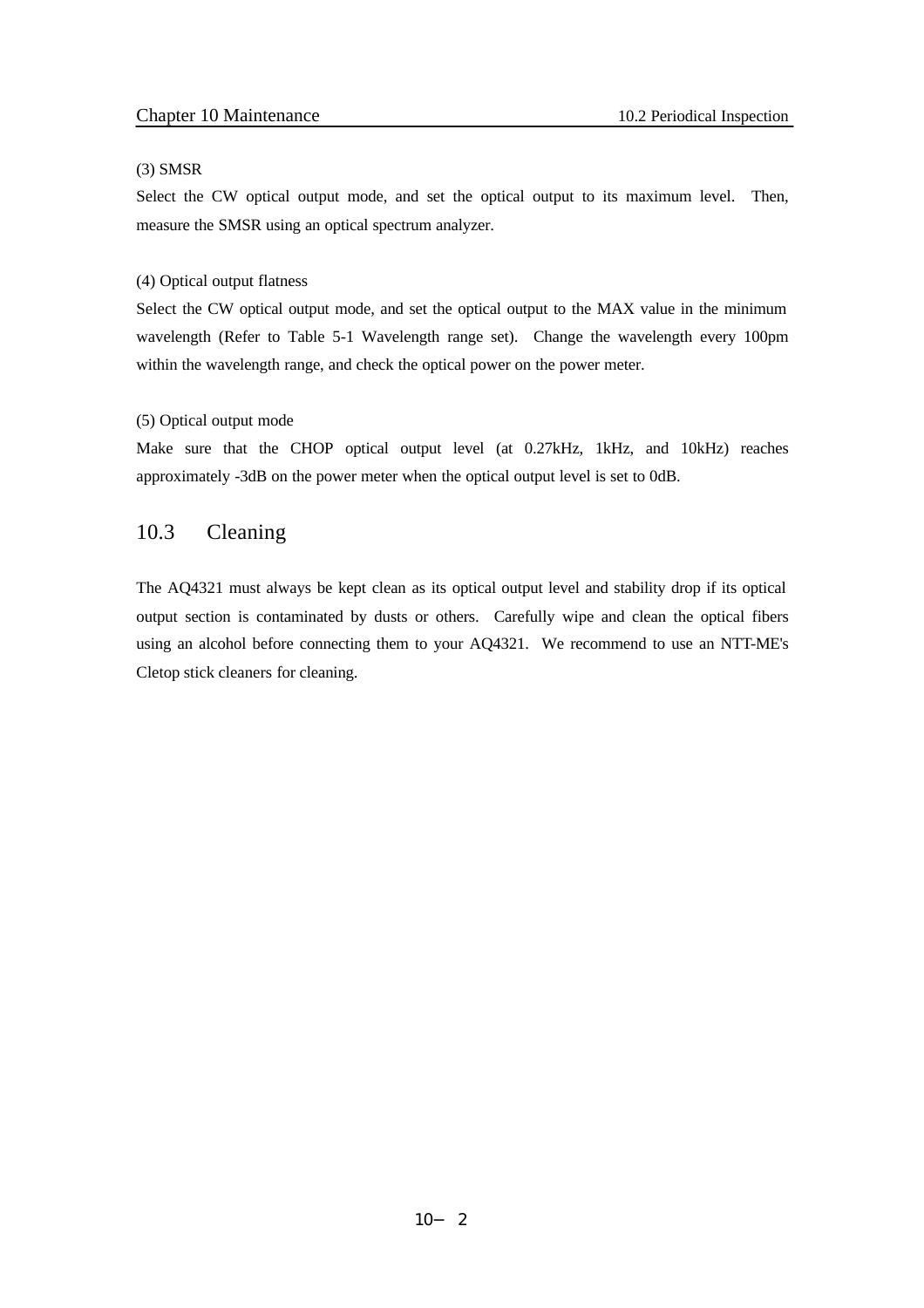

DIMENSIONS SHOWN IN mm

ASD-62517-11-1/3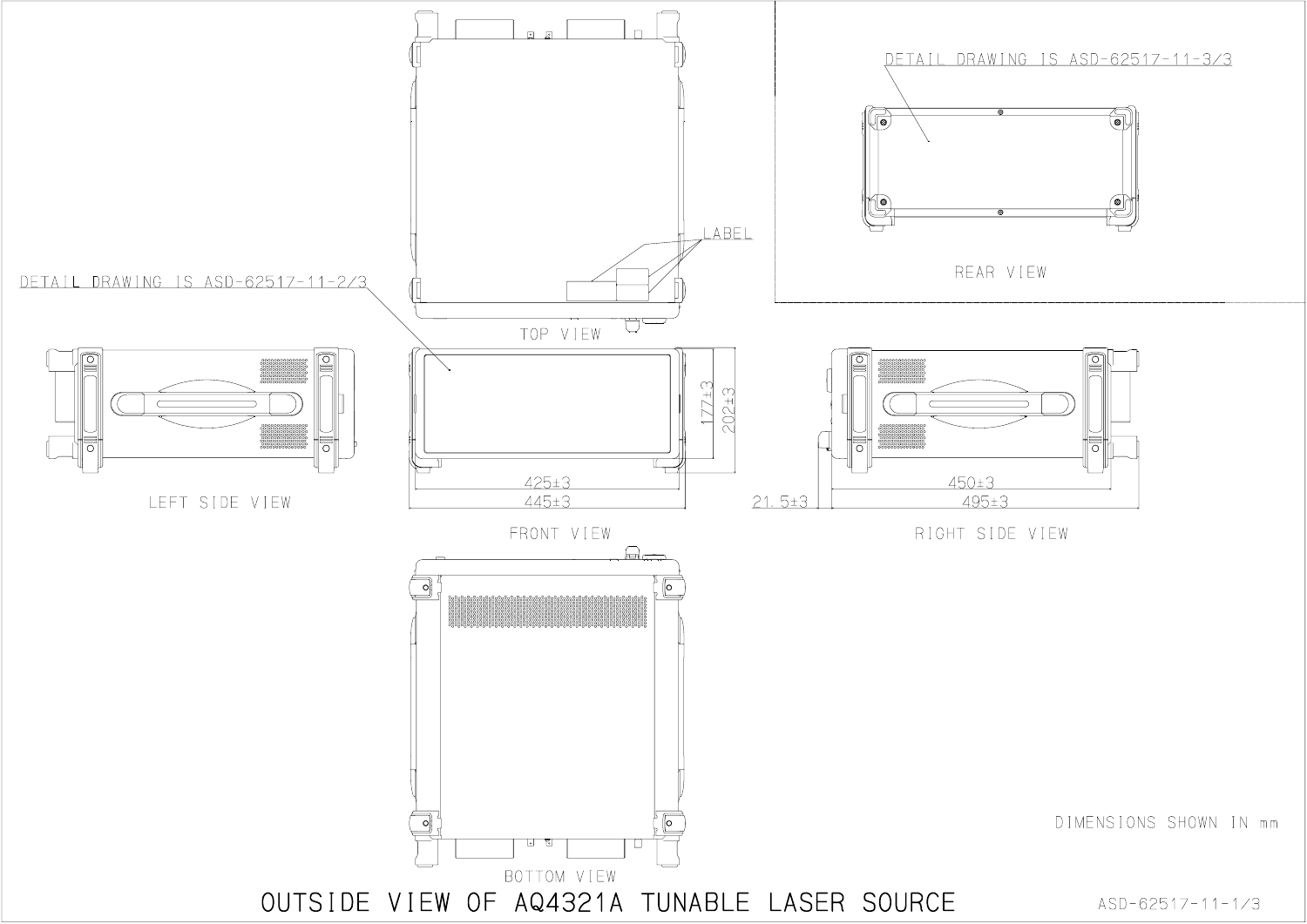

OUTSIDE VIEW OF AQ4321A TUNABLE LASER SOURCE<br>(FRONT)

ASD-62517-11-2/3